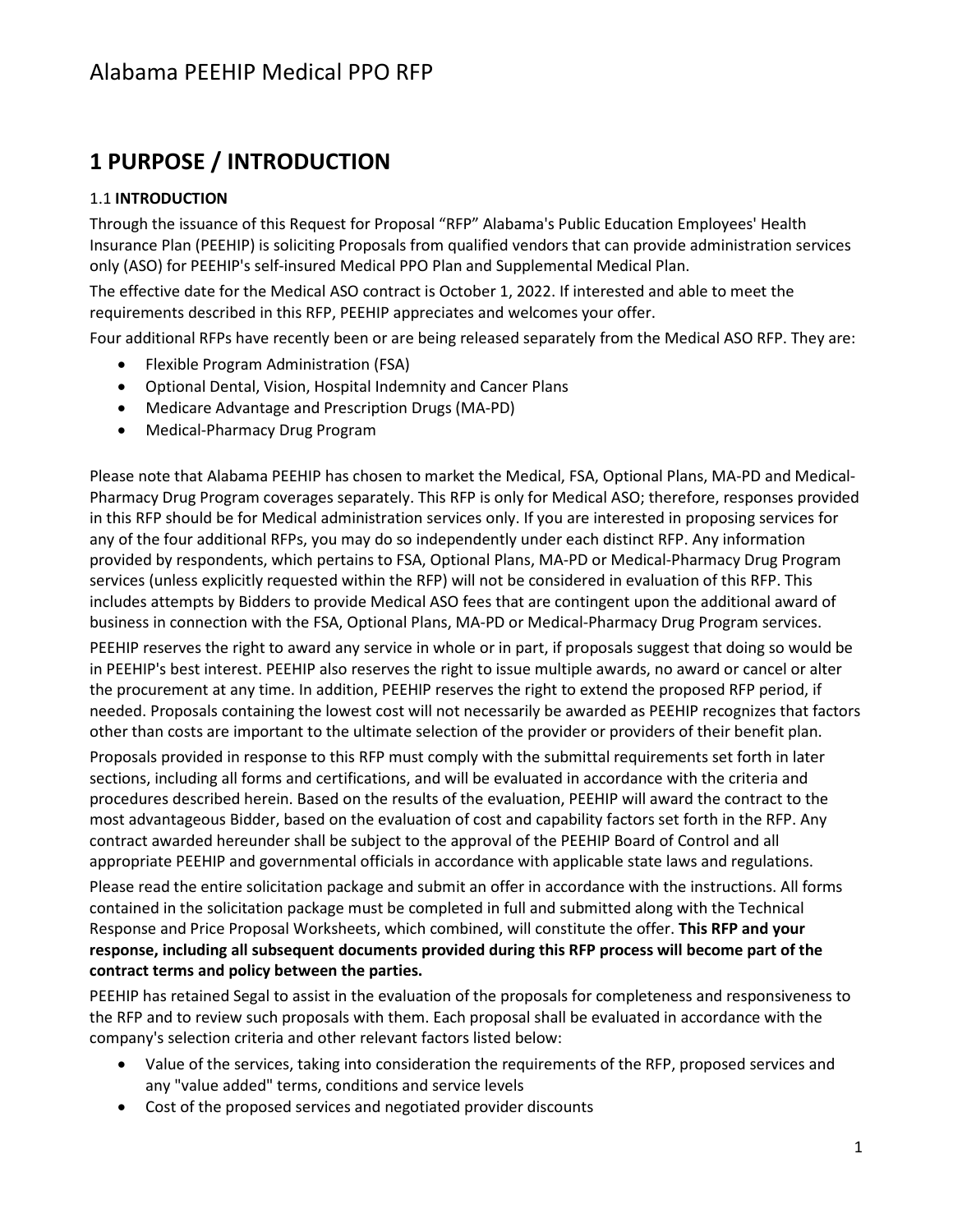- Qualifications of the firm including financial capacity, staffing, and availability of staff to work with PEEHIP during Open Enrollment and continue to support PEEHIP after the program's "go-live" date
- Bidder's experience with the appropriate plans; commitment to such plans; experience offering such plans to public sector employers
- Bidder's ability to educate and communicate with program participants
- Bidder's ability to minimize enrollee disruption

All Bidders must meet the general conditions set forth in this RFP and are asked to respond only to the specific questions asked.

# **2 GENERAL INFORMATION**

#### 2.1 **BACKGROUND**

PEEHIP was established in 1983 by the Alabama legislature to provide quality health care insurance benefits for employees of public institutions of education within the state of Alabama which provide instruction at any combination of grades K through 14, exclusively, under the auspices of the State Board of Education, the Alabama Community College System Board of Trustees, or the Alabama Institute for Deaf and Blind. These health care benefits are available to all full-time, permanent part-time, and retired employees, and their eligible dependents.

Local employer units consist of all city school systems, county school systems, and community colleges in the state of Alabama. These entities are not allowed to opt out of the PEEHIP program. All 13 state four -year colleges and universities offer the PEEHIP program to their retirees, with only three institutions offering the program to the active population. However, others may join the program subject to meeting applicable requirements.

PEEHIP active employees and non-Medicare eligible retirees can choose one of three medical plans and/or either/or both of two Flexible Spending Accounts (active employees only), and/or any of four optional coverage plans as follows:

- Hospital Medical Plan currently administered by Blue Cross and Blue Shield of Alabama (BCBSAL) (group #14000).
- Drug coverage is currently administered by Express Scripts.
- Health Maintenance Organization currently administered by Viva Health Network.
- Supplemental Medical Plan currently administered by Blue Cross and Blue Shield of Alabama (group #61000)
- Flexible Spending Accounts Healthcare and Dependent Care currently administered by HealthEquity.
- Optional Coverage Plans currently administered by Southland Benefit Solutions, LLC, consisting of Dental, Hospital Indemnity, Vision and Cancer.

Medicare eligible retirees and Medicare eligible dependents of retirees are covered under a Medicare Advantage Plan with Part D included. This plan is currently administered by Humana.

#### 2.2 **PEEHIP Supplemental Medical Plan**

#### *(Active Members and Non-Medicare-Eligible Retirees)*

In addition to the Hospital Medical Plan, PEEHIP offers a Supplemental Medical Plan designed to only be a supplemental plan to other primary coverage. It does not cover the cost of services excluded by the member's primary group plan.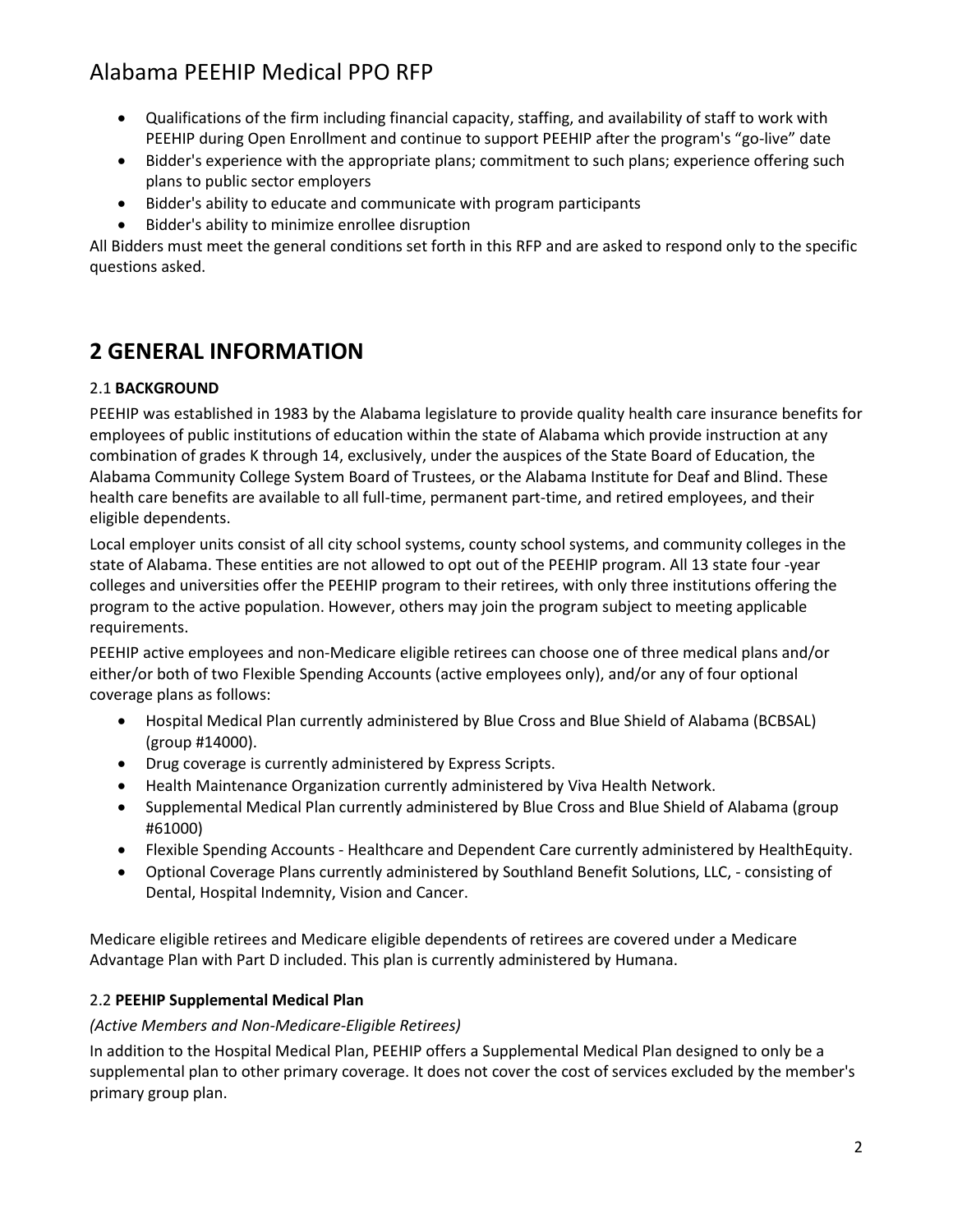PEEHIP Supplemental Medical Plan Guidelines:

- There is no monthly premium for a single or family plan when the member uses the employer contribution amount for the PEEHIP Supplemental Medical Plan.
- The PEEHIP Supplemental Medical Plan provides secondary coverage to the member and covered dependent(s) when primary coverage is provided by another employer.
- The PEEHIP Supplemental Medical Plan supplements a primary insurance plan by covering the copayment, deductible, and/or coinsurance of a primary insurance plan or the preferred or participating allowance, whichever is less.
- PEEHIP Hospital Medical Plan limitations and exclusions will apply.
- The PEEHIP Supplemental Medical Plan will not pay for amounts in excess of the allowed amount for services rendered by a non-preferred provider, amounts in excess of the maximums provided under the primary insurance plan, any services denied by the primary insurance plan, or any penalties or sanctions imposed by the primary insurance plan.
- Members enrolled in plans with deductibles greater than \$1,400 for individual or \$2,800 for family are also not eligible for the PEEHIP Supplemental Medical Plan (subject to change)
- To be eligible for reimbursement under the PEEHIP Supplemental Medical Plan, the primary insurance plan must have either 1) applied the eligible charges to the deductible, or 2) made primary payment for the services rendered.
- For inpatient mental health and substance abuse services, there is a maximum allowance of 30 total days per member per plan year.
- For outpatient mental health and substance abuse services, there is a maximum allowance of 10 visits per member per plan year.
- The annual maximum amount paid from the PEEHIP Supplemental Medical Plan will be limited to \$8,700 for individual and \$17,400 for family coverage for calendar year 2022.
- Only active employees and non-Medicare-eligible retirees and dependent(s) are eligible to enroll in this plan.
- Members can enroll at any time during the year, prospectively.
- **The PEEHIP Supplemental Medical Plan cannot be used as a supplement to the PEEHIP Hospital Medical Plan, VIVA Health Plan (offered through PEEHIP), Marketplace (Exchange) Plans, State Employees Insurance Board (SEIB), and Local Government Board (LGB). In addition, active members who have Tricare or Champus as their primary coverage cannot enroll in the PEEHIP Supplemental Medical Plan.**
- The PEEHIP Supplemental Medical Plan cannot be used as a supplement to Medicare (i.e. active members cannot be enrolled in Medicare only).

#### 2.3 **Enrollment**

The following provides the approximate enrollment numbers for the PEEHIP medical plan as of September 30, 2021:

|              |        | <b>Active</b> |               | <b>Retired</b> |        | Total  | <b>Member</b>    | Covered        | Lives per<br><b>Contract</b> |
|--------------|--------|---------------|---------------|----------------|--------|--------|------------------|----------------|------------------------------|
|              | Single | Family        | <b>Single</b> | Family         | Single | Family | <b>Contracts</b> | <b>Persons</b> |                              |
| <b>Total</b> | 32,527 | 51,226        | 5,571         | 6,709          | 38,098 | 57,935 | 96,033           | 229,341        | 2.39                         |

#### 2.4 **OBJECTIVES**

PEEHIP seeks to provide high quality, cost-effective benefits to its active and early retiree members and their dependents. PEEHIP is soliciting offers for self-insured medical and supplemental medical plans administration.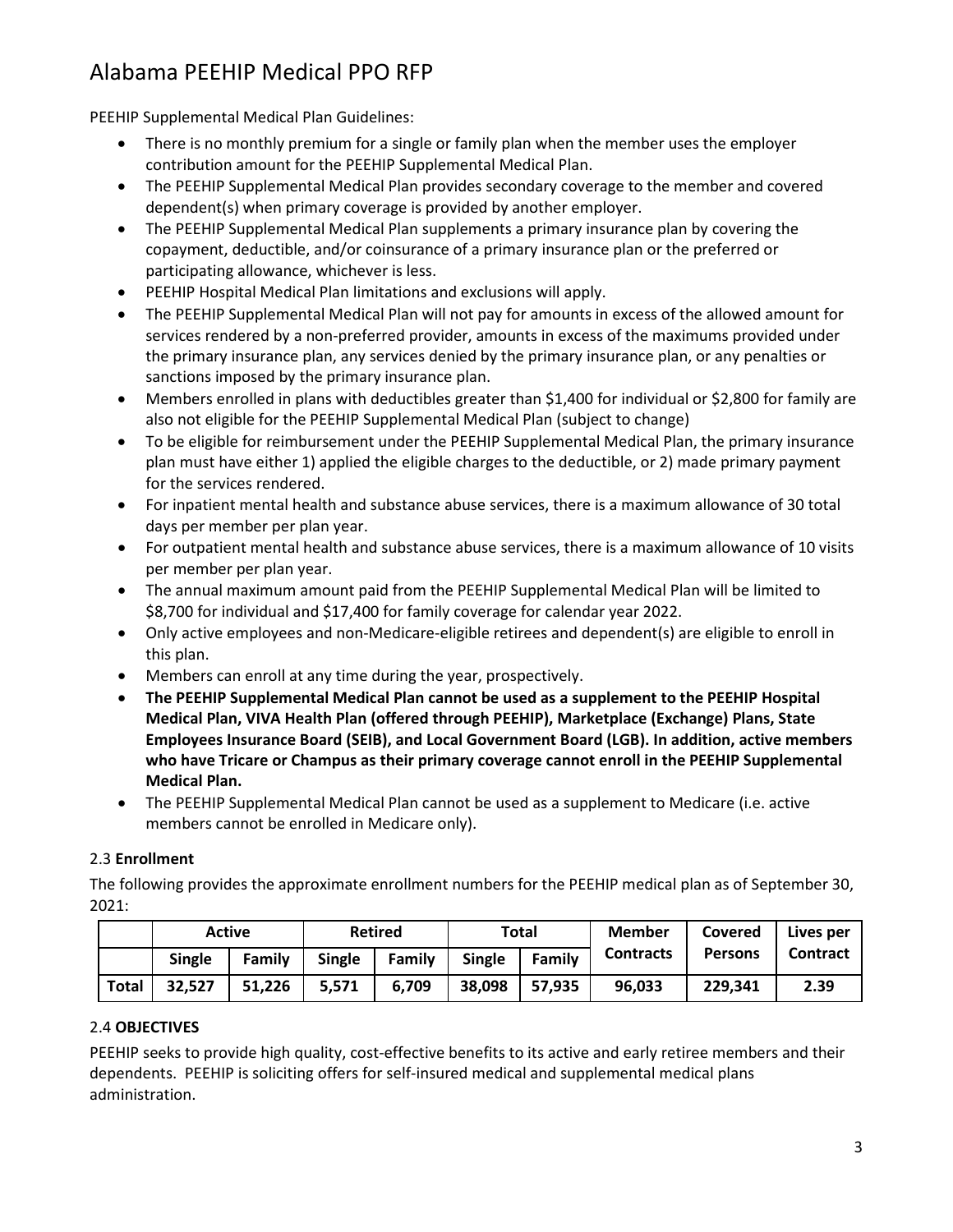PEEHIP desires to contract with a vendor who is willing to collaboratively develop and implement existing and proven as well as new innovative approaches to reduce cost by targeting unnecessary utilization. This includes but is not limited to leveraging effective prior authorizations, pre-certifications, concurrent reviews, and other clinically appropriate industry standard utilization management tools to ensure only necessary procedures, tests, admissions, etc. are paid by the plan.

A key issue for PEEHIP is the ability to control and accurately predict program costs. With a self-insured program, PEEHIP's health benefit cost is a substantial percent of total annual costs. PEEHIP's ability to reduce future plan liability is one of the most critical aspects of competition. Equally important as the aforementioned measures to control and flatten rising cost is the Bidder's ability to negotiate costs with their network providers and facilities. PEEHIP desires a three-year contract, with discount guarantees and performance guarantees with fees at risk.

Specifically, PEEHIP is looking for a Medical Administrator that will:

- Offer a competitive financial arrangement with fees at risk around performance guarantees
- Implement best practice strategies to manage care and utilization to reduce excessive, unnecessary, and/or wasteful utilization
- Offer a broad provider network throughout the state with comprehensive access to healthcare providers
- Show strong financial stability
- Deliver an overall program that is consistent with PEEHIP's culture, benefits philosophy, budgetary goals, and plan objectives
- Demonstrate innovative and quality-oriented medical and claims administration with robust controls to ensure appropriateness and medical necessity where relevant
- Provide excellent communication services
- Provide superior account service to PEEHIP, on-site staffing and excellent customer support to members
- Provide seamless implementation of the program for PEEHIP and its members
- Produce accurate, consistent, timely and comprehensive management reporting
- Adhere to the requested Performance Guarantees

#### 2.5 **SCOPE OF WORK**

Provide administration services for Medical PPO coverage with respect to such group insurance coverages, plans and programs as listed in this RFP.

The following services are requested to be performed by the Bidder(s):

- Basic Member Services
- Effective Member Communications
- Account Management
- Member Enrollment and Eligibility Maintenance (Note: PEEHIP handles enrollment and eligibility inhouse. Bidders are required to use PEEHIP's 834 files for adding or terminating coverage).
- Claims Processing and Coordination of Benefits Management
- Network Management
- Medical Management
- Additional member services
- Disease Management
- Behavioral Health Management
- Specialized Program and Network Management (including but not limited to telemedicine, maternity management, opioid management, ABA management, etc.)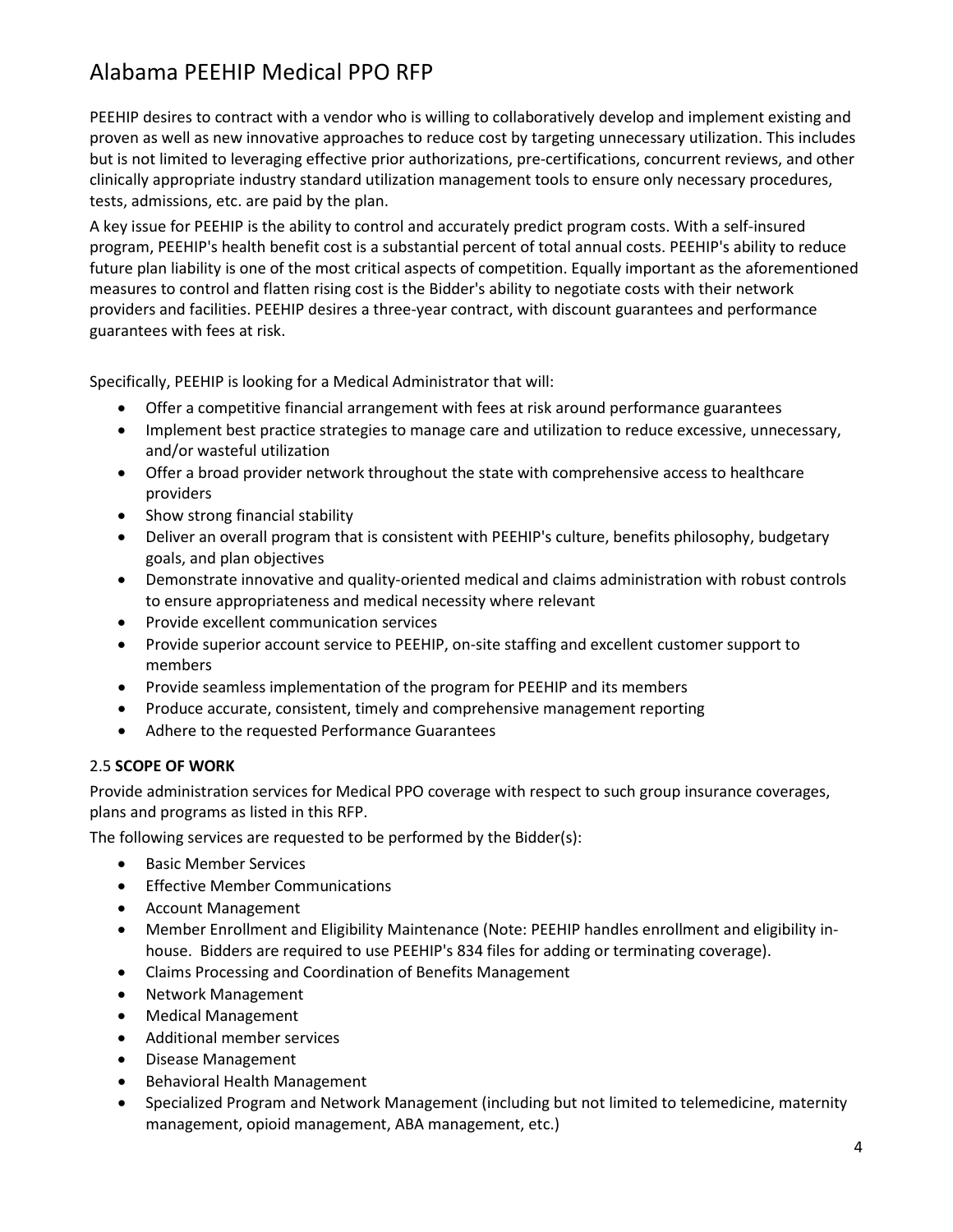- Vendor Interfaces
- Data and Reporting
- Auditing Rights
- Effective Implementation and Transition Support
- Coordinate with PEEHIP's medical-drug vendor and associated coupon vendor

#### 2.6 **CONTRACT TERM**

The contract term is for a three-year period beginning October 1, 2022 with Implementation to begin at contract award. There will not be an extension of the contract period.

#### **3 RESPONSE INSTRUCTIONS**

#### 3.1 **INSTRUCTIONS FOR SUBMITTING OFFERS**

Detailed instructions for the completion and submission of your proposal will be found in the electronic RFP (eRFP) on ProposalTech. ProposalTech will be available to assist you with technical aspects of utilizing the system.

All sections must be answered completely and as outlined in the RFP, using ProposalTech.

Final submissions must be posted with ProposalTech a[t www.proposaltech.com](http://www.proposaltech.com/) before the due date and time cited. Access to the eRFP will be locked after that time. Bidders will not be able to post or change their responses. Late proposals will not be considered. PEEHIP reserves the right to ask Bidders follow-up questions through ProposalTech as may be necessary to fully evaluate bidder capabilities.

Please note that these instructions are to be read and followed by each Bidder and that failure to follow these instructions may result in rejection of a proposal offer for non-responsiveness or cancellation of contract if already awarded. **Any mention of "days" in this RFP will refer to calendar days unless noted.**

In order for your proposal to be considered and accepted, you must provide answers to the questions presented in this RFP. Each question must be answered specifically and in detail. Be sure to review this entire RFP before responding to any of the questions, so that you have a complete understanding of all of PEEHIP's requirements with respect to the proposal.

#### **\*\*\*DO NOT ALTER THE QUESTIONS/Requirements OR QUESTION/requirement NUMBERING\*\*\***

- 1. Provide answers to all questions in your submission.
- 2. Provide an answer to each question even if the answer is "not applicable" or "unknown."
- 3. Answer the question as directly as possible.
	- If the question asks "How many...", provide a number.
	- If the question asks, "Do you...", indicate Yes or No followed by any additional narrative explanation.

4. Where you desire to provide additional information to assist the reader in more fully understanding a response, refer the reader of your RFP response to your appendix/attachments. However, direct responses to all of the RFP questions must be provided and will be looked upon favorably.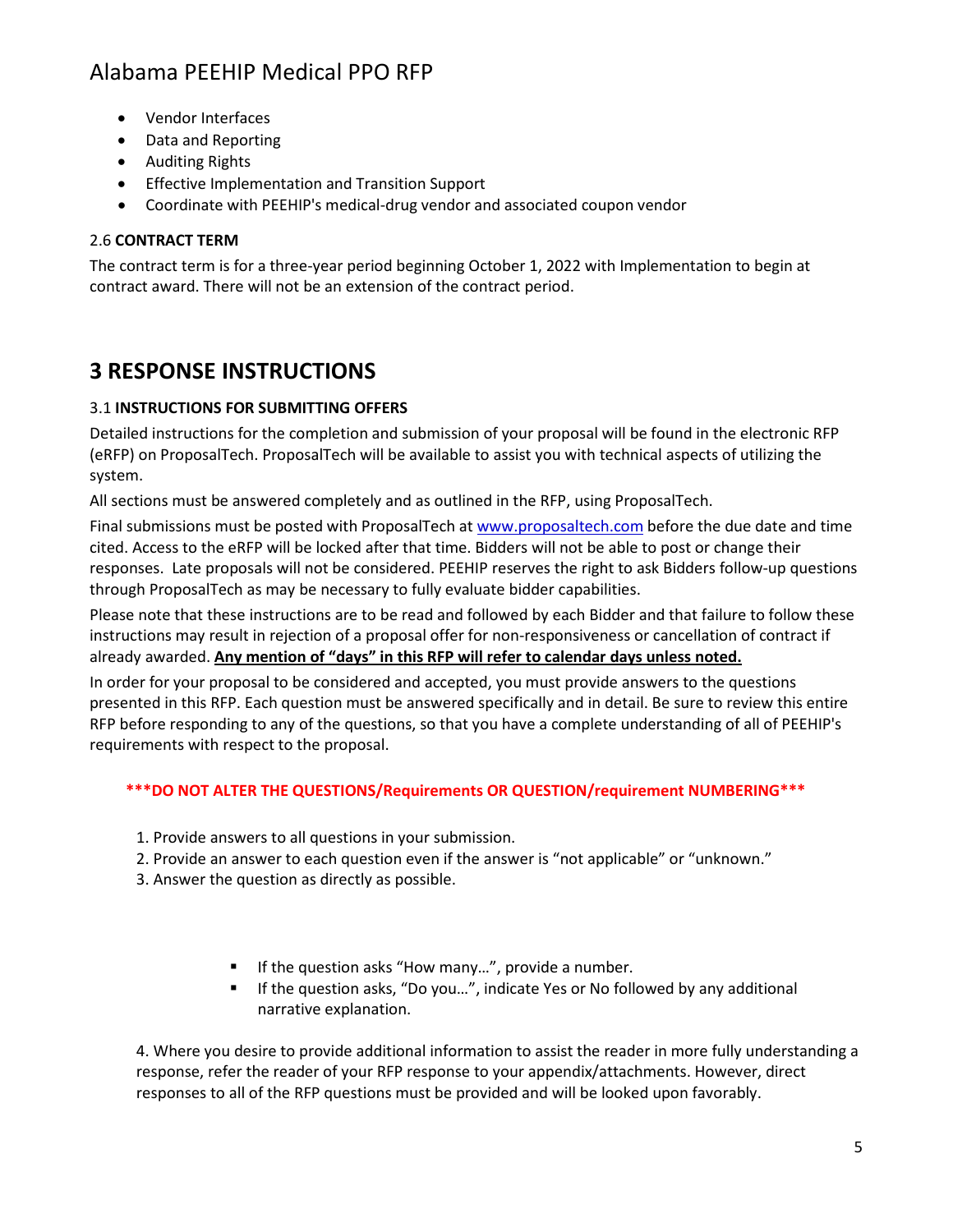5. Bidder will be held accountable for accuracy/validity of all answers.

If your proposal is different in any way (whether more or less favorable) from what is requested in this RFP, clearly indicate and explain the difference in the response to that particular question and the *Bid Exceptions & Deviations Form*. If you do not, the submission of your proposal will be deemed a certification that you will comply in every respect (including, but not limited to, coverage provided, funding method requested, benefit exclusions and limitations, underwriting provisions, etc.) with the requirements set forth in this RFP.

If you are unable to perform any required service, indicate clearly: a) what you are currently unable to do, and, b) what steps will be taken (if any) to meet the requirement, the timetable for that process and who will be responsible for the implementation, along with that person's qualifications.

All products should be priced individually. If pricing terms are provided for combining services, show the pricing terms as a separate line item.

**Intent to bid and Non-Disclosure Form (NDA):** If your company intends to submit a proposal for administration of PEEHIP's Medical PPO plan, and wishes to access data (e.g., plan information, demographics, etc.), please complete the *Intent to Bid Form* and submit completed form through ProposalTech per the instructions on Section 4 Intent to Bid and Non-Disclosure Form (NDA) section by the deadline outlined in Section 3.4 Key Dates. Upon receipt of Intent to Bid form and confirmation of fully executed NDA, Bidders will receive data in connection with this RFP. An *Intent to Bid Form* does not bind participants to submit a proposal. Late Intent to Bid forms will not be accepted.

**Bidder questions:** Any questions regarding this proposal should be submitted directly via ProposalTech using the "Ask Questions" feature on the main RFP page. Questions from any potential Bidder will be answered. Questions sent via email or telephone will not be accepted. PEEHIP reserves the right to provide a combined answer to similar questions. Any and all questions and answers to this RFP will be posted on ProposalTech. Questions regarding technical issues with the website should be directed to ProposalTech, by calling (877) 211-8316, ext. #4, and asking for support.

**Submission of proposals:** Your completed proposal including Signature-Ready Contracts, are to be submitted electronically via ProposalTech.

All decisions and evaluations will be determined from the proposals submitted electronically via ProposalTech. The Bidder must also provide two copies of its proposal via a thumb drive: One copy will have the complete proposal submission and the other copy will have the complete proposal submission that has been redacted for proprietary information.

In the event of a discrepancy/conflict between the ProposalTech submission and the thumb drive version, the ProposalTech version will take precedence. In the event a document or section is omitted from the ProposalTech version of the Bidder's response, PEEHIP reserves the right to accept the omitted document or section, if included, in the thumb drive version. All documents should remain in their native formats. Thumb drives should be addressed and mailed or delivered to:

Mr. Frank Roemer PEEHIP 201 South Union Street 5th Floor Montgomery, Alabama 36104

Thumb drives should be delivered to the address noted above by date specified on Section 3.4 Key Dates table.

Proposals will not be accepted after these stated dates and times. PEEHIP reserves the right to reject any and all responses to this RFP.

Your completed proposal should be submitted in the following format:

• Cover Letter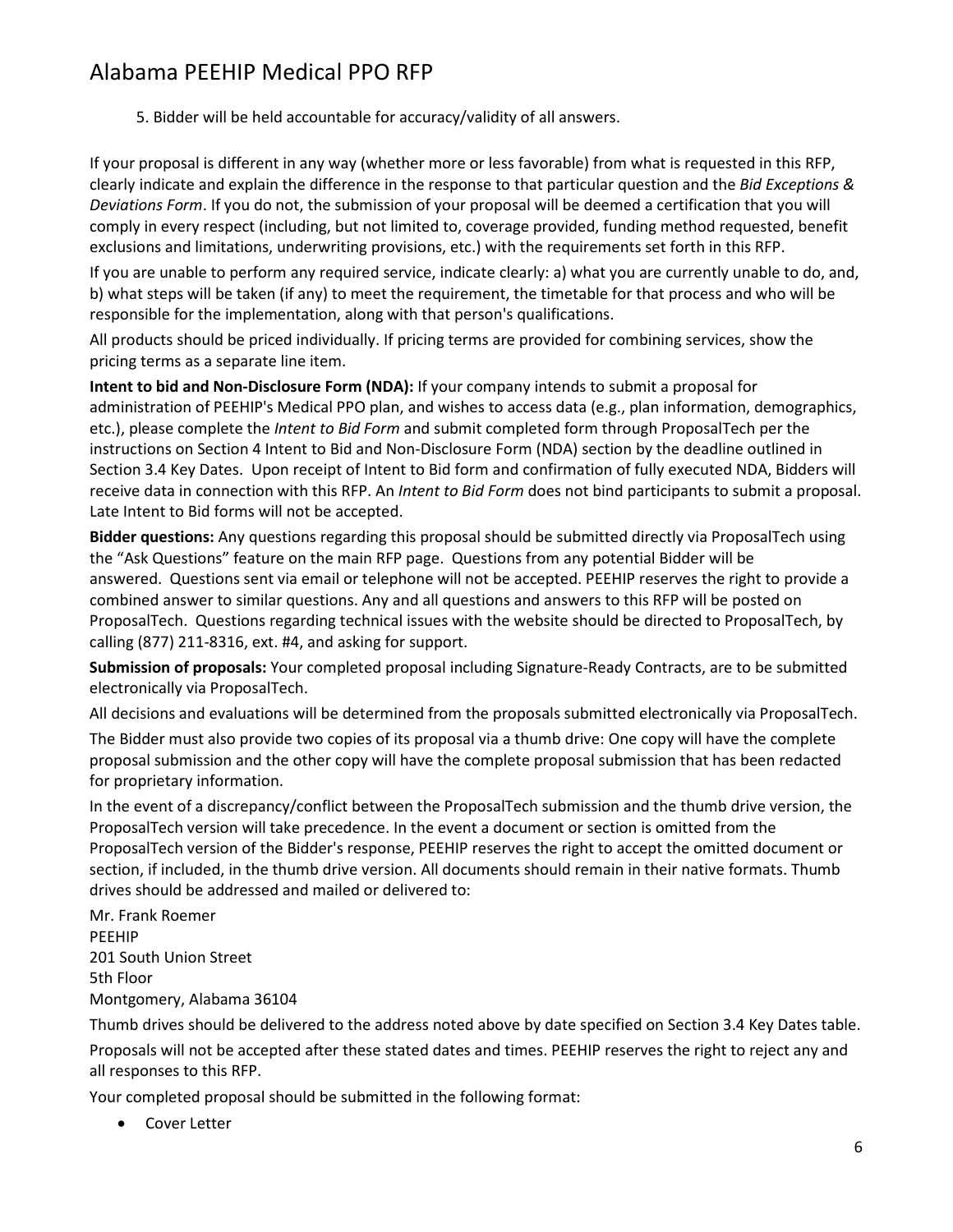- Completed Section 4: Intent to Bid and Non-Disclosure Agreement (NDA)
- Completed Section 5: Information Required From Bidders
- Completed Section 6: General Proposal Conditions
- Completed Section 7: Medical PPO Plan Confirmations
- Signature-Ready Contract that addresses all the items in Section 6 and 7
- Completed Section 8: Questionnaire
- Completed Section 9: Network Access, Price Proposal and Data Submission Requirements
- Required Attachments

#### 3.2 **QUESTIONNAIRE INSTRUCTIONS**

PEEHIP and Segal will review and evaluate each proposal carefully. Many questions within the RFP system do not require lengthy responses. When a question does require a written response, please provide a response that is clear and concise. DO NOT answer any of the questions by referring to a prior answer or by referring to an attachment. Any such answers will not be considered and will constitute sufficient grounds for rejecting a proposal.

ANSWERS TO THE QUESTIONS SHOULD BE AS SHORT AND CONCISE AS POSSIBLE TO FACILITATE OUR ANALYSIS AND TO AVOID CONFUSION.

#### 3.3 **BIDDER'S CONFERENCE**

A Bidders Conference Call will be held for this RFP the week of April 4, 2022. The exact date and time of the call as well as information to access the call will be posted to Proposal Tech. All interested Bidders should plan to attend. It will be assumed that potential Bidder(s) attending this conference call have reviewed the RFP in detail and are prepared to bring up any substantive questions not already addressed in this RFP.

#### 3.4 **KEY DATES**

| Event                                                             | <b>Due Date</b>        |
|-------------------------------------------------------------------|------------------------|
| Release of RFP                                                    | April 4, 2022          |
| Bidder's Conference                                               | Week of April 11, 2022 |
| Notification of Intent to Bid and Receipt of NDA (by 5:00 pm EST) | April 14, 2022         |
| Written Questions from Bidders Due Date (by 5:00 pm EST)          | April 15, 2022         |
| Response to Questions from Bidders Released                       | April 21, 2022         |
| Electronic Bid Due Date (no later than 5:00 p.m. EST)             | May 2, 2022            |
| Thumb Drive Due Date (no later than 5:00 p.m. EST)                | May 4, 2022            |
| Notification of Finalist(s)                                       | Week of May 9, 2022    |
| Finalist(s) Presentation(s) in Montgomery                         | Week of May 16, 2022   |
| Anticipated Contract Award Date                                   | June 8, 2022           |
| <b>Implementation Begins</b>                                      | Mid June 2022          |
| Proposed Effective Date                                           | October 1, 2022        |

#### 3.5 **SELECTION OF PARTNER**

All responding Bidders will be notified in writing within a reasonable length of time following the selection. Prior to the selection of a vendor partner, two or more Bidders may be requested to make oral presentations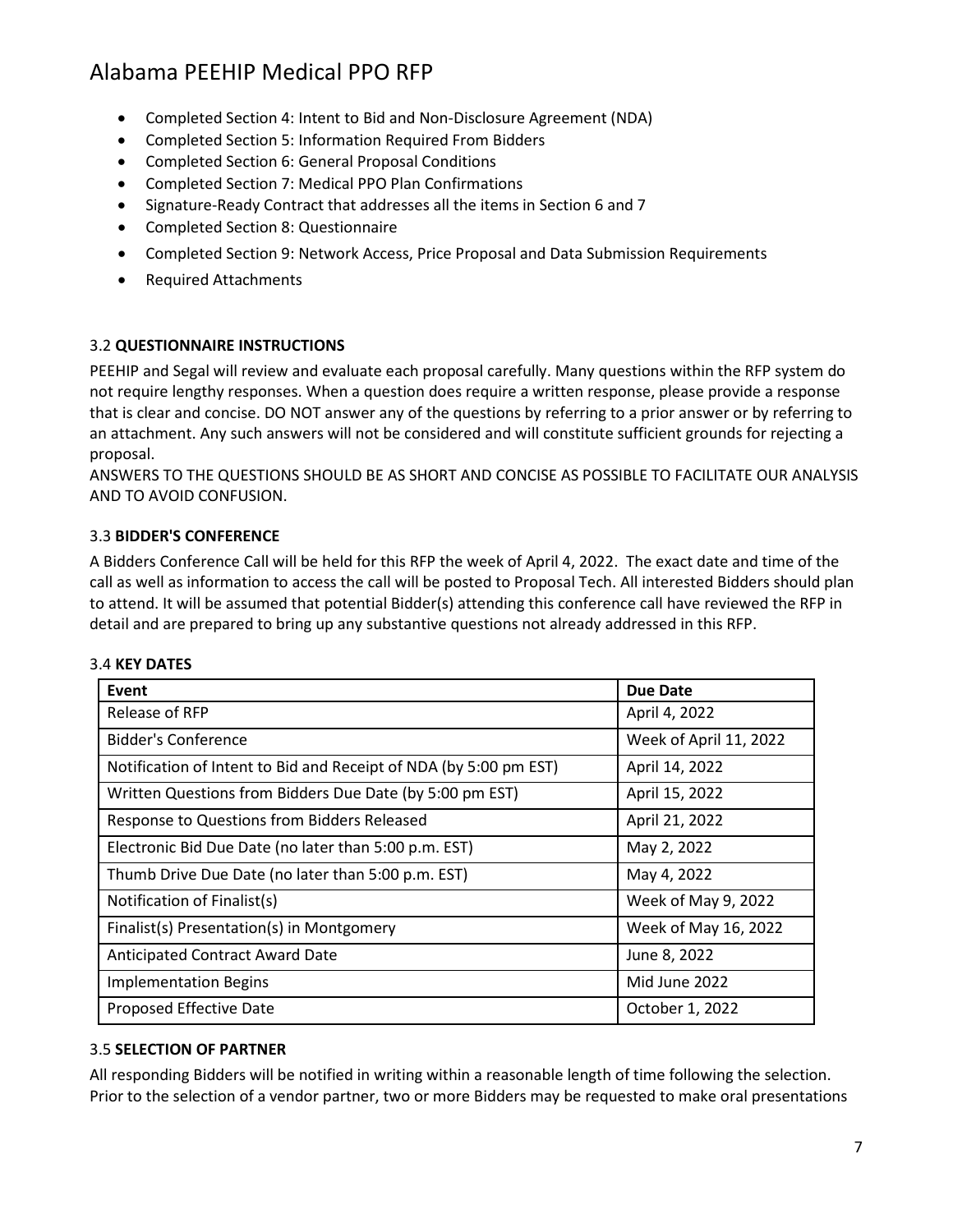in person to the evaluation committee. Any costs incurred by Bidder related to oral presentations shall be borne by such Bidders. The proposal shall become the property of PEEHIP.

#### 3.6 **ECONOMY OF PREPARATION**

Proposals should be prepared simply and economically and provide a concise description of the bidder's response to the requirements of this RFP. Emphasis should be on clarity. PEEHIP will not be responsible for any costs incurred by any Bidder in the preparation, submission, or presentation of a proposal.

#### 3.7 **NEWS RELEASES**

News releases pertaining to this RFP, or to any services to which it relates, will be made only with prior written approval of PEEHIP, which may be withheld for any reason.

#### 3.8 **ADDENDA TO THE RFP**

Any modifications made to the RFP prior to the proposal due date will be provided to all vendors via the Proposal Tech system described in this RFP.

#### 3.9 **SOLICITATION CONTACT**

All questions regarding this RFP should be submitted to the Solicitation Contact, Ms. Jennifer Slutzky, through the Ask Question link in the left-hand side menu of the RFP in Proposal Tech. Questions regarding technical issues with the website should be directed to Proposal Tech, by calling (877) 211-8316, ext. #4, and asking for support.

Proposers are not allowed to communicate concerning this RFP with any PEEHIP member or employee except as provided by existing work agreements. For violation of this provision, PEEHIP reserves the right to reject the proposal of the violator.

#### 3.10 **DISCLOSURE OF PROPOSAL CONTENTS**

Proposals and supporting documents are kept confidential until the evaluation process is complete and a contract has been awarded. Bidders should be aware that any information in a proposal may be subject to disclosure and/or reproduction under Alabama law. Designation as proprietary or confidential may not protect any materials included within the proposal from disclosure, if required by law. Bidders should mark or otherwise designate any material that it feels is proprietary or otherwise confidential by labeling the page as "confidential." Bidders shall redact this information in the redacted copy provided to PEEHIP pursuant to Section 3.4 Proposal Delivery. Bidders shall also state any legal authority as to why that material should not be subject to public disclosure under Alabama open records laws and is marked as proprietary information. Information contained in the cost proposal may not be marked confidential. It is the sole responsibility of the Bidder to indicate information that is to remain confidential. If the Bidder identifies its entire proposal as confidential, PEEHIP may deem the proposal non-responsive and may reject it.

Bidder agrees to intervene in and defend any lawsuit brought against PEEHIP for its refusal to provide Bidder's alleged confidential and/or proprietary information to a requesting party. PEEHIP shall provide Bidder written notice of any such lawsuit within ten (10) days of receipt of service by PEEHIP. Bidder shall intervene within thirty (30) days of notice or will be deemed to have waived any and all claim that information contained in the proposal is confidential and/or proprietary and any and all claims against PEEHIP for disclosure of Bidder's alleged confidential and/or proprietary information.

*\*The identification of confidential responses has been turned on for this RFP. If you feel that a response to a question contains proprietary/confidential information, click the "Disclosure" tab located underneath the question and check the box for "Exemption from Disclosure." Provide a reason for the exemption in the text*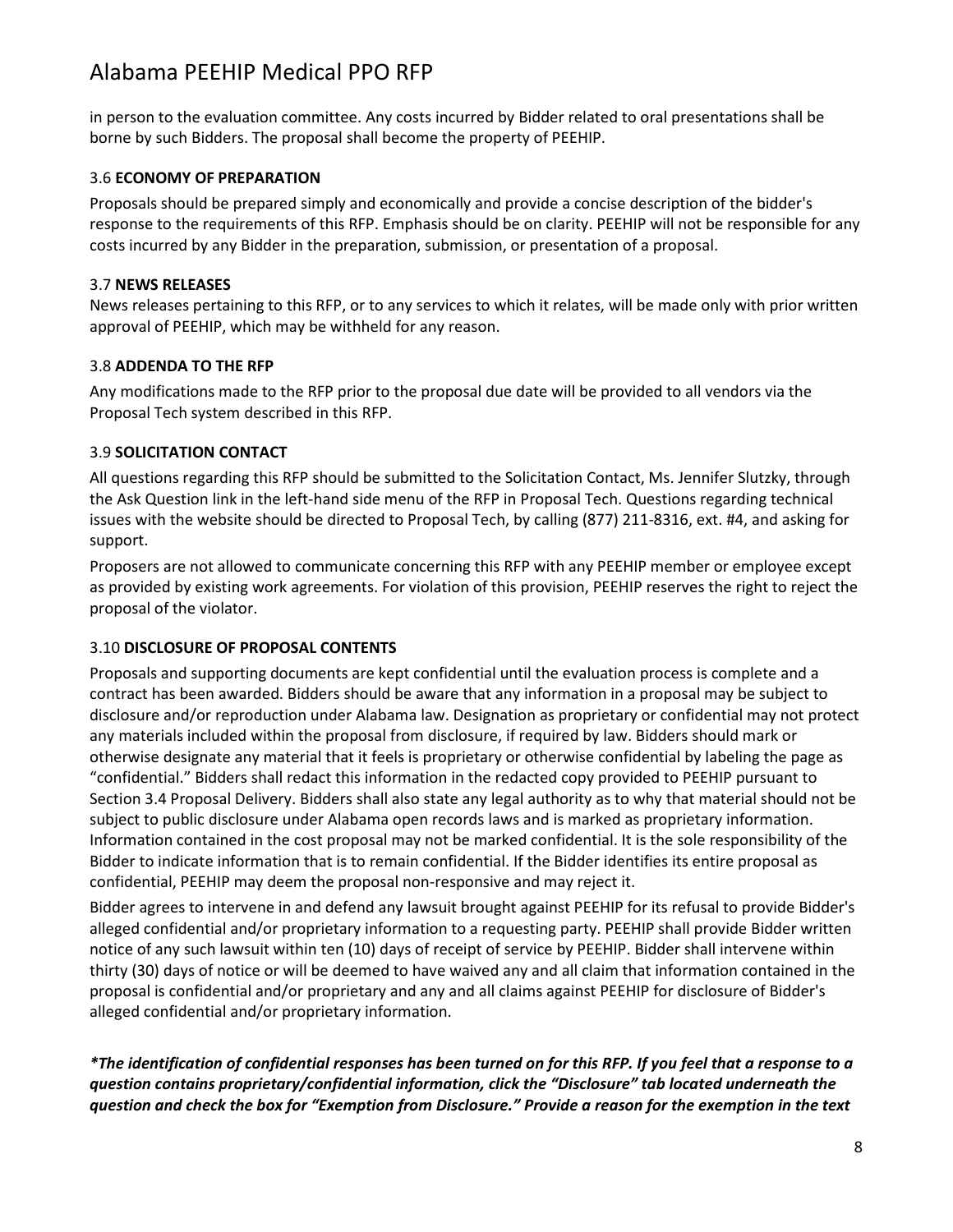*field provided. If you do not provide a reason for exemption, the question will not be considered answered. If you have any questions regarding this process, please contact Proposal Tech Support at 877-211-8316 x84.*

#### **4 INTENT TO BID AND NON-DISCLOSURE FORM (NDA)**

The signature-ready contract must address all items requested in the General Proposal Conditions and the Medical PPO Confirmations Sections. Agreement to the terms and language in these sections will be a critical factor in Bidder evaluation and selection and an authorized binding signature will be required. 4.1 If you intend to submit a proposal for administration of PEEHIP's Medical PPO Plan, and wish to access the data (e.g., plan information, demographics, etc.), the *Intent to Bid Form* must be completed and submitted via the ProposalTech system per the Key Dates table in Section 3.4. Note that the *Intent to Bid Form* also requires bidders to name a designated recipient(s) to whom the RFP related data should be sent.

#### **PLEASE FOLLOW THE INSTRUCTIONS BELOW. SIMPLY UPLOADING THE INTENT TO BID FORM TO PROPOSALTECH DOES NOT GIVE SEGAL ACCESS TO THE FILE.**

Instructions for submission: Click on the Messaging/History in the left-hand side menu and on the following page create a "New" message and select "Individual User" (Jennifer Slutzky) to send to. Once your attachment is uploaded be sure to check the box to include your attachment with the email and then **click "Send."**

Upon receipt of the *Intent to Bid Form* Segal will review internally whether we have a current Global or Bid-Related NDA/Confidentiality Agreement on file in our system, with each Bidder. No data will be issued without first having a signed NDA/Confidentiality Agreement on file.

If there is no NDA/Confidentiality Agreement on file with Segal, a document will be issued to the interested Vendor for signature and instructions to return signed form. Verbiage is non-negotiable. Upon receipt of the newly signed NDA, or confirmation of an existing NDA on file, Segal will establish a secure workspace and upload the data file(s). A system-generated e-mail will be sent to the Vendor's designated data recipient, containing a link to instructions for accessing the workspace.

*Single, Radio group.* 1: Completed and sent, 2: Not provided

## **5 INFORMATION REQUIRED FROM BIDDERS**

#### **5.1 QUALIFICATIONS OF THE FIRM - BUSINESS ORGANIZATION**

5.1.1 State the full name and address of your organization, and if applicable, the branch office or other subordinate element that will perform or assist in performing the work hereunder. *500 words.*

5.1.2 Indicate whether you operate as an individual, partnership, limited liability company, or corporation. *500 words.*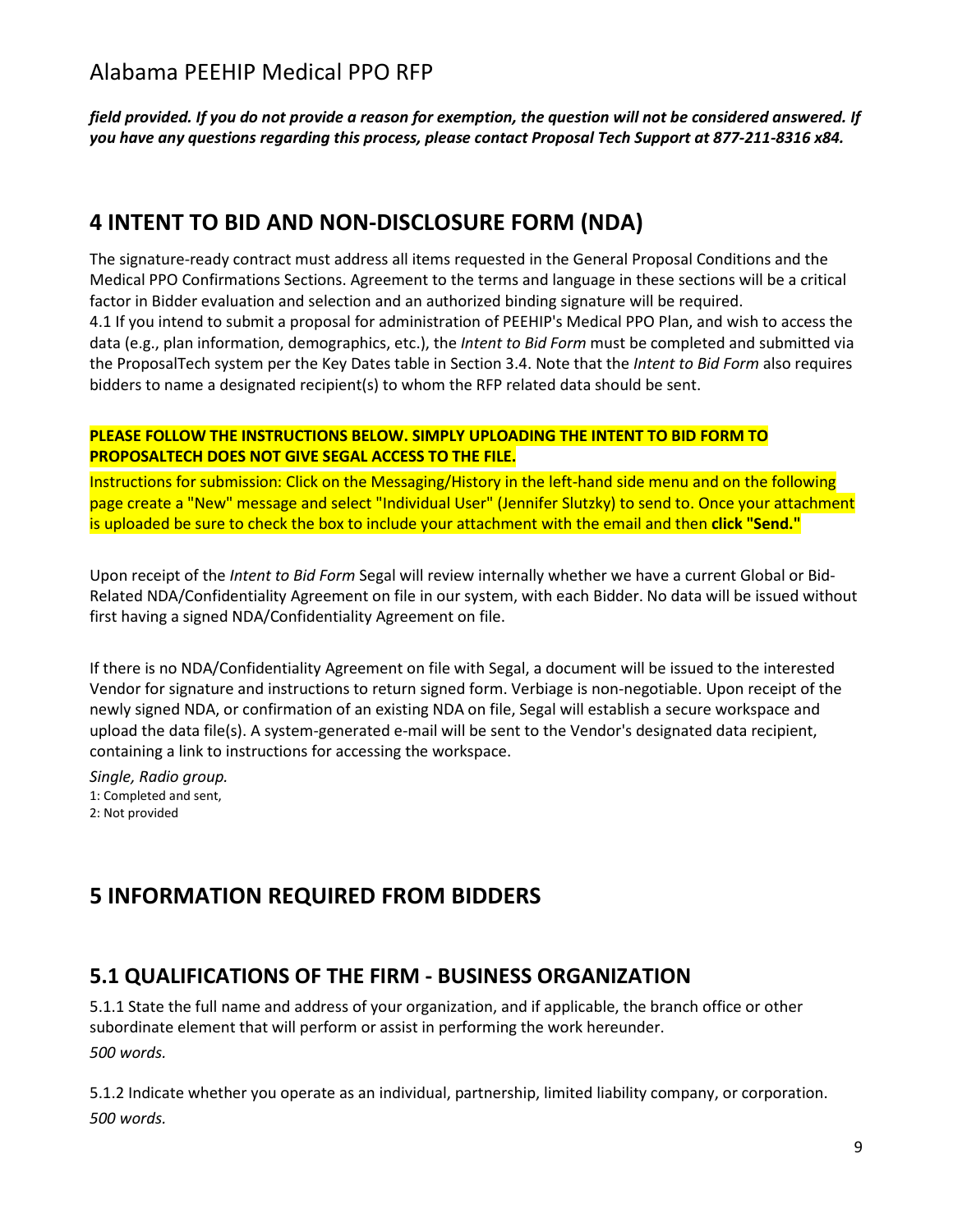5.1.3 State the name of the state in which you are formed or incorporated. *500 words.*

5.1.4 State whether you are currently in good standing in the state in which you are formed or incorporated and provide a Certificate of Good Standing from that state. *500 words.*

5.1.5 State whether you are licensed to operate in the State of Alabama. *500 words.*

#### **5.2 QUALIFICATIONS OF THE FIRM - PRIOR EXPERIENCE**

5.2.1 To be considered a viable Bidder, the following minimum requirements for prior experience must be met: 1) Bidder must have provided administration services for medical PPO coverage (on a self-funded basis) for the last 5 years to each:

- one state-level health plan with at least 150,000 lives; and
- a book of business with at least 2 million covered lives.

2) Bidder must not have any bankruptcy filings within the last 5 years: and

3) Bidder's senior officers, board members, or directors must not have any felony convictions.

Please confirm that your organization meets the above minimum Bidder requirements.

*Single, Radio group.* 1: Yes, 2: No

#### **5.3 QUALIFICATIONS OF THE FIRM - MANPOWER**

5.3.1 Identify lead individuals by name and title. Include a resume for each and the proposed percent of time dedicated to this account (based on 40 hour work-week). *500 words.*

#### **5.4 QUALIFICATIONS OF THE FIRM - AUTHORIZED OFFICIALS**

5.4.1 Include the names, titles, e-mail addresses and telephone numbers of personnel of the organization authorized to execute the proposed contracts with PEEHIP. *500 words.*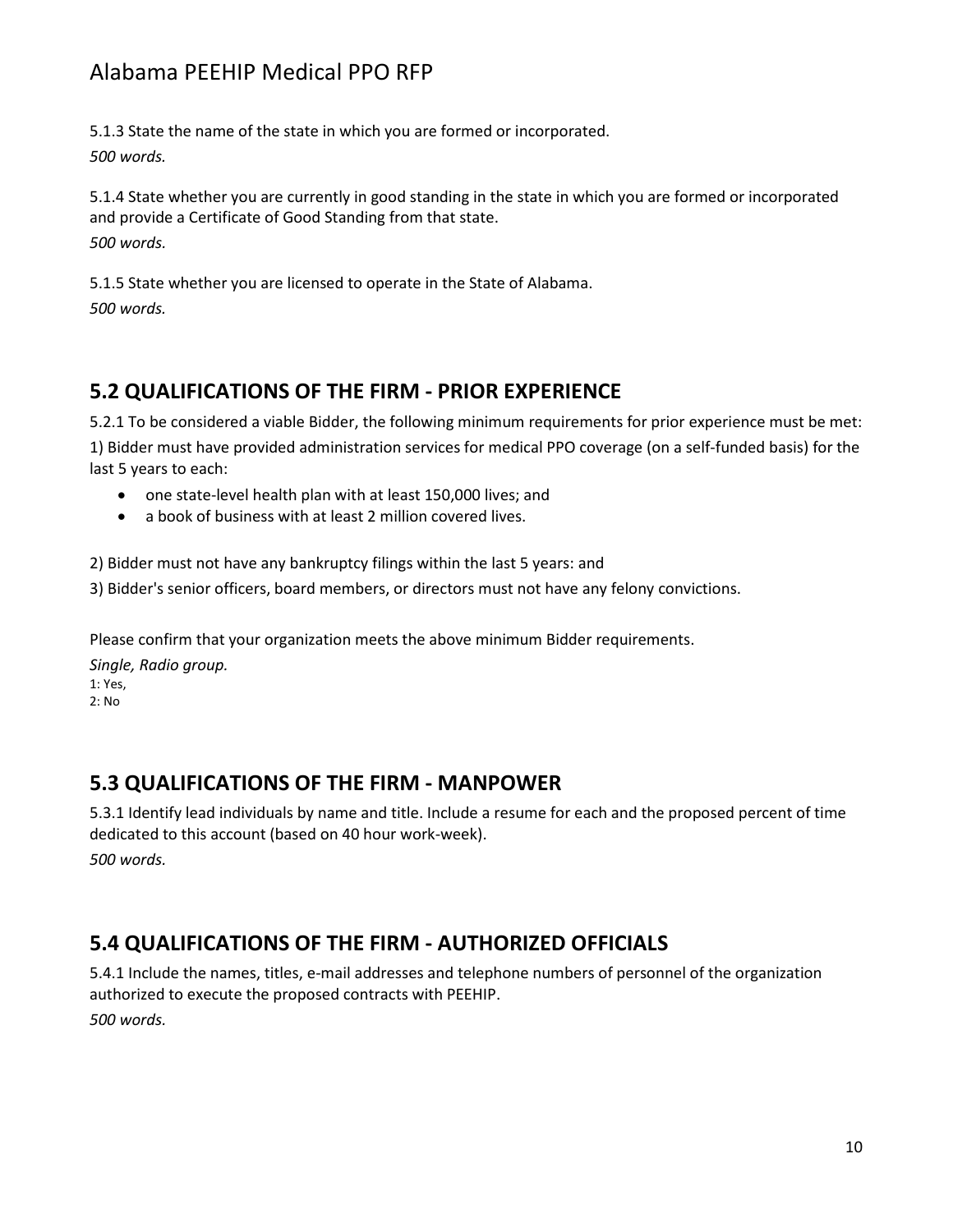### **5.5 QUALIFICATIONS OF THE FIRM - COST AND PRICE ANALYSIS**

5.5.1 The information requested in this Section and the RFP questionnaire is required to support the reasonableness of your proposed price. In the Price Proposal Worksheet, please adhere to the following:

- Reflect the details of the expected total contract cost for fiscal plan years 2023, 2024 and 2025

PEEHIP desires to enter into a three-year contract for performing the administration services for medical benefits for fiscal plan years 2023 through 2025. Be specific regarding the following:

- administrative fees (although lowest cost is not necessarily the only decision-making factor)
- network fees
- fee basis for Medical PPO administration must be on a per-employee-per-month (PEPM) basis
- three-year fee guarantee is requested

Note: All "add-on" costs must be documented in the **Price Proposal** as outlined in Section 9 of the RFP.

#### **5.6 SCORING CRITERIA**

5.6.1 Proposals will be evaluated by an evaluation committee. Selection will be based on all factors listed below and others implicit within the RFP and will represent the best performance and reasonable costs for PEEHIP. Oral presentations may be required as part of the evaluation criteria.

| <b>Technical Proposal Section</b>                                                                  | <b>Maximum</b><br><b>Points</b> |
|----------------------------------------------------------------------------------------------------|---------------------------------|
| Organizational Stability, Experience and Client References                                         | 50                              |
| <b>Basic and Additional Member Services</b>                                                        | 50                              |
| <b>Account Management</b>                                                                          | 75                              |
| Eligibility, Reporting and Data Interfaces                                                         | 75                              |
| Claims Processing, COB and Audits                                                                  | 50                              |
| <b>Network and Access</b>                                                                          | 75                              |
| Medical Management, Disease Management, Behavioral Health and<br>Specialized Programs and Networks | 175                             |
| <b>Implementation and Communications</b>                                                           | 50                              |
| Transparency and No Surprises Act                                                                  | 50                              |
| Performance Guarantees                                                                             | 100                             |
| <b>Total Technical Proposal</b>                                                                    | 750 points                      |
| <b>Total Price Proposal</b>                                                                        | 250 points                      |
| <b>Total Proposal</b>                                                                              | 1,000 points                    |
|                                                                                                    |                                 |
| Finalist Interviews/Site Visits (optional)                                                         | 100 points                      |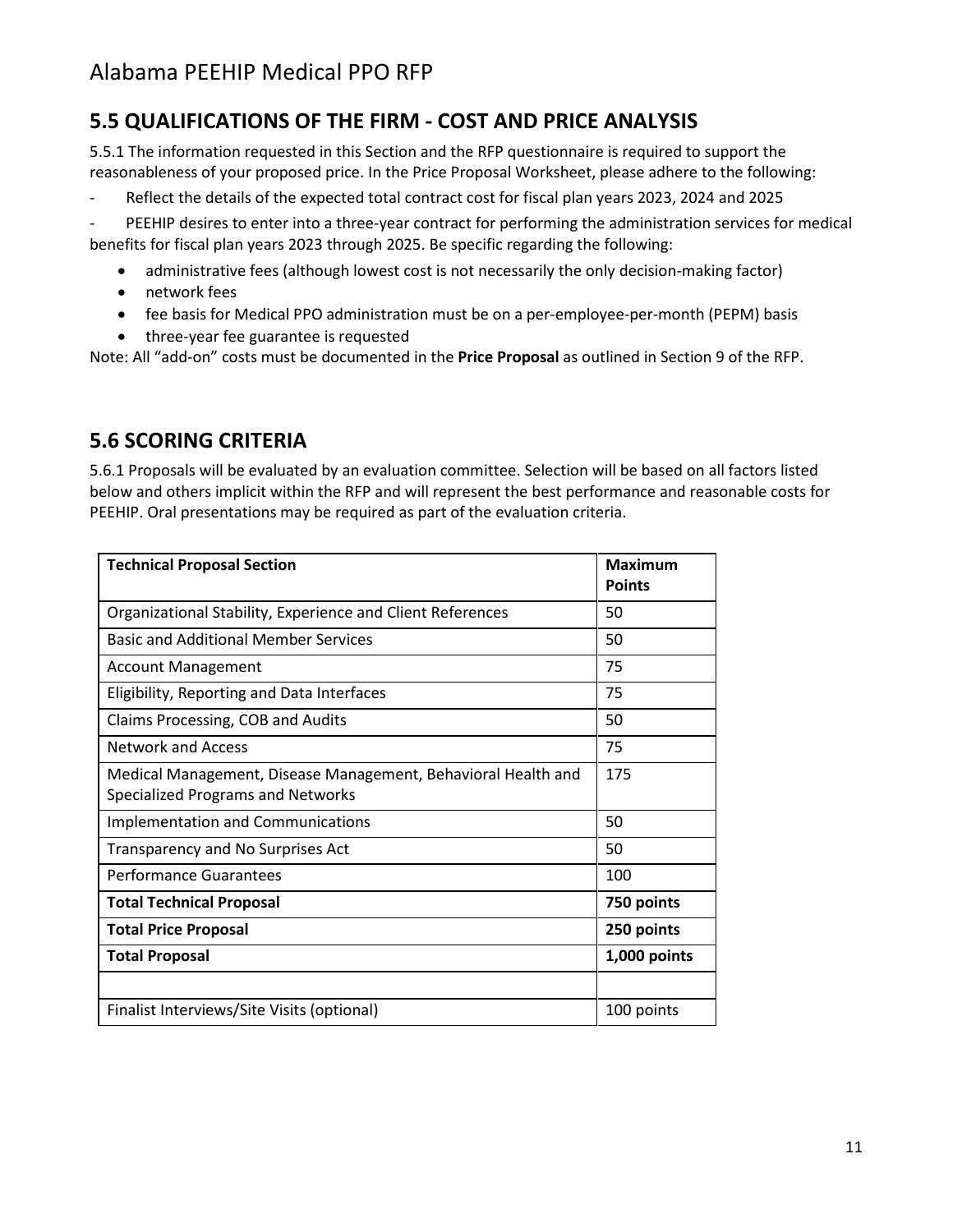#### **5.7 OTHER INFORMATION**

5.7.1 Other documents and information that may be helpful in preparing your proposal may be accessed via the Internet as follows:

<http://www.rsa-al.gov/>- RSA home page

[http://www.rsa-al.gov/peehip/-](http://www.rsa-al.gov/peehip/) PEEHIP home page

[http://www.rsa-al.gov/index.php/employers/peehip/-](http://www.rsa-al.gov/index.php/employers/peehip/) PEEHIP employers section of RSA web page

[www.sos.alabama.gov](http://www.sos.alabama.gov/) - Secretary of State home page

<http://alisondb.legislature.state.al.us/alison/codeofalabama/1975/coatoc.htm>- Statutes establishing and governing PEEHIP - See Title 16, Chapter 25A

#### **5.8 ADDITIONAL PROCUREMENT DOCUMENTS**

5.8.1 The following documents, labeled Exhibits 1-8 in ProposalTech, must be completed and submitted with your proposal:

- 1. Exhibit 1 State of Alabama Disclosure Statement (Required by Article 3B of Title 41, Code of Alabama 1975) - two pages
- 2. Exhibit 2 Sample PEEHIP State Contract
- 3. Exhibit 3 Business Associate Agreement
- 4. Exhibit 4 Immigration Compliance Certificate (submission must include entire E-Verify Memorandum of Understanding, verified by the U.S. Department of Homeland Security)
- 5. Exhibit 5 IRS Form W-9
- 6. Exhibit 6 Verification of adherence to the PEEHIP Statement on HIPAA Compliance Documentation. Please see the Business Associate Data Security Policy as a reference.
- 7. Exhibit 6A Bidder Verification Adherence to BA Policy
- 8. Exhibit 7 RSA Third Party Vendor Security Questionnaire
- 9. Exhibit 8 Trading Partner Agreement

Please confirm you have downloaded, completed and uploaded all of the procurement documents listed above. If not, please explain.

*Single, Radio group.* 1: Confirmed, 2: Not confirmed: [ 500 words ]

# **6 GENERAL PROPOSAL CONDITIONS**

Below are the general conditions for submitting a proposal. By checking "Agree", Bidder represents the proposal submitted adheres to these conditions, unless otherwise noted in the proposal. **Failure to meet any of these conditions may result in disqualification of proposal.** This RFP and your response, including all subsequent documents provided during this RFP process, will become part of the contract terms and policy between the parties. If a Bidder takes exception to any of these conditions, it must be so noted in the Bid Exceptions and Deviations Document of their proposal response. These requirements will also explicitly apply to any subcontractors used by the Bidder to deliver services to PEEHIP.

6.1 Any award will be made to the Bidder(s) whose proposal(s) is/are deemed to be in the best interest of PEEHIP. PEEHIP reserves the right to reject any and all proposals.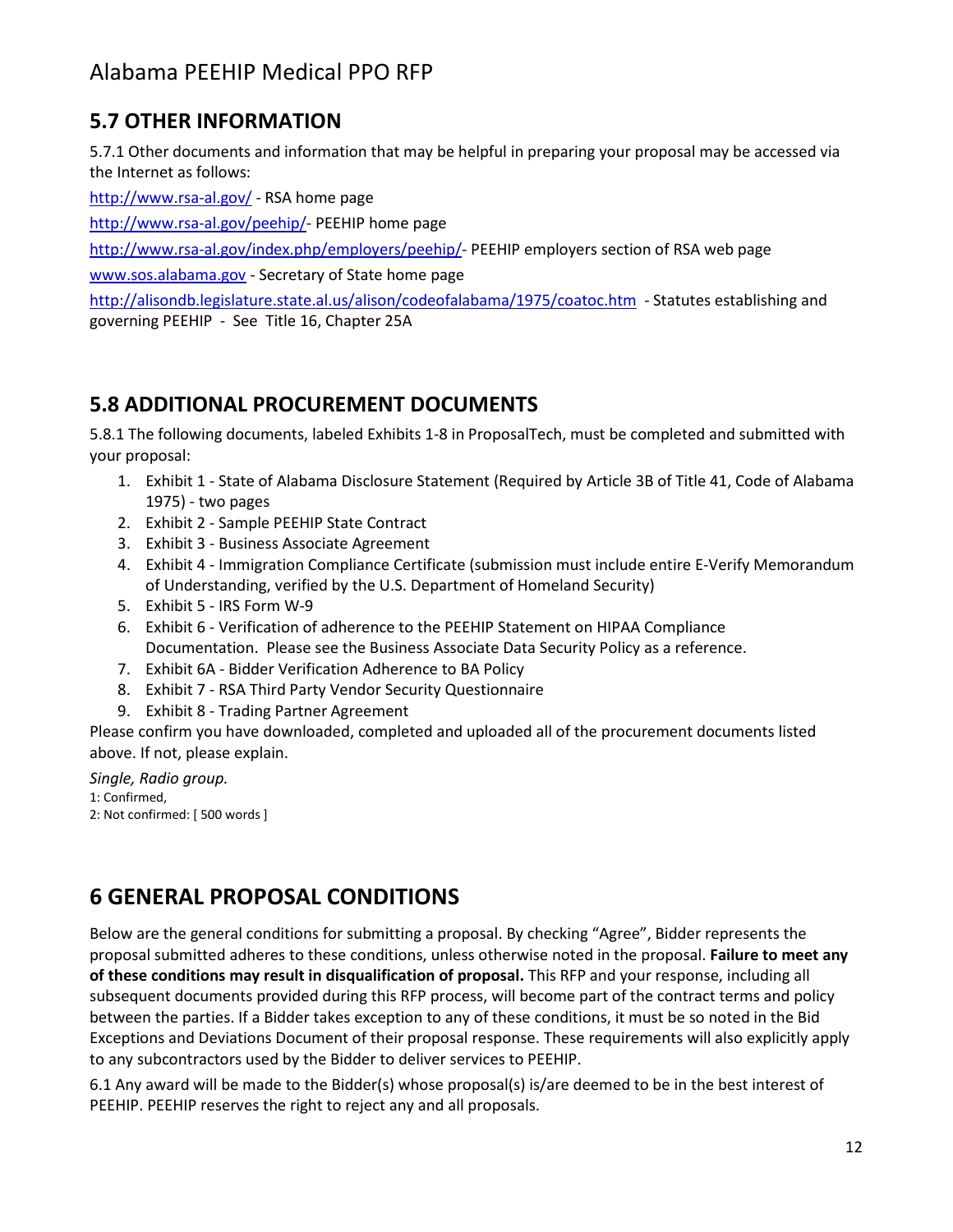*Single, Radio group.* 1: Agree, 2: Disagree, explain: [ 500 words ]

6.2 Bidder agrees to respond to this RFP in full, including all requirements.

*Single, Radio group.* 1: Agree, 2: Disagree, explain: [ 500 words ]

6.3 Any cost incurred by Bidder in preparing or submitting proposals or attending Finalist Interviews is Bidder's sole responsibility. Proposals will not be returned.

*Single, Radio group.* 1: Agree, 2: Disagree, explain: [ 500 words ]

6.4 Bidder will not be bound by oral explanations or instructions given during the competitive process or after the award of the contract(s). However, PEEHIP reserves the right to request that Bidder put any such oral explanations or instructions into writing and, once in written format, such documentation shall become part of Bidder's proposal for purposes of becoming part of the final agreement.

*Single, Radio group.* 1: Agree, 2: Disagree, explain: [ 500 words ]

6.5 Bidder agrees to be bound by its proposal for a period of at least 180 days, during which time PEEHIP and/or Segal may request clarification or correction of the proposal for the purpose of evaluation. Amendments or clarifications shall not affect the remainder of the proposal, but only the portion as amended or clarified.

*Single, Radio group.* 1: Agree, 2: Disagree, explain: [ 500 words ]

6.6 Any exceptions to terms, conditions, or other requirements in any part of these specifications must be clearly pointed out in the appropriate section of the proposal. Otherwise, it will be considered that all items offered are in strict compliance with the specifications.

*Single, Radio group.* 1: Agree, 2: Disagree, explain: [ 500 words ]

6.7 The proposal must be signed (electronic signature is acceptable) by a legal representative of the bidding firm, who is authorized to bind the firm to a contract in the event of the award. All rates, fees and terms presented will be considered legally binding. Please see the PEEHIP Binding Signature document, attached in the Manage Documents section of the eRFP.

*Single, Radio group.* 1: Agree, 2: Disagree, explain: [ 500 words ]

6.8 All Bidder services must adhere to relevant CMS, federal and state laws and regulations.

*Single, Radio group.* 1: Agree, 2: Disagree, explain: [ 500 words ]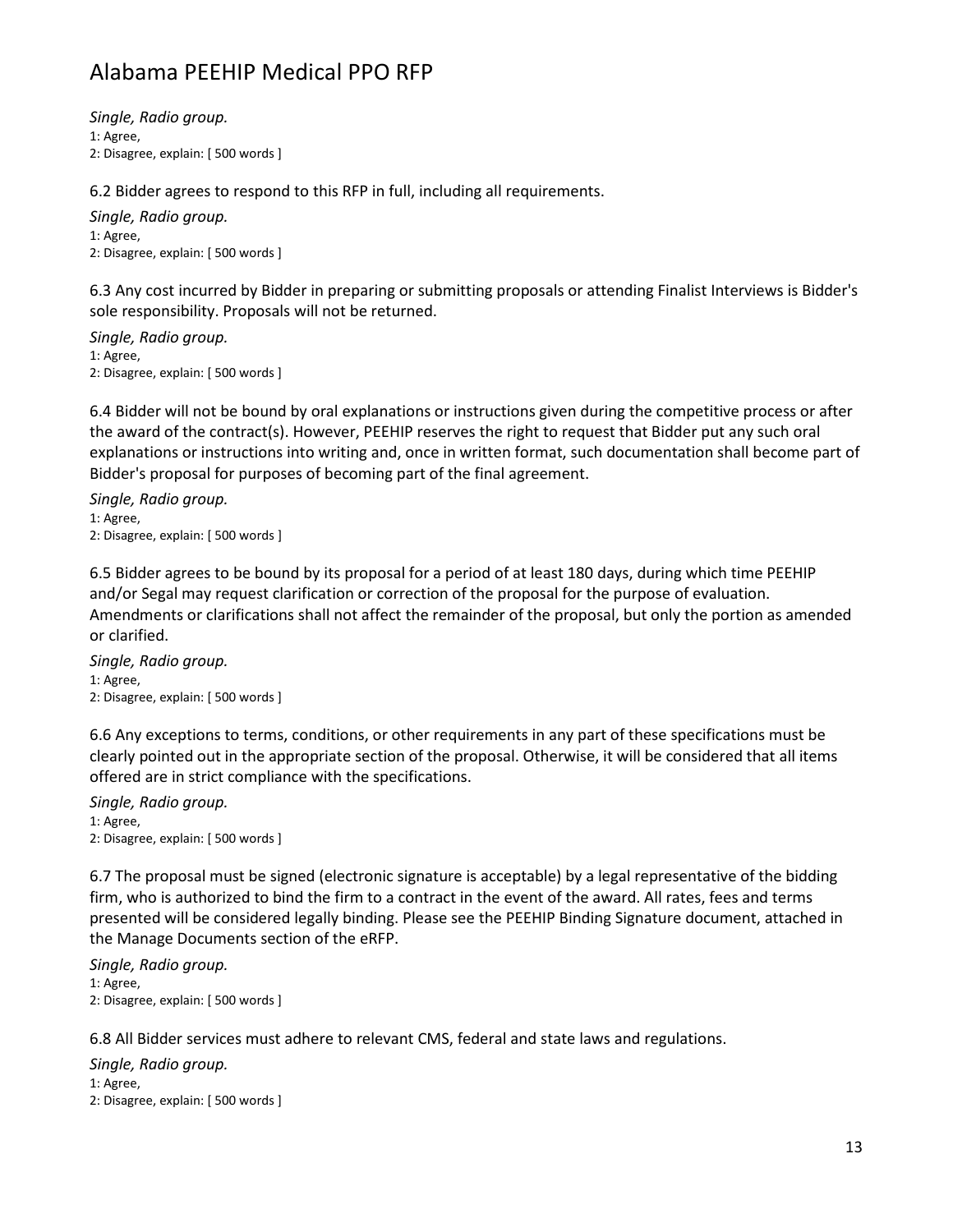6.9 Any early termination provision contained in your contract cannot be tied to financial provisions or penalties. Either party can terminate the contract without cause. However, PEEHIP can provide 30 days' notice while you will be required to provide 180 days' notice to PEEHIP.

*Single, Radio group.* 1: Agree, 2: Disagree, explain: [ 500 words ]

6.10 Bidder agrees to provide completed Exhibit 1 - Alabama Disclosure Statement, Exhibit 4 - Immigration Compliance Certificate (entire E-Verify Memorandum of Understanding (MOU), verified by U.S. Office of Homeland Security), and Exhibit 5 - IRS Form W-9 with submission of proposal.

*Single, Radio group.* 1: Agree, 2: Disagree, explain: [ 500 words ]

6.11 Bidder agrees that the MOU for e-Verify will match the EIN on the Exhibit 5 - IRS Form W-9 or offer an explanation on company letterhead of why the numbers are different.

*Single, Radio group.* 1: Agree, 2: Disagree, explain: [ 500 words ]

6.12 Bidder agrees there will be no initial or ongoing commissions or finder's fees payable on any plan or services as a result of this RFP.

*Single, Radio group.* 1: Agree, 2: Disagree, explain: [ 500 words ]

6.13 There are NO additional fees (beyond those outlined in the Price Proposal) required to provide the services outlined in this RFP. Any mandatory fees must be clearly outlined in the Price Proposal. Under no circumstances will PEEHIP be liable to Bidder for fees not disclosed in Bidder's written proposal.

*Single, Radio group.* 1: Agree, 2: Disagree, explain: [ 500 words ]

6.14 Bidder agrees to abide by the following contract language: Contractor acknowledges that Contractor is an independent contractor, and neither Contractor nor Contractor's employees are to be considered employees of PEEHIP or entitled to benefits under the State of Alabama Merit System.

*Single, Radio group.* 1: Agree, 2: Disagree, explain: [ 500 words ]

6.15 Bidder agrees to abide by the following contract language: Contractor acknowledges that the terms and commitments contained herein shall not be constituted as a debt of the State of Alabama in violation of Article 11, Section 213 of the Constitution of Alabama, 1901, as amended by Amendment Number 26. It is further agreed that if any provisions of this Agreement shall contravene any statute or Constitutional provision or amendment, either now in effect or which may, during the course of this Agreement, be enacted, then that conflicting provision in the Agreement shall be deemed null and void. Contractor may not assign this Agreement or any interest herein or any money due hereunder without the expressed written consent of PEEHIP.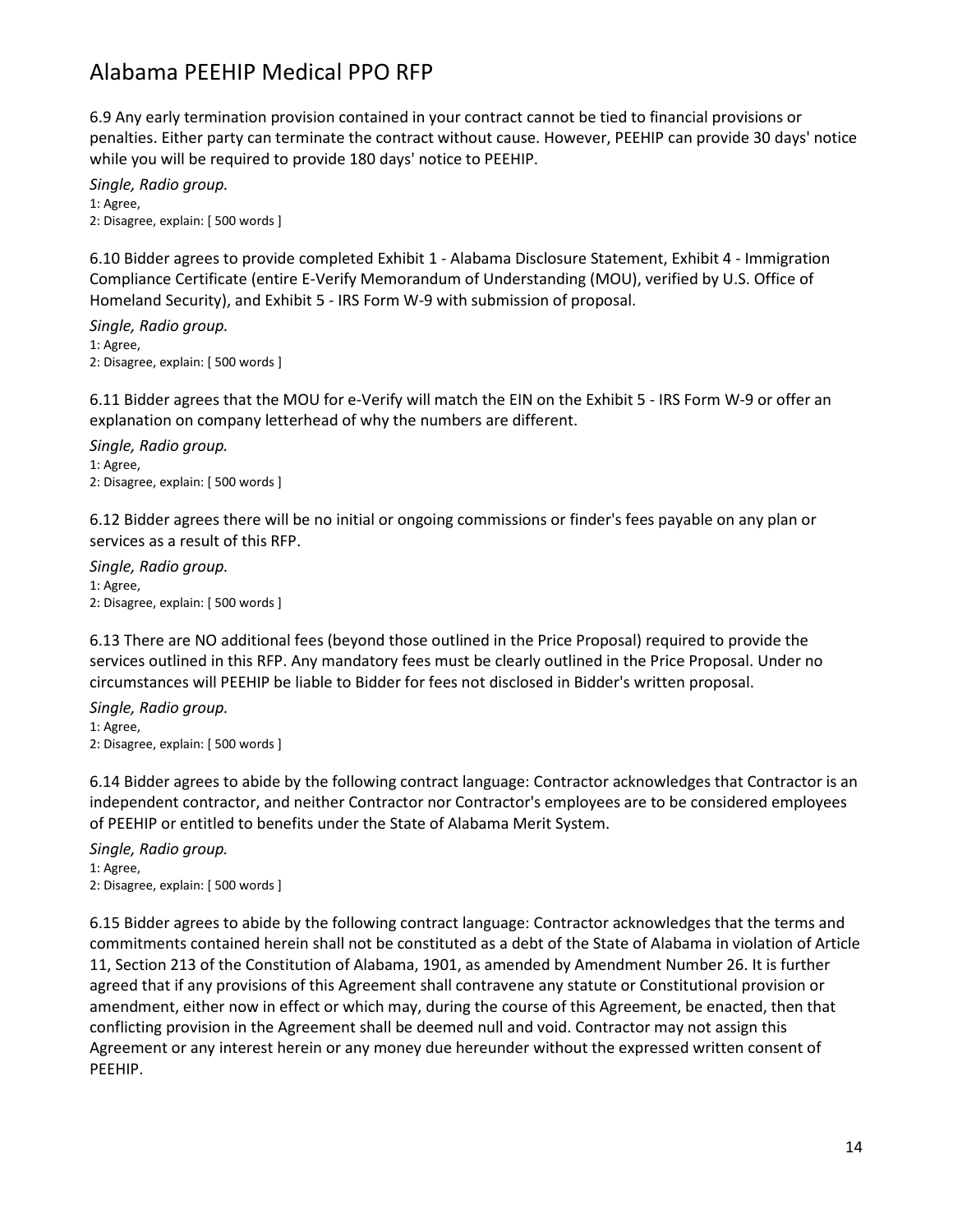*Single, Radio group.* 1: Agree, 2: Disagree, explain: [ 500 words ]

6.16 Bidder agrees to abide by the following contract language: To the fullest extent permitted by law, the Contractor shall indemnify, defend, and hold harmless PEEHIP, the State of Alabama, and their affiliates, and their respective administrators, officers, directors, agents, and employees (the "Indemnitees"), from and against any and all claims, damages, losses, and expenses, including, but not limited to, attorney's fees, arising out of or resulting from the Contractor's performance of services under this Agreement and/or any other of the Contractor's acts and/or omissions under this Agreement. Without limiting the foregoing in any manner, the Contractor shall indemnify, defend, and hold harmless the Indemnitees from and against any and all claims, damages, losses and expenses, including, but not limited to, attorney's fees, (a) incurred as a result of the Contractor's violation of any law, rule or regulation; (b) arising out of, or related to, the Contractor's breach of warranty or representation; or (c) arising out of, or related to, the Contractor's negligent or willful misconduct.

*Single, Radio group.* 1: Agree, 2: Disagree, explain: [ 500 words ]

6.17 Bidder agrees to abide by the following contract language: Contractor acknowledges and agrees that, PEEHIP shall not indemnify or hold harmless Contractor, its affiliates, administrators, officers, employees, or agents. Contractor further acknowledges and agrees that PEEHIP shall not be liable to Contractor for any late fees, penalties, collection fees, or attorney fees.

*Single, Radio group.* 1: Agree, 2: Disagree, explain: [ 500 words ]

6.18 Bidder agrees to abide by the following contract language: Contractor acknowledges that, in the course of performing its responsibilities under this Agreement, Contractor may be exposed to or acquire information that is proprietary or confidential to PEEHIP or its members. Contractor agrees to hold such information in confidence and not to copy, reproduce, sell, assign, license, market, transfer, or otherwise disclose such information to third parties or to use such information for any purpose whatsoever, without the express written permission of PEEHIP, other than for the performance of obligations hereunder or as required by applicable state or federal law. For purposes of this Agreement, all records, financial information, specifications, and data disclosed to Contractor during the term of this Agreement, whether submitted orally, in writing, or by any other media, shall be deemed to be confidential in nature unless otherwise specifically stated in writing by PEEHIP.

*Single, Radio group.* 1: Agree, 2: Disagree, explain: [ 500 words ]

6.19 Bidder agrees to abide by the following contract language: Contractor acknowledges that PEEHIP may be subject to Alabama open records laws or similar state and/or federal laws relating to disclosure of public records and may be required, upon request, to disclose certain records and information covered by and not exempted from such laws. Notwithstanding anything to the contrary contained in Contractor's proposal or in this final Agreement, Contractor acknowledges and agrees that PEEHIP may comply with those laws and any such compliance shall not be deemed a violation with any provision of Contractor's proposal or final Agreement.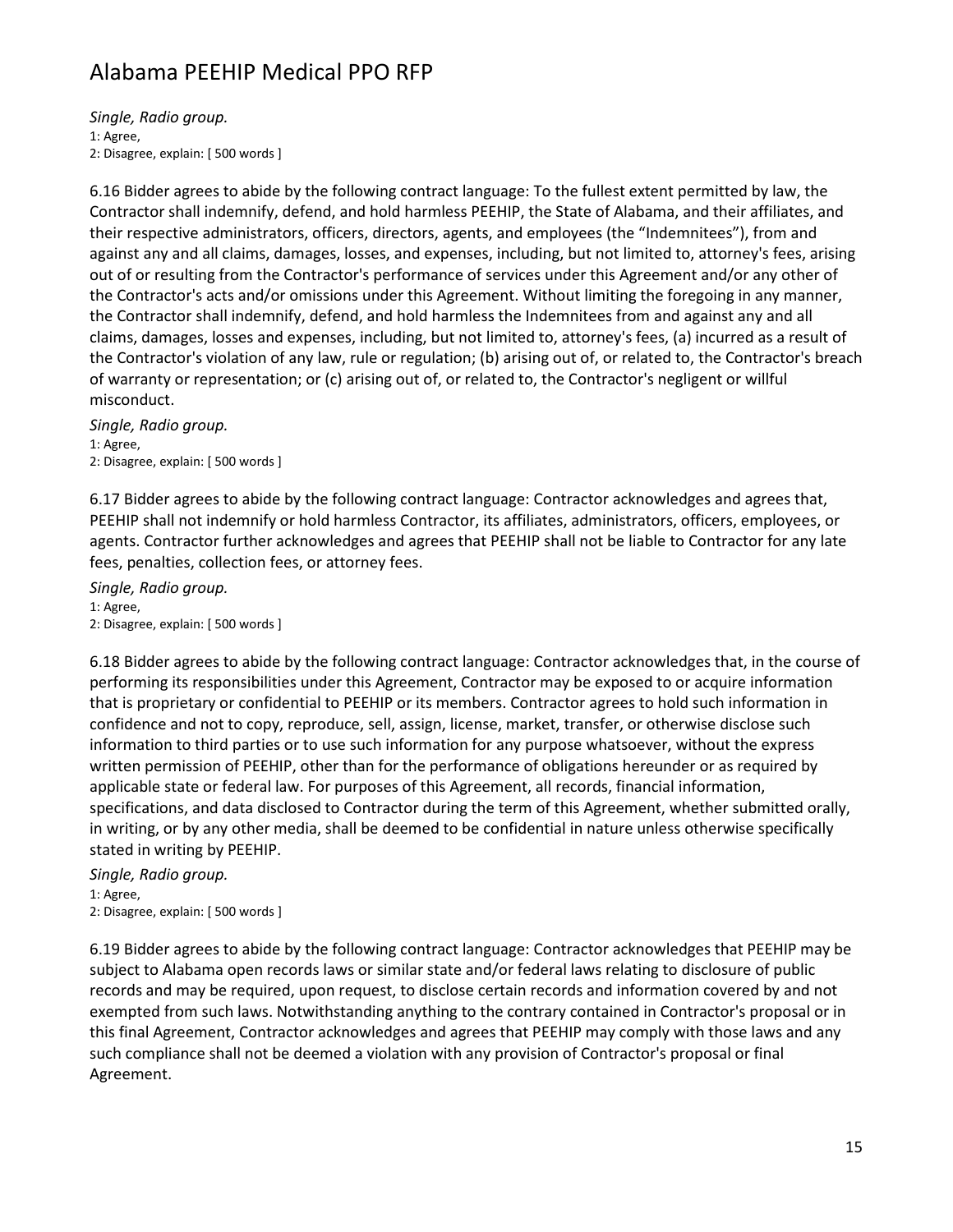*Single, Radio group.* 1: Agree, 2: Disagree, explain: [ 500 words ]

6.20 Bidder agrees to abide by the following contract language: By signing this contract, the contracting parties affirm, for the duration of the Agreement, that they will not violate federal immigration law or knowingly employ, hire for employment, or continue to employ an unauthorized alien within the State of Alabama. Furthermore, a contracting party found to be in violation of this provision shall be deemed in breach of the Agreement and shall be responsible for all damages resulting therefrom.

*Single, Radio group.* 1: Agree, 2: Disagree, explain: [ 500 words ]

6.21 Bidder agrees to abide by the following contract language: In compliance with Act 2016-312, Contractor hereby certifies that it is not currently engaged in, and will not engage in, the boycott of a person or an entity based in or doing business with a jurisdiction with which this state can enjoy open trade.

*Single, Radio group.* 1: Agree, 2: Disagree, explain: [ 500 words ]

6.22 Bidder agrees to abide by the following contract language: In the event of any dispute between the parties, senior officials of both parties shall meet and engage in a good faith attempt to resolve the dispute. Should that effort fail and the dispute involve the payment of money, Contractor's sole remedy is the filing of a claim with the Board of Adjustment to the State of Alabama. For any and all other disputes arising under the terms of this Agreement which are not resolved by negotiation, the parties agree to utilize appropriate forms of nonbinding alternative dispute resolution including, but not limited to, mediation. Such dispute resolution shall occur in Montgomery, Alabama, utilizing where appropriate, mediators selected from the roster of mediators maintained by the Center for Dispute Resolution of the Alabama State Bar.

*Single, Radio group.* 1: Agree, 2: Disagree, explain: [ 500 words ]

6.23 Bidder agrees to abide by the following contract language: This Agreement shall be governed by and construed in accordance with Alabama Law, without giving any effect to the conflict of laws provision thereof.

*Single, Radio group.* 1: Agree, 2: Disagree, explain: [ 500 words ]

6.24 Bidder agrees to make changes in a timely manner in such instances where the Alabama Legislature enacts legislation that impacts PEEHIP and requires such changes.

*Single, Radio group.* 1: Agree, 2: Disagree, explain: [ 500 words ]

6.25 Insurance. Bidder shall maintain or obtain (as applicable), with respect to the activities in which Bidder engages pursuant to this Agreement, professional liability (errors and omissions) insurance and general liability insurance in amounts reasonable and customary for the nature and scope of business engaged in by such party. Bidder shall deliver to PEEHIP evidence of such insurance on or before the Effective Date and annually thereafter and name PEEHIP as an additional insured. Please specify the liability coverage amounts you are offering for this account.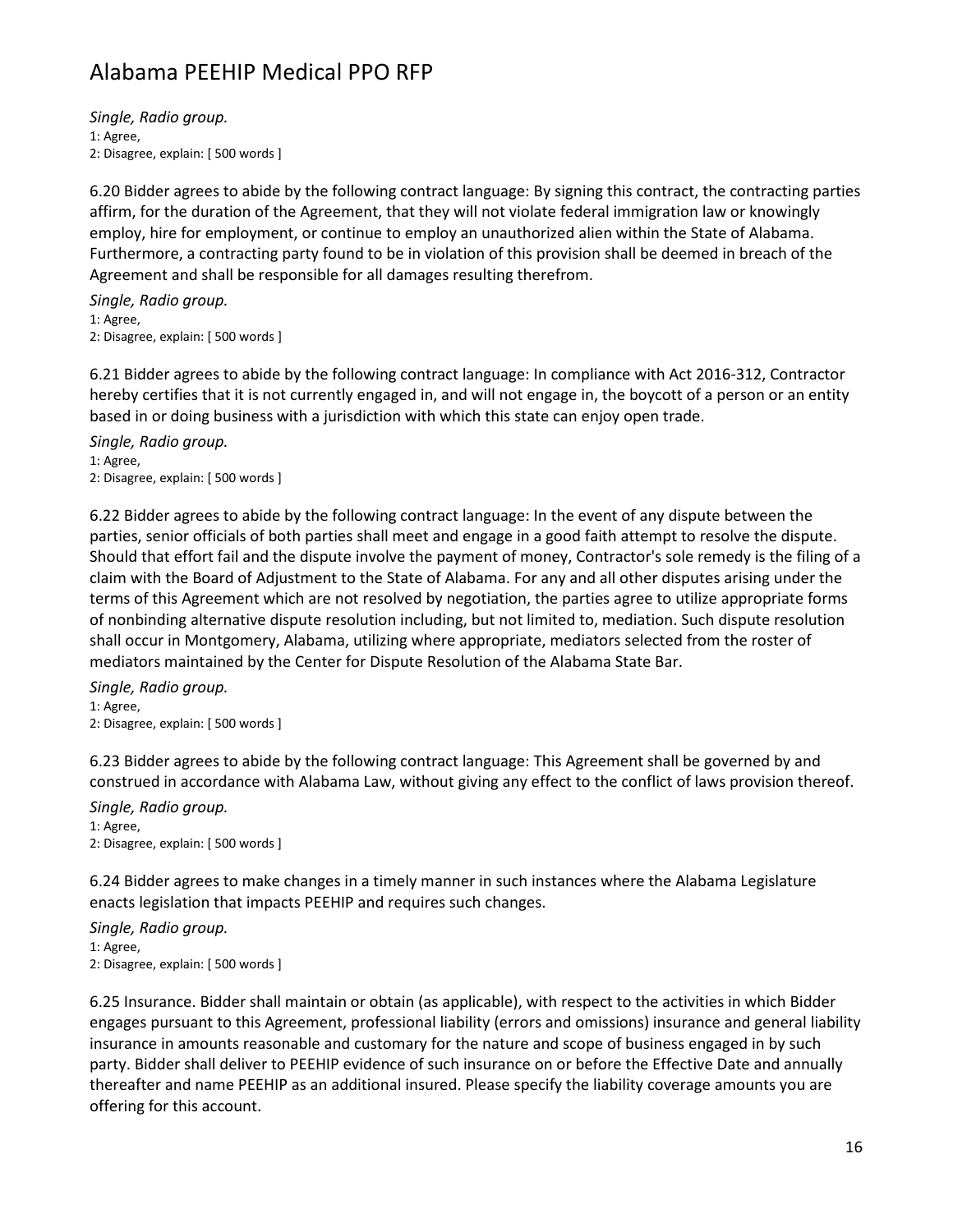*Single, Radio group.* 1: Agree, please specify coverage amounts:,

2: Disagree, explain: [ 500 words ]

6.26 If selected as a finalist, PEEHIP will require that you provide copies of all privacy policies, terms of use protections and any other terms related to cyber security protection. Please note that this applies not only for how you will use and transfer data but also as it relates to employee sites or portal access.

*Single, Radio group.* 1: Agree, 2: Disagree, explain: [ 500 words ]

6.27 Bidder will accept liability for any mistakes, errors, or omissions it makes in providing services to PEEHIP and its members.

*Single, Radio group.* 1: Agree, 2: Disagree, explain: [ 500 words ]

6.28 Bidders must have all licenses necessary to do business in the State of Alabama and to perform the services required by PEEHIP. If you have an application for license pending please provide a copy of the application. Such license(s) must be in effect before October 1, 2022.

*Single, Radio group.* 1: Agree, 2: Disagree, explain: [ 500 words ]

6.29 Bidder agrees to provide a signature-ready Services Agreement that includes provisions for all agreedupon bid conditions. Bidder shall upload the sample agreement in the corresponding Required Documents section of this RFP. By accepting Bidder's proposal, PEEHIP is not agreeing to nor accepting the terms of Bidder's sample agreement. PEEHIP reserves the right to negotiate or reject the terms of Bidder's agreement.

*Single, Radio group.* 1: Agree, 2: Disagree, explain: [ 500 words ]

6.30 PEEHIP requires that the contract be signed, at least 30-days prior to go-live. Confirm you agree to meet this deadline.

*Single, Radio group.* 1: Agree, 2: Disagree, explain: [ 500 words ]

6.31 Bidder will execute and remain in full compliance with the attached Exhibit 3 - Business Associate Agreement (BAA) with PEEHIP.

*Single, Radio group.* 1: Agree, 2: Disagree, explain: [ 500 words ]

6.32 Bidder must notify PEEHIP within 30 days of purchase, acquisition and any other change in its ownership or partners or control affecting 10% or greater interest, any acquisition by it of 10% or greater interest in any subsidiary, and any new agreement with, by or between any affiliates that is relevant to the contract.

*Single, Radio group.* 1: Agree, 2: Disagree, explain: [ 500 words ]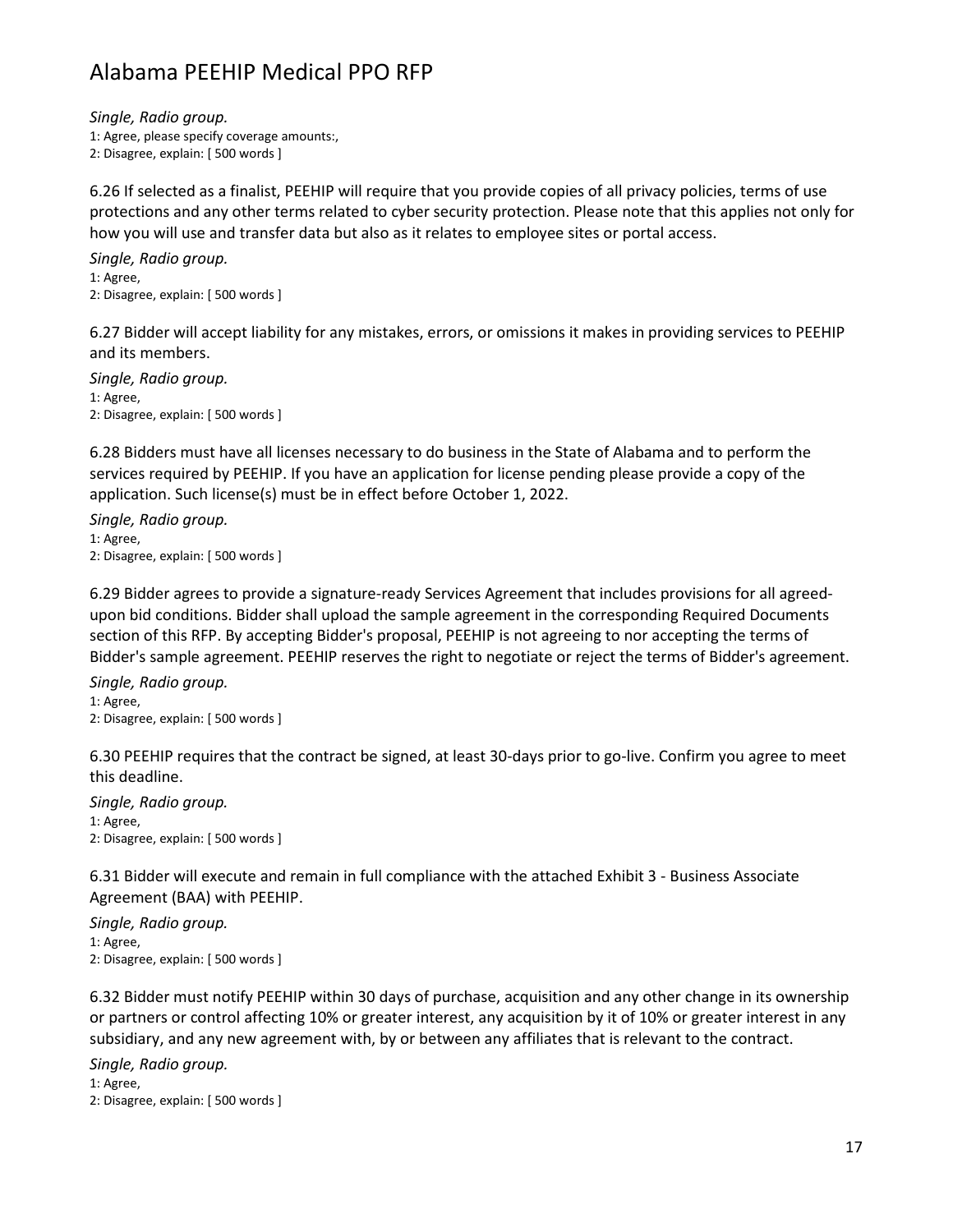6.33 Bidder will not render or administer services off-shore, and all work performed will be in the contiguous United States.

*Single, Radio group.* 1: Agree, 2: Disagree, explain: [ 500 words ]

6.34 Bidder agrees to provide its organization's last audited financial statement and the most recent unaudited financial statement if the most recent audited financial statement is older than 12 months as well as the latest SSAE 18 report.

*Single, Radio group.* 1: Agree, 2: Disagree, explain: [ 500 words ]

6.35 Bidder acknowledges and agrees that Bidder has a continuing obligation to disclose any change of circumstances that will affect its qualifications as a Bidder.

*Single, Radio group.* 1: Agree, 2: Disagree, explain: [ 500 words ]

6.36 **UNIQUE MEMBER IDENTIFIER ADMINISTRATION REQUIREMENT:** Bidder must be able to accept, store, and report member-level detail, using the following data elements:

- 1. Social Security Number
- 2. Individual Personal Identification number (PID), assigned by PEEHIP to each covered member (subscribers and dependents)
- 3. Subscriber Personal Identification number (PID), assigned by PEEHIP and reported for each covered member on an account

PEEHIP stores and tracks member-level detail using SSNs and unique PEEHIP-assigned PIDs. ALL eligibility and member-level reporting must include these unique identifiers. The Bidder must be able to accept and track each individual plan member based upon the SSN and PEEHIP-assigned member PID. The following chart provides an example of how the Unique Member Identifier should be structured.

| <b>Contract</b><br><b>Participants</b> | <b>Individual SSN</b> | PEEHIP-assigned<br><b>Individual PID</b> | PEEHIP-assigned<br><b>Subscriber PID</b> |
|----------------------------------------|-----------------------|------------------------------------------|------------------------------------------|
| John Doe -<br>Subscriber               | XXX-XX-XXX1           | 12222222                                 | 12222222                                 |
| Jane Doe - Spouse                      | XXX-XX-XXXX           | 22345678                                 | 12222222                                 |
| Julie Doe - Child                      | XXX-XX-XXX3           | 32345678                                 | 12222222                                 |
| Jack Doe - Child                       | XXX-XX-XXX4           | 42345678                                 | 12222222                                 |

*Single, Radio group.*

1: Agree,

2: Disagree, explain: [ 500 words ]

6.37 Confirm that all file transmissions will include member-level detail using these identifiers - SSNs, PEEHIPassigned Individual Personal Identification Number (PID)s, and PEEHIP-assigned Subscriber PIDs.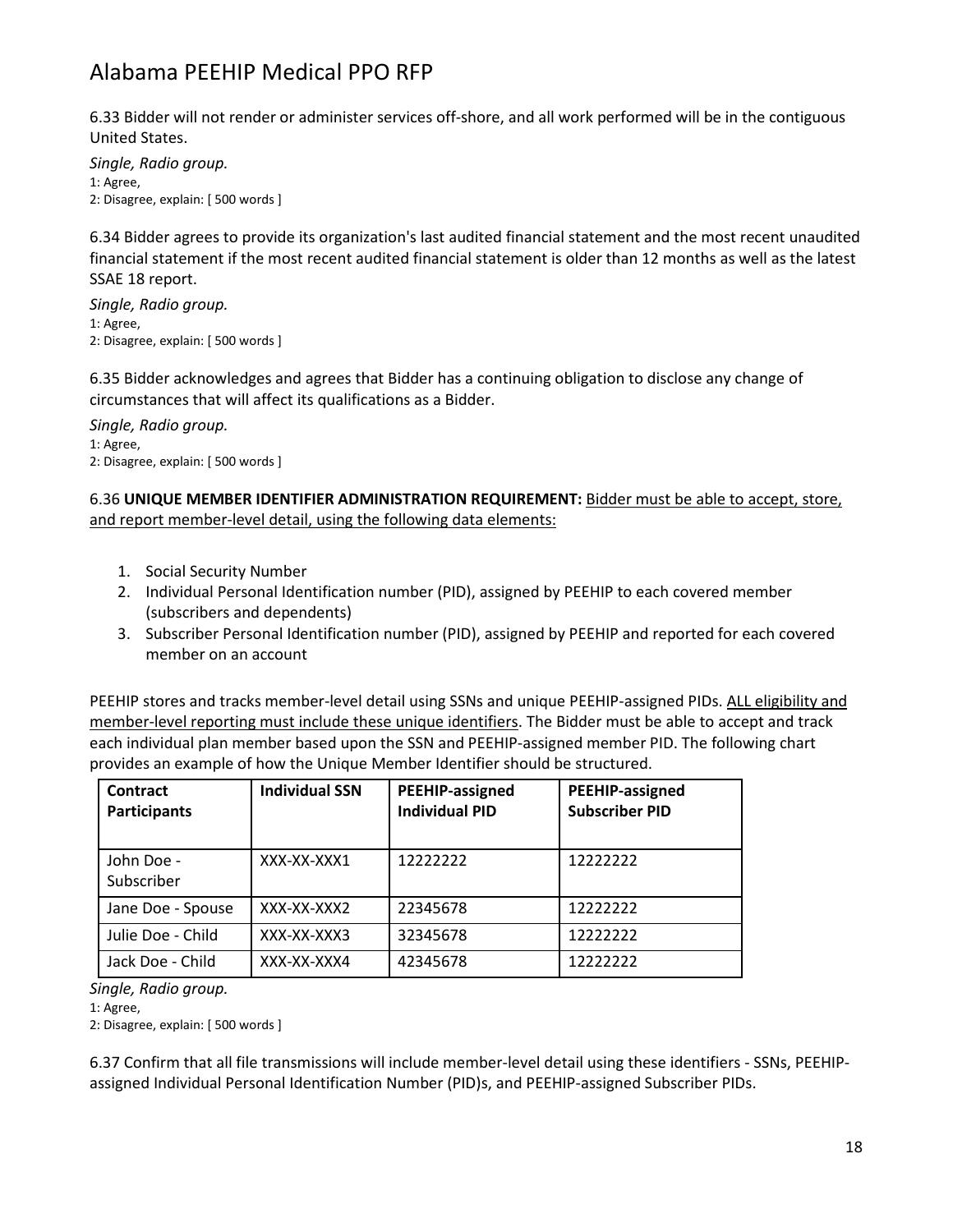*Single, Radio group.* 1: Agree, 2: Disagree, explain: [ 500 words ]

6.38 Bidder must have the capability to process daily transmittal of eligibility files, and maintain eligibility files, on a daily basis, and transmit and receive a reconciliation file to/from PEEHIP electronically, on a weekly and monthly basis.

*Single, Radio group.* 1: Agree, 2: Disagree, explain: [ 500 words ]

6.39 Bidder must assign the ID card contract numbers (without containing the PEEHIP assigned PIDs). Note that the vendor assigned contract numbers will not be stored in PEEHIP's system.

*Single, Radio group.* 1: Agree, 2: Disagree, explain: [ 500 words ]

6.40 Bidder agrees to utilize PEEHIP's Trading Partner Agreement related to the 834 file format to update the eligibility records on a daily basis. PEEHIP will provide the Trading Partner Agreement to the Bidder. Please review the PEEHIP 834 Reporting Mapping - **Appendix A** in the Reference Documents section.

*Single, Radio group.* 1: Agree, 2: Disagree, explain: [ 500 words ]

6.41 Bidder agrees to the specified eligibility rules established by PEEHIP and as stated in the PEEHIP Member Handbook.

*Single, Radio group.* 1: Agree, 2: Disagree, explain: [ 500 words ]

6.42 Bidder must provide detailed disclosure of all invoice line items to PEEHIP at each monthly billing cycle in the electronic format prescribed by PEEHIP.

*Single, Radio group.* 1: Agree, 2: Disagree, explain: [ 500 words ]

6.43 Bidder agrees that all reporting submitted by Bidder must be reconciled to the billing.

*Single, Radio group.* 1: Agree, 2: Disagree, explain: [ 500 words ]

6.44 Bidder will attach a copy of its most recently completed HIPAA assessment in the Required Documents section of the RFP.

*Single, Radio group.* 1: Agree, 2: Disagree, explain: [ 500 words ]

6.45 Bidder will supply PEEHIP with the most recent copy of its completed HIPAA assessment every time one is completed within 10 business days of Bidder's receipt of same.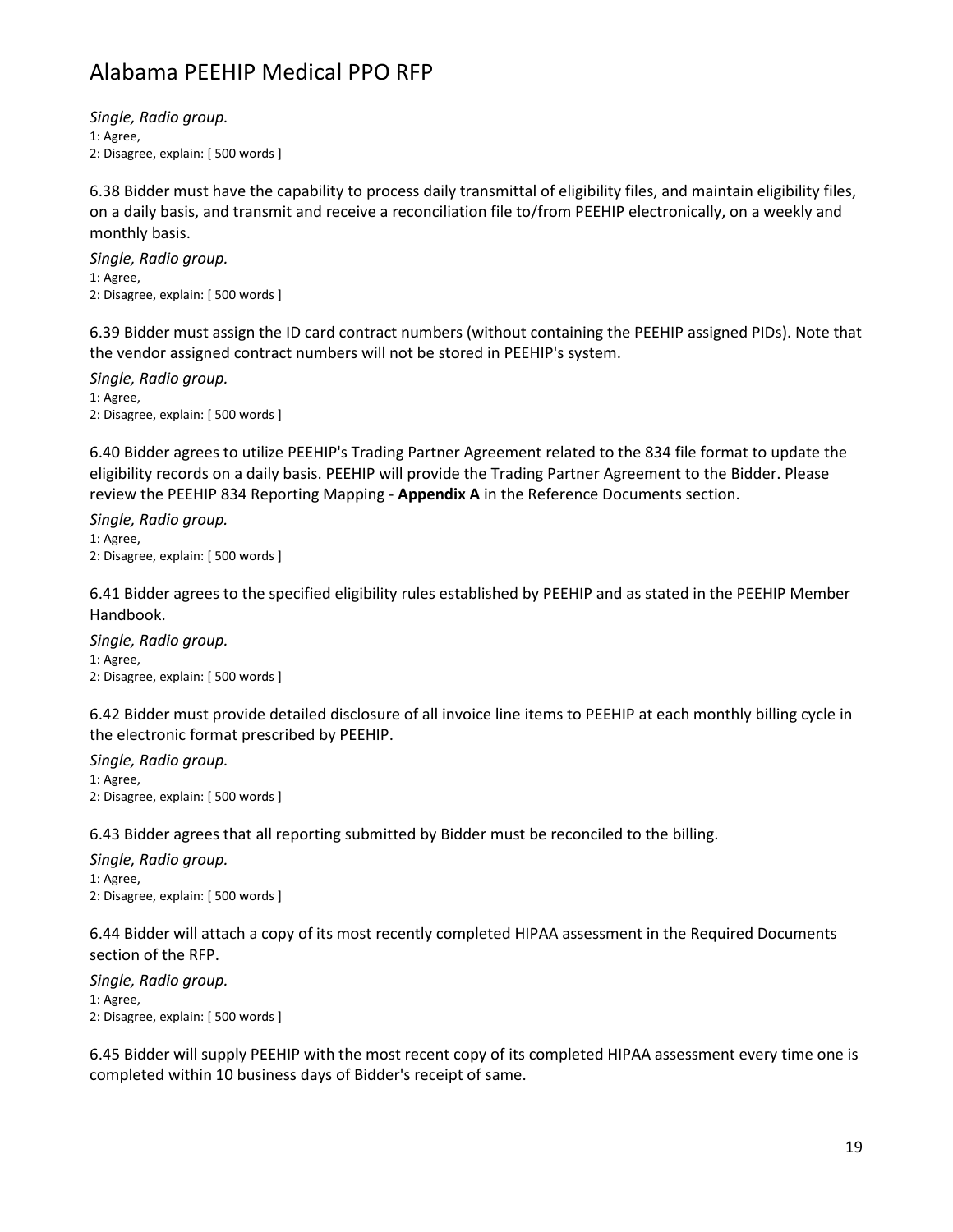*Single, Radio group.* 1: Agree, 2: Disagree, explain: [ 500 words ]

6.46 All personnel/staff in Bidder's organization must have completed HIPAA training, at least annually.

*Single, Radio group.* 1: Agree, explain: [ 500 words ] , 2: Disagree, explain: [ 500 words ]

6.47 All employees at Bidder's organization have been trained on how to report a security incident or potential breach under HIPAA.

*Single, Radio group.* 1: Agree, 2: Disagree, explain: [ 500 words ]

6.48 If awarded the contract, PEEHIP or its agent or representative may, at any point during the Agreement, perform an on-site self-assessment of Bidder's organization based on HIPAA requirements.

*Single, Radio group.* 1: Agree, 2: Disagree, explain: [ 500 words ]

6.49 Bidder has attached documents that indicate Bidder is in compliance with the PEEHIP Statement on HIPAA Compliance Document in the Additional Procurement Documents section of the RFP.

*Single, Radio group.* 1: Agree, 2: Disagree, explain: [ 500 words ]

6.50 Bidder has attached a copy of its Information Security Policy and Procedures in the Required Documents section of the RFP. These policies must apply to the systems, processes and personnel directly related to the work included in this contract and not for other subcontractors or lines of business.

*Single, Radio group.* 1: Agree, 2: Disagree, explain: [ 500 words ]

6.51 Bidder must be able to accept and process standard HIPAA-compliant enrollment data electronically, daily.

*Single, Radio group.* 1: Agree, 2: Disagree, explain: [ 500 words ]

6.52 Bidder agrees that PEEHIP owns its data and that such data will be considered proprietary and will not be shared, except at PEEHIP's request, with full knowledge and express written consent.

*Single, Radio group.* 1: Agree, 2: Disagree, explain: [ 500 words ]

6.53 Upon termination of the contract, Bidder must provide historical data to succeeding Bidder or PEEHIP, as directed, at no additional charge. Bidder must provide, at no additional cost to PEEHIP, up to five (5) files of historical data, for the three previous contract years, to any new Bidder selected by PEEHIP. Transition of data will begin immediately following notification of termination and must be complete within 90 days of that notification. Within 14 days of notification, bidder must provide files as of the notification date. Bidder must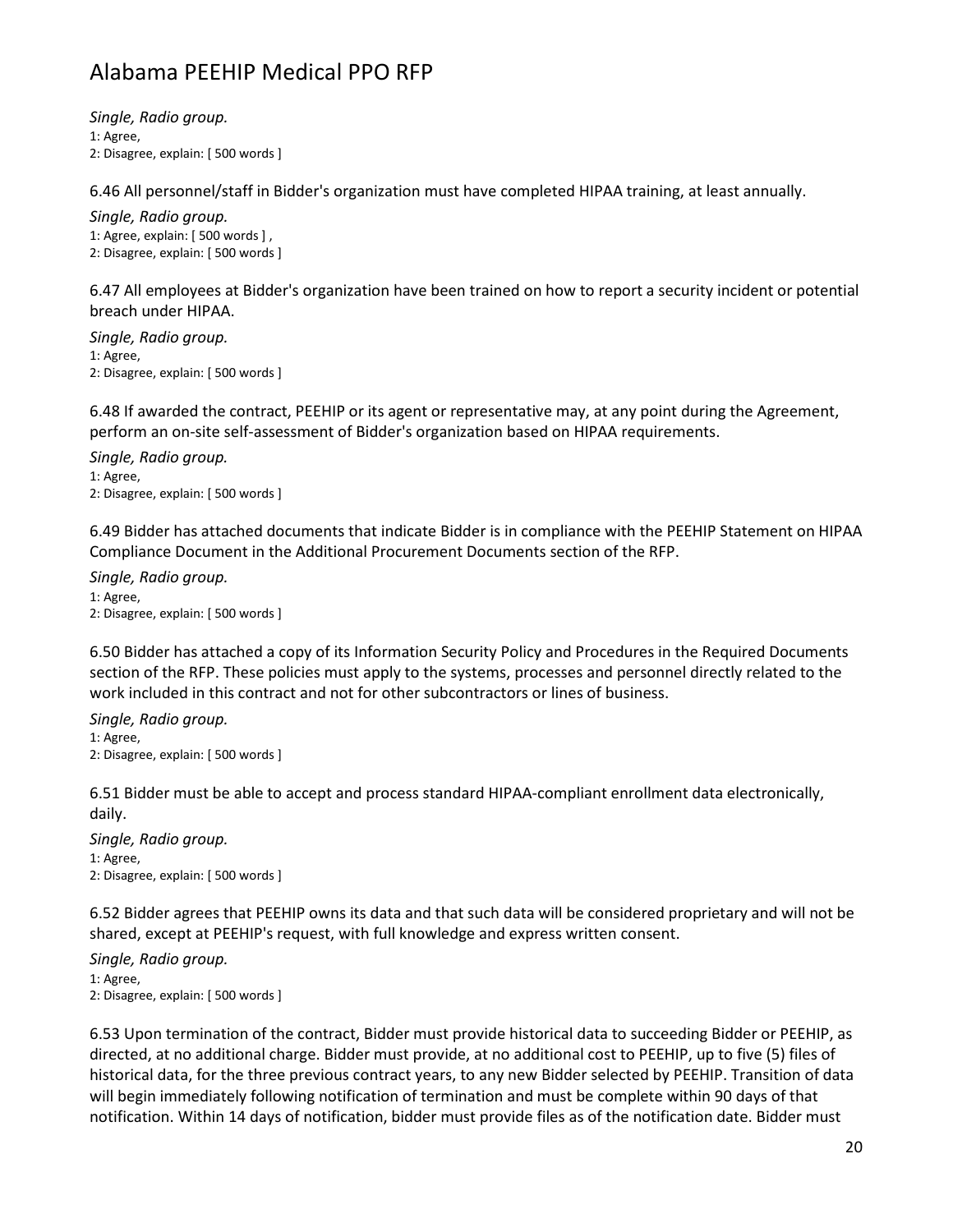provide all data on a rolling basis at least once every 30 days thereafter until all PEEHIP data has been provided to the succeeding bidder or to PEEHIP as directed.

*Single, Radio group.* 1: Agree, 2: Disagree, explain: [ 500 words ]

6.54 Bidder must notify PEEHIP, in writing, immediately upon identification of system-related problems, programming problems or data transfer problems. Bidder must make every effort necessary to correct such problems within 48 hours regardless of the time or date to minimize any disruption to members.

*Single, Radio group.* 1: Agree, 2: Disagree, explain: [ 500 words ]

6.55 Bidder must provide operational and system redundancy and disaster recovery procedures to ensure disruption-free service in the Required Documents section of the RFP.

*Single, Radio group.* 1: Agree, 2: Disagree, explain: [ 500 words ]

6.56 Bidder must provide a dedicated Implementation Manager whose sole account is PEEHIP and who, in coordination with the dedicated Account Manager and PEEHIP Account Management team, will effectively manage the implementation of this program. The dedicated Implementation Manager must continue to support PEEHIP a minimum of 60 days after the implementation date of October 1, 2022, should PEEHIP desire. Such support includes, but is not limited to, weekly calls with PEEHIP and the designated Account Management team, maintenance of issue-tracking logs, and issue resolution. This support must be provided as part of the base administrative fees with no additional cost to PEEHIP.

*Single, Radio group.* 1: Agree, 2: Disagree, explain: [ 500 words ]

6.57 Bidder must have the ability to accept "warm transfers" from PEEHIP's Member Services Call Center to Bidder's call center(s) at no additional cost to PEEHIP.

*Single, Radio group.* 1: Agree, 2: Disagree, explain: [ 500 words ]

6.58 No loss/No gain: No covered PEEHIP members shall lose or gain coverage as a result of a vendor change.

*Single, Radio group.* 1: Agree, 2: Disagree, explain: [ 500 words ]

6.59 Bidder agrees to be audited by PEEHIP or an entity chosen by PEEHIP. The Bidder will cooperate with any outside audit firm PEEHIP selects to perform the audit. PEEHIP reserves the right to review and audit the operations of the Bidder, including the Bidder's internal control procedures and records, at any point during the life of the contract. Additionally, PEEHIP or its designated agent will be permitted to annually audit Bidder's performance under the contract, at no cost to PEEHIP, including, but not limited to, claims processing and payment, customer service, and banking and billing records to assure that claims subject to each proposed coverage are evaluated in accordance with the plan provision. If an audit identifies performance guarantees are not being met, PEEHIP will expect the Bidder to pay for follow-up audits to confirm resolution of any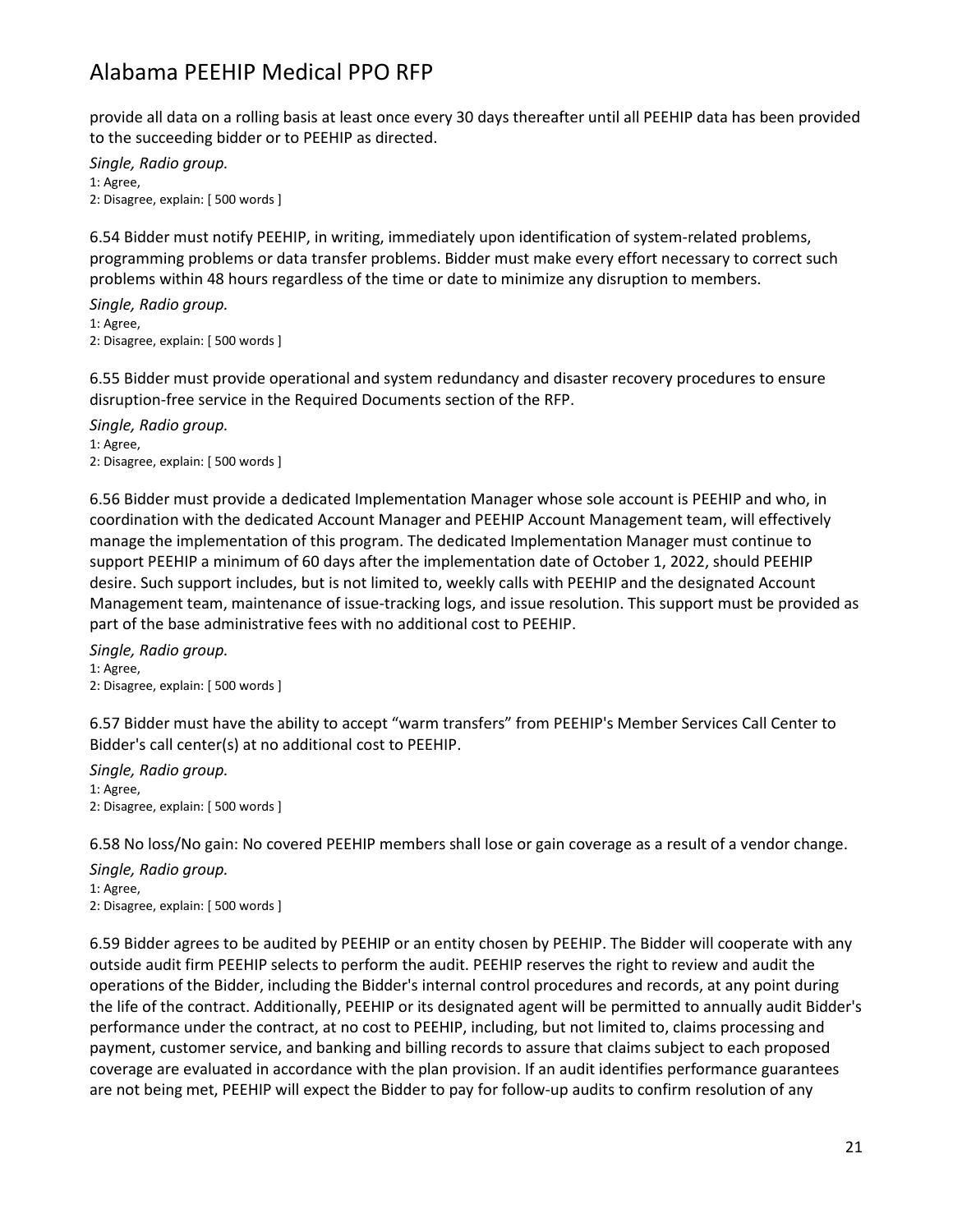problem(s) that are uncovered during the initial audit. PEEHIP reserves this right to audit for the duration of the agreement and for a period of three (3) years following expiration or termination thereof.

*Single, Radio group.* 1: Agree, 2: Disagree, explain: [ 500 words ]

6.60 All PEEHIP information disclosed during the proposal and contract term must remain strictly confidential unless disclosure is required by law.

*Single, Radio group.* 1: Agree, 2: Disagree, explain: [ 500 words ]

## **7 MEDICAL PPO PLAN CONFIRMATIONS**

Below are the specific confirmations for submitting a Medical PPO proposal. By checking "Confirmed", Bidder represents the proposal submitted adheres to these confirmations, unless otherwise noted in the proposal. **Failure to agree to any of these confirmations may result in disqualification of proposal.** If a Bidder takes exception to any of these confirmations, it must be so noted in the Bid Exceptions and Deviations Document of their proposal response. These confirmations will also explicitly apply to any subcontractors used by the Bidder to deliver services to PEEHIP.

7.1 Completion of this proposal confirms your ability to duplicate requested benefits. If you are unable to meet all requirements, variations should be clearly reported in the Bid Exceptions and Deviations Document. Completion in whole or in part will also act as confirmation of the accuracy of the data provided in your proposal.

*Single, Radio group.* 1: Confirmed, 2: Not confirmed: [ 500 words ]

7.2 Confirm you will provide at least one full-time employee to work in the PEEHIP office at the Medical Administrator's expense. The full-time employee must have working knowledge of the Administrator's claims system, serve as a contact for resolution of claim issues, and provide customer service to PEEHIP members as well as PEEHIP staff. The PEEHIP account should be the only account assigned to this employee.

*Single, Radio group.* 1: Confirmed, 2: Not confirmed: [ 500 words ]

7.3 Confirm your understanding and agreement that ALL on-site staff will be subject to a background check.

*Single, Radio group.* 1: Confirmed, 2: Not confirmed: [ 500 words ]

7.4 Confirm you will send out a Proof of Coverage document on every member and dependent whose coverage is cancelled from the hospital medical coverage. The Proof of Coverage document must be sent within 10-15 business days of receipt of the cancellation date from the 834 transmittal file regardless of the date of the cancellation.

*Single, Radio group.* 1: Confirmed, 2: Not confirmed: [ 500 words ]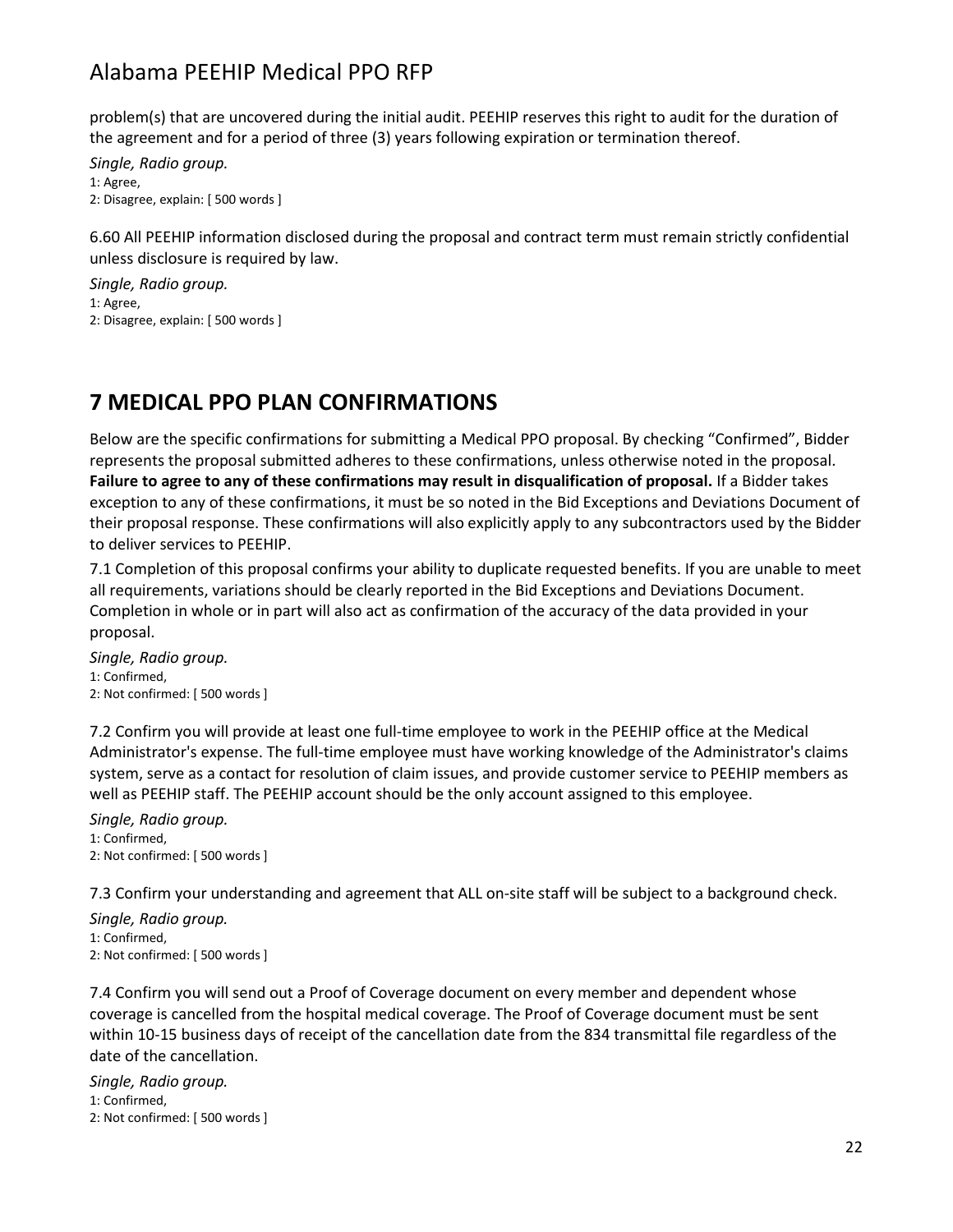7.5 Summary Plan Documents (SPD), Proof of Coverage and benefit booklets must be mailed or emailed to each member annually. ID cards must be mailed to each member upon initial enrollment, to new enrollees and to those members who lose their ID cards and request replacement card(s). Explanation of Benefits must be mailed or emailed to the member upon receipt of each claim, based upon the member's elected EOB format. Certain benefit booklets will only be mailed out upon request. Bidder agrees to adhere to mailing the communications materials as described at no additional charge.

*Single, Radio group.* 1: Confirmed, 2: Not confirmed: [ 500 words ]

7.6 Confirm that SPDs, Benefit Booklets, and all other communication pieces will be subject to final approval by PEEHIP and must be available to be produced in a style similar to those provided by PEEHIP. Draft SPDs must be prepared by bidder and provided to PEEHIP in a manner that highlights all changes from PEEHIP's thenexisting SPD and provided in Word format.

*Single, Radio group.* 1: Confirmed, 2: Not confirmed: [ 500 words ]

7.7 Confirm that members never have to submit claim forms for in-network services.

*Single, Radio group.* 1: Confirmed, 2: Not confirmed: [ 500 words ]

7.8 Confirm that there will be no balance billing for in-network services.

*Single, Radio group.* 1: Confirmed, 2: Not confirmed: [ 500 words ]

7.9 Confirm that you will have certain providers removed from the PPO Network, at PEEHIP's request for such instances as evidence of fraud, waste and abuse or placement on the Office of Inspector General (OIG) Exclusions List, evidence of poor member health outcomes/management, etc.

*Single, Radio group.* 1: Confirmed, 2: Not confirmed: [ 500 words ]

7.10 Confirm you will comply with PEEHIPs required policy that claims are handled on a PAY AND PURSUE basis.

*Single, Radio group.* 1: Confirmed, 2: Not confirmed: [ 500 words ]

7.11 Confirm you will request refunds, on a monthly basis, from members and/or providers with respect to a claim incurred after the cancel date for up to 2 years from the incurred date. If the claim is misadjudicated, there is no time limit for the Medical Administrator to request refunds from the member and/or provider.

*Single, Radio group.* 1: Confirmed, 2: Not confirmed: [ 500 words ]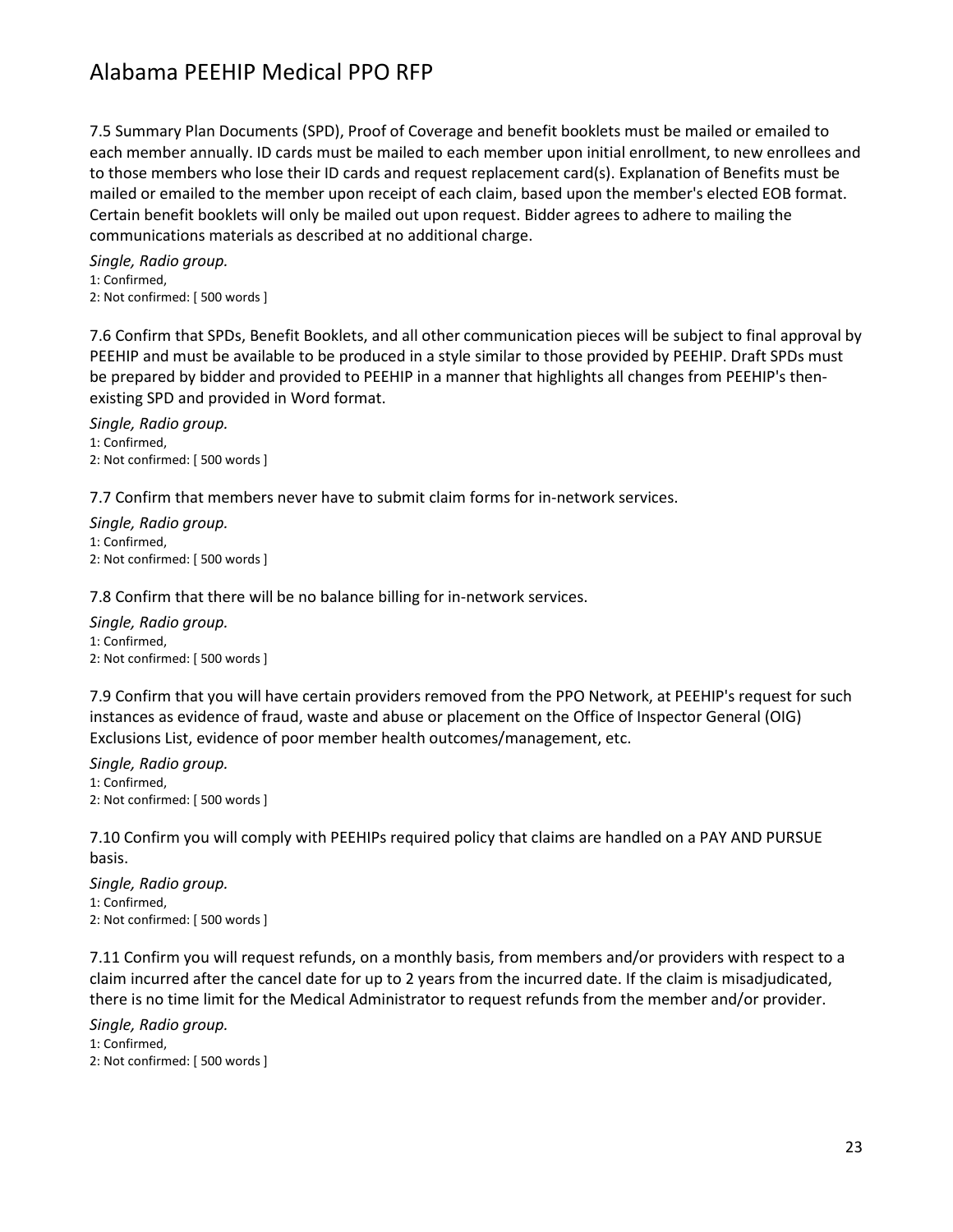7.12 PEEHIP requires the Administrator to exercise a Claim Hold process. Claims are to be held (not processed) when certain scenarios arise, as specified by PEEHIP in the 834 file. Confirm you will be able to administer the Claim Hold process in a timely manner, including the hold and release of the claim, as PEEHIP requires.

*Single, Radio group.* 1: Confirmed, 2: Not confirmed: [ 500 words ]

7.13 Confirm Bidder will be responsible for collecting any overpayments retroactively for two years from the date a claim is paid, and that overpayments will be paid back to PEEHIP even if the Administrator cannot recover from a provider.

*Single, Radio group.* 1: Confirmed, 2: Not confirmed: [ 500 words ]

7.14 Confirm that you will not engage in cross plan offsets related to PEEHIP claims.

*Single, Radio group.* 1: Confirmed, 2: Not confirmed: [ 500 words ]

7.15 Confirm that your organization does not engage in cross plan offsets for any plan.

*Single, Radio group.* 1: Confirmed, 2: Not confirmed: [ 500 words ]

7.16 Confirm you will store additional group insurance information that is transmitted on the 834 file for coordination of benefits purposes so that claims are processed correctly as primary or secondary (an 834 Reporting File is included as an attachment for review).

*Single, Radio group.* 1: Confirmed, 2: Not confirmed: [ 500 words ]

7.17 Confirm you have the capability of receiving and loading data provided by PEEHIP's current carrier(s) to allow for the tracking of certain member level information (e.g.,), deductibles/out of pocket maximum accumulations, pre-authorizations, case management, etc.).

*Single, Radio group.* 1: Confirmed, 2: Not confirmed: [ 500 words ]

7.18 Confirm there are no charges associated with this data transfer.

*Single, Radio group.* 1: Confirmed, 2: Not confirmed: [ 500 words ]

7.19 Confirm that proposed fees include transfer of claim accumulation information (deductible, out-of-pocket maximums, etc.) on an electronic file or media to any subsequent Administrator at no charge.

*Single, Radio group.* 1: Confirmed, 2: Not confirmed: [ 500 words ]

7.20 Confirm your ability to track two separate maximum benefit accumulation periods, if requested. For example, the possibility of outpatient mental health service plan maximums accumulating on a fiscal year basis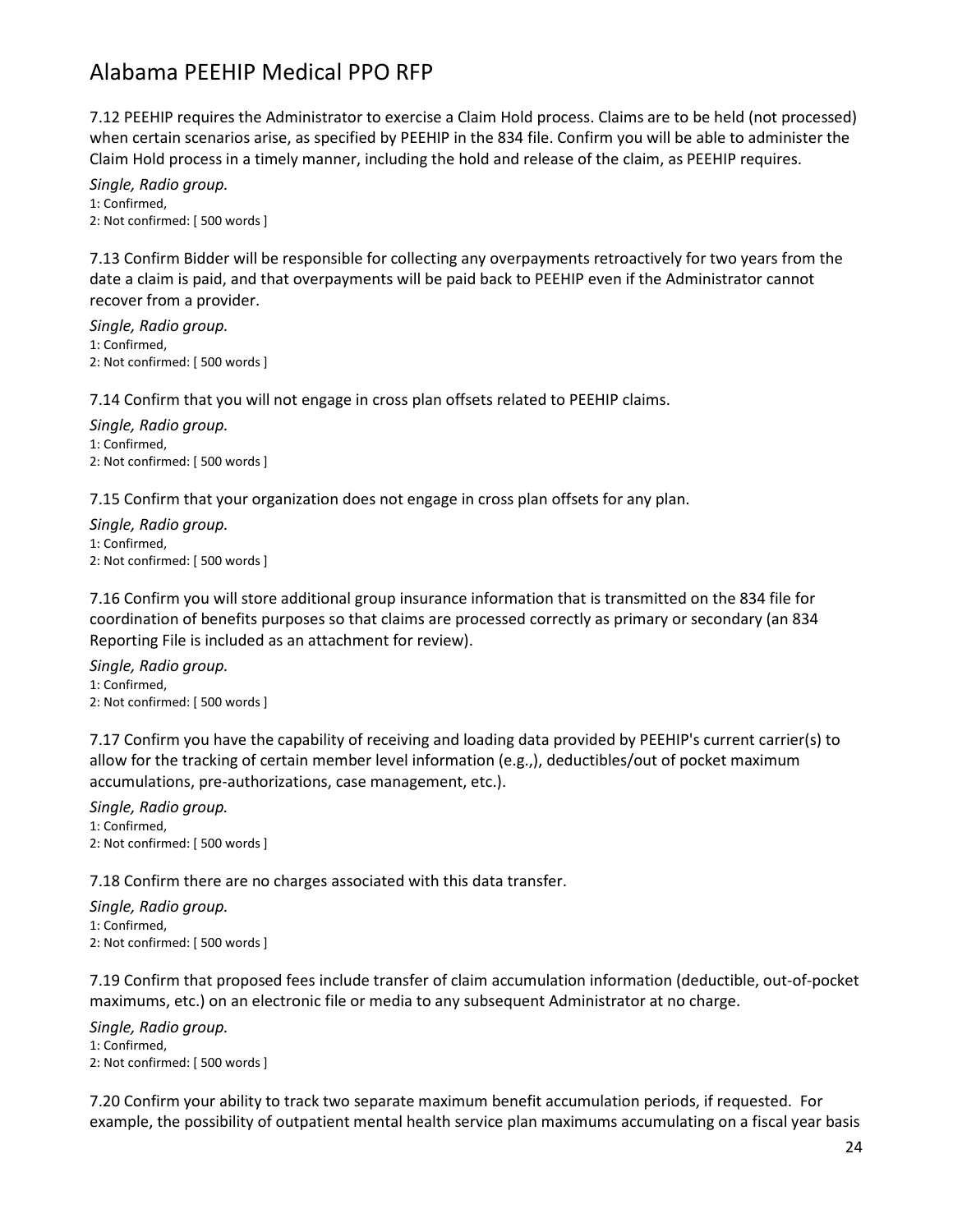(October-September), while all other medical service plan maximums accumulate on a calendar year basis (January-December).

*Single, Radio group.* 1: Confirmed, 2: Not confirmed: [ 500 words ]

7.21 Confirm that proposed fees include payment of "run out" claims at no extra charge. Run-out administration will be the responsibility of the then incumbent Administrator.

*Single, Radio group.* 1: Confirmed, 2: Not confirmed: [ 500 words ]

7.22 Confirm that there will be no minimum participation requirements.

*Single, Radio group.* 1: Confirmed, 2: Not confirmed: [ 500 words ]

7.23 Confirm that proposed fees will not be impacted by any plan changes implemented by PEEHIP as of the effective date.

*Single, Radio group.* 1: Confirmed, 2: Not confirmed: [ 500 words ]

7.24 Confirm you will comply with any independent auditing or claims review firm employed by PEEHIP in providing required financial information, claim information and claim documents for claims audits and/or review.

*Single, Radio group.* 1: Confirmed, 2: Not confirmed: [ 500 words ]

7.25 Confirm you agree to pay PEEHIP 100% of any overpayments made by PEEHIP as determined from an audit no later than 30 days after both parties have agreed to the recoveries, subject to a compounding interest penalty of 1% per month.

*Single, Radio group.* 1: Confirmed, 2: Not confirmed: [ 500 words ]

7.26 Confirm you will be responsible for any and all costs associated with any investigation necessary to ensure that claims are adjudicated properly.

*Single, Radio group.* 1: Confirmed, 2: Not confirmed: [ 500 words ]

7.27 Confirm that you will be responsible for defending any litigation concerning erroneous claims administration.

*Single, Radio group.* 1: Confirmed, 2: Not confirmed: [ 500 words ]

7.28 Successful Bidder(s) must provide monthly DETAIL disclosure of all invoice line items to PEEHIP in electronic format prescribed by PEEHIP.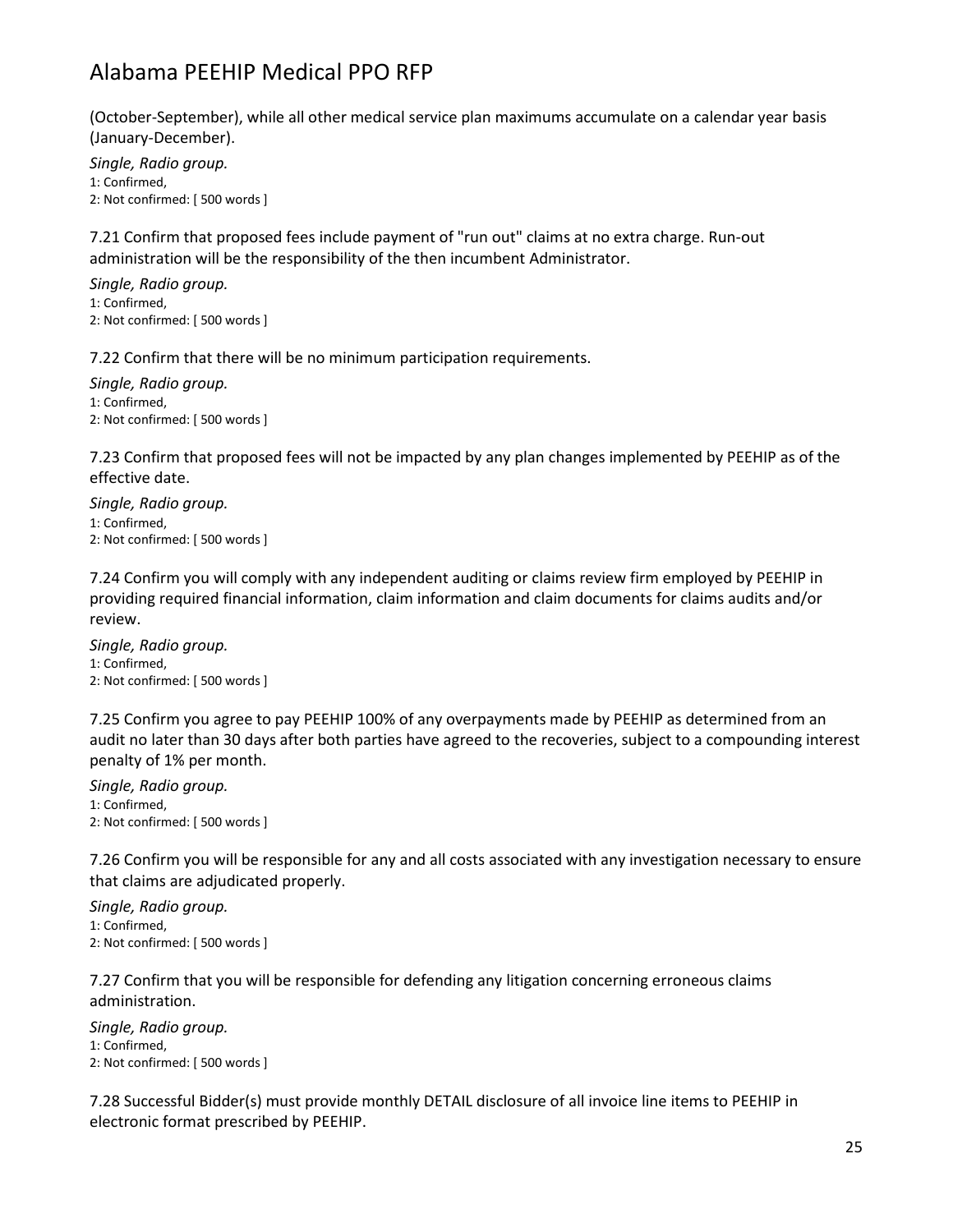*Single, Radio group.* 1: Confirmed, 2: Not confirmed: [ 500 words ]

7.29 Confirm you will provide full plan accounting within ninety (90) days of the end of each contract year.

*Single, Radio group.* 1: Confirmed, 2: Not confirmed: [ 500 words ]

7.30 Bidder must provide a data feed that includes all medical claims and patient information for the prior month by the 3rd business day of the current month. The data must be in the prescribed electronic format requested by PEEHIP.

*Single, Radio group.* 1: Confirmed, 2: Not confirmed: [ 500 words ]

7.31 Confirm you will interface, share, and receive data files with PEEHIP and their vendors (i.e., PBM, Biometric Screening, etc.) at a frequency requested by PEEHIP at no additional charge.

*Single, Radio group.* 1: Confirmed, 2: Not confirmed: [ 500 words ]

7.32 Confirm you will share information gained in the claims adjudication process as requested by PEEHIP and if directed by PEEHIP, with any other third party claims administrators or vendors employed by PEEHIP, within 5-10 business days of PEEHIP's request, at no additional charge.

*Single, Radio group.* 1: Confirmed, 2: Not confirmed: [ 500 words ]

7.33 Confirm you will notify the Plan and each affected individual directly if a breach of unsecured protected health information is discovered, as required under the Health Information Technology for Economic and Clinical Health (HITECH) Act, enacted as part of the American Recovery and Reinvestment Act of 2009, and in accordance with the HIPAA/HITECH Comprehensive Final Rule.

*Single, Radio group.* 1: Confirmed, 2: Not confirmed: [ 500 words ]

7.34 Confirm no component or detail of your offer whether technical or financial is contingent upon retaining medical drugs under the medical benefit as PEEHIP may wish to carve these out to a separate vendor either through the current procurement cycle or at a later date during the term.

*Single, Radio group.* 1: Confirmed, 2: Not confirmed: [ 500 words ]

#### **8 QUESTIONNAIRE**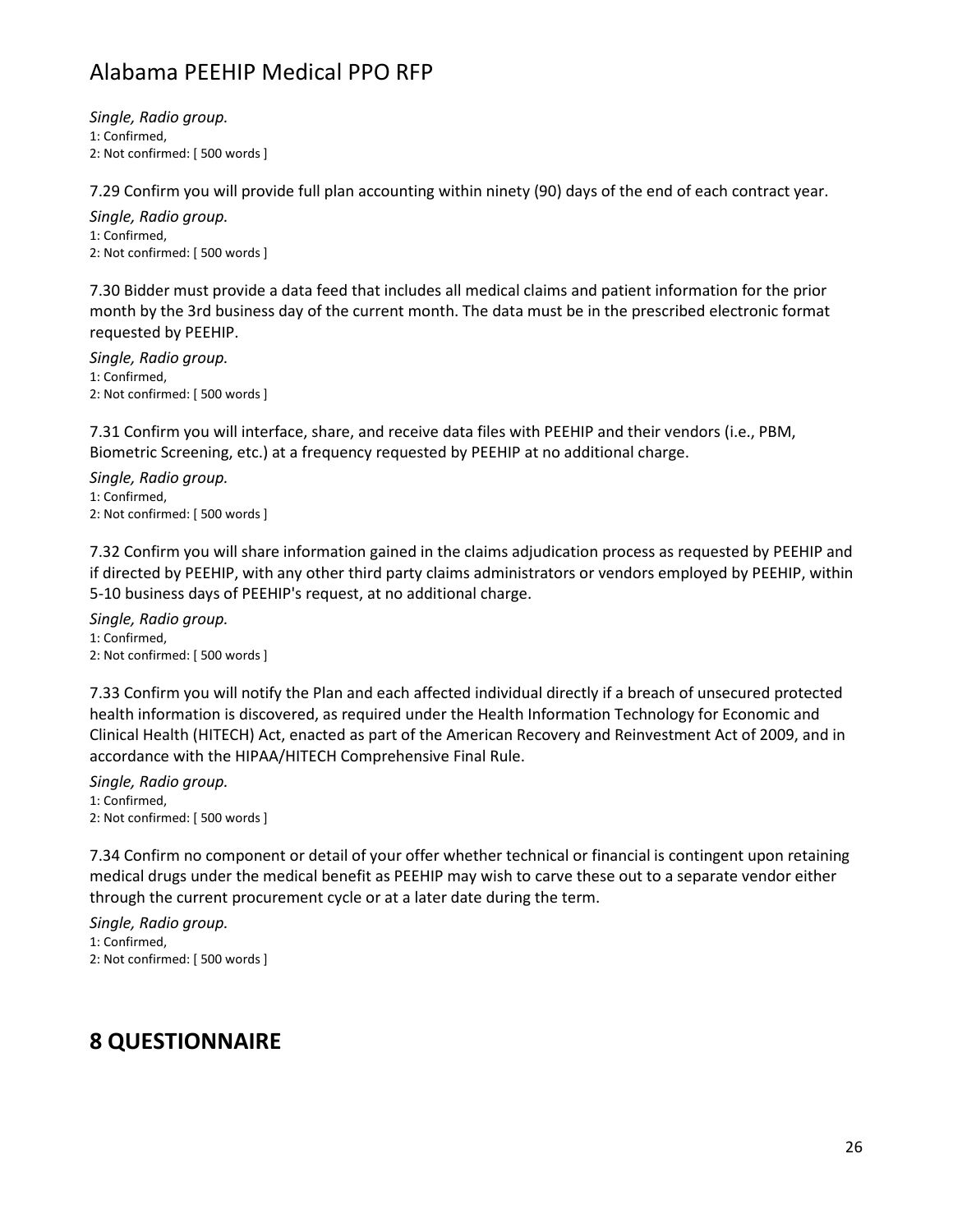#### **8.1 REFERENCES**

8.1.1 Please provide references of four (4) current clients of similar size and industry for which you provide similar services. At least one of these references must be a state-level plan with at least 150,000 covered lives.

|                                       | Company<br>Name | Contact<br>Name | Contact<br>Title | Telephone Email | <b>Address</b> | Contract<br><b>Start Date</b>              | Products/Services<br>Offered | Number<br>lof<br>Lives<br>Covered |
|---------------------------------------|-----------------|-----------------|------------------|-----------------|----------------|--------------------------------------------|------------------------------|-----------------------------------|
| Reference 50 words.<br>$\vert$ 1      |                 | 50 words. 50    | words.           |                 |                | 50 words. 50 words. To the day.            | 50 words.                    | Integer.                          |
| Reference 50 words.<br> 2             |                 | 50 words. 50    | words.           |                 |                | 50 words. $ 50$ words. To the day.         | 50 words.                    | Integer.                          |
| Reference 50 words.<br>3              |                 | 50 words. 50    | words.           |                 |                | 50 words. $ 50 \text{ words.}$ To the day. | 50 words.                    | Integer.                          |
| Reference 50 words.<br>$\overline{4}$ |                 | 50 words. 50    | words.           |                 |                | 50 words. $ 50$ words. To the day.         | 50 words.                    | Integer.                          |

8.1.2 Please provide references of four (4) former clients of similar size and industry for which you provided similar services and the reason or termination.

|                                | Name    | Name          | Title        | Company Contact Contact Telephone Email |         | Contract<br>Address Termination Offered<br>Date | Products/Services Number Reason for | lof.<br>Lives<br>Covered | Termination        |
|--------------------------------|---------|---------------|--------------|-----------------------------------------|---------|-------------------------------------------------|-------------------------------------|--------------------------|--------------------|
| Reference 50<br>$\mathbf{1}$   | words.  | 50<br>lwords. | 50<br>words. | 50 words. 50                            | lwords. | To the day.                                     | 50 words.                           |                          | Integer. 50 words. |
| Reference 50<br>$\overline{2}$ | lwords. | 50<br>words.  | 50<br>words. | 50 words. 50                            | lwords. | To the day.                                     | 50 words.                           |                          | Integer. 50 words. |
| Reference 50<br>3              | lwords. | 50<br>words.  | 50<br>words. | 50 words. 50                            | lwords. | To the day.                                     | $50$ words.                         |                          | Integer. 50 words. |
| Reference 50<br>$\overline{4}$ | lwords. | 50<br>lwords. | 50<br>words. | 50 words.  50                           | lwords. | To the day.                                     | $50$ words.                         |                          | Integer. 50 words. |

#### **8.2 COMPANY OVERVIEW**

8.2.1 Please provide contact information for the individual authorized to answer questions regarding your response to the RFP.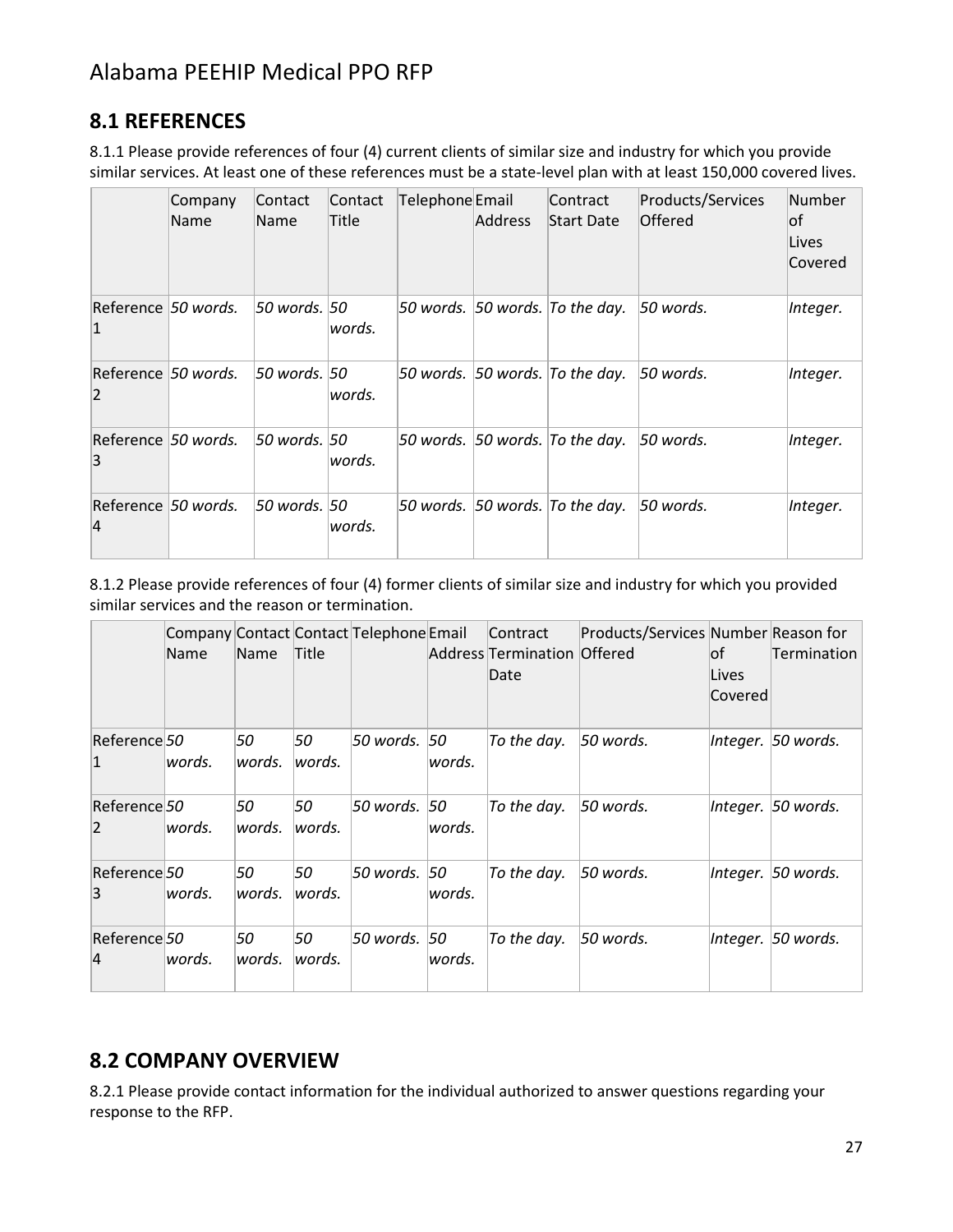| <b>Contact Name</b>                 | 500 words.  |
|-------------------------------------|-------------|
| Contact Title                       | 500 words.  |
| Address                             | .500 words. |
| Telephone Number                    | 500 words.  |
| e-Mail Address                      | 500 words.  |
| Company URL (web address 500 words. |             |

8.2.2 Please complete the following table:

|                                                                 | <b>Response</b> |
|-----------------------------------------------------------------|-----------------|
| Year Organization Established                                   | 500 words.      |
| Total Lives Covered (2021)                                      | 500 words.      |
| Percent Lives Covered from Top 10 Clients                       | 500 words.      |
| Total Number of Your Organization's Employees (2021) 500 words. |                 |

8.2.3 Provide names of all subcontractors along with type of services they will provide, the number of years your firm has utilized the subcontractor, and the contractual relationship including indication of general financial model such as shared savings, PMPM, fee for service, etc. between subcontractor and your company. Please use the table provided below.

| Name and                 | Type of     | <b>Years Utilizing this</b> | Contractual      | General financial |
|--------------------------|-------------|-----------------------------|------------------|-------------------|
| <b>Address</b>           | Service(s)  | Contractor                  | Relationship     | Model             |
| $1.500$ words.           | 500 words.  | 500 words.                  | 500 words.       | 500 words.        |
| Nothing required Nothing | required    | Nothing required            | Nothing required | Nothing required  |
| $2.500$ words.           | 1500 words. | 500 words.                  | .500 words.      | 500 words.        |
| Nothing required Nothing | required    | Nothing required            | Nothing required | Nothing required  |
| $3.500$ words.           | 1500 words. | 500 words.                  | 500 words.       | 500 words.        |
| Nothing required Nothing | required    | Nothing required            | Nothing required | Nothing required  |
| 4.500 words.             | 500 words.  | 500 words.                  | 500 words.       | 500 words.        |
| Nothing required Nothing | required    | Nothing required            | Nothing required | Nothing required  |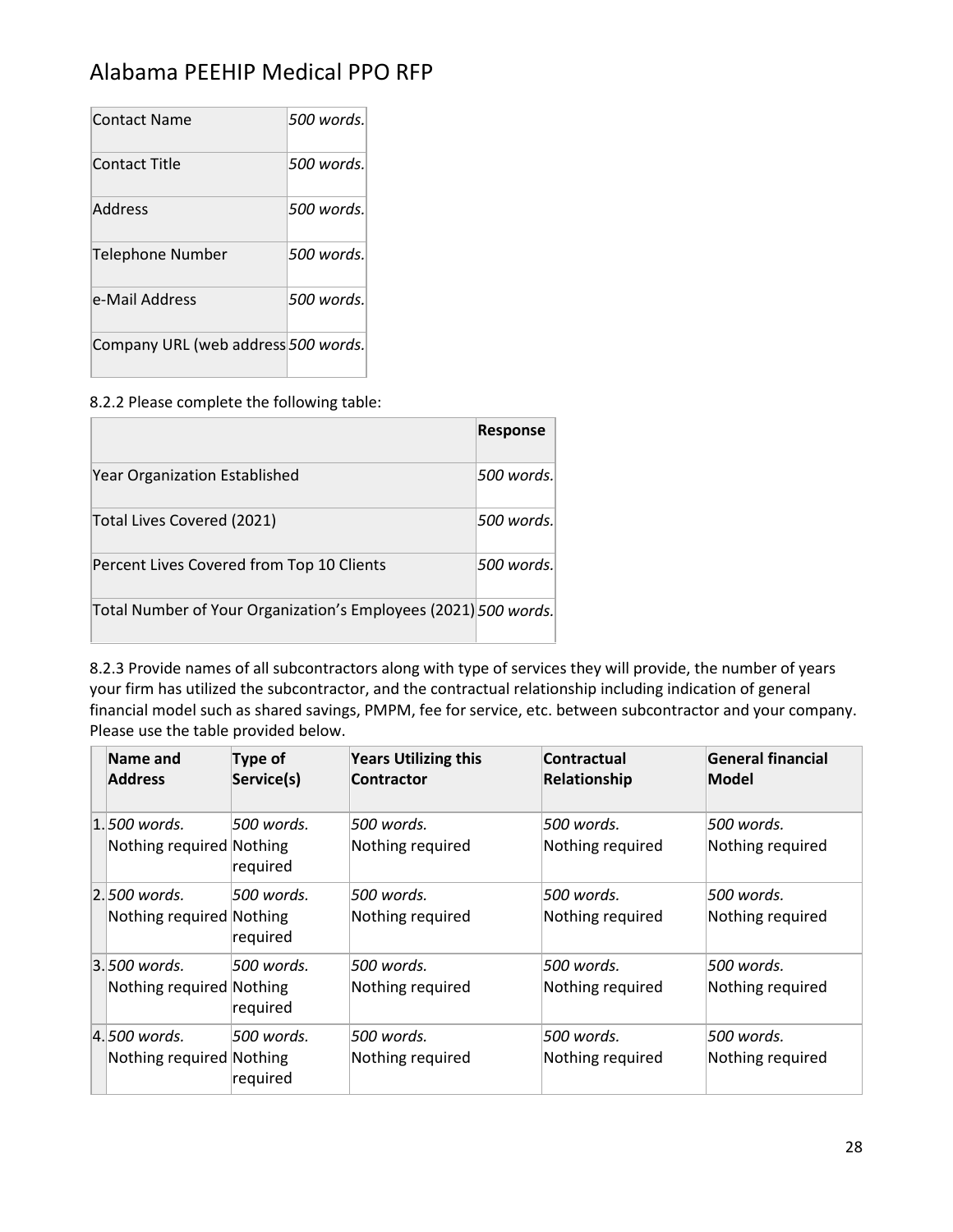| 5.500 words.             | 500 words. | 500 words.       | 500 words.       | 500 words.       |
|--------------------------|------------|------------------|------------------|------------------|
| Nothing required Nothing |            | Nothing required | Nothing required | Nothing required |
|                          | required   |                  |                  |                  |

8.2.4 Describe your process for vetting the privacy, security, HIPAA compliance and readiness of your subcontractors.

*1000 words.*

8.2.5 Has your organization recently undergone any workforce realignments and/or experienced recent merger or acquisition activity? If so, please describe. Are there any anticipated changes in ownership or business developments, including but not limited to mergers, stock issues, and the acquisition of new venture capital? Please explain.

*500 words.*

8.2.6 Please provide the most recent ratings and date of rating for your company by the major rating organizations.

|                                      | Rating | Date of Rating       |
|--------------------------------------|--------|----------------------|
| Standard & Poors 10 words. 10 words. |        |                      |
| Fitch                                |        | 10 words. 10 words.  |
| A.M. Best                            |        | 10 words $10$ words. |
| Moody's                              |        | 10 words. 10 words.  |

#### 8.2.7 Provide the following financial information:

|                                       | Response |
|---------------------------------------|----------|
| a. Current ratio                      | 5 words. |
| b. Days cash on hand $\vert$ 5 words. |          |
| c. Debt to equity ratio 5 words.      |          |

8.2.8 Describe any changes in the organizational structure (including, but not limited to demutualization, addition/deletion of claim offices, addition/removal of product lines, and staff reductions) that have occurred in your organization over the last twelve (12) months or are anticipated to occur in the next 24 months. *500 words.*

8.2.9 Describe any staff relocations, computer system changes/upgrades, program changes, or telephone system changes in process at this time or proposed within the next 12-24 months. *500 words.*

8.2.10 Describe any parent/subsidiary relationship. *500 words.*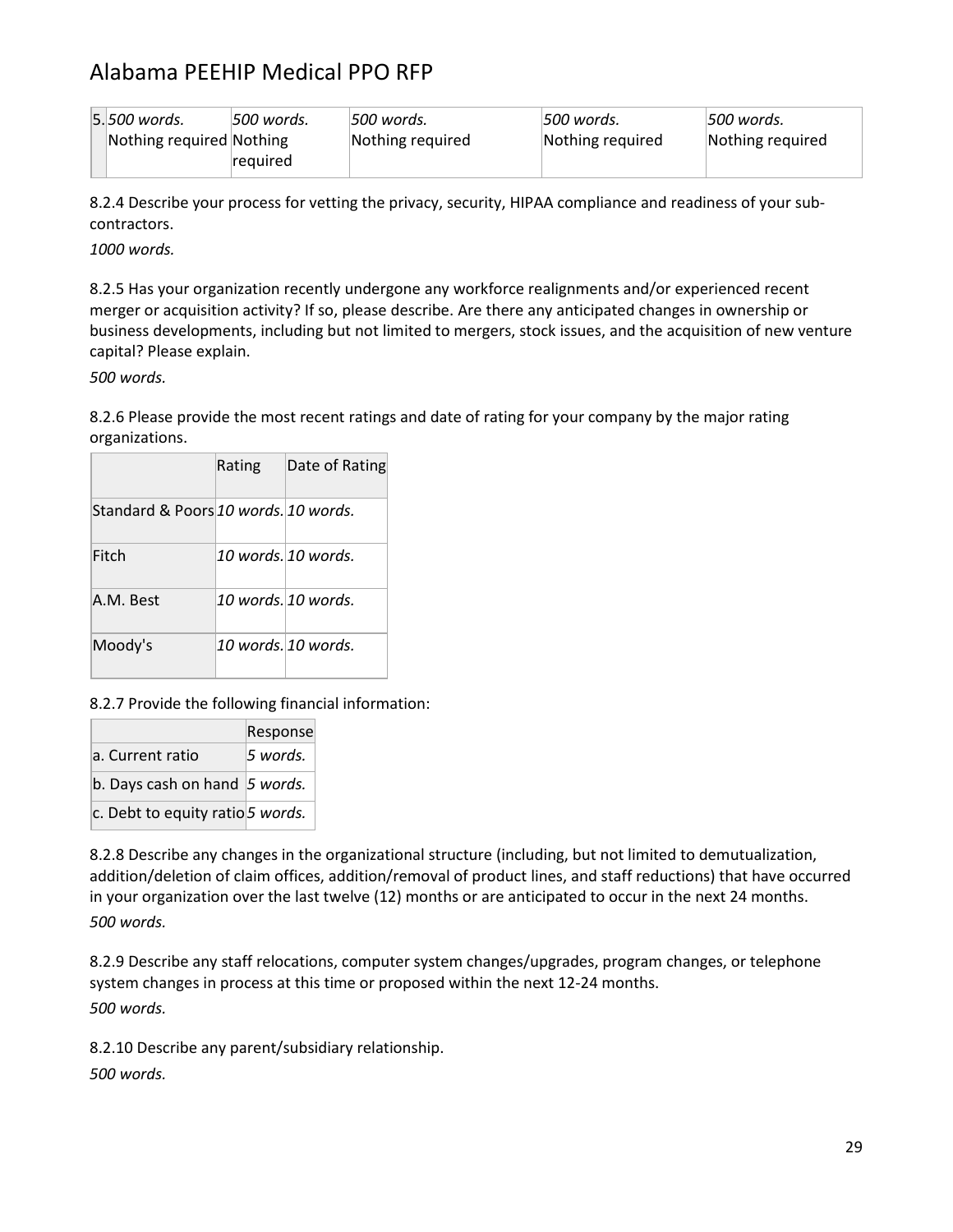8.2.11 Indicate how many years your organization has been in the business of providing the coverage(s) for which you are submitting a proposal.

*Single, Pull-down list.* 1: More than 10 years, 2: 5-10 years, 3: 1-4 years

8.2.12 Does your company have any administrative, regulatory, judicial actions or investigations regarding past or current activities? If yes, please explain.

*Single, Radio group.* 1: Yes: [ 500 words ] , 2: No

8.2.13 Is your organization:

*Single, Radio group.* 1: Privately held, 2: Publicly traded, 3: A Mutual Holding Company, 4: Other. Please describe: [ 500 words ]

8.2.14 What fidelity and surety insurance or bond coverage do you carry or would you recommend to protect PEEHIP? Specifically, describe the type and amount of the fidelity bond, which would protect PEEHIP in the event of a loss.

*500 words.*

8.2.15 Please provide the following information:

a. A statement of whether the Bidder or any of the Bidder's employees, agents, independent contractors, or subcontractors have been convicted of, pled guilty to, or pled nolo contendere to any felony, and if so, an explanation providing relevant details.

b. A statement of whether there is any concluded or pending litigation against the Bidder or Bidder's employees related to a contract engagement; and if such litigation exists, an attached opinion of counsel as to whether the pending litigation will impair the firm's performance in a contract under this RFP.

c. A statement of whether the Bidder or any of the Bidder's business associates have reported a HIPAA breach involving 500 or more individuals in a given state or jurisdiction.

d. A statement on how Bidder vets employees and\or contract personnel to ensure workforce clearance procedures are followed under HIPAA.

e. A statement as to whether, in the last ten years, Bidder or any of its subcontractors has filed (or had filed against it) any bankruptcy or insolvency proceeding, whether voluntary or involuntary, or undergone the appointment of a receiver, trustee, or assignee for the benefit of creditors; and if so, an explanation providing relevant details.

*1000 words.*

#### **8.3 EXPERIENCE**

8.3.1 Provide statistics regarding membership that receives medical administration services from your firm. Provide statistics further split as requested in the grid, below.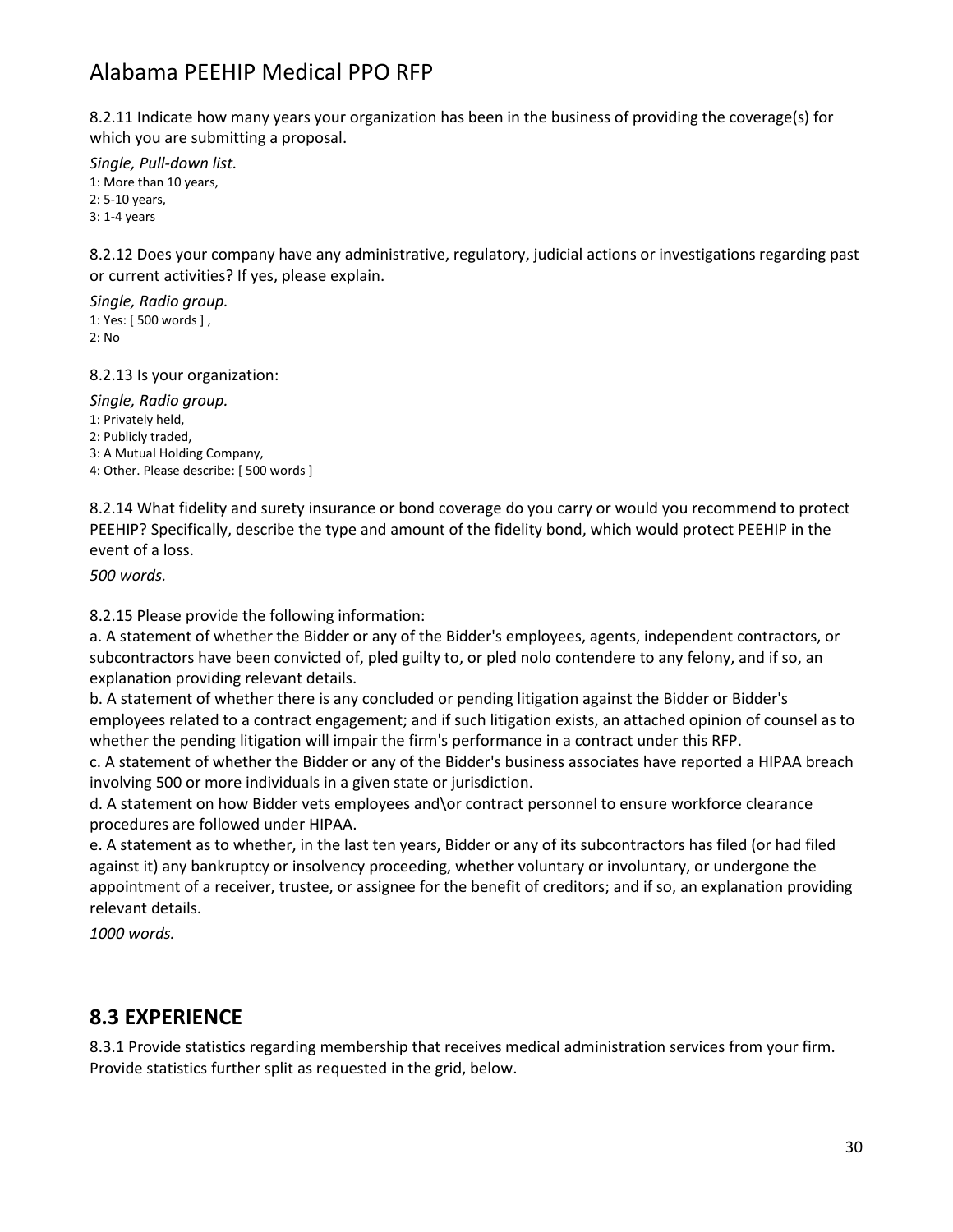| <b>Total Group</b><br><b>Covered Lives Lives in</b> | <b>Group Covered</b><br>Alabama | Total Number of Public Sector Number of<br><b>Employer Groups Covered Lives Public Sector</b> |          | Groups   | Number of Clients<br>with 150,000+<br><b>Covered Lives</b> |
|-----------------------------------------------------|---------------------------------|-----------------------------------------------------------------------------------------------|----------|----------|------------------------------------------------------------|
| 2020 Integer.                                       | Integer.                        | Integer.                                                                                      | Integer. | Integer. | Integer.                                                   |
| $2021$ <i>Integer.</i>                              | Integer.                        | Integer.                                                                                      | Integer. | Integer. | Integer.                                                   |

8.3.2 How many new groups did your organization add effective January 1, 2022?

|                                     | 2022 New Groups |
|-------------------------------------|-----------------|
| Actives and Early Retirees Integer. |                 |

8.3.3 What percentage of your 2021 total group membership renewed for the 2022 plan year?

|                                     | 2021 Total Group Member Percentage Renewed |
|-------------------------------------|--------------------------------------------|
| Actives and Early Retirees Percent. |                                            |

#### **8.4 BASIC MEMBER SERVICES**

8.4.1 At a minimum, all Administrator's staff servicing PEEHIP must be available from 8:00 a.m. to 5:00 p.m., CST, Monday through Friday. Confirm your organization can meet this requirement.

*Single, Radio group.* 1: Confirmed, 2: Not confirmed: [ 500 words ]

8.4.2 How are calls "after hours" of operation handled? Is there a voicemail system or capability for caller to leave messages after normal business hours?

*Single, Radio group.*

1: Voice Mail, 2: No Service, 3: Full Service (24/7), 4: Some Extended hours for calls, 5: Other, please specify: [ 500 words ]

8.4.3 Confirm the Member Services line will be dedicated solely to PEEHIP.

*Single, Pull-down list.* 1: Yes, 2: No

8.4.4 Confirm that the dedicated Member Services line will produce performance-reporting specific to PEEHIP only.

*Single, Pull-down list.* 1: Confirmed, 2: Not Confirmed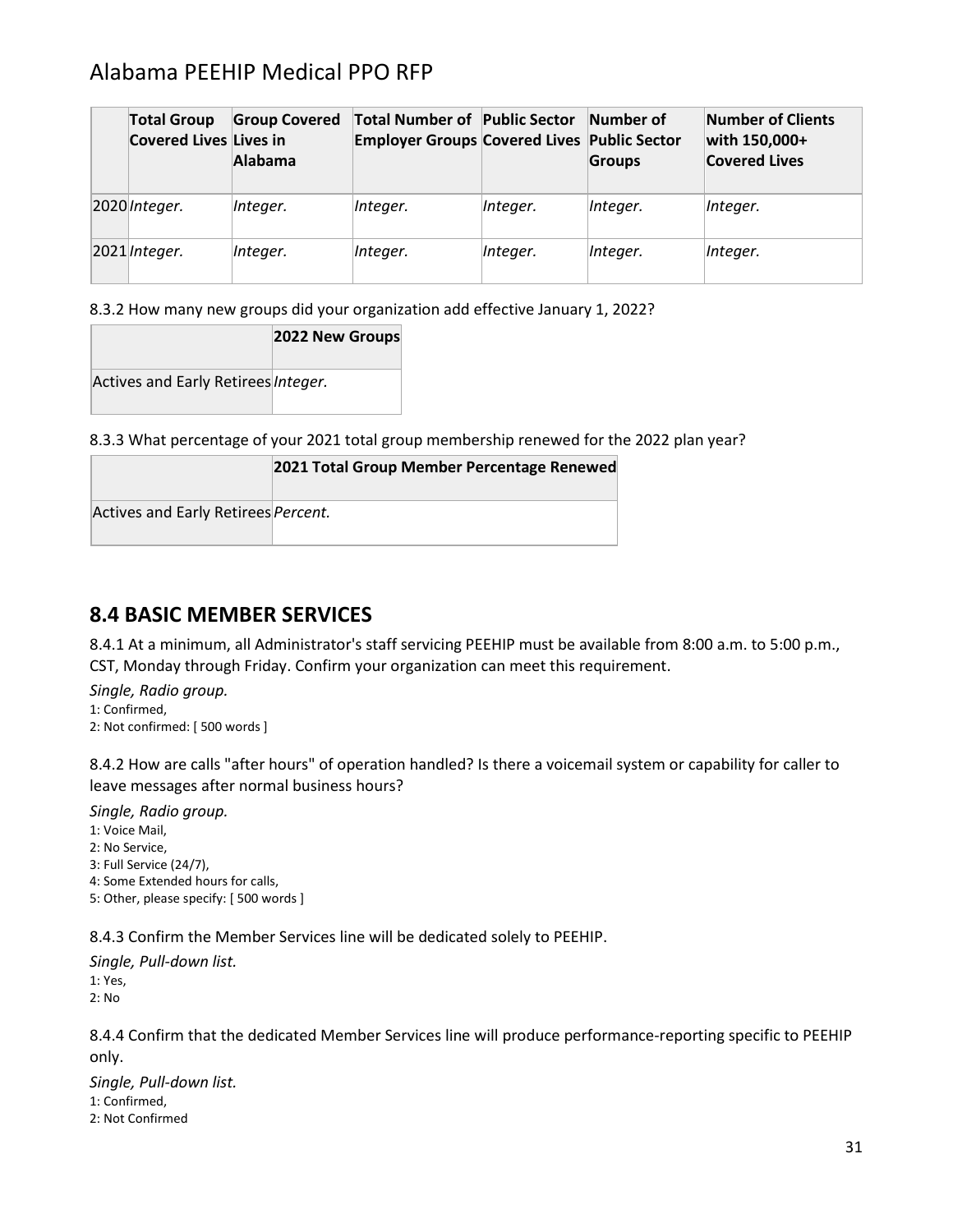8.4.5 Do members reach a live representative or an interactive voice response unit (IVR) when calling Member Services?

*Single, Radio group.* 1: Yes [ 500 words ], 2: No

8.4.6 Do members have access to the claims/Member Service group via e-mail or internet? If yes, please specify features available (e-mail, web chat, etc.).

*Single, Radio group.* 1: Yes [ 500 words ] , 2: No

8.4.7 Confirm that the Member Service group is accessible by a toll free number.

*Single, Pull-down list.* 1: Yes, 2: No

8.4.8 Provide the geographic location of the Member Service unit(s) that will be servicing PEEHIP's members. Will this service be outsourced? If so, provide the name of the outsourcer.

*500 words.*

8.4.9 Using most recent year-end data, complete the table below for the office that would be handling PEEHIP calls:

|                                                            | <b>Target</b> | Actual 2021 year end results |
|------------------------------------------------------------|---------------|------------------------------|
| Call Volume (calls/day)                                    | N/A           | .500 words.                  |
| Call Abandon Rate (%)                                      |               | 500 words. 500 words.        |
| Average Speed of Answer (in seconds) 500 words. 500 words. |               |                              |
| Average wait time (in seconds)                             |               | 500 words. 500 words.        |

8.4.10 If the member services area uses a dedicated online call tracking and documentation system, check all characteristics below which describe the system:

| <b>System Characteristics</b>   | <b>Response</b>                                                                                            |
|---------------------------------|------------------------------------------------------------------------------------------------------------|
| Date of initial call            | Single, Pull-down list.<br>1: Does Track,<br>2: Does Not Track.<br>3: Not Applicable (No System Available) |
| Date inquiry closed             | Single, Pull-down list.<br>1: Does Track,<br>2: Does Not Track,<br>3: Not Applicable (No System Available) |
| Representative who handled call | Single, Pull-down list.<br>1: Does Track,                                                                  |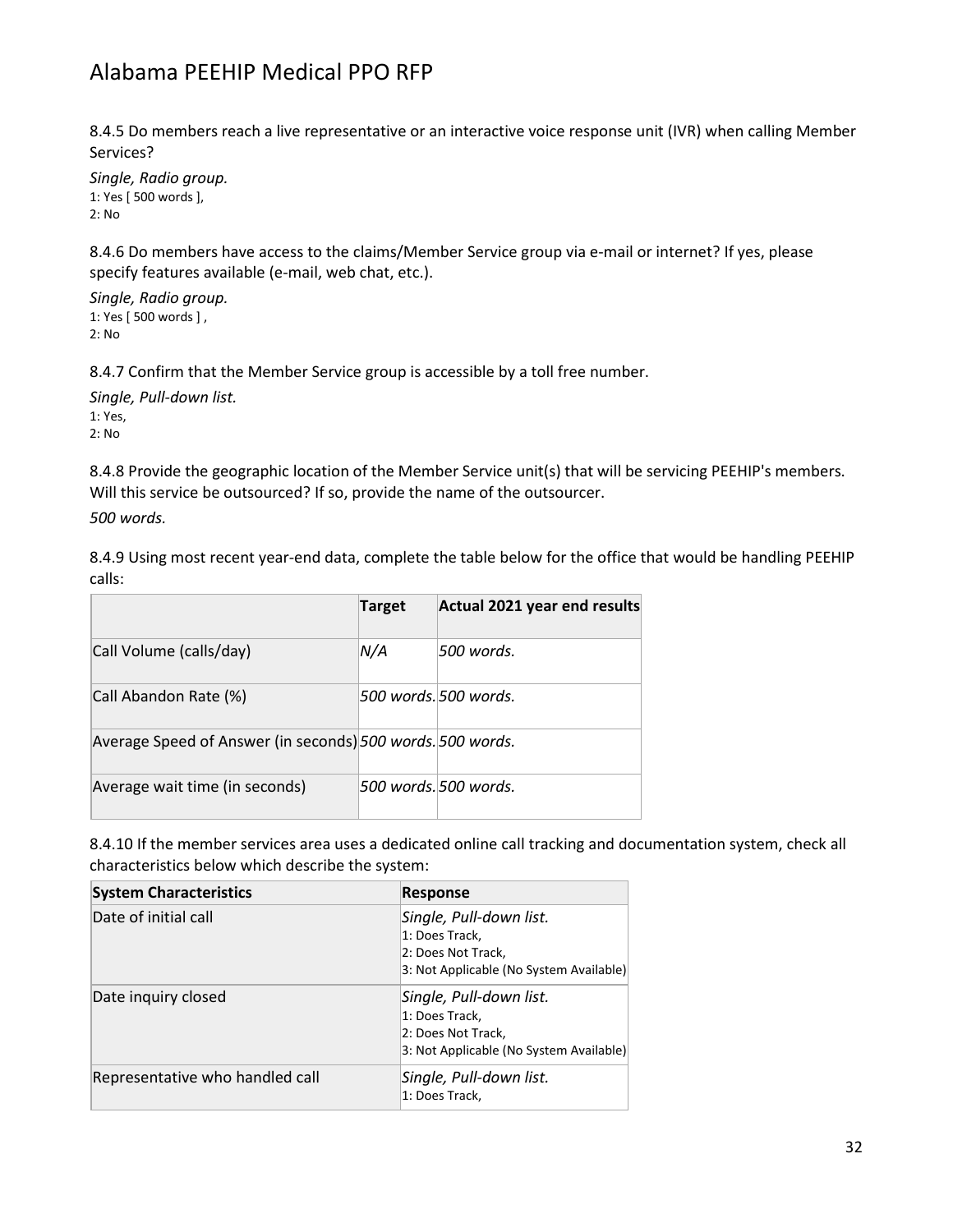|                                                                      | 2: Does Not Track,<br>3: Not Applicable (No System Available)                                              |
|----------------------------------------------------------------------|------------------------------------------------------------------------------------------------------------|
| Call status                                                          | Single, Pull-down list.<br>1: Does Track,<br>2: Does Not Track,<br>3: Not Applicable (No System Available) |
| If and where issue was referred for handling Single, Pull-down list. | 1: Does Track,<br>2: Does Not Track,<br>3: Not Applicable (No System Available)                            |
| Reason for call (issue)                                              | Single, Pull-down list.<br>1: Does Track,<br>2: Does Not Track,<br>3: Not Applicable (No System Available) |
| What was communicated to member                                      | Single, Pull-down list.<br>1: Does Track,<br>2: Does Not Track,<br>3: Not Applicable (No System Available) |

8.4.11 Check all items below which pertain to calls handled by the Member Service Representatives (MSR):

#### *Multi, Checkboxes.*

- 1: All calls are recorded,
- 2: MSRs document all calls,
- 3: MSRs can make adjustments to claims during a call,
- 4: Calls are documented verbatim,
- 5: Calls are documented in summarization,
- 6: Other, please explain [ 500 words ]

#### 8.4.12 Can the MSRs access claims status online real-time?

#### *Single, Radio group.* 1: Yes,

2: No: [ 500 words ]

#### 8.4.13 How many months of claims history are available to MSRs?

*Decimal.*

8.4.14 Describe your efforts and procedures to achieve one call resolution when members call Member Services.

*500 words.*

#### 8.4.15 Can MSRs make adjustments to claims during a call in real-time?

*Single, Pull-down list.* 1: Yes, 2: No

8.4.16 Confirm that the member can find a provider by calling the Member Service line.

*Single, Pull-down list.* 1: Yes, 2: No

8.4.17 Describe the escalation process for Member Service satisfaction and complaints.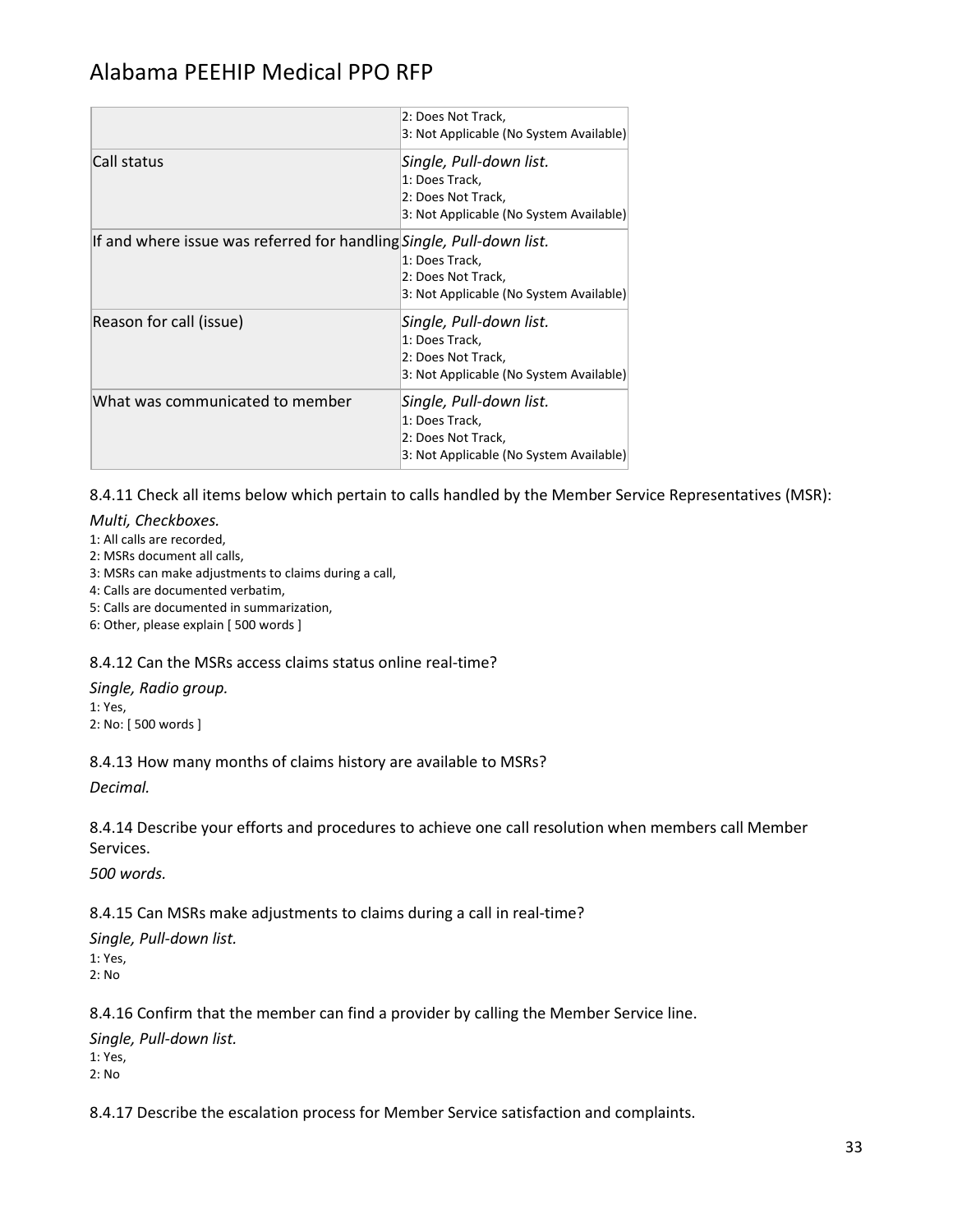*500 words.*

8.4.18 What are the education and experience qualifications your organization requires of the MSR staff that will serve PEEHIP's members?

*500 words.*

8.4.19 Describe the training process for MSRs. In your answer, include whether MSRs are trained in-house, the duration of the training program, the methods by which they are trained and how they "graduate" from training, etc.)?

*500 words.*

8.4.20 Confirm that all web-based services and app-based services are included in the fees that you have provided and that no additional fees would apply.

*Single, Pull-down list.* 1: Confirmed, 2: Not Confirmed

8.4.21 Do your web-based and app-based products comply with all current and known future security and HIPAA requirements for both aggregate and individual transactions?

*Single, Pull-down list.* 1: Yes,

2: No

8.4.22 Briefly describe your member website and member smartphone app (if applicable) capabilities including whether your member website and smartphone app include the following:

a. Accurate provider directory and provider search (physician, hospital, pharmacy, and ancillary providers)

- b. Directions to provider's office provided by Map Quest or other mapping/direction applications
- c. Ability to make a doctor's appointment online
- d. Physician and hospital quality and outcomes data
- e. Physician and hospital pricing data by procedure by provider
- f. Physician and hospital reviews from other members
- g. Treatment cost estimator
- h. Information about diseases and conditions
- i. Ability to see a summary of PEEHIP's plan design and review PEEHIP's Evidence Of Coverage (EOC)
- j. Ability to review PEEHIP's appeals process and file an appeal online
- k. Ability to review the waste, fraud and abuse notification process
- l. Contact information for PEEHIP, its other vendors, and links to their websites
- m. On-line access to forms
- n. Ability to review claims payment status online

o. Ability to review a history of claims payments (medical and pharmacy), including deductible status, out-ofpocket maximum status

- p. Ability to review or print out a Health Statement with a history of claims payments
- q. Ability to print ID cards and request replacement cards
- r. Dependent information
- s. Ability to contact member services online
- t. Other

*2000 words.*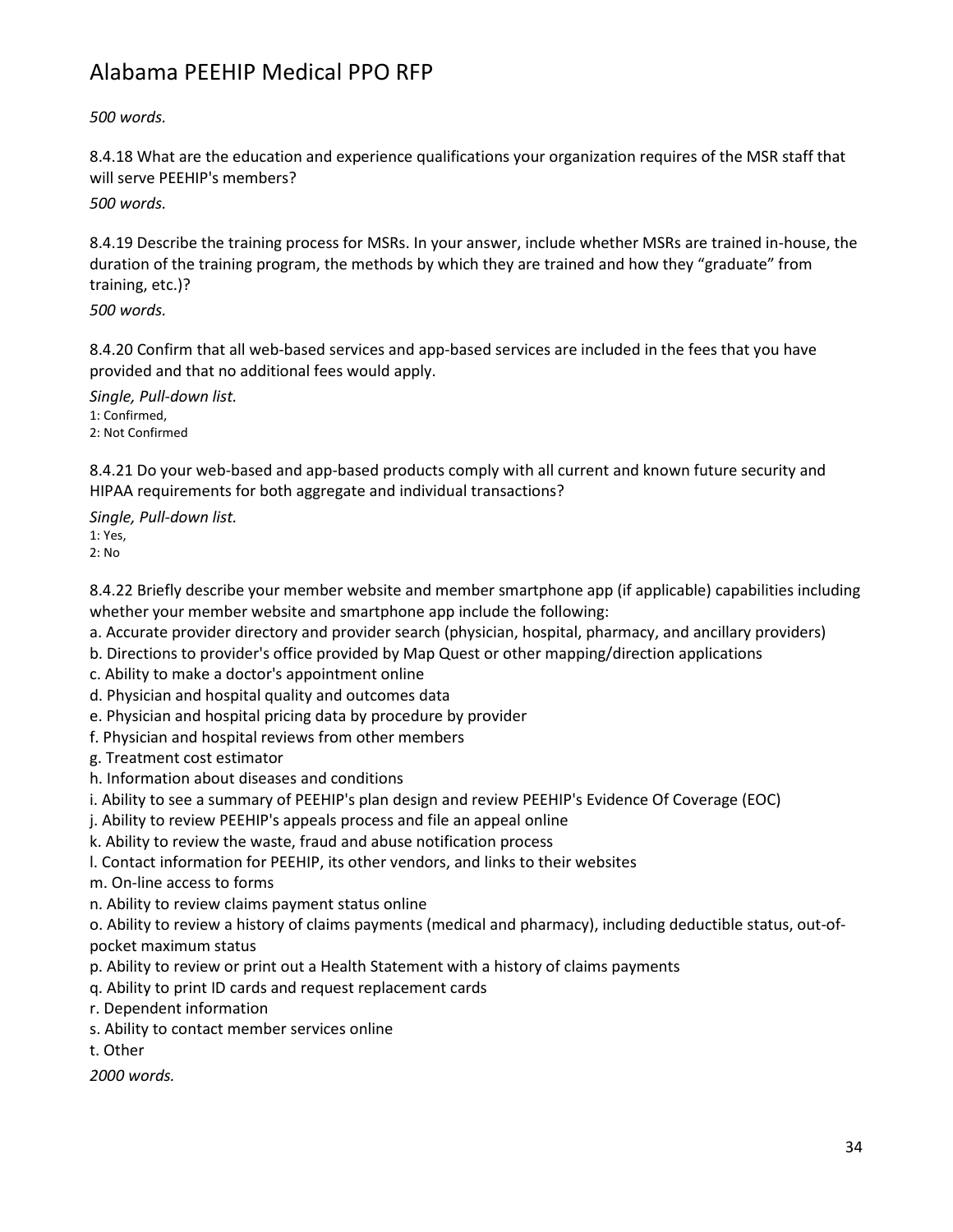8.4.23 Confirm that you will include PEEHIP's logo throughout your portal and that online tools can be customized, as requested by PEEHIP.

*Single, Pull-down list.* 1: Confirmed, 2: Not confirmed

8.4.24 The Administrator agrees to keep its website and smartphone app current, up-to-date, and PEEHIP specific.

*Single, Radio group.* 1: Confirmed, 2: Not confirmed: [ 500 words ]

8.4.25 Describe any applications for mobile devices your organization utilizes for messaging, provider lookup, general health information or other services including but not limited to the applications of the website. *500 words.*

8.4.26 Complete the table below regarding ID Cards:

|                                                                                                                                                                                                                                                                     | <b>Response</b>                                                                                                               | <b>Comments</b> |
|---------------------------------------------------------------------------------------------------------------------------------------------------------------------------------------------------------------------------------------------------------------------|-------------------------------------------------------------------------------------------------------------------------------|-----------------|
| a. Confirm that you will issue a member ID card and mail, via surface mail, to<br>covered Members within ten (10) business days following the enrollment period. list.                                                                                              | Single, Pull-down 500 words.<br>1: Confirmed,<br>explain in<br>comments,<br>2: Not confirmed,<br>explain in comments          |                 |
| b. Confirm that all PEEHIP covered members will have a valid ID card in hand<br>prior to October 1, 2022.                                                                                                                                                           | Single, Pull-down 500 words.<br>list.<br>1: Confirmed,<br>explain in<br>comments,<br>2: Not confirmed,<br>explain in comments |                 |
| c. Confirm that you will re-issue the member ID card within five (5) business days Single, Pull-down 500 words.<br>of notification that a member has lost a card, or for any reason that results in a<br>change to the information disclosed on the member ID card. | list.<br>1: Confirmed,<br>explain in<br>comments,<br>2: Not confirmed,<br>explain in comments                                 |                 |
| d. Confirm extra ID cards will be available for a dependent child away from home Single, Pull-down 500 words.<br>attending school or residing out of area.                                                                                                          | list.<br>1: Confirmed,<br>explain in<br>comments,<br>2: Not confirmed,<br>explain in comments                                 |                 |
| e. Confirm that ID cards will be subject to final approval by PEEHIP.                                                                                                                                                                                               | Single, Pull-down 500 words.<br>list.<br>1: Confirmed,<br>explain in                                                          |                 |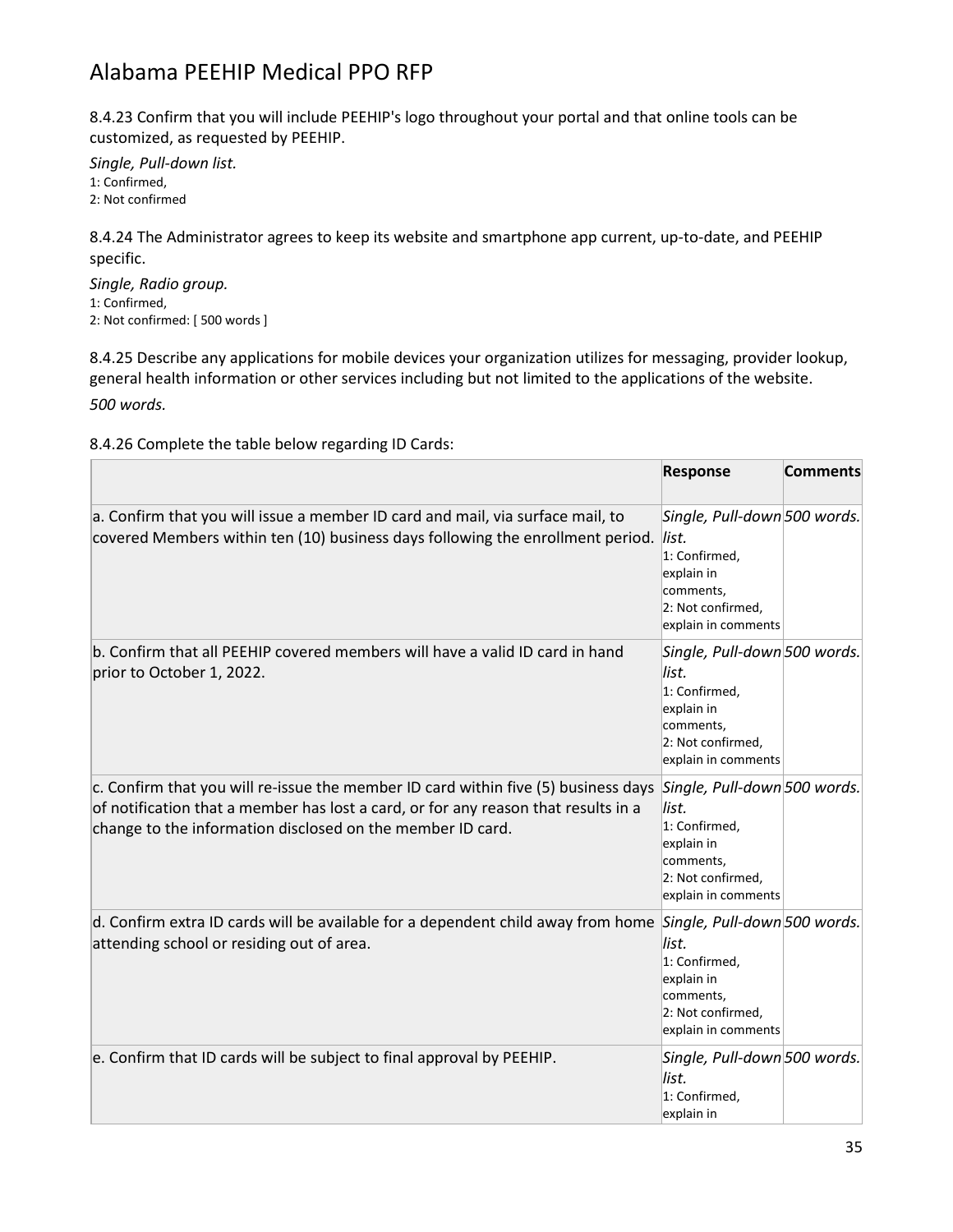|                                                                                                                                       | comments,<br>2: Not confirmed,<br>explain in comments |  |
|---------------------------------------------------------------------------------------------------------------------------------------|-------------------------------------------------------|--|
| f. How soon after eligibility data is successfully loaded will a member be able to<br>print a temporary ID card from your web portal? | 1500 words.                                           |  |
| g. Indicate how many ID cards you will mail to subscribers who have family<br>coverage, at no additional charge.                      | 500 words.                                            |  |

8.4.27 Do you use an outside vendor to print the ID cards? If yes, what security measures are in place to prevent a breach.

*500 words.*

8.4.28 If your organization has experienced a security breach as a result of an outside ID card vendor, describe the breach and how your organization achieved resolution. *500 words.*

8.4.29 Describe the information captured in your organization's member satisfaction surveys and your process and format for collecting survey data. *500 words.*

8.4.30 Will you send a member satisfaction survey to the entire PEEHIP membership? If not, please describe the percentage of PEEHIP membership targeted in your survey. *500 words.*

8.4.31 What is your targeted survey response rate and what efforts do you employ to achieve that rate? *500 words.*

8.4.32 Provide the most recent results of your annual Medical Plan survey. *500 words.*

8.4.33 Confirm you are compliant with the Internal Claims and Appeals and External Review requirements under the Affordable Care Act (ACA).

*500 words.*

#### **8.5 MEMBER COMMUNICATION**

8.5.1 Bidder will prepare SPD, Proof of Coverage, benefit booklets, ID cards, and other plan descriptive material, as specified by PEEHIP. ID cards will not contain member Social Security numbers or PIDs, and other key health care provider identifiers for the convenience of the participants. Materials will be emailed (ID cards must be mailed) directly to the home residence of the participant (address provided in the 834 file) prior to the contract effective date, at no cost to PEEHIP.

*Single, Radio group.* 1: Agree, 2: Disagree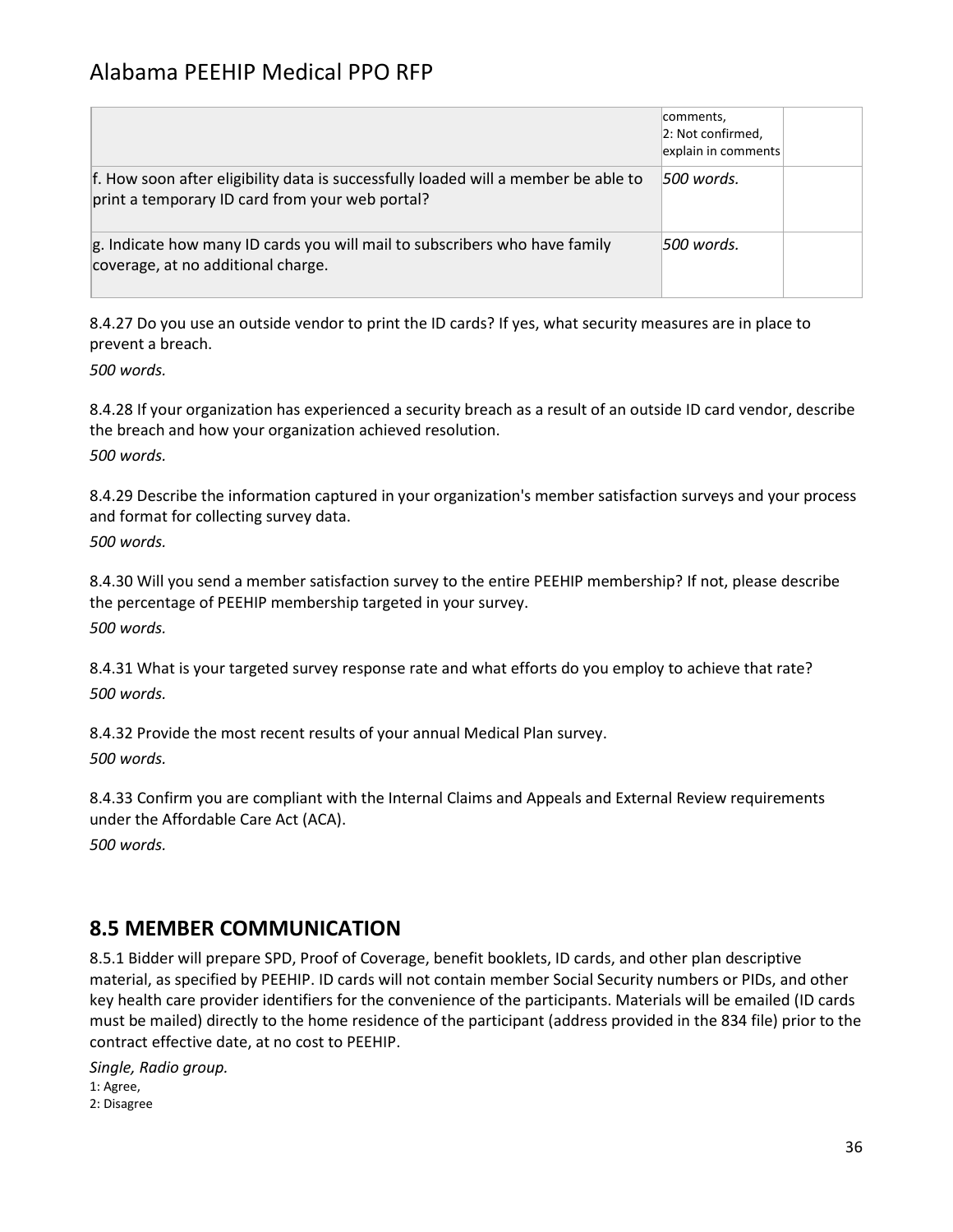8.5.2 Identify which communication materials can be customized at no additional charge those that require an additional charge. Indicate fee if there is an additional charge.

|                                                                                         | Response                                                           | Amount of Fee |
|-----------------------------------------------------------------------------------------|--------------------------------------------------------------------|---------------|
| <b>Member ID Cards</b>                                                                  | Single, Radio group. 500 words.<br>1: No Fee,<br>2: Additional Fee |               |
| <b>Claim Forms</b>                                                                      | Single, Radio group. 500 words.<br>1: No Fee,<br>2: Additional Fee |               |
| <b>Summary Plan Description</b>                                                         | Single, Radio group. 500 words.<br>1: No Fee,<br>2: Additional Fee |               |
| <b>Summary of Material Modifications</b>                                                | Single, Radio group. 500 words.<br>1: No Fee,<br>2: Additional Fee |               |
| <b>Toll-Free Telephone Access</b>                                                       | Single, Radio group. 500 words.<br>1: No Fee.<br>2: Additional Fee |               |
| <b>Internet Access</b>                                                                  | Single, Radio group. 500 words.<br>1: No Fee.<br>2: Additional Fee |               |
| General Letters and Correspondence sent to Participants Single, Radio group. 500 words. | 1: No Fee.<br>2: Additional Fee                                    |               |
| <b>Annual Benefit Statements</b>                                                        | Single, Radio group. 500 words.<br>1: No Fee.<br>2: Additional Fee |               |
| <b>HIPAA Privacy Notices</b>                                                            | Single, Radio group. 500 words.<br>1: No Fee.<br>2: Additional Fee |               |
| HIPAA Proof of Coverage document                                                        | Single, Radio group. 500 words.<br>1: No Fee,<br>2: Additional Fee |               |

8.5.3 Confirm that PEEHIP can review all plan correspondence prior to release to members.

*Single, Radio group.* 1: Yes, 2: No

8.5.4 Confirm that staff will be available and participate in PEEHIP's open enrollment communications campaign if requested by PEEHIP. Describe your involvement and how you will assist members in learning about their benefit options. Note that Open Enrollment is scheduled to begin each July 1 and ends on September 10.

*Single, Radio group.* 1: Confirmed, Explain: [ Unlimited ] , 2: Not confirmed, Explain: [ Unlimited ]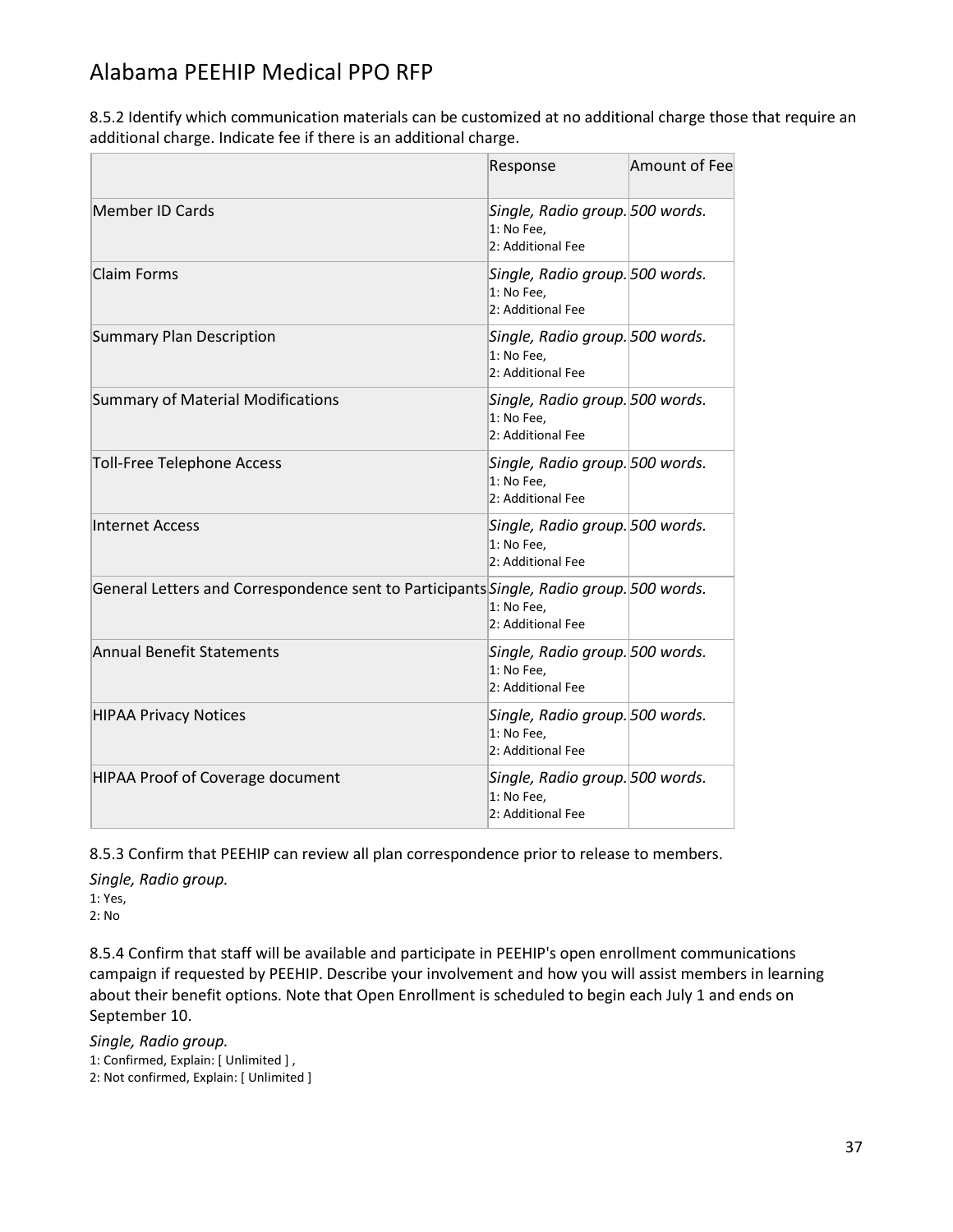8.5.5 Confirm that your organization will conduct on-site, state wide educational sessions for PEEHIP's eligible members and dependents of eligible members beginning no later than each July 1, and throughout the remainder of the Open Enrollment Period if requested by PEEHIP.

*Single, Radio group.* 1: Confirmed: [ 500 words ] , 2: Not confirmed: [ 500 words ]

### **8.6 ACCOUNT MANAGEMENT/ CLIENT SERVICES**

8.6.1 Please provide contact information for the Account Executive that will be assigned to this engagement.

| <b>Company Name</b>                 | 100 words. |
|-------------------------------------|------------|
| Contact Name                        | 100 words. |
| <b>Contact Title</b>                | 100 words. |
| Address                             | 100 words. |
| Office Number                       | 50 words.  |
| Mobile Number                       | 50 words.  |
| e-Mail Address                      | 100 words. |
| Company URL (web address 100 words. |            |

8.6.2 Identify the key account management team you propose to work on this account. At a minimum, your team should include an Account Executive, Account Manager, Onsite Service Representative, Member Service Manager, Implementation Coordinator, Claims Manager, Designated Clinical Representative and an IT Coordinator. For each team member listed, identify whether this staff member will be 100% dedicated to the PEEHIP account. If the member is not 100% dedicated to PEEHIP, please indicate the percentage of time the staff member will designate to the PEEHIP account as well as the number of other clients with which the staff member has responsibilities.

*1000 words.*

8.6.3 Provide an organization chart, including names and titles, of management and key personnel that will be responsible for the management of the PEEHIP account.

*Single, Pull-down list.* 1: Attached, 2: Not provided

8.6.4 Provide the following information regarding the account service team that would be assigned to this account.

|  | Name Location Years of |          | Years | Years in Number of Brief |                           | Percentage of |
|--|------------------------|----------|-------|--------------------------|---------------------------|---------------|
|  |                        | Industry | with  | Current Accounts         | Description of time staff |               |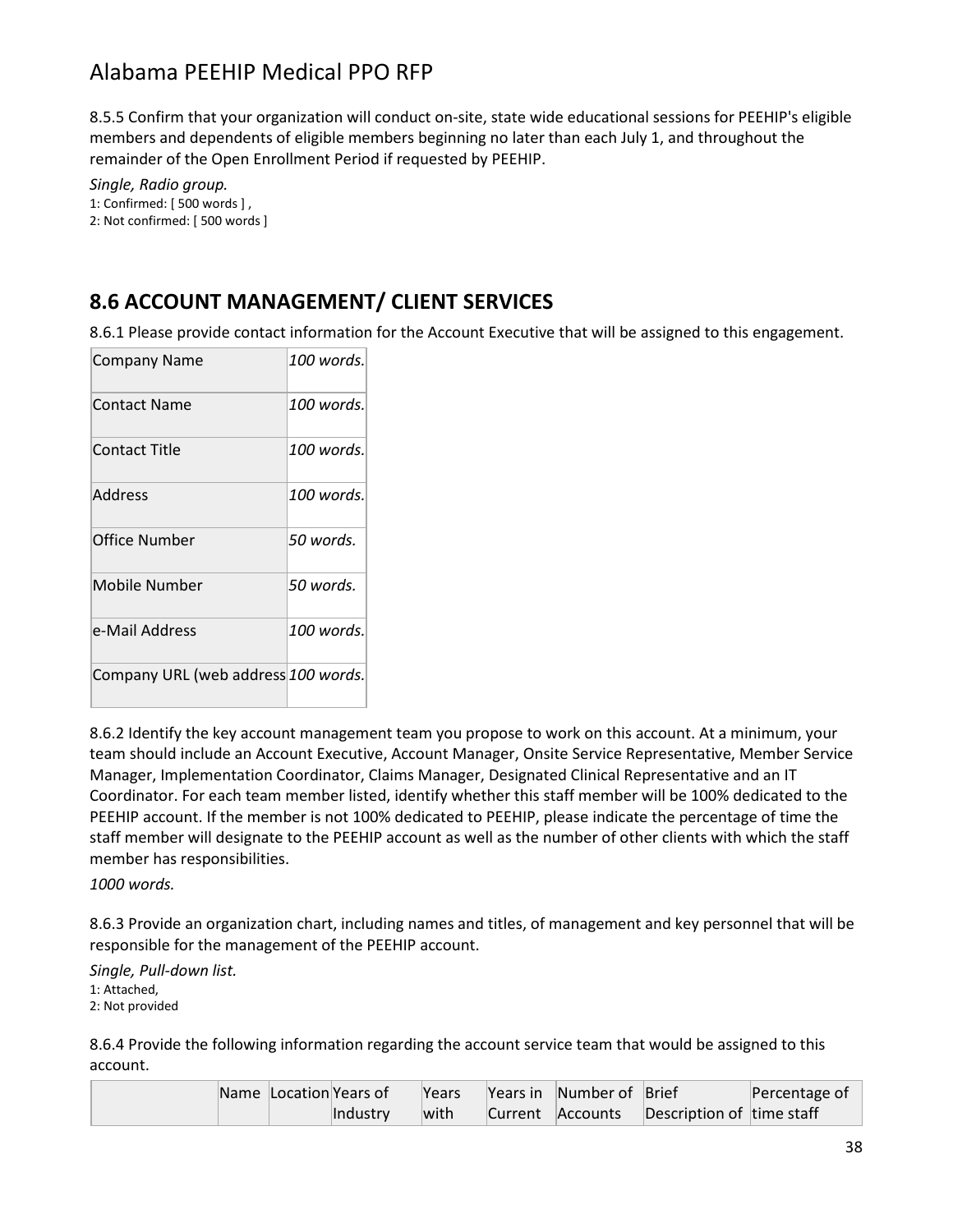|                                          |    |                     | Experience | Your<br>Firm | Position | Currently<br>Assigned | <b>Staff</b><br>Member's Job<br><b>Functions</b> | member will<br>designate to<br><b>PEEHIP</b> |
|------------------------------------------|----|---------------------|------------|--------------|----------|-----------------------|--------------------------------------------------|----------------------------------------------|
| Account<br>Executive                     | 50 | 50<br>words. words. | Integer.   | Integer.     | Integer. | Integer.              | 500 words.                                       | Percent.                                     |
| Account Manager 50                       |    | 50<br>words. words. | Integer.   | Integer.     | Integer. | Integer.              | 500 words.                                       | Percent.                                     |
| <b>Onsite Service</b><br>Representative  | 50 | 50<br>words. words. | Integer.   | Integer.     | Integer. | Integer.              | 500 words.                                       | Percent.                                     |
| <b>Member Service</b><br>Manager         | 50 | 50<br>words. words. | Integer.   | Integer.     | Integer. | Integer.              | 500 words.                                       | Percent.                                     |
| Implementation<br>Coordinator            | 50 | 50<br>words. words. | Integer.   | Integer.     | Integer. | Integer.              | 500 words.                                       | Percent.                                     |
| Claims Manager                           | 50 | 50<br>words. words. | Integer.   | Integer.     | Integer. | Integer.              | 500 words.                                       | Percent.                                     |
| Designated<br>Clinical<br>Representative | 50 | 50<br>words. words. | Integer.   | Integer.     | Integer. | Integer.              | 500 words.                                       | Percent.                                     |
| <b>IT Coordinator</b>                    | 50 | 50<br>words. words. | Integer.   | Integer.     | Integer. | Integer.              | 500 words.                                       | Percent.                                     |
| Other                                    | 50 | 50<br>words. words. | Integer.   | Integer.     | Integer. | Integer.              | 500 words.                                       | Percent.                                     |

8.6.5 Confirm your agreement that PEEHIP reserves the right to accept or decline the assigned account management personnel as well as other key staff designated for its program both initially and in future contract years.

*Single, Radio group.*

1: Confirmed,

2: Not confirmed: [ 500 words ]

8.6.6 Confirm the Account Executive and other account management personnel, as needed, will be available during regular business hours and during emergencies including being available for frequent telephone and onsite consultation with PEEHIP in Montgomery, AL.

*Single, Radio group.* 1: Confirmed, 2: Not confirmed: [ 500 words ]

8.6.7 Confirm you will have dedicated staff available to PEEHIP staff during the hours of 8:00 a.m. through 8:00 p.m. CT, Monday through Friday excluding holidays specified by PEEHIP.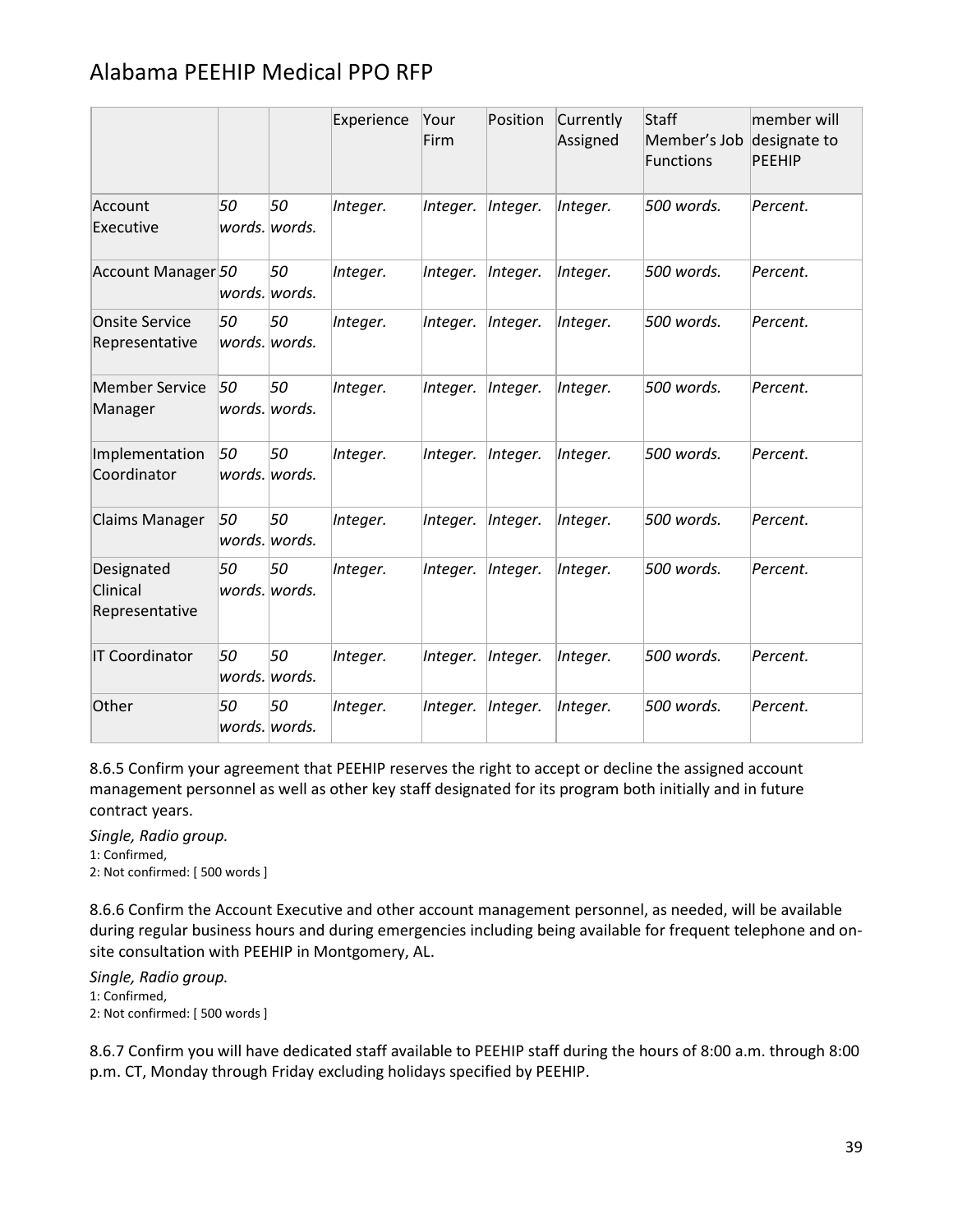*Single, Radio group.* 1: Confirmed, 2: Not confirmed: [ 500 words ]

8.6.8 Confirm that you will respond to all inquiries from PEEHIP's staff within one (1) business day.

*Single, Radio group.* 1: Confirmed, 2: Not confirmed: [ 500 words ]

8.6.9 Do your services include legislative updates to plan sponsors?

*Single, Pull-down list.* 1: Yes - included in Standard Fees, 2: Yes - for Additional Charge, 3: No

8.6.10 Do you employ legal staff in order to respond to legal and legislative issues?

*Single, Pull-down list.* 1: Yes, 2: No

8.6.11 Bidder must effectively advance the interest of PEEHIP's staff through the corporate structure to facilitate resolution of issues. Describe your organization's process to escalate problems or concerns through the corporate structure to facilitate resolution of issues. Discuss how your organization will track this requirement and report your findings to PEEHIP's staff.

*500 words.*

8.6.12 What influence does the client account management team have within the call center, particularly if the client is reporting an issue to Account Management? How does the Account Management team address the issues with the call center to get resolution?

*500 words.*

8.6.13 Confirm that you will provide an annual Account Management score card to PEEHIP so that PEEHIP can assess Bidder's performance. Please provide a sample of your annual score card.

*Single, Pull-down list.* 1: Confirmed, score card attached, 2: Not confirmed

8.6.14 Confirm your team will attend onsite Quarterly meetings with PEEHIP to present current plan and service performance, address any recent issues/challenges encountered, suggest potential savings opportunities specifically applicable to PEEHIP's plan, and discuss other pertinent topics to be identified prior to each meeting. At a minimum, PEEHIP requests that the appropriate clinical and analytical team members closely involved in the daily operations of the PEEHIP account and the Account Executive and Account Manager with oversight responsibility attend all quarterly meetings. The mid-year and year-end meetings are expected to provide more robust, detailed plan metrics, observations, and consultative discussion.

*Single, Pull-down list.* 1: Confirmed, 2: Not confirmed

8.6.15 Confirm that the Account Manager and Executive will prepare a dashboard showing in progress and proposed programs and cost savings initiatives. The dashboard will include a brief description and PEEHIP-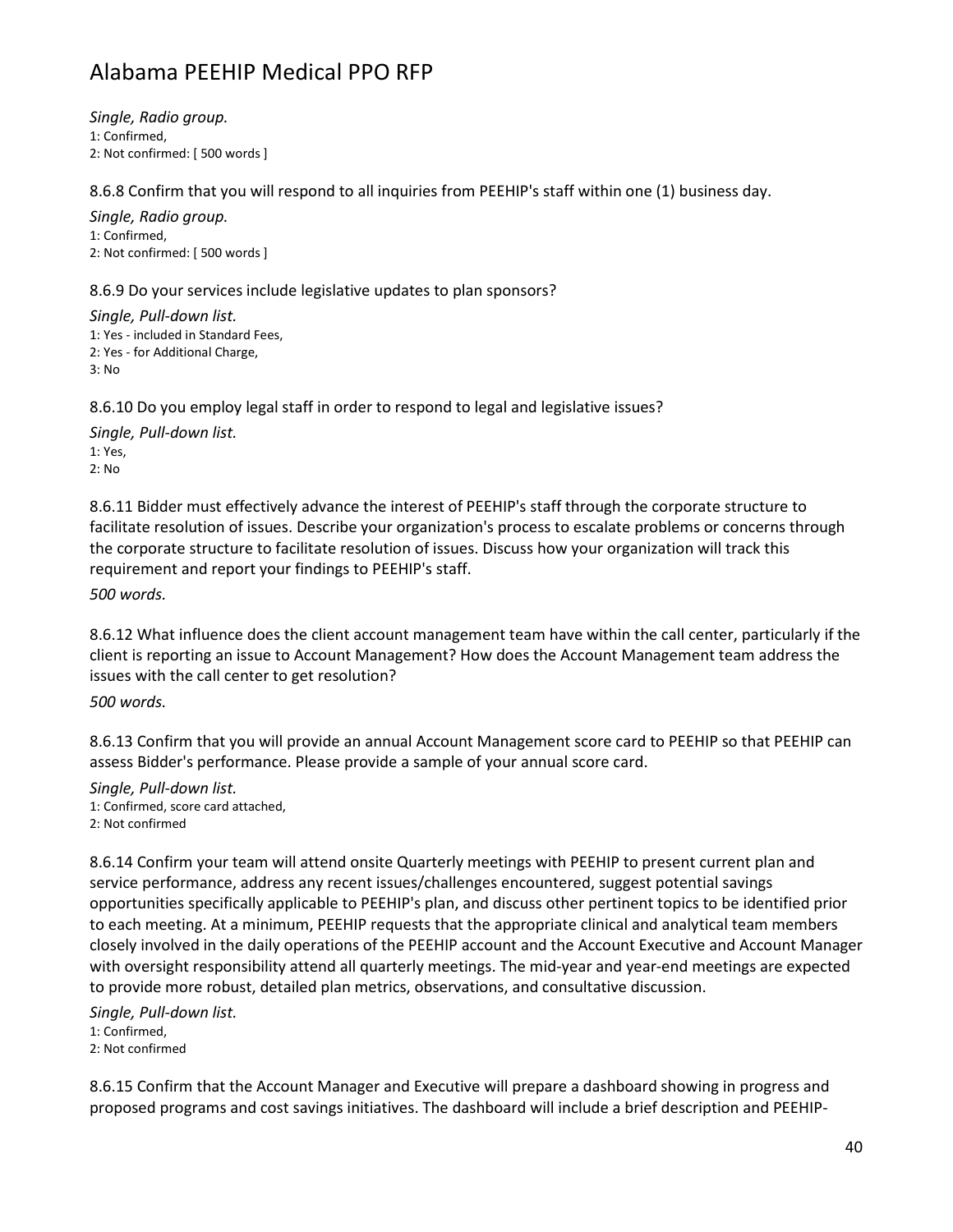specific data regarding member and cost impact. If any program is chosen by PEEHIP to be implemented, the Account Manager and Executive will provide an implementation checklist showing the periodic milestones until completion, responsible parties for each action item, and any relevant notes.

*Single, Radio group.* 1: Confirmed, 2: Not confirmed [ 500 words ] .

8.6.16 Confirm the Account Manager will lead at minimum and at PEEHIP's request bi-weekly meetings with PEEHIP and maintain an accurate, up to date task log of current issues and discussion items. The Account Manager will be responsible for overseeing the task log and ensuring each identified issue is addressed until resolution is achieved. The Account Executive and Account Manager will be responsible for ensuring that all relevant parties to the specific issues will be present and prepared for each call.

*Single, Radio group.* 1: Confirmed [ 500 words ] , 2: Not confirmed

8.6.17 Confirm your team will attend PEEHIP's quarterly Board meetings at your expense.

*Single, Radio group.* 1: Confirmed, 2: Not confirmed [ 500 words ]

### **8.7 ELIGIBILITY**

8.7.1 Confirm your ability to accept eligibility in PEEHIP's HIPAA compliant 834 file format as described in PEEHIP's Trading Partner Agreement document.

*Single, Pull-down list.* 1: Confirmed, 2: Not Confirmed

8.7.2 Confirm that you can process eligibility electronically.

*Single, Pull-down list.* 1: Yes, 2: No

8.7.3 Confirm that you will update eligibility data within 24 hours from receipt of data.

*Single, Radio group.* 1: Confirmed, 2: Not confirmed, please explain: [ 500 words ]

8.7.4 Confirm you will devote IT/data resources to the PEEHIP account to oversee all eligibility files are accurately and timely loaded and processed.

*Single, Radio group.* 1: Confirmed [ 500 words ] , 2: Not confirmed.

8.7.5 Confirm files will be loaded "as sent" by PEEHIP to reduce processing errors. This includes resolving errors in processing that can be resolved internally by "reading" the 834 as sent.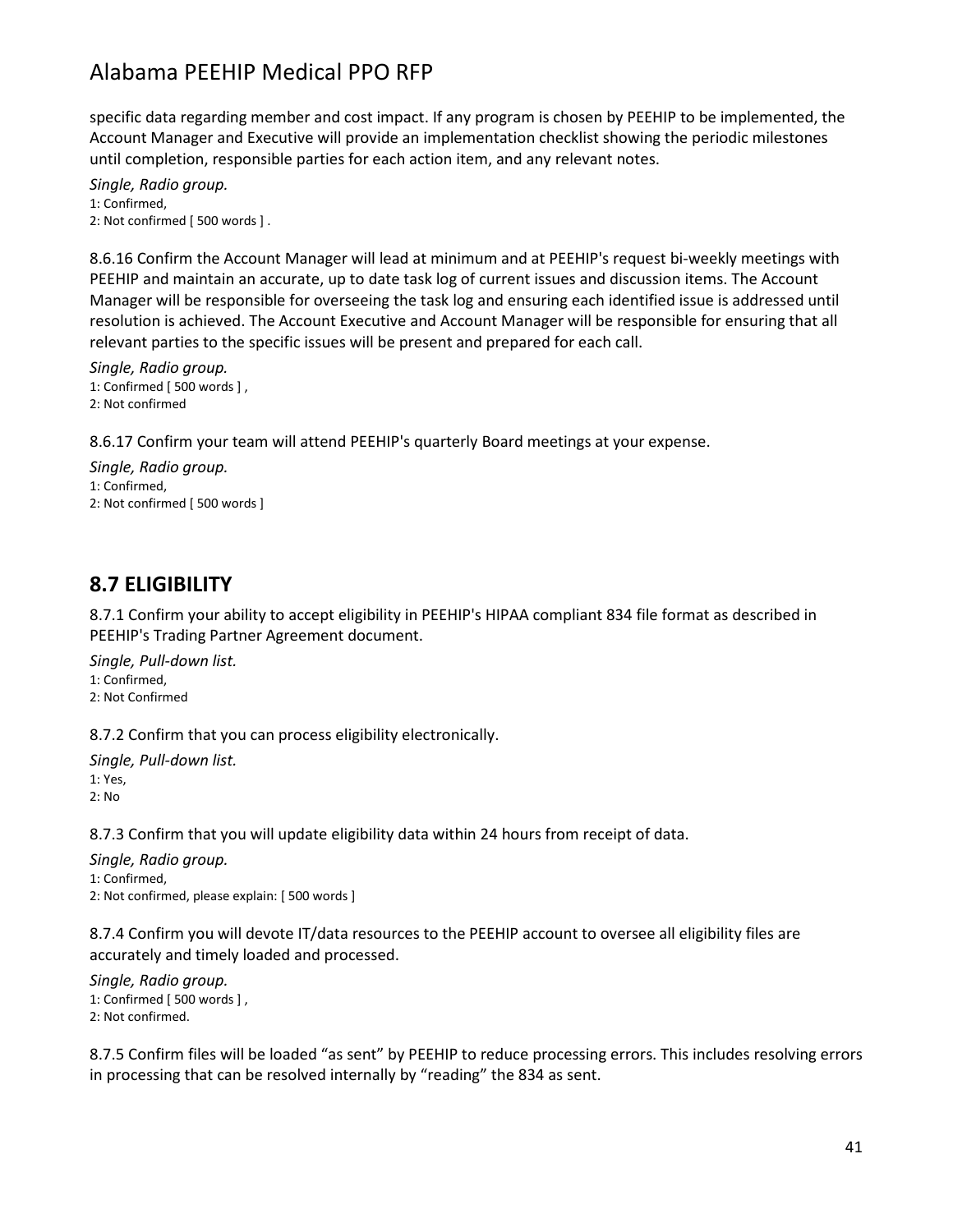*Single, Radio group.* 1: Confirmed [ 500 words ] , 2: Not confirmed.

8.7.6 In the event an error is generated as a result of improper loading, confirm the devoted resources are responsible for researching and resolving the error within two business days.

*Single, Radio group.* 1: Confirmed [ 500 words ] , 2: Not confirmed.

8.7.7 Confirm all Administrator's coding errors will be resolved within two business days.

*Single, Radio group.* 1: Confirmed [ 500 words ] , 2: Not confirmed.

8.7.8 Describe your organization's process to identify errors through error reporting and how the IT/data resources will work the errors and communicate them to the PEEHIP team.

*500 words.*

8.7.9 Provide sample error reports.

*Single, Pull-down list.* 1: Provided, 2: Not provided.

8.7.10 Confirm that you will provide direct same day confirmation that the eligibility file was received, properly loaded, processed, and that this confirmation will include the date of receipt.

*Single, Radio group.* 1: Confirmed, 2: Not confirmed, please explain: [ 500 words ]

8.7.11 Confirm that you are able to accept multiple eligibility file submissions within the same day, in the event that PEEHIP needs to make eligibility edits in between regularly scheduled data file submissions.

*Single, Radio group.* 1: Confirmed, 2: Not confirmed, please explain: [ 500 words ]

8.7.12 Describe your best practice of eligibility reconciliation. Confirm that you will be able to produce a full eligibility file in PEEHIP's specified format on a monthly basis with an "as of" date agreed upon with PEEHIP. Confirm that any discovered discrepancies presented to you by PEEHIP will be resolved within 2 business days.

*1000 words.*

8.7.13 Can PEEHIP staff make eligibility changes online?

*Single, Radio group.* 1: Yes, please explain: [ Unlimited ] , 2: No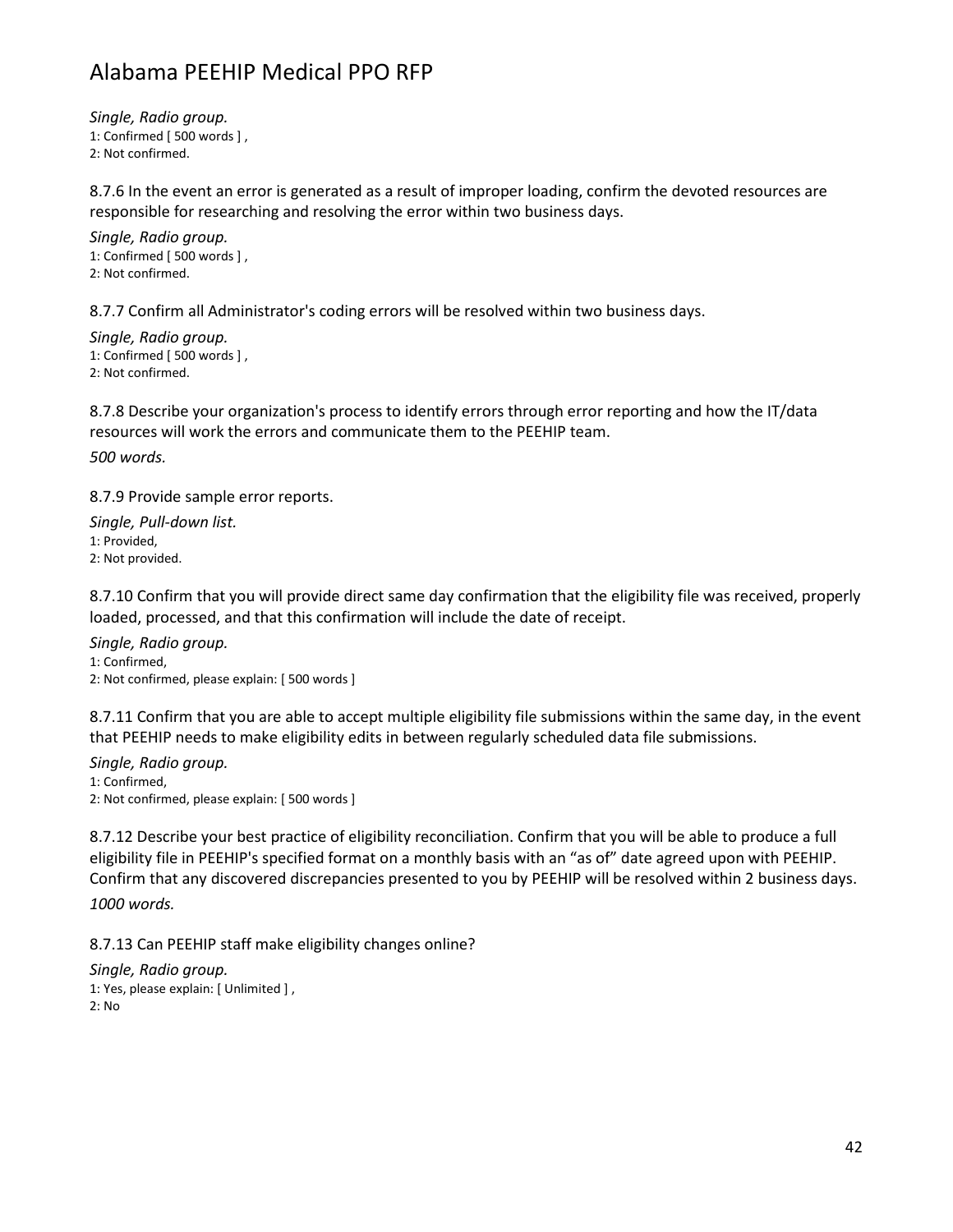### **8.8 CLAIMS PROCESSING**

8.8.1 With regard to the claim offices that will be used, provide the following:

a. Location

b. Staffing:

Complete the following table

| Position                        | Number<br>of Staff | Average Years of Total<br><b>Claims Administration</b><br>Experience | <b>Average Years of Claims</b><br>Administration Experience<br>with Your Firm | Annual<br>Turnover<br>$(\%)$ | <b>Work Remotely</b><br>or from Home<br>(%) |
|---------------------------------|--------------------|----------------------------------------------------------------------|-------------------------------------------------------------------------------|------------------------------|---------------------------------------------|
| Claims<br>Processors            | 500<br>words.      | 500 words.                                                           | 500 words.                                                                    | Percent.                     | Percent.                                    |
| Claims<br>Supervisors           | 500<br>words.      | 500 words.                                                           | 500 words.                                                                    | Percent.                     | Percent.                                    |
| Claims<br>Managers              | 500<br>words.      | 500 words.                                                           | 500 words.                                                                    | Percent.                     | Percent.                                    |
| Auditors                        | 500<br>words.      | 500 words.                                                           | 500 words.                                                                    | Percent.                     | Percent.                                    |
| Quality Control 500<br>Managers | words.             | 500 words.                                                           | 500 words.                                                                    | Percent.                     | Percent.                                    |
| Clinical Review 500<br>Staff    | words.             | 500 words.                                                           | 500 words.                                                                    | Percent.                     | Percent.                                    |

8.8.2 What safeguards are in place to monitor quality (including retrospective claims reviews) and HIPAA compliance for staff that work in the office? For staff that work from home? *200 words.*

8.8.3 Confirm your system will automatically adjudicate the current schedule of benefits for both the Hospital Medical Plan as well as the Supplemental Medical Plan that have been provided with this proposal.

*Single, Pull-down list.*

1: Confirmed,

2: Not Confirmed

8.8.4 Describe the manual intervention involved in the monitoring and oversight of PEEHIP's plan provisions. *500 words.*

8.8.5 Confirm you have no system limitations for administering the Supplemental Medical Plan (i.e. deductibles on primary high deductible plans, etc.)

*Single, Radio group.*

1: Confirmed,

2: Not Confirmed, explain: [ 500 words ]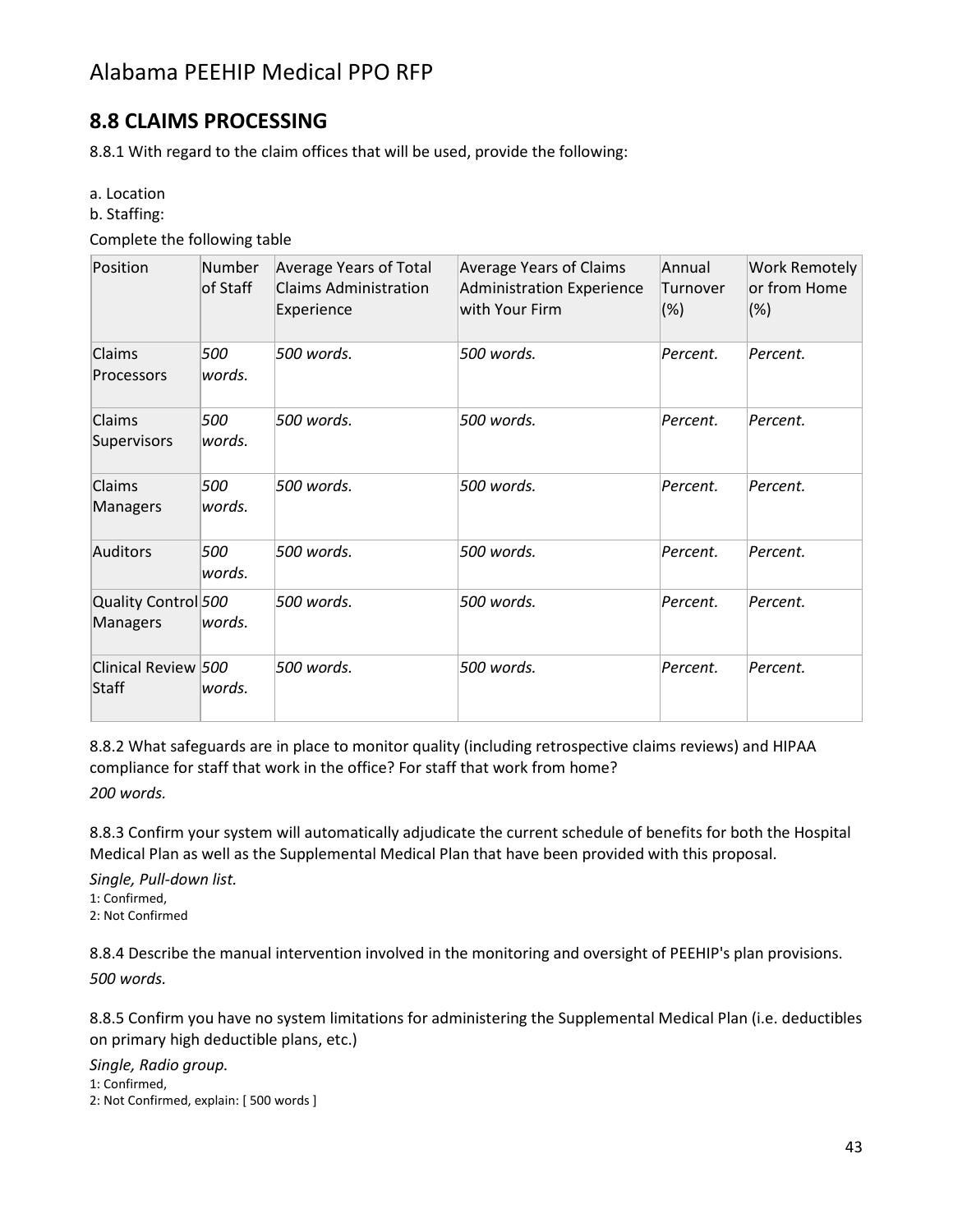8.8.6 Describe protocol and use of proper quality control testing for any benefit or program changes prior to live release. Include in your response the standard number of tests and applicable test areas. *1000 words.*

8.8.7 Will you share the results of the medical audit testing with PEEHIP and its designee? Describe your process to address errors and adjustments found from the internal audit and quality assurance review. How are adjustments issued and what impact does it have, if any, on the implementation timing? *1000 words.*

8.8.8 Will PEEHIP will have the ability to review your organization's external audit benefit testing scenarios? Will PEEHIP have the opportunity to provide customized scenarios for internal testing? For external audit testing conducted via a third party auditor, if applicable? *1000 words.*

8.8.9 Describe how you monitor denied claims for trends and patterns to timely determine if outreach is needed to a provider's office for educating/training on proper filing, codes, etc. so the provider may submit a clean and accurate claim.

*1000 words.*

8.8.10 Describe the outreach made to providers and the education/training provided in the event a provider needs to be contacted because of trends and patterns related to denied claims. *1000 words.*

8.8.11 How does your firm define "medically-necessary"? What tools are provided to claims examiners to assist in their determination of medical necessity?

*1000 words.*

8.8.12 What guidelines are used to determine medical necessity? How do you ensure the guidelines align with PEEHIP's benefit intent and not the intent of the guidelines? What is the frequency for evaluating and updating/revising the guidelines/protocols?

*500 words.*

8.8.13 Confirm you will work with PEEHIP to customize the guidelines for their plan.

*Single, Pull-down list.* 1: Confirmed, 2: Not Confirmed

8.8.14 Please complete the following table on Utilization Management Programs:

| <b>UM Programs</b>               | Please define your polices and procedures for each category listed below. |
|----------------------------------|---------------------------------------------------------------------------|
| Pre-certifications               | 500 words.                                                                |
| <b>Prior Authorizations</b>      | 1500 words.                                                               |
| Concurrent Reviews               | 500 words.                                                                |
| <b>Prospective Reviews</b>       | $ 500$ words.                                                             |
| Retrospecitve Reviews 500 words. |                                                                           |
| Other                            | 500 words.                                                                |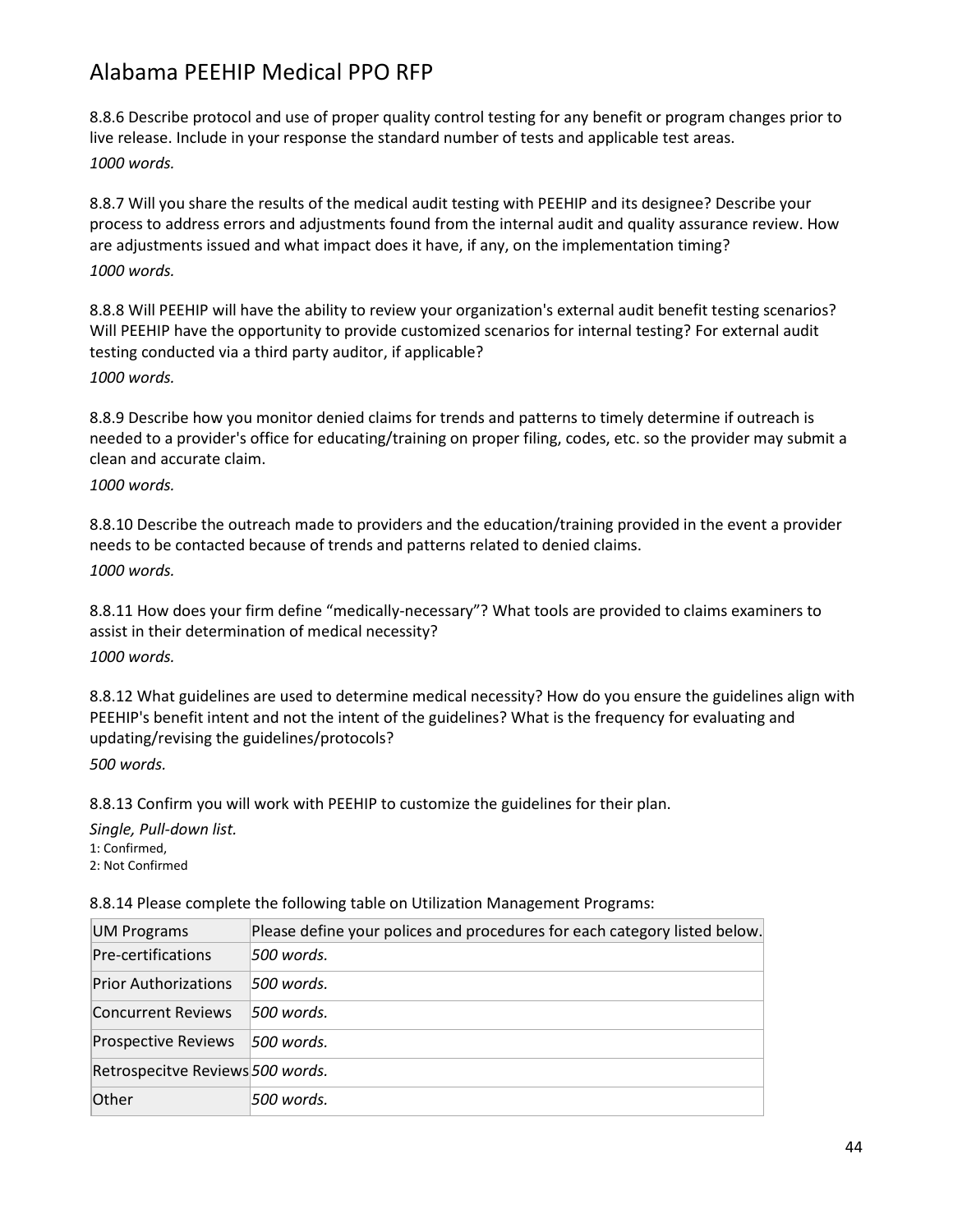8.8.15 Describe the referral process, indicating the method of communication that occurs between all parties (PCP, specialist, and medical management) prior to the issuance of a referral. Include a timeline for this process.

*500 words.*

8.8.16 Are there restrictions in physician contracts regarding discussion of medically effective procedures? Could a network physician be penalized for discussing a non-standard treatment modality with his/her patient?

*500 words.*

8.8.17 Describe your process for coordinating pre-certification and medical necessity reviews with PEEHIP's medical-pharmacy vendor (if carved out). Who will be responsible for the final determination? *500 words.*

8.8.18 Describe any automated utilization management edits or procedures your system utilizes for the following, as well as any other automated system quality assurance/claim appropriateness controls you employ and feel would be beneficial to PEEHIP.

- Medical necessity
- Pre-certifications
- Claim accuracy
- Physician administered specialty drug utilization management

*500 words.*

8.8.19 Confirm that if any unapproved, non-medically necessary procedure is paid by the Medical Administrator, the Administrator will take full financial responsibility for the expense and reimburse PEEHIP for the charges.

*Single, Pull-down list.* 1: Confirmed, 2: Not Confirmed

8.8.20 How are claims, customer service, utilization review and case management systems linked?

*Single, Radio group.*

- 1: Same system,
- 2: Integrated, but different systems,
- 3: Different systems, but accessible to all,
- 4: Not linked,
- 5: Some linked,
- 6: Other, please specify: [ 500 words ]

8.8.21 Does your claims system have the capability to automatically match claims with utilization management information both in- and out-of-network?

*Single, Pull-down list.* 1: Yes, 2: No

8.8.22 Does your organization have claims system changes planned (other than routine maintenance) during the term of PEEHIP's proposed contract. If yes, please describe the types of changes planned and anticipated timing of the changes.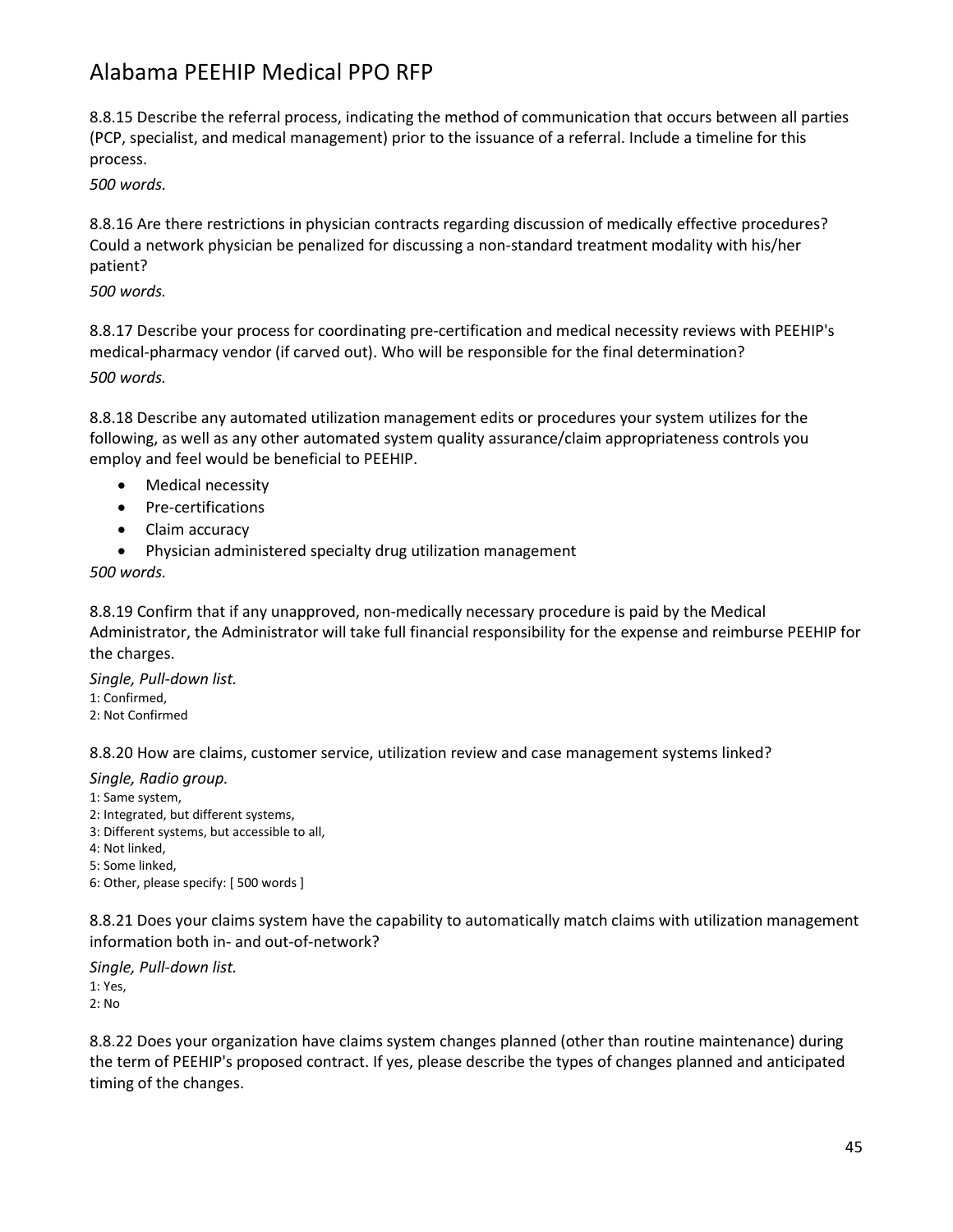*Single, Radio group.* 1: Yes: [ 500 words ] , 2: No

8.8.23 Describe the claim adjudication process, from receipt of claim submission to claim payment. Include any steps of claim review both before and after the claim is paid. Provide both a flow-chart and a time-table. *1000 words.*

8.8.24 What percentage of total claims are auto-adjudicated for your national Book of Business? *Percent.*

8.8.25 What percentage of total claims are auto-adjudicated for your Book of Business in Alabama? *Percent.*

8.8.26 How does your organization increase auto adjudication rates for rural areas and in particular, where PEEHIP has large numbers of members?

*500 words.*

8.8.27 Does your claims system have the capability to process network, non-network, and out-of-area claims on the same system?

*Single, Pull-down list.* 1: Yes, 2: No

8.8.28 If a member visits an out of network provider and files for reimbursement via a paper claim, confirm that neither the member nor PEEHIP will be charged any additional fees for processing a paper claim.

*Single, Radio group.* 1: Confirmed [ 500 words ] , 2: Not confirmed

8.8.29 Describe your process to review claims for billing irregularities by provider (such as regular overcharging, unbundling of procedures, upcoding or billing for inappropriate care for stated diagnosis, etc.). Include savings figures resulting from these procedures.

*500 words.*

8.8.30 How are claims selected for internal audit? What triggers do you utilize?

*Multi, Checkboxes.*

1: Random by system,

2: Set percent per day,

- 3: Set number per approver per day/week,
- 4: Diagnosis,

5: Dollar amount,

6: Other, please specify: [ 500 words ]

8.8.31 On average, what percentage of all claims are audited by internal audit group? *Percent.*

8.8.32 What are the most typical errors uncovered by your internal auditors?

*500 words.*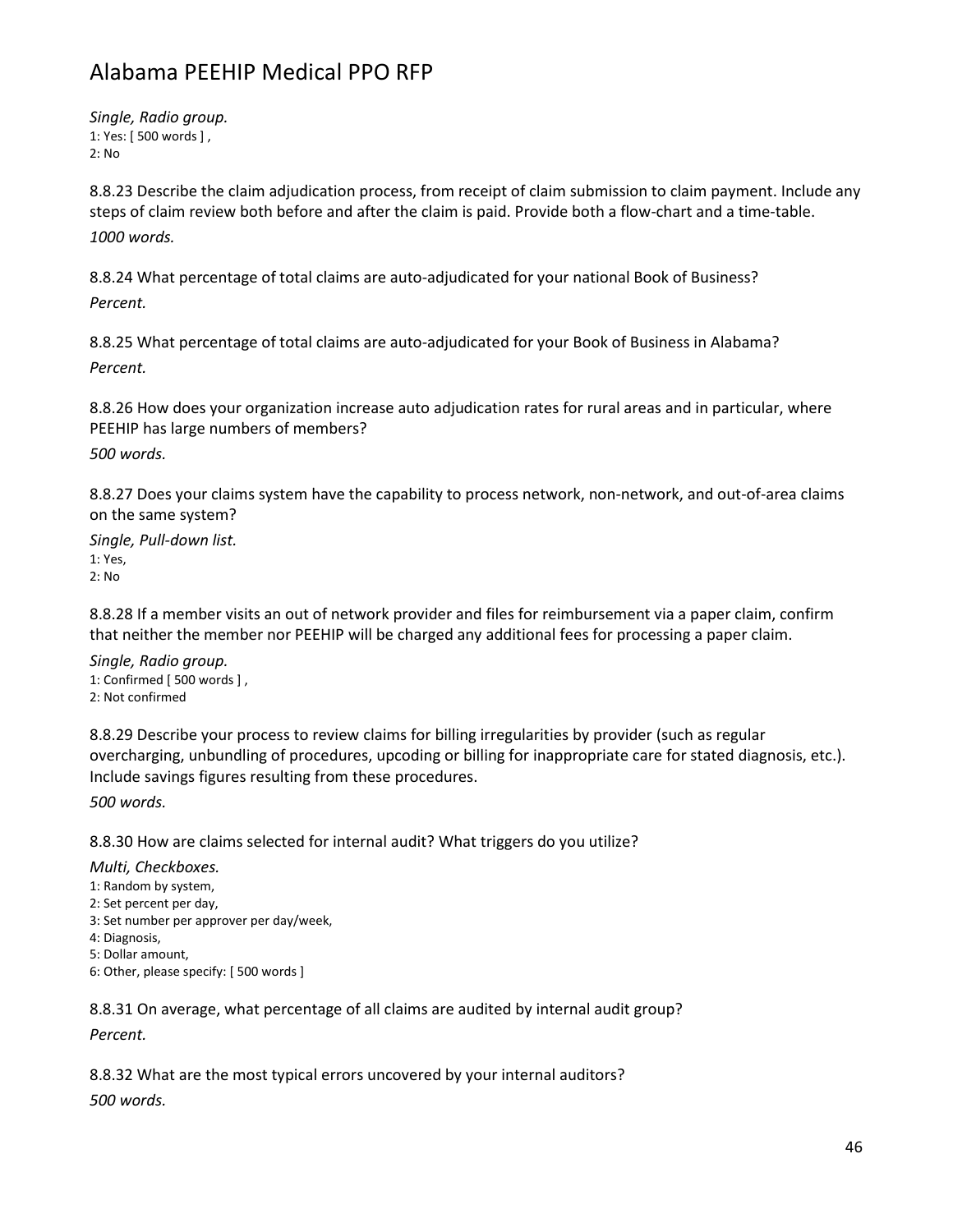8.8.33 On average, what percentage of all claims that are internally audited are then adjusted in some way as a result of the audit? Describe your procedure for adjusting the claim including any contact with the provider. *500 words.*

8.8.34 Do you agree to return 100% of all recovered monies from overpayments or duplicate payments (without a recovery fee) to PEEHIP? (Check only one)

*Single, Pull-down list.* 1: Confirmed, 2: Not Confirmed

8.8.35 At what intervals are financial and claims payment accuracy tracked and reported?

*Single, Pull-down list.*

1: Weekly,

2: Monthly,

3: Quarterly,

4: Annually,

5: Other

8.8.36 Using most recent year-end data, complete the table below for the claim office that will have payment responsibility for this account:

|                                                                                                                                                | <b>Target</b>     | Actual 2021 year<br>end results |
|------------------------------------------------------------------------------------------------------------------------------------------------|-------------------|---------------------------------|
| Total annual claim volume per year (in total number of claims)                                                                                 | Integer. Integer. |                                 |
| Average claims processed per processor per day                                                                                                 | Integer. Integer. |                                 |
| Claims turnaround time (percent of clean claim transactions processed within 14 Percent. Percent.<br>calendar days following receipt of claim) |                   |                                 |
| Average number of business days to process a clean claim from date received to<br>date check/EOB issued                                        | Integer. Integer. |                                 |
| Financial accuracy (percentage of claim dollars paid without error, relative to<br>total claim dollars paid)                                   |                   | Percent. Percent.               |
| Processing accuracy (percentage of claims processed without error, relative to<br>the total number of claims processed)                        |                   | Percent. Percent.               |
| What percent of all non-clean claims submitted are processed (from date<br>received to date check/EOB issued) within 30 business days?         |                   | Percent. Percent.               |

8.8.37 How many additional claims processors will need to be hired to efficiently administer this group's claims should you be awarded the business? *500 words.*

8.8.38 What are the education and experience qualifications your organization requires of claims processors?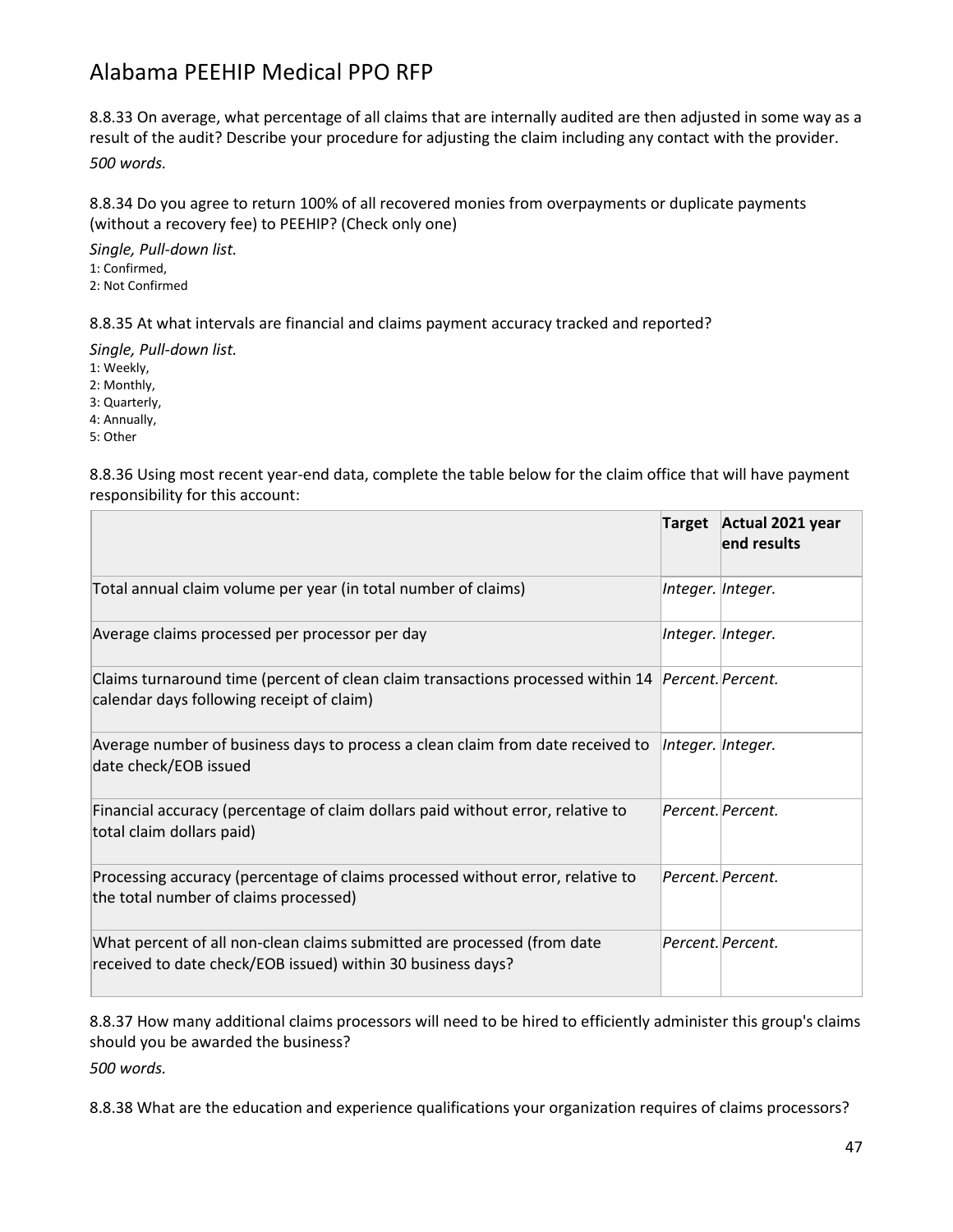*500 words.*

8.8.39 Describe the training process for claims processors. In your answer, include whether examiners are trained in-house, the duration of the training program, the methods by which they are trained and how they "graduate" from training, etc.)?

*500 words.*

8.8.40 Confirm your eligibility and claim systems compliant with current HIPAA regulations?

*Single, Radio group.* 1: Confirmed, 2: Not Confirmed [ 500 words ] .

8.8.41 What is the most recent date for which your eligibility system and your claim system were reviewed or validated against current HIPAA regulations?

*500 words.*

8.8.42 Was an outside auditor/reviewer employed for HIPAA review/validations?

*Single, Pull-down list.* 1: Yes, 2: No

### **8.9 COORDINATION OF BENEFITS (COB)**

8.9.1 Explain how your system:

a. Identifies existence of other insurance (e.g., from your book of business, another employer, workers compensation or motor vehicle insurance)

b. Questions/tracks COB

- c. Handles COB conflicts
- d. Communicates with members and providers
- e. Interfaces with other group carriers regarding COB.

*1000 words.*

8.9.2 PEEHIP includes a COB flag in the 834 eligibility file, indicating that a member may have additional coverage. Confirm that you will acknowledge that flag as an indicator for COB.

*Single, Radio group.*

1: Confirmed,

2: Not confirmed, please explain: [ 500 words ]

8.9.3 Bidder will provide to PEEHIP a monthly file of updated other group health insurance information on covered members - employees, and their dependents, including the start and cancel date and PIDs.

*Single, Radio group.* 1: Confirmed, explain: [ 500 words ] , 2: Not Confirmed

8.9.4 PEEHIP currently receives letters from the Subrogation Division of the incumbent Medical Administrator informing PEEHIP that it has contacted the subscriber on at least 2 occasions trying to get a questionnaire completed regarding an accident that the subscriber and/or dependent(s) were involved in. The letter from the Subrogation Division includes a questionnaire for PEEHIP to send to the subscriber along with a letter from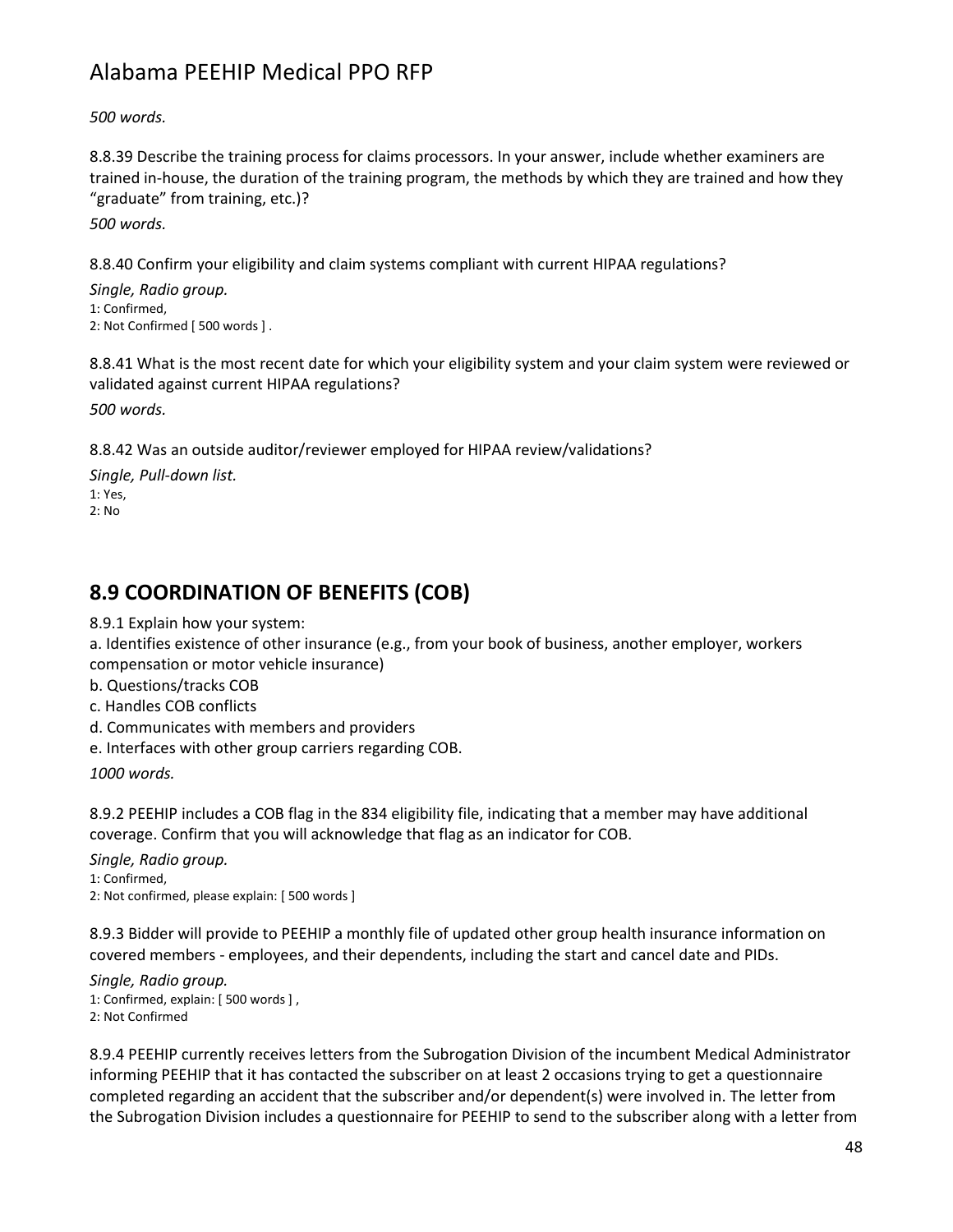PEEHIP. When PEEHIP mails the letter to the member, PEEHIP places the account on Claims Hold until information is received from the Medical Administrator that they have received needed information from member. Confirm your organization will mirror this process as currently administered and as specified by PEEHIP management.

*Single, Pull-down list.* 1: Confirmed, 2: Not confirmed

8.9.5 PEEHIP requires the Administrator pay secondary for dependents when the dependents are the subscriber on another employer's plan in their own name as well. This includes spouse and non-spousal dependents. Confirm your ability to administer COB in this manner. Bidder agrees to load COB information for the PEEHIP employee and dependents of the employee in their system and process claims according to PEEHIP's COB procedures.

*Single, Radio group.* 1: Confirmed, explain: [ 500 words ] , 2: Not Confirmed

8.9.6 What are your average subrogation rates of return for 2020 and 2021?

*500 words.*

8.9.7 Confirm you will provide at least one full-time employees within the Administrator's subrogation department be dedicated to PEEHIP.

*Single, Pull-down list.* 1: Confirmed, 2: Not confirmed

8.9.8 Describe the COB and subrogation reporting you will provide to PEEHIP. At a minimum, the reporting should track savings. Please describe the frequency of this reporting.

*500 words.*

8.9.9 Confirm you will provide a monthly subrogation report specific to PEEHIP. Provide a sample of the monthly reporting that will be provided to PEEHIP.

*Single, Pull-down list.* 1: Confirmed, 2: Not confirmed

#### **8.10 NETWORK MANAGEMENT**

8.10.1 What is your firm's current book-of-business in-network utilization percentage?

*Percent.*

8.10.2 How are benefits applied in those service areas where your networks do not meet PEEHIP's access standards?

*500 words.*

8.10.3 Please provide your network provider turnover rate.

2021 2020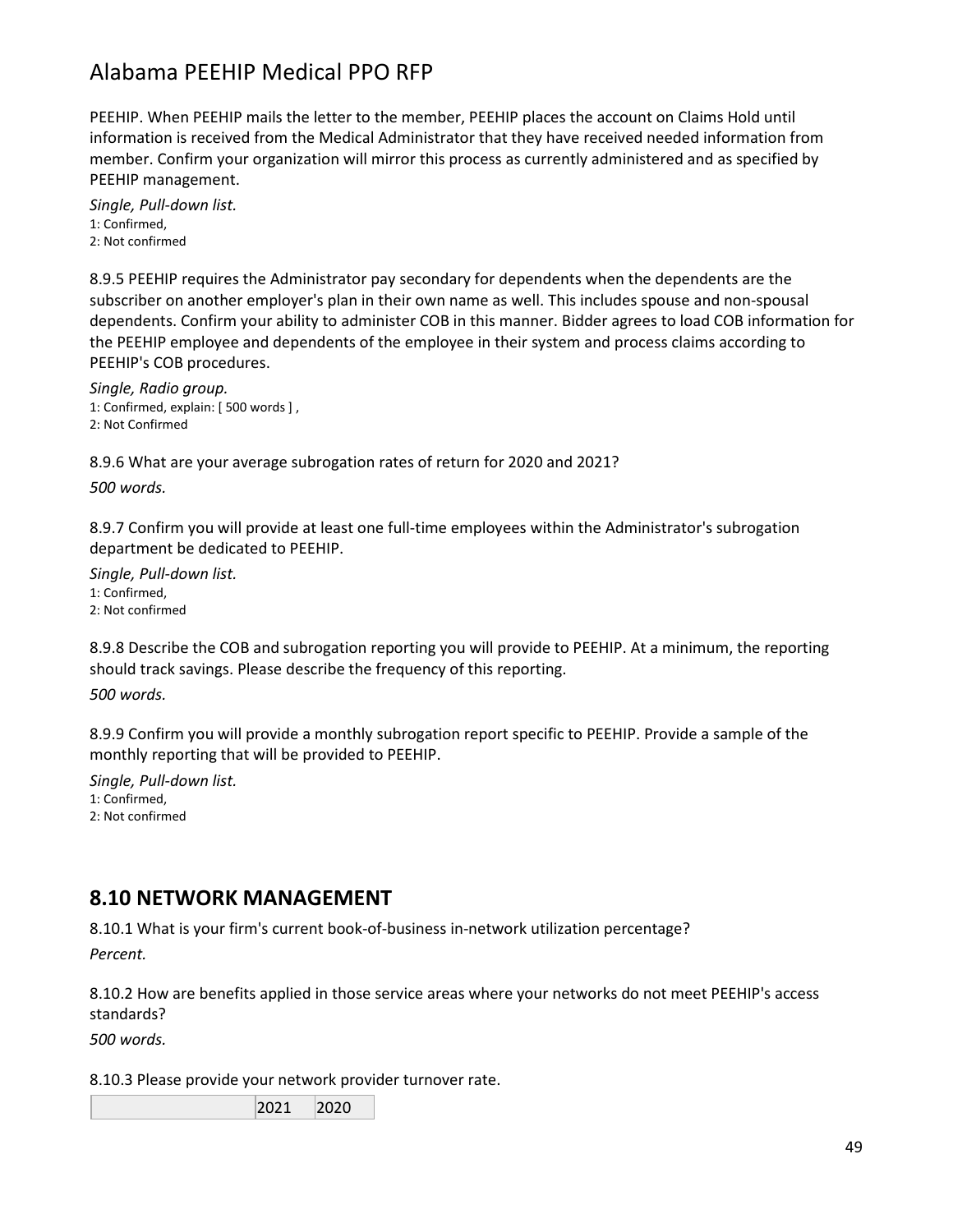Provider Turnover Rate*Percent. Percent.*

8.10.4 What has been your involuntary rate of removal of providers from your network?

*Single, Pull-down list.*

1: Under 5 percent in prior calendar year,

2: 5 - 10 percent in prior calendar year,

3: Over 10 percent in prior calendar year

8.10.5 Describe separately the out-of-service area, out-of-state, and out-of-country coverage for your PPO products for routine, urgent and emergency care. *500 words.*

8.10.6 What criteria are used to identify the situations where there is no access to in-network providers?

*Single, Radio group.* 1: Mileage, 2: Travel Time, 3: Other (explain): [ 500 words ]

8.10.7 Are there any services or specialists that are not available in your physician networks in the service areas where there are plan participants?

*Single, Radio group.* 1: Yes, 2: No

8.10.8 If yes, please identify them and explain what provisions are made for patients requiring these services. *500 words.*

8.10.9 If a network gap or deficiency is identified by the Bidder or by PEEHIP, how do you address the need for additional providers?

*1000 words.*

8.10.10 When a qualified network provider is not available, what is your process for approving use of nonnetwork providers.

*1000 words.*

8.10.11 Confirm that you will maintain an accurate online directory of in-network providers to which PEEHIP members may refer and that this directory is updated at least weekly.

*Single, Radio group.*

1: Confirmed, please indicate how often your directory is updated: [ Unlimited ] , 2: Not Confirmed

8.10.12 Confirm that you are able to provide the following minimum data elements for the provider inquiries:

|                                  | Response                                                  |
|----------------------------------|-----------------------------------------------------------|
| <b>Provider or Facility Name</b> | Single, Radio group.<br>1: Confirmed,<br>2: Not confirmed |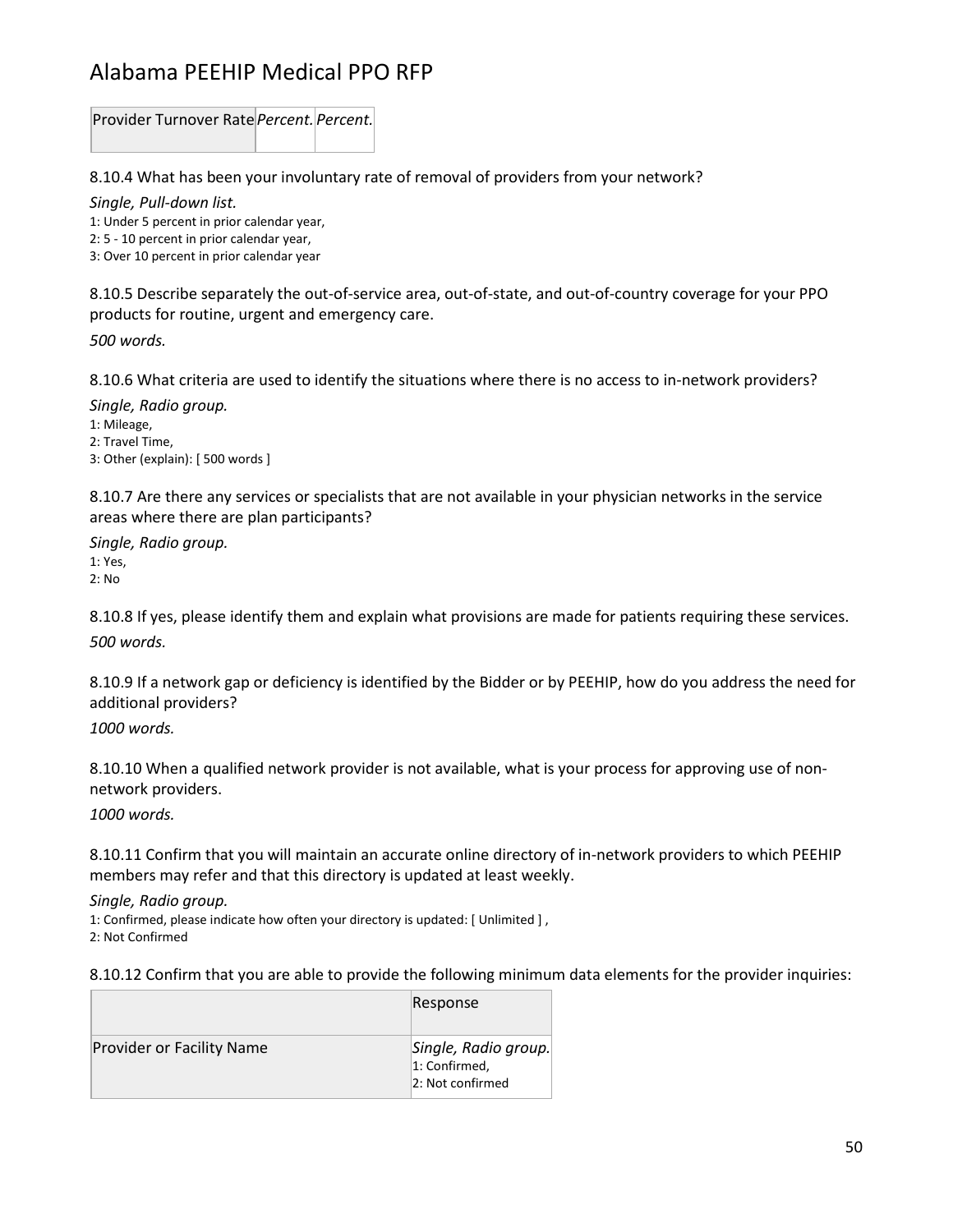| Provider Address and telephone number                              | Single, Radio group.<br>1: Confirmed,<br>2: Not confirmed |
|--------------------------------------------------------------------|-----------------------------------------------------------|
| Web address                                                        | Single, Radio group.<br>1: Confirmed,<br>2: Not confirmed |
| <b>Medical Group</b>                                               | Single, Radio group.<br>1: Confirmed,<br>2: Not confirmed |
| <b>Practicing Specialty(ies)</b>                                   | Single, Radio group.<br>1: Confirmed,<br>2: Not confirmed |
| <b>Specialist Board Certified</b>                                  | Single, Radio group.<br>1: Confirmed,<br>2: Not confirmed |
| Providers that are not accepting new patients Single, Radio group. | 1: Confirmed,<br>2: Not confirmed                         |
| Age/gender limitations                                             | Single, Radio group.<br>1: Confirmed,<br>2: Not confirmed |

8.10.13 Please provide a general description on how you establish your organization's networks and the corresponding financial arrangements.

*500 words.*

8.10.14 Do you wholly own, partially own or lease your network?

*Single, Radio group.*

1: Wholly own,

2: Partially own,

3: Lease,

4: Other, please specify: [ 500 words ]

8.10.15 How much notice is a provider contractually required to give if they elect to terminate a contract with your network(s)?

*500 words.*

8.10.16 How much notice will PEEHIP be provided when providers are added to or leave a network? How will PEEHIP be notified of such change(s)?

*500 words.*

8.10.17 Explain how a member is informed when his/her provider is no longer contracted by the network. Please include details regarding the method used to notify members, timing of notification, etc. *500 words.*

8.10.18 Explain when (how soon) and how PEEHIP will be informed of major contract disputes or potential network disruption to its members.

*1000 words.*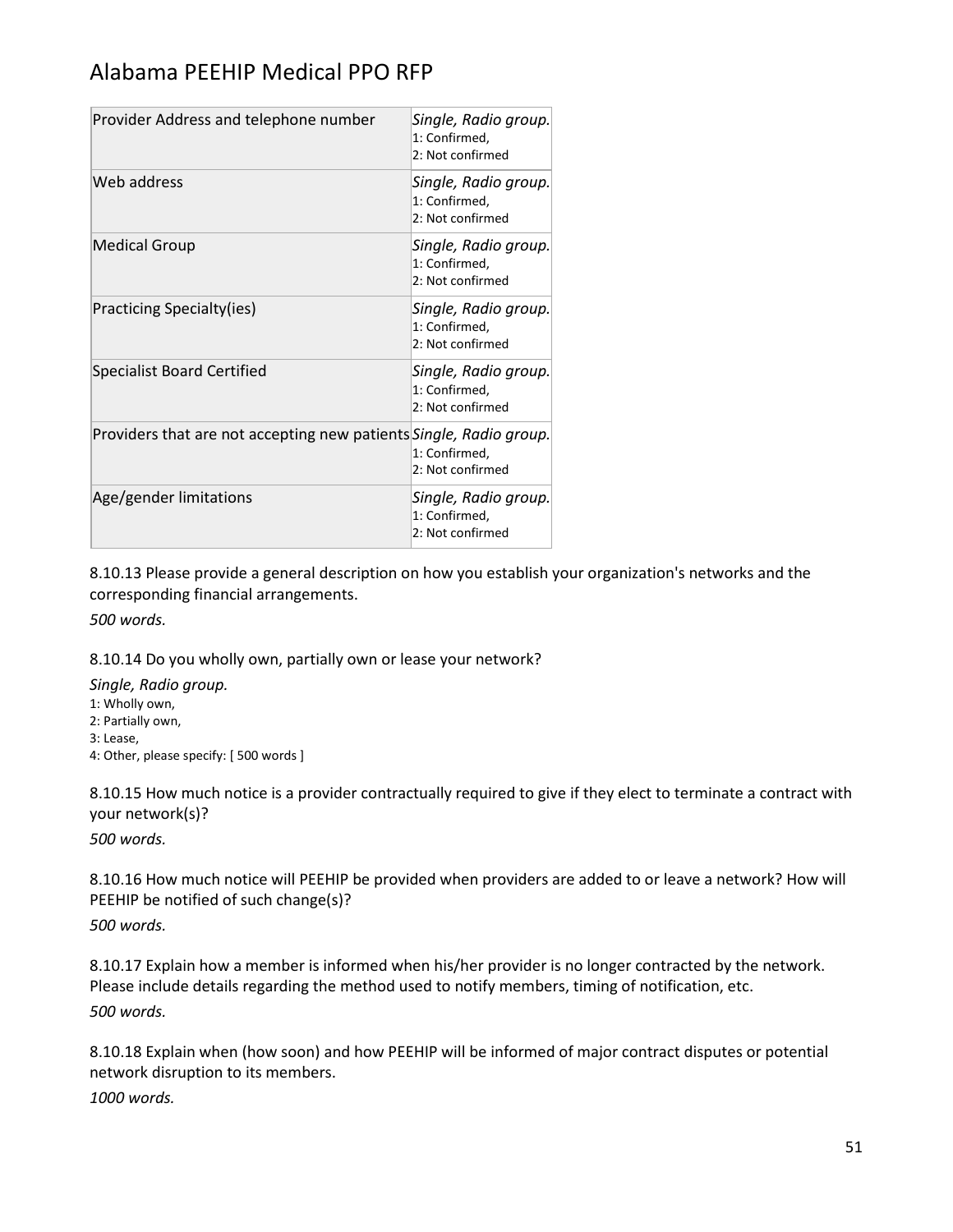8.10.19 In the event that a network physician refers a member to a non-network specialist or utilizes a nonnetwork laboratory, confirm that you will adjudicate the non-network claim as a network claim.

*Single, Radio group.* 1: Confirmed, 2: Not confirmed

8.10.20 In the event that a non-network physician admits a member to a network hospital, confirm that claims incurred at the network hospital will be adjudicated as network claims.

*Single, Radio group.* 1: Confirmed, 2: Not confirmed

8.10.21 How do you monitor non-network utilization and what steps do you take to contract with these providers?

*500 words.*

8.10.22 If certain hospital based physicians (radiology, anesthesiology, ER, etc.) or services (ambulance, etc.) are not represented in your network of providers, can you administer these claims at the in-network benefit level when network hospitals are used?

*Single, Pull-down list.* 1: Yes, 2: No

8.10.23 PEEHIP expects that network physicians will be responsible for any precertification requirements and that the member will not be penalized if the physician does not follow the proper procedures. Confirm your organization can meet this requirement.

*Single, Radio group.* 1: Yes,

2: No

8.10.24 Please complete the table below regarding accreditation:

|                                                                                                                                                                                              | <b>Response</b>                                  | <b>Comments</b> |
|----------------------------------------------------------------------------------------------------------------------------------------------------------------------------------------------|--------------------------------------------------|-----------------|
| Have you received URAC accreditation (your response should be applicable to the<br>specific locations of this client's members)?                                                             | Single, Pull-<br>down list.<br>1: Yes,<br>2: No  | 500 words.      |
| If so, confirm you are willing to provide your written URAC report for each location<br>accreditation (your response should be applicable to the specific locations of<br>PEEHIP's members). | Single, Pull-<br>down list.<br>1: Yes,<br>2: No  | 500 words.      |
| Is your plan/network NCQA accredited (your response should be applicable to the<br>specific locations of this client's members)?                                                             | Single, Pull-<br>down list.<br>1: Yes,<br>2: No  | 500 words.      |
| If so, confirm you will provide your written NCQA report for each location<br>accreditation (your response should be applicable to the specific locations of<br>PEEHIP's members)?           | Single, Pull-<br>ldown list.<br>1: Yes,<br>2: No | 500 words.      |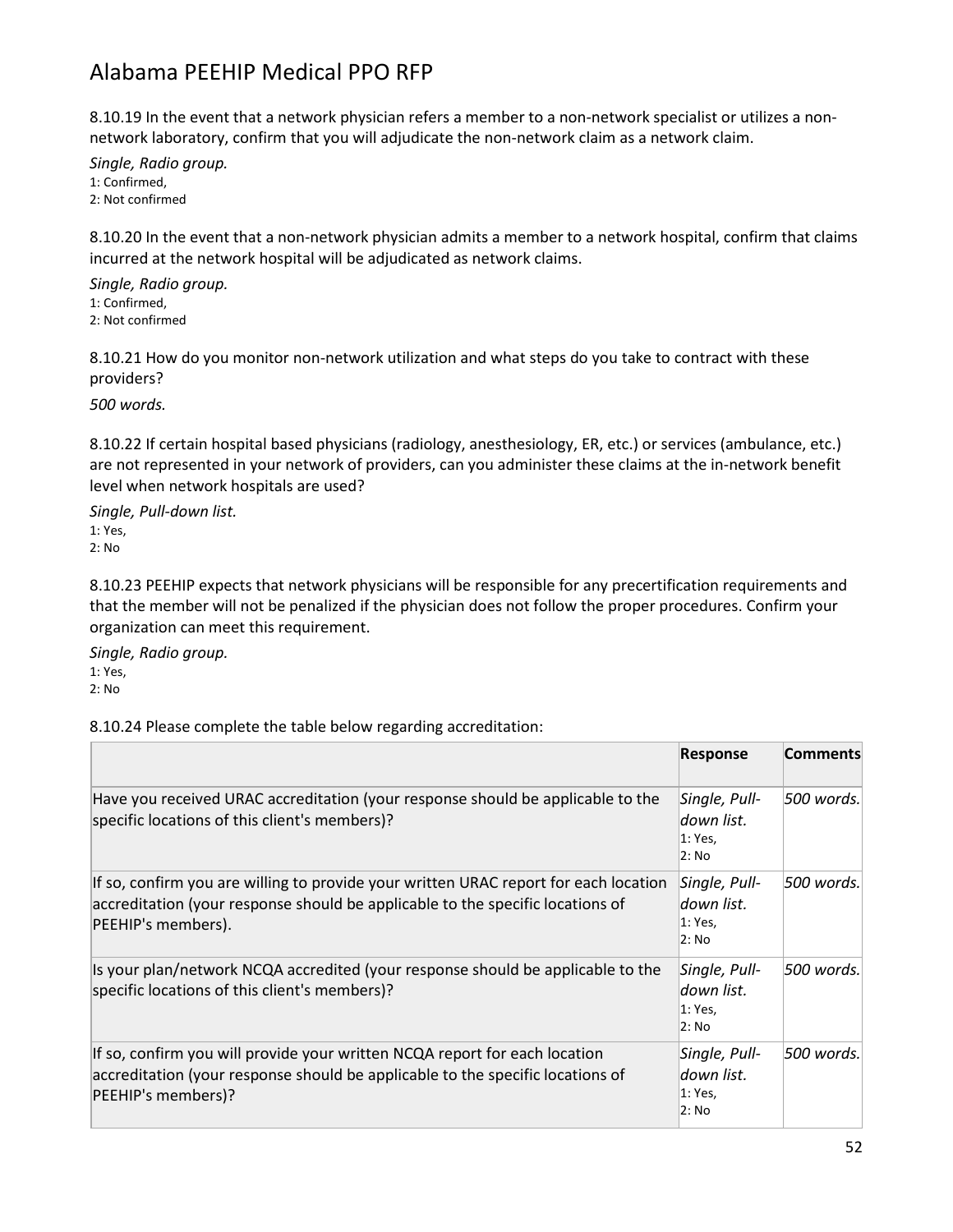| If your plan/network is NCQA accredited, what was the accreditation date?    | $ $ To the day.<br>Nothing<br><b>required</b> | $ 500$ words. |
|------------------------------------------------------------------------------|-----------------------------------------------|---------------|
| If your plan/network is NCQA accredited, what is the next reevaluation date? | 500 words.                                    | $ 500$ words. |

8.10.25 Check off those elements that are included in the provider selection process and provide the estimated percentage of network providers that satisfy the following selection criteria elements:

|                                                                    |         | In Selection Process % of Providers |
|--------------------------------------------------------------------|---------|-------------------------------------|
| Require unrestricted state licensure                               | Yes/No. | Percent.                            |
| Review malpractice coverage and history                            | Yes/No. | Percent.                            |
| Require full disclosure of current litigation                      | Yes/No. | Percent.                            |
| Require current DEA registration                                   | Yes/No. | Percent.                            |
| Review adherence to state and community practice standards Yes/No. |         | Percent.                            |
| Onsite review of office location                                   | Yes/No. | Percent.                            |
| Review hours of operation and capacity                             | Yes/No. | Percent.                            |
| Board eligibility                                                  | Yes/No. | Percent.                            |
| Review practice patterns and utilization results                   | Yes/No. | Percent.                            |

8.10.26 Provided they meet your network's standards, are you willing to enroll non-network providers who currently treat PEEHIP's program participants and their dependents? If yes, describe your process to contract with such providers.

*Single, Radio group.* 1: Yes, explain: [ Unlimited ] , 2: No

8.10.27 How closely do you monitor the performance of the DME network? Please include specifics regarding frequency of monitoring as well as measurements.

*500 words.*

8.10.28 Confirm that you will provide monthly DME reports to PEEHIP, which will provide complete details of paid claim dollars, equipment utilization details (types of equipment), and in- and out-of-network utilization savings.

*Single, Radio group.* 1: Confirmed, 2: Not confirmed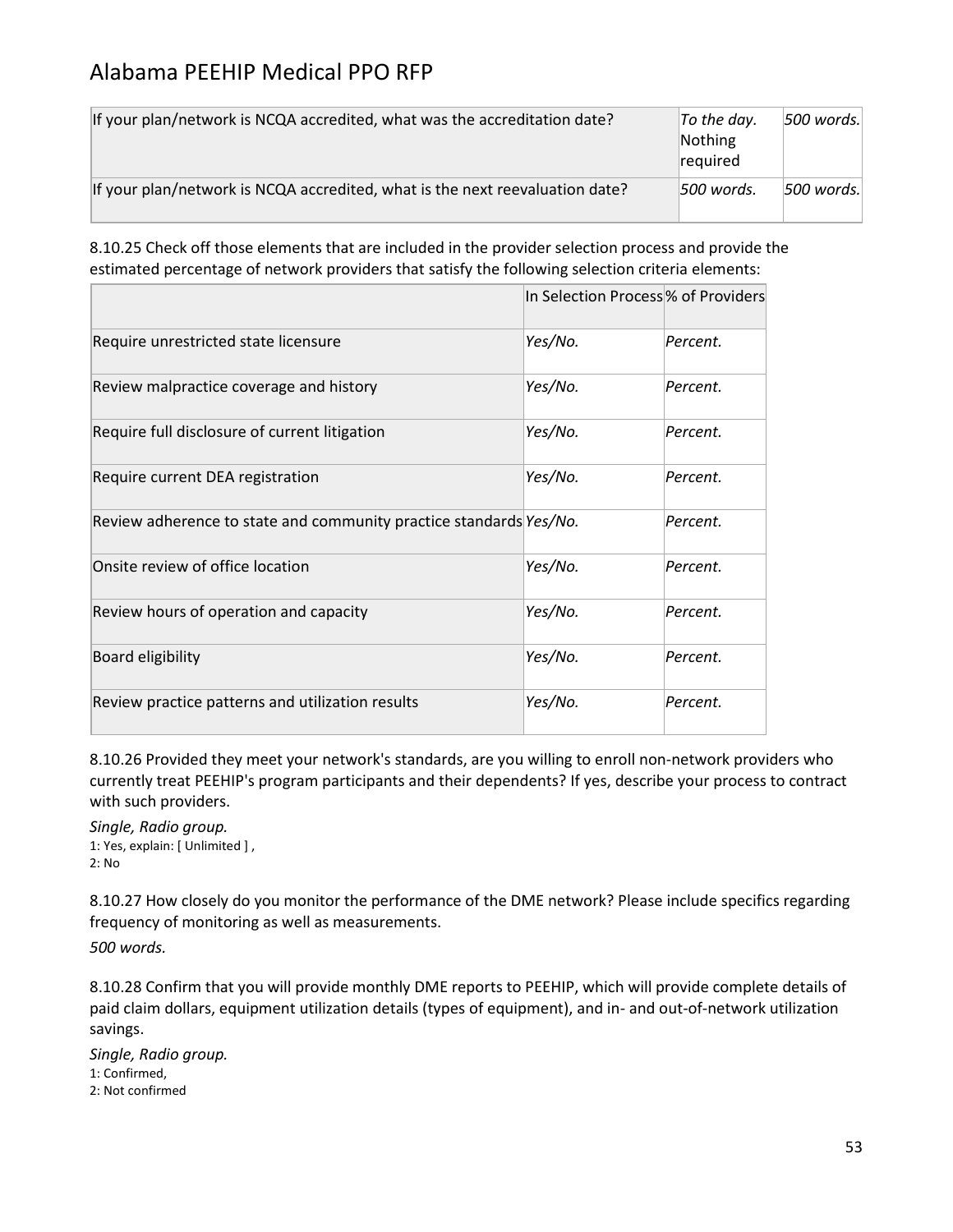8.10.29 Describe any provider advocacy services or programs you offer between your organization and providers including education, communication and support for providers including items such as:

- provider relations and outreach strategies
- types of providers included
- topic specific education
- changes such as new products or policies
- practice-based support
- alignment with local and statewide provider societies continuous improvement

*1000 words.*

8.10.30 How many provider advocates do you have working in the state of Alabama? Please list those employees physically working in Alabama and those working telephonically in Alabama. *1000 words.*

8.10.31 Describe any processes, interactions and resources you employ to support providers with payment services and policies including items such as:

- claims filing and processing
- coding
- clinical criteria and code editors
- coverage determinations
- prior authorizations
- rejected claims or claims denial outreach
- medical necessity denials verses admin denials
- other carrier policies
- escalated issues and quick/accurate issue resolutions
- review of trends for targeted and ongoing education

*1000 words.*

8.10.32 Does your organization provide satisfaction surveys to providers? If so, describe the survey and uses of results.

*1000 words.*

8.10.33 Describe your Transplant network.

*500 words.*

8.10.34 Confirm the existence of and describe the services and programs for each of the following Centers of Excellence:

|                          | Response                                                             | Describe |
|--------------------------|----------------------------------------------------------------------|----------|
| <b>Bariatric surgery</b> | Single, Radio group. 500 words.<br>1: Confirmed,<br>2: Not Confirmed |          |
| Cancer                   | Single, Radio group. 500 words.<br>1: Confirmed,<br>2: Not Confirmed |          |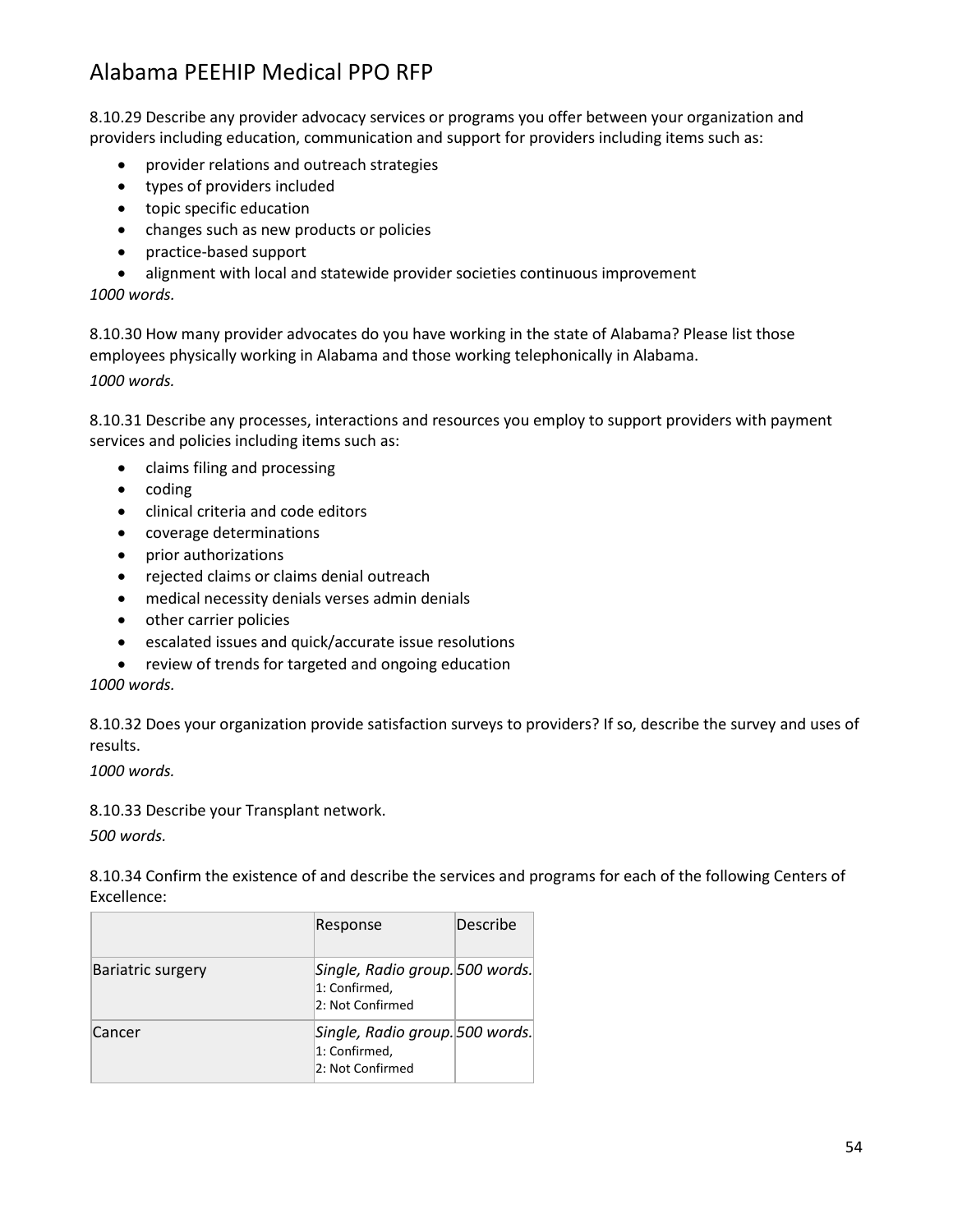| Cardiovascular                                                  | Single, Radio group. 500 words.<br>1: Confirmed,<br>2: Not Confirmed |
|-----------------------------------------------------------------|----------------------------------------------------------------------|
| Transplants                                                     | Single, Radio group. 500 words.<br>1: Confirmed.<br>2: Not Confirmed |
| <b>End Stage Renal Disease</b>                                  | Single, Radio group. 500 words.<br>1: Confirmed,<br>2: Not Confirmed |
| Any other Centers of Excellence Single, Radio group. 500 words. | 1: Confirmed,<br>2: Not Confirmed                                    |

8.10.35 How do members access the Centers of Excellence (COE) and/or Transplant networks?

*Single, Radio group.*

1: Physician Referral,

2: UR/Med.Mgmt Referral,

3: Direct Access,

4: Other, please specify: [ 500 words ]

8.10.36 How frequently do you monitor the quality of your COEs to ensure they continue to deserve the designation?

*1000 words.*

8.10.37 What are your capabilities to provide actual outcome quality data regarding COEs to members so that they can make wiser choices regarding where they seek care and in turn realize better and lower cost outcomes for the Plan?

*500 words.*

8.10.38 What percentage of physician contracts contain performance metrics related to (1) preventive care and screening activities and (2) clinical outcomes both nationally and in Alabama? Provide details on these metrics.

*1000 words.*

8.10.39 What are your goals for the percentage of dollars at risk based on these clinical quality metrics? *1000 words.*

8.10.40 What percentage of physician contracts contain performance metrics for (1) generic or low-cost drug prescribing and (2) in-network referral for lab, imaging, and other medical services? *1000 words.*

8.10.41 What are your goals for the percentage of dollars at risk based on these cost-containment metrics? *1000 words.*

8.10.42 What percentage of physician contracts contain performance metrics for improved clinical metrics (i.e. lower A1C, cholesterol, blood pressure, improved physical activity and nutrition, etc.)? Are you able to scale this percentage during the term? How quickly and to what degree? *1000 words.*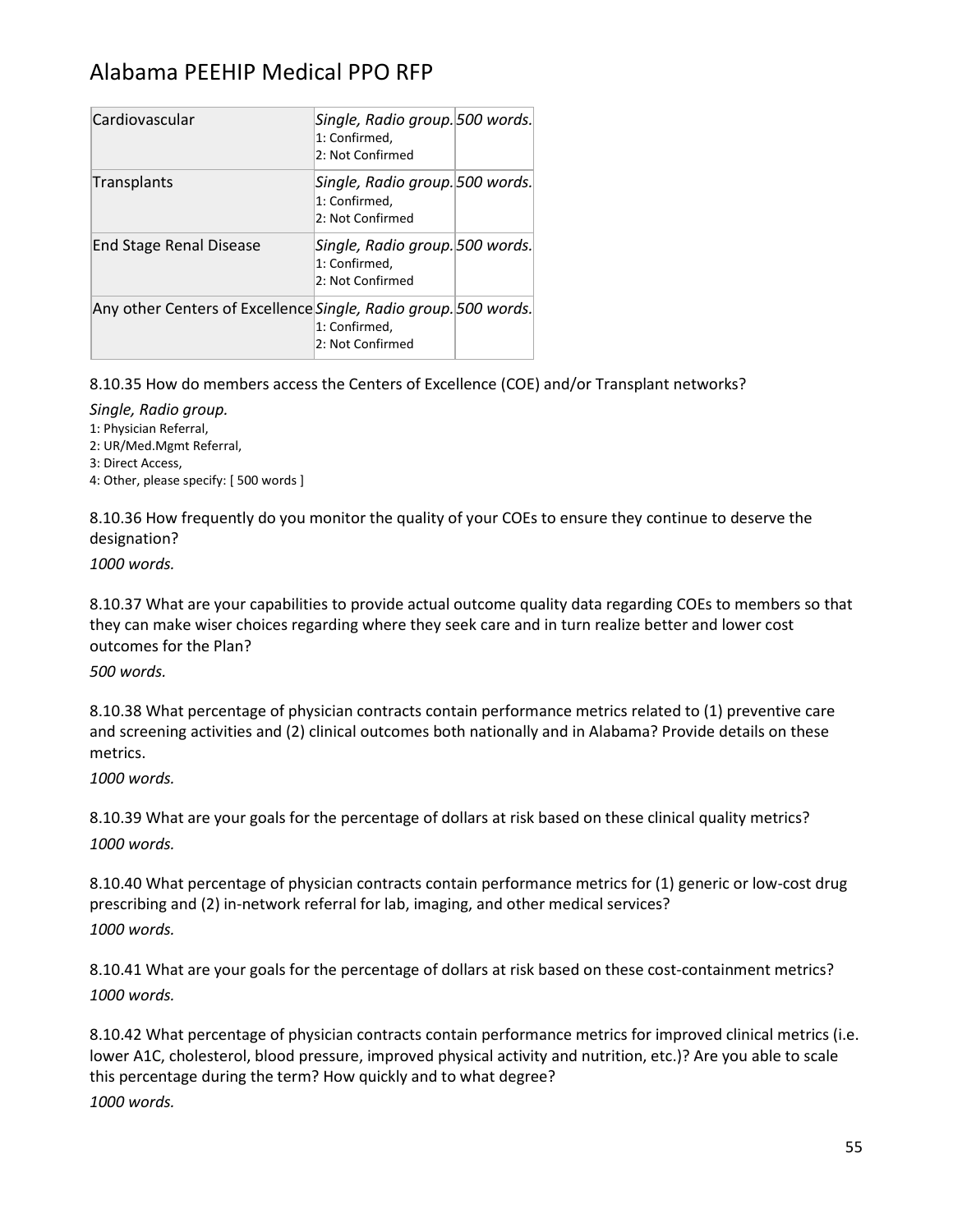8.10.43 What are your goals for the percentage of dollars at risk based on these clinical quality metrics? *1000 words.*

8.10.44 Describe any other value-based contracting practices you have in place both nationally and in Alabama. Describe how these arrangements influence physician behavior and utilization and discuss how this has led to client savings.

*1000 words.*

8.10.45 What are your capabilities to provide actual physician outcome quality data to members so that they can make wiser choices regarding where they seek care and in turn realize better and lower cost outcomes for the Plan?

*1000 words.*

8.10.46 Describe your efforts to inform providers of their performance metrics and your strategies to help providers improve quality and clinical outcomes. If risk scores are part of process, please elaborate. *1000 words.*

8.10.47 Indicate what percentage of non-facility provider reimbursement is through the following types of payments for the network being proposed:

|                                       | <b>Primary Care Physicians</b><br>(%) | <b>Specialist Physicians</b><br>(%) | <b>Other Professionals</b><br>(%) |
|---------------------------------------|---------------------------------------|-------------------------------------|-----------------------------------|
| Fee Schedule                          | Percent.                              | Percent.                            | Percent.                          |
| <b>Discount off Charges</b>           | Percent.                              | Percent.                            | Percent.                          |
| <b>Bundled Payment</b>                | Percent.                              | Percent.                            | Percent.                          |
| Capitation                            | Percent.                              | Percent.                            | Percent.                          |
| Other (specify in additional<br>rows) | Percent.                              | Percent.                            | Percent.                          |
| Total                                 | 100%                                  | 100%                                | 100%                              |

8.10.48 Indicate what percentage of facility reimbursement is through the following types of payments for the network being proposed:

|                          | Inpatient Hospital<br>$(\%)$ | <b>Outpatient Hospital</b><br>(%) | <b>Other Outpatient Facilities</b><br>(%) |
|--------------------------|------------------------------|-----------------------------------|-------------------------------------------|
| DRG                      | Percent.                     | Percent.                          | Percent.                                  |
| APC or other OP per case | Percent.                     | Percent.                          | Percent.                                  |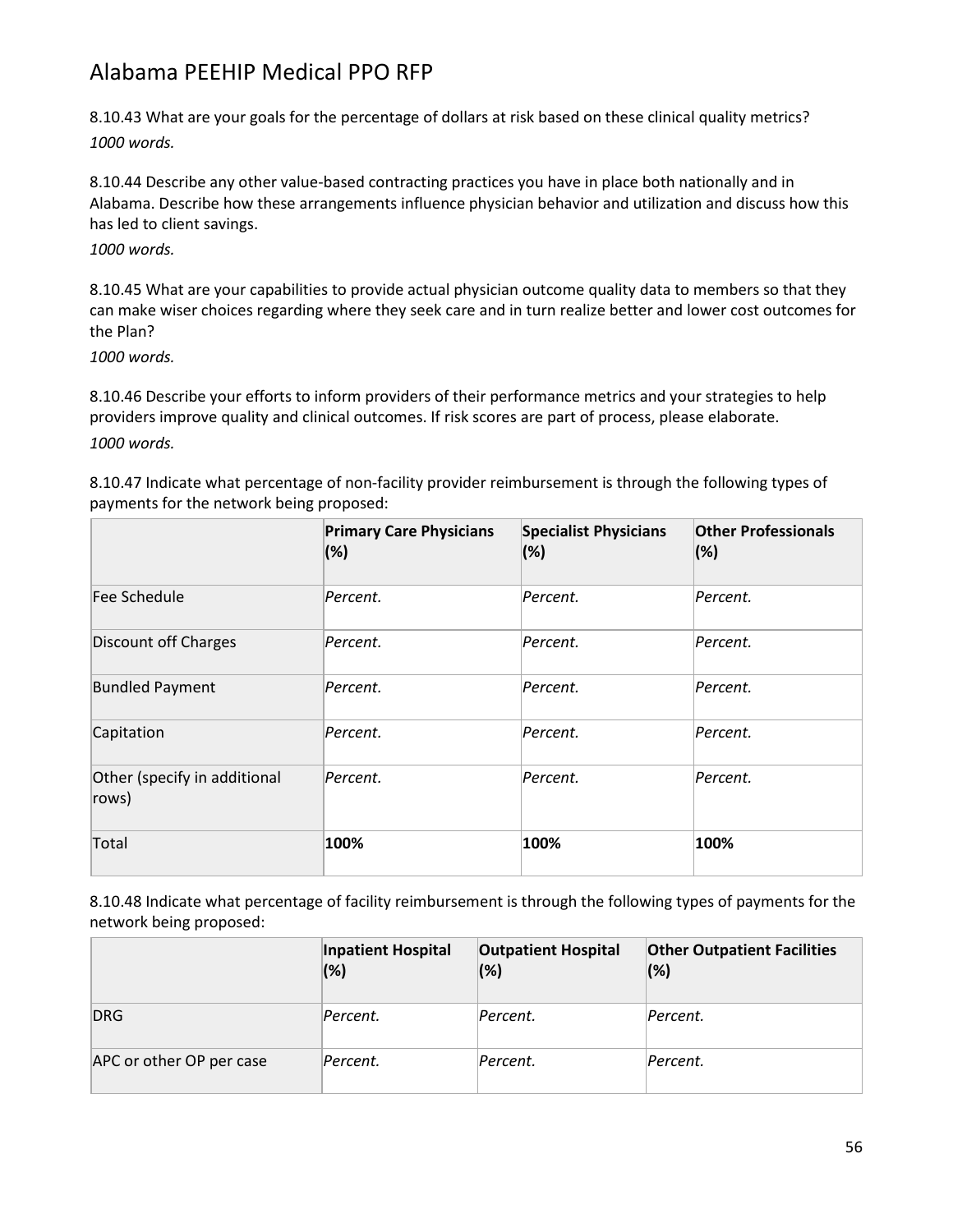| Discount off Charges                  | Percent. | Percent. | Percent. |
|---------------------------------------|----------|----------|----------|
| <b>Bundled Payment</b>                | Percent. | Percent. | Percent. |
| Per diem rate (by bed type)           | Percent. | Percent. | Percent. |
| Per diem rate (global)                | Percent. | Percent. | Percent. |
| Other (specify in additional<br>rows) | Percent. | Percent. | Percent. |
| Total                                 | 100%     | 100%     | 100%     |

8.10.49 Please fill in the average provider discounts off eligible charges and the corresponding % of Medicare reimbursements with contracts as of February 1, 2022 commensurate with the repricing file in the Price Proposal.

| Provider Type                           |          | Discount %% of Medicare |
|-----------------------------------------|----------|-------------------------|
| Primary Care Physicians Percent.        |          | Percent.                |
| <b>Specialists</b>                      | Percent. | Percent.                |
| Diagnostic Services                     | Percent. | Percent.                |
| <b>Inpatient Hospital</b>               | Percent. | Percent.                |
| <b>Outpatient Hospital</b>              | Percent. | Percent.                |
| Other Medical Services <i>Percent</i> . |          | Percent.                |

8.10.50 Describe your ability to negotiate favorable reimbursements on behalf of PEEHIP and the members. 1000 words.

*500 words.*

8.10.51 Describe your reimbursement policy for non-network claims.

*1000 words.*

8.10.52 Does your company negotiate discounts with non-network providers and facilities on a case-by-case basis? Describe this program and indicate how you are compensated for this program (e.g., PEPM, percent of savings).

*1000 words.*

8.10.53 Confirm that PEEHIP can require a prior approval in such instances.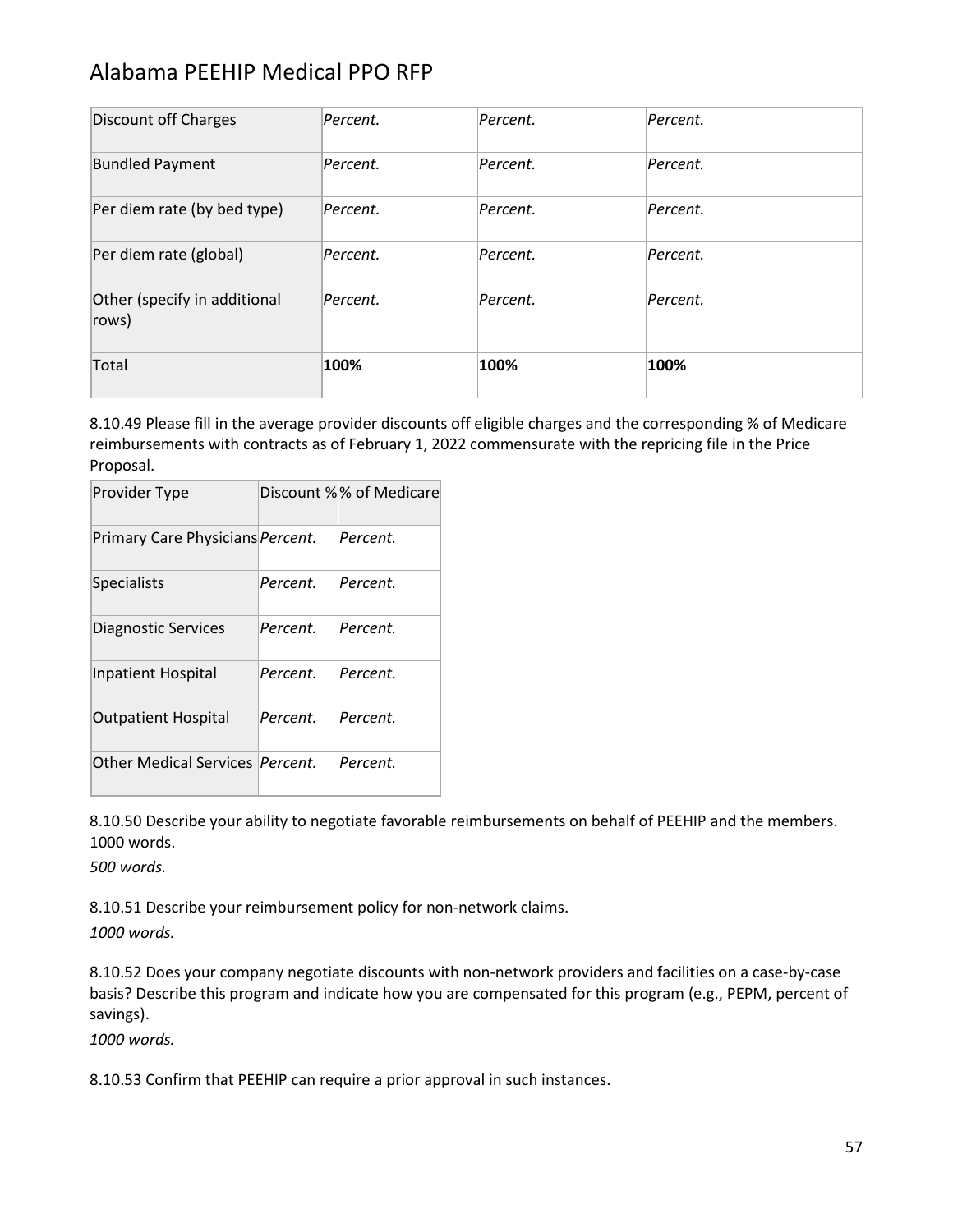*Single, Radio group.* 1: Confirmed, 2: Not Confirmed, please explain: [ 500 words ]

8.10.54 How do you price HCPCS codes? What is your reimbursement on HCPCS codes? *1000 words.*

8.10.55 The Medical Administrator must notify PEEHIP of all new medical treatments, that may have a material cost impact as they are introduced. Confirm your agreement that PEEHIP reserves the right to review and approve coverage of new medical treatments under the PEEHIP plan, unless required by law.

*Single, Radio group.* 1: Confirmed, 2: Not Confirmed, please explain: [ 500 words ]

8.10.56 Describe any current or planned "bundled payment/episodes of care" arrangements with Providers. Please list the entities in Alabama under such contracts.

*500 words.*

8.10.57 Describe any other "total cost of care" reduction programs. Please list the entities in Alabama under such contracts.

*500 words.*

#### **8.11 MEDICAL MANAGEMENT**

#### **8.11.1 General**

8.11.1.1 Describe your organization's approach to identifying and closing gaps in care. *500 words.*

#### **8.11.2 Utilization Management**

8.11.2.1 Describe your Utilization Management programs including your pre-service review process (i.e., precertification, prior authorization). Include final net savings figures resulting from these programs and list by program type.

*500 words.*

8.11.2.2 List any medical services categories your organization carves out on utilization management (e.g., high-tech imaging, oncology, spinal fusion, onsite clinical review). *500 words.*

8.11.2.3 Do you have customized, rigorous preservice programs for any specific medical procedures for any clients currently? Please describe.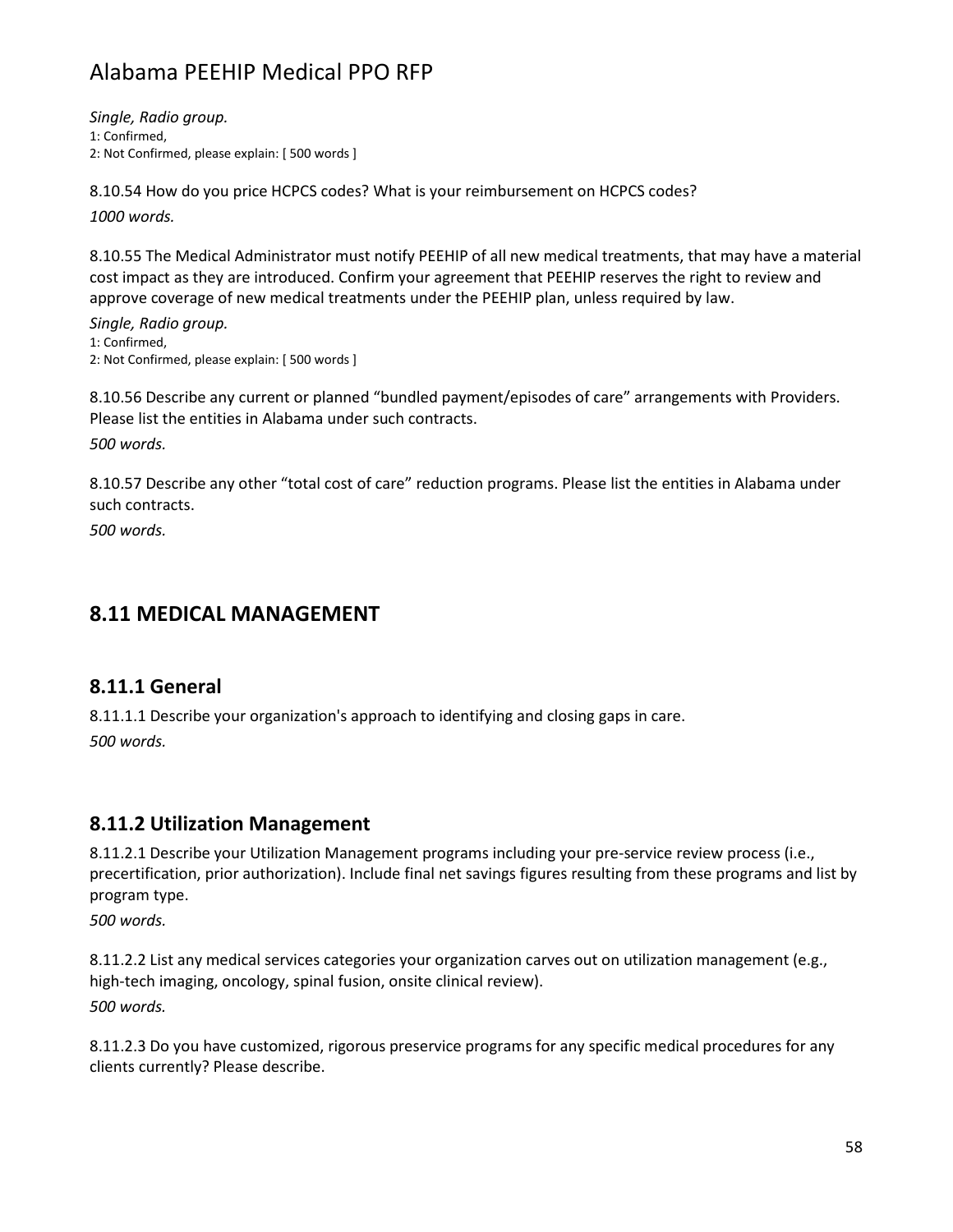*Single, Radio group.* 1: Yes, explain: [ 500 words ] , 2: No

8.11.2.4 How is your organization leveraging data and technology to engage physicians in better compliance with evidence-based medicine and getting a broader view of their patient's health status and healthcare experiences?

*500 words.*

8.11.2.5 Describe your capabilities with respect to obtaining medical and prescription drug paid claim data for the purpose of "mining" that data to identify high-risk patients or those appropriate for proactive intervention due to non-compliance, co-morbidities or other indicators. Include the frequency of updating this data. *500 words.*

8.11.2.6 Describe your methods for internally monitoring and evaluating the performance of utilization management activities.

*1000 words.*

8.11.2.7 Describe how you would identify service utilization problems and the corrective actions you would implement.

*1000 words.*

8.11.2.8 Describe your approach to educating and informing participants and providers on receiving authorization of health benefits prior to treatment.

*1000 words.*

8.11.2.9 Describe your approach to managing the care and behavior of "super-utilizers" (high cost claimants and/or patients whose utilization of emergency rooms and hospital inpatient services admissions is greater than the norm).

*1000 words.*

8.11.2.10 Describe your ability to identify potential high cost claimants prior to occurrence of excess utilization. *1000 words.*

8.11.2.11 What steps will your staff take (before contract starts) to learn about the commonly used network facilities and providers in the State of Alabama so that you can identify network versus non-network providers during precertification and case management and steer participants toward network providers when possible? *1000 words.*

8.11.2.12 Describe your processes for inpatient care management and post-acute transitions including items such as:

- Prior approval of inpatient status if any
- clinical workflow process and timely information exchange with inpatient care management team to facilitate ongoing care coordination
- peer-to-peer discussions during case reviews
- inpatient care managers in the facilities for care coordination
- discharge care planning to ensure coordination, alignment and appropriateness to meet member expectations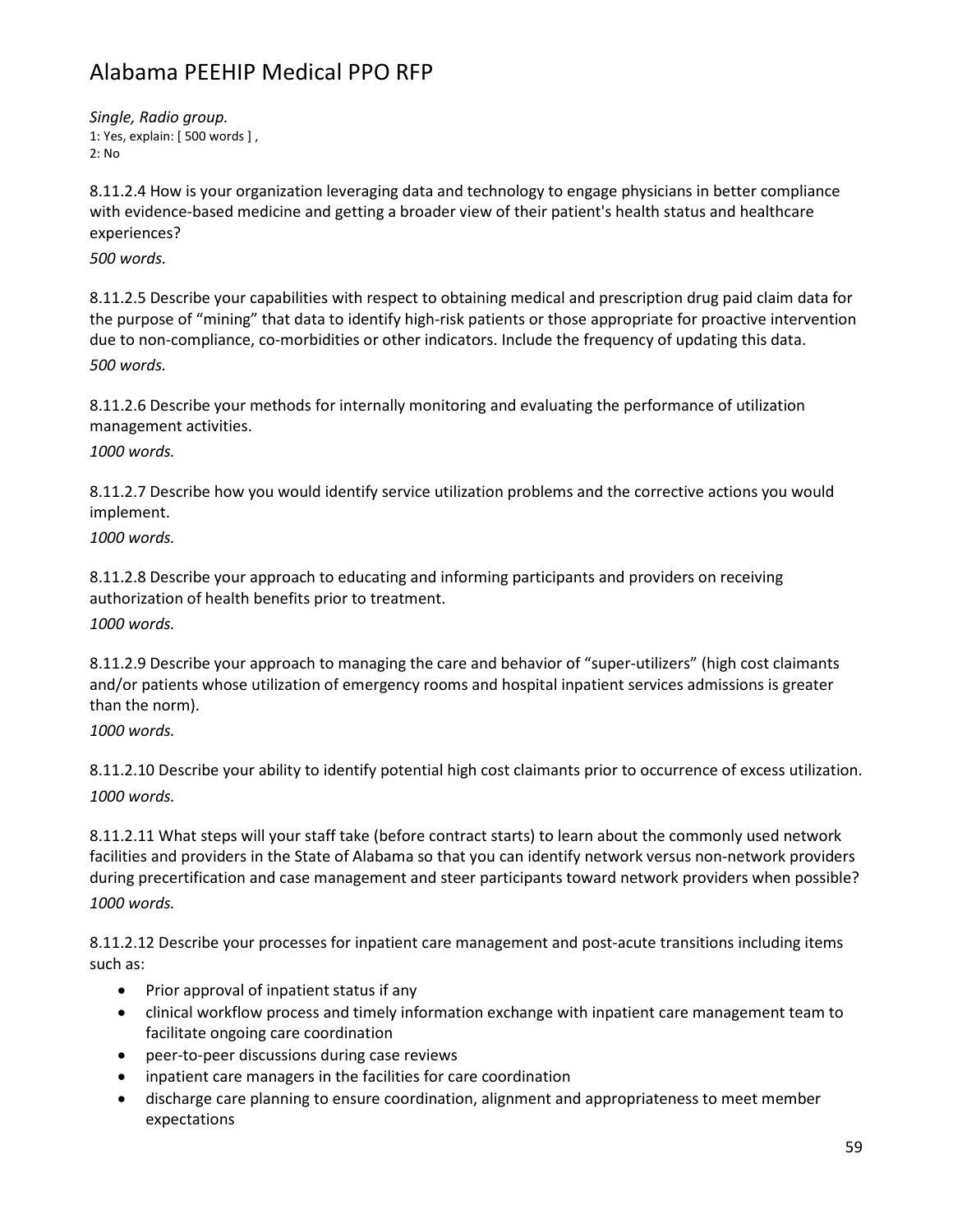- on-site nurse advocates for discharge planning and communication with members and families when appropriate in addition to hospital discharge planners
- post-acute transitions
- monitoring of recent case decisions including turn-around times, short-term and long-term clinical results

*1000 words.*

8.11.2.13 Describe how you monitor PEEHIP's inpatient population in network facilities and out-of-network facilities on a real-time basis.

*1000 words.*

8.11.2.14 Please explain how you will handle transition of care whether to other facilities or to a patient's home.

| Hospitalized members 500 words. |            |
|---------------------------------|------------|
| Members in treatment 500 words. |            |
| Maternity members               | 500 words. |

8.11.2.15 How many hospital-based case managers assisting with transition of care and discharge planning do you have in Alabama? Describe the typical procedures of these case managers in terms of transition of care. *500 words.*

#### **8.11.3 Case Management**

8.11.3.1 How do you define Case Management? *500 words.*

8.11.3.2 Demonstrate how your Case Management program has achieved savings for your clients. Please include specific savings and achieved health outcomes in your examples. *500 words.*

8.11.3.3 What outcomes are measured in your standard clinical management programs? *500 words.*

8.11.3.4 Describe in detail the methodology and policy for calculating case management savings. *500 words.*

8.11.3.5 Describe the criteria and process for case management referrals to the Medical Director, specialty programs, and community resources including how you address social determinates of health. *500 words.*

8.11.3.6 PEEHIP desires a robust and aggressive Case Management program. Confirm your willingness to work with PEEHIP to develop/customize a more flexible identification process for case management protocols, with the goal of optimizing care while eliminating excess cost that will be specific to PEEHIP and PEEHIP's needs.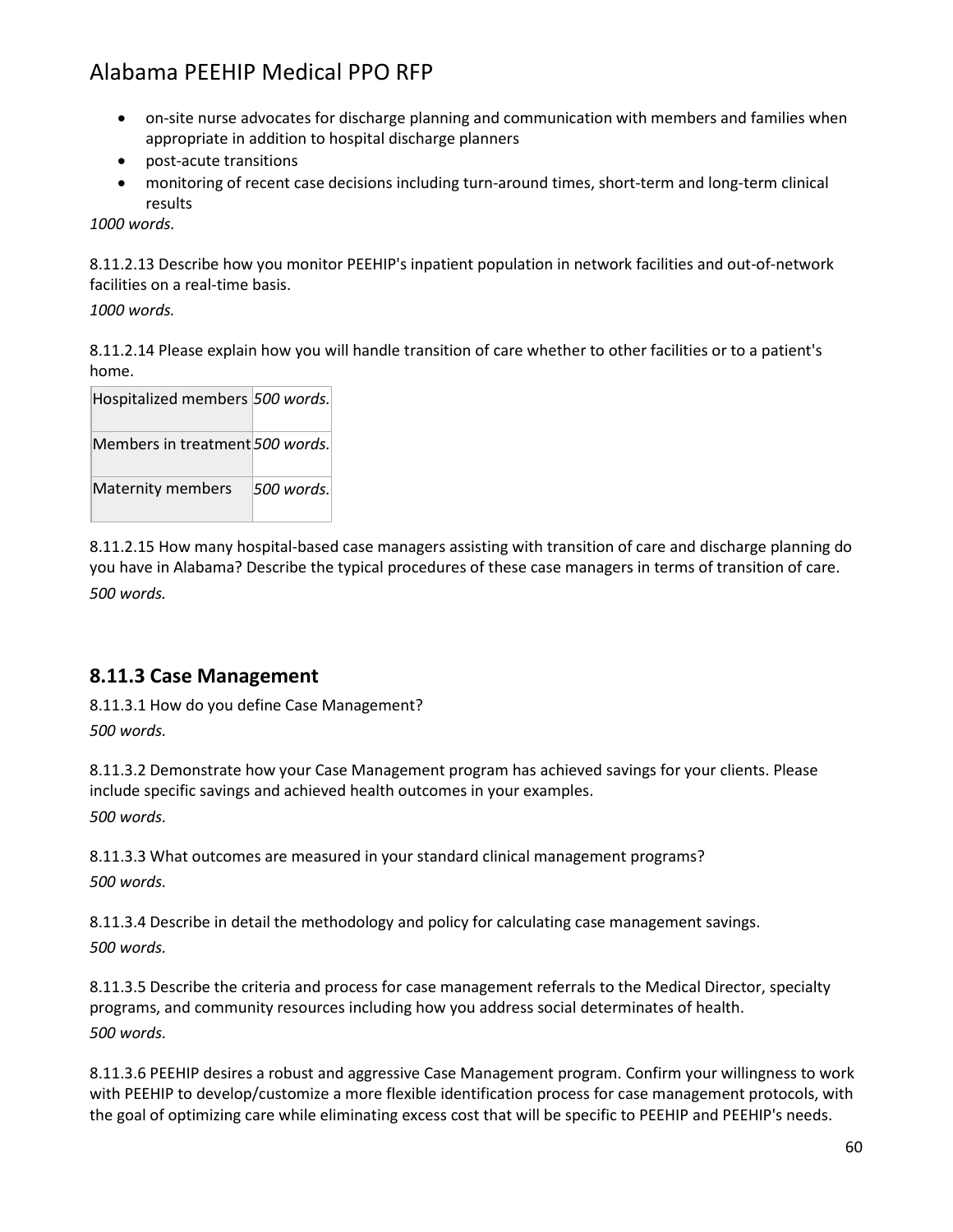*Single, Pull-down list.* 1: Confirmed, 2: Not Confirmed

8.11.3.7 Describe your organization's philosophy of case management and the model under which it currently operates. Describe how the case management program integrates with other care management programs such as utilization review and quality management. Define any specialty case management programs including but not limited to oncology, transplant, maternity, NICU, ESRD, etc. In addition, describe your face-to-face member support and counseling offered to members receiving your case management services.

*1000 words.*

8.11.3.8 Describe identification and selection criteria for individual case management.

*1000 words.*

8.11.3.9 Describe, in detail, how your case management program would facilitate continuity of care and support for participants while managing Plan benefits in a way that promotes high-quality, cost-effective outcomes.

*1000 words.*

8.11.3.10 Once a member is engaged in case management, describe the modality, frequency, and objectives of follow up contact. What follow-up procedures are there for case management?

*1000 words.*

8.11.3.11 Describe the system access case managers have to medical and behavioral health records and imaged documents when handling telephonic and online inquiries. *1000 words.*

8.11.3.12 Describe your procedures to successfully contact members selected for case management. What are all the methods in which you attempt to reach a member? How many attempts are made? What services or efforts are used to obtain updated contact information?

*1000 words.*

8.11.3.13 How do you define engagement? What strategies and incentives have you used in the past to achieve the most continuous engagement?

*1000 words.*

8.11.3.14 What percentage of a typical client population do you identify for case management? Of the identified population, what percentage do you anticipate engaging in your programs (express on a unique member, annualized basis)?

|                                                                                   | Response |
|-----------------------------------------------------------------------------------|----------|
| a. % of typical client population identified for case management <i>Percent</i> . |          |
|                                                                                   |          |
| b. % of part a. anticipated to engage in programs                                 | Percent. |

8.11.3.15 Do you utilize any web-based technology in the delivery of case management?

*Single, Radio group.* 1: Yes, explain: [ 500 words ] , 2: No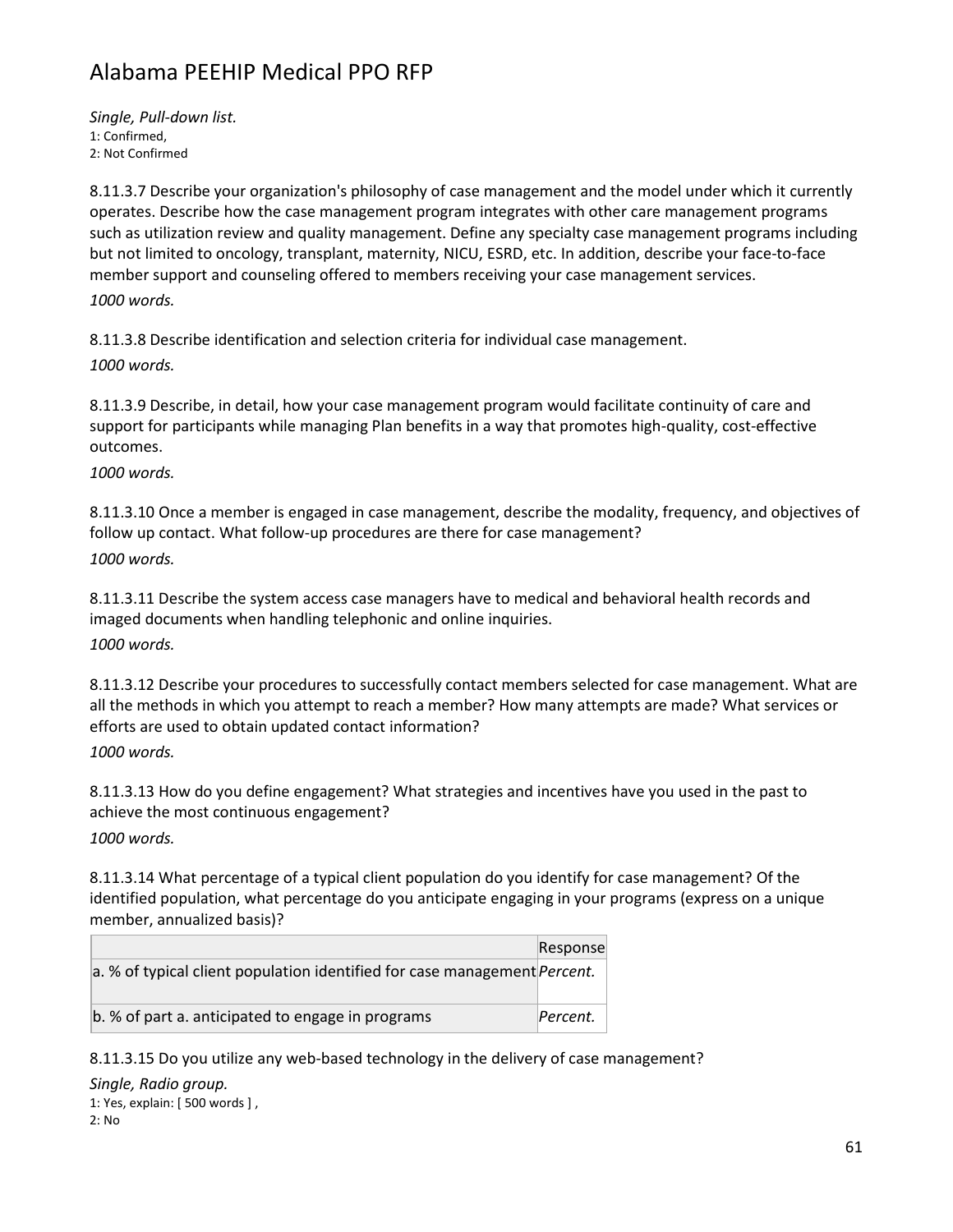8.11.3.16 Describe your process when members decline case management. *500 words.*

8.11.3.17 What is your process for post discharge outreach? *500 words.*

8.11.3.18 Confirm you will meet (in-person or via conference call) with PEEHIP monthly regarding progress in case management, cases worked, savings achieved, transmission problems and any other issues related to the plan.

*Single, Radio group.* 1: Confirmed, 2: Not confirmed: [ 500 words ]

### **8.12 ADDITIONAL MEMBER SERVICES**

8.12.1 Describe any member advocacy, navigation services, or programs you offer in addition to the traditional core member services center.

*1000 words.*

8.12.2 Are there any additional charges for the advocacy or navigation services? *500 words.*

8.12.3 How do these additional services improve the member experience? *1000 words.*

8.12.4 What specific outcomes have you achieved with clients that utilize the advocacy and navigation programs?

*1000 words.*

8.12.5 Do you use emerging technology such as artificial intelligence and machine learning to improve the caller experience? If yes, describe how this is used and provide any results achieved. *1000 words.*

8.12.6 Confirm you offer a 24-hour nurse line with staff available 24-hours a day, 365 days a year.

*Single, Radio group.* 1: Confirmed, 2: Not confirmed

8.12.7 Is your 24-hour nurse line service in-house or subcontracted?

*Single, Radio group.* 1: Yes, 2: No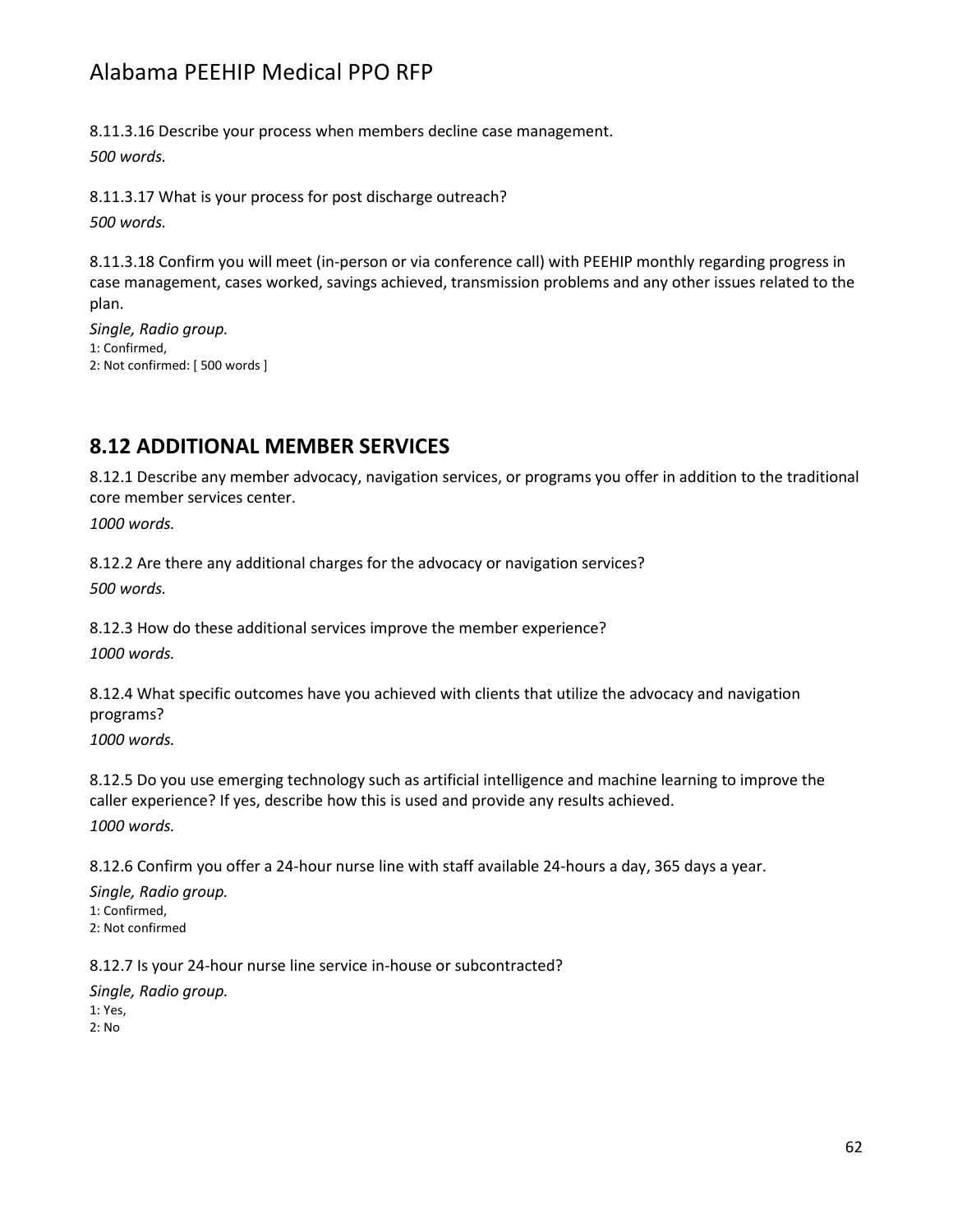### **8.13 DISEASE MANAGEMENT**

8.13.1 Please describe your organization's approach to disease management and the model under which it currently operates. Describe how the designated chronic conditions are identified for engagement. Describe your engagement modalities.

*1000 words.*

8.13.2 Please describe any other Point Solutions, as defined in the RFP below, that you currently offer (or plan to offer by 2023) internally or through a Third Party. If more space is needed, please include attachment labeled, "**Attachment: Point Solution**s"

Point solutions management is defined as carefully evaluated health and well-being solution in lieu of traditional plan offerings including, but not limited to, concierge customer service, second opinion, and wellbeing platforms.

Digital health is an umbrella that includes wellness apps and clinically validated therapeutic interventions. Digital therapeutics are evidence-based hyper-personalized therapeutic interventions and care pathways to members that are driven by software programs, artificial intelligences, and/or personalized hardware to aid in the prevention, management, and treatment of multiple conditions including, but not limited to, weight loss, diabetes prevention, diabetes, heart disease, maternity, physical therapy, financial, and behavioral health.

*1000 words.*

8.13.3 If you partner with any third party digital therapeutic disease state management companies (or if you provide your own), complete the following by condition (do not provide actual pricing in this section - pricing will be requested as an optional service in Attachment D: ASO Fees and Discount Guarantees):

|                                                  | Point Solution<br>Provided?                    | Vendor<br>Partner    | Fee<br>Arrangement     | Included in the Current<br>Proposal         |
|--------------------------------------------------|------------------------------------------------|----------------------|------------------------|---------------------------------------------|
| a. Weight Management                             | Single, Pull-down<br>list.<br>1: Yes,<br>2: No | 10 words.<br>N/A OK. | 10 words.<br>$N/A$ OK. | Single, Pull-down list.<br>1: Yes.<br>2: No |
| b. Physical Therapy                              | Single, Pull-down<br>list.<br>1: Yes,<br>2: No | 10 words.<br>N/A OK. | 10 words.<br>N/A OK.   | Single, Pull-down list.<br>1: Yes,<br>2: No |
| c. Physical Activity                             | Single, Pull-down<br>list.<br>1: Yes,<br>2: No | 10 words.<br>N/A OK. | 10 words.<br>N/A OK.   | Single, Pull-down list.<br>1: Yes,<br>2: No |
| d. Diabetes Prevention Program Single, Pull-down | list.<br>1: Yes,<br>2: No                      | 10 words.<br>N/A OK. | 10 words.<br>$N/A$ OK. | Single, Pull-down list.<br>1: Yes,<br>2: No |
| le. Diabetes                                     | Single, Pull-down<br>list.<br>1: Yes,<br>2: No | 10 words.<br>N/A OK. | 10 words.<br>$N/A$ OK. | Single, Pull-down list.<br>1: Yes.<br>2: No |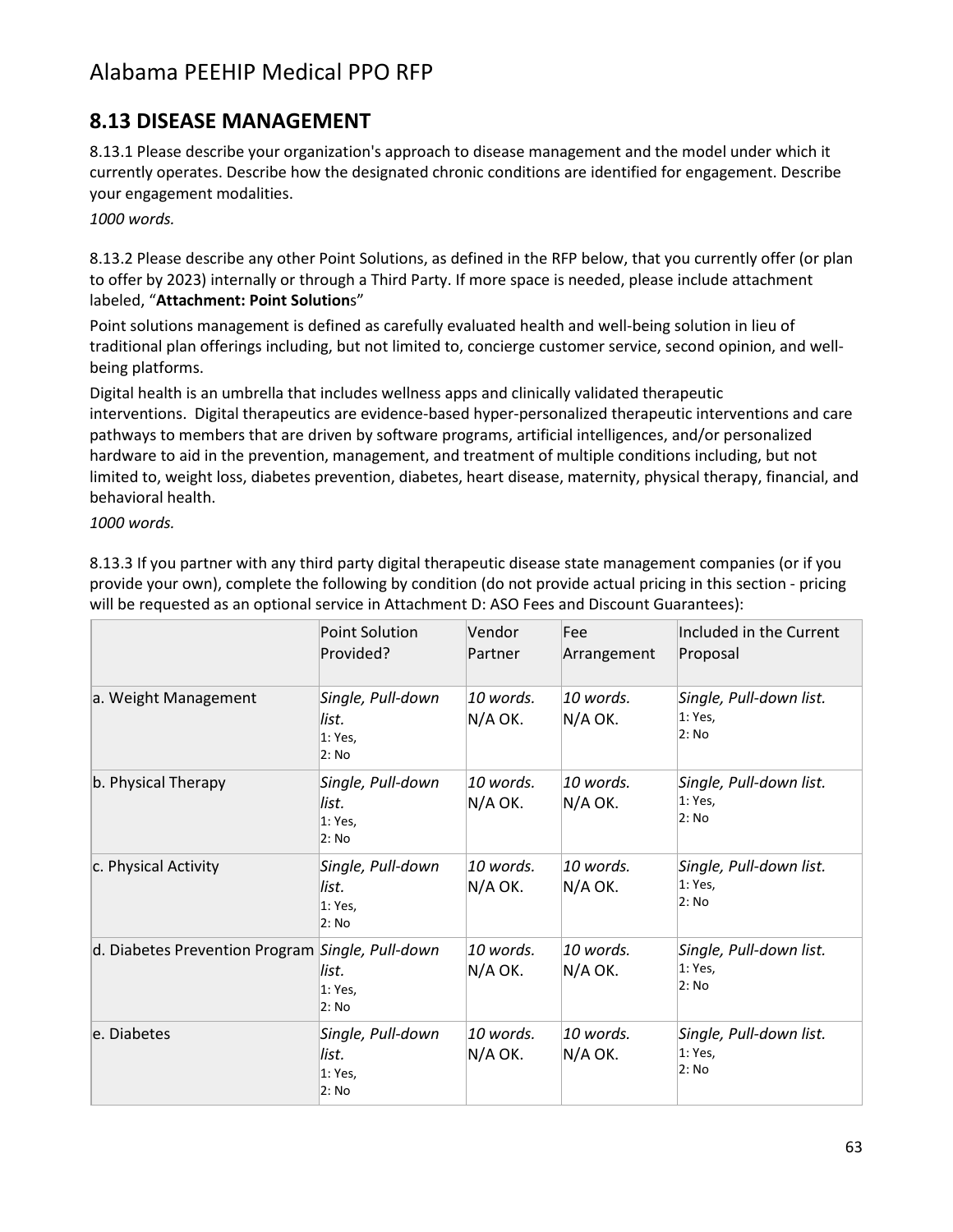| f. Hypertension                                  | Single, Pull-down<br>list.<br>1: Yes,<br>2: No | 10 words.<br>N/A OK. | 10 words.<br>N/A OK. | Single, Pull-down list.<br>1: Yes,<br>2: No |
|--------------------------------------------------|------------------------------------------------|----------------------|----------------------|---------------------------------------------|
| g. Behavioral Health /<br><b>Substance Abuse</b> | Single, Pull-down<br>list.<br>1: Yes,<br>2: No | 10 words.<br>N/A OK. | 10 words.<br>N/A OK. | Single, Pull-down list.<br>1: Yes,<br>2: No |
| h. Infertility / Maternity                       | Single, Pull-down<br>list.<br>1: Yes,<br>2: No | 10 words.<br>N/A OK. | 10 words.<br>N/A OK. | Single, Pull-down list.<br>1: Yes,<br>2: No |
| li. Other                                        | Single, Pull-down<br>list.<br>1: Yes,<br>2: No | 10 words.<br>N/A OK. | 10 words.<br>N/A OK. | Single, Pull-down list.<br>1: Yes,<br>2: No |

### **8.14 BEHAVIORAL HEALTH**

8.14.1 Provide a brief overview of your program and address how your behavioral health interventions are integrated with your medical interventions.

*1000 words.*

8.14.2 Which, if any, behavioral health services are subcontracted? Identify the program, the subcontractor, and background on your organization's relationship with them.

*Single, Radio group.* 1: Yes, explain: [ 500 words ] , 2: No

8.14.3 Describe the process for plan participants to access behavioral health services in a primary care setting, during chronic condition case management, during an acute inpatient episode, and during post-discharge follow up.

*1000 words.*

8.14.4 Describe any efforts used to educate members of available behavioral health services. Also describe education efforts to medical providers and facilities of your behavioral health services so that members who could benefit from those services can be referred if presenting at a medical provider.

*1000 words.*

8.14.5 Are specialty case managers used to manage Mental Health/Substance Use Disorder cases? What are their credentials?

*Single, Radio group.* 1: Yes, explain: [ 500 words ] , 2: No

8.14.6 Does the same case manager handle the member's care through all levels of care? For example, inpatient, intermediate, and outpatient?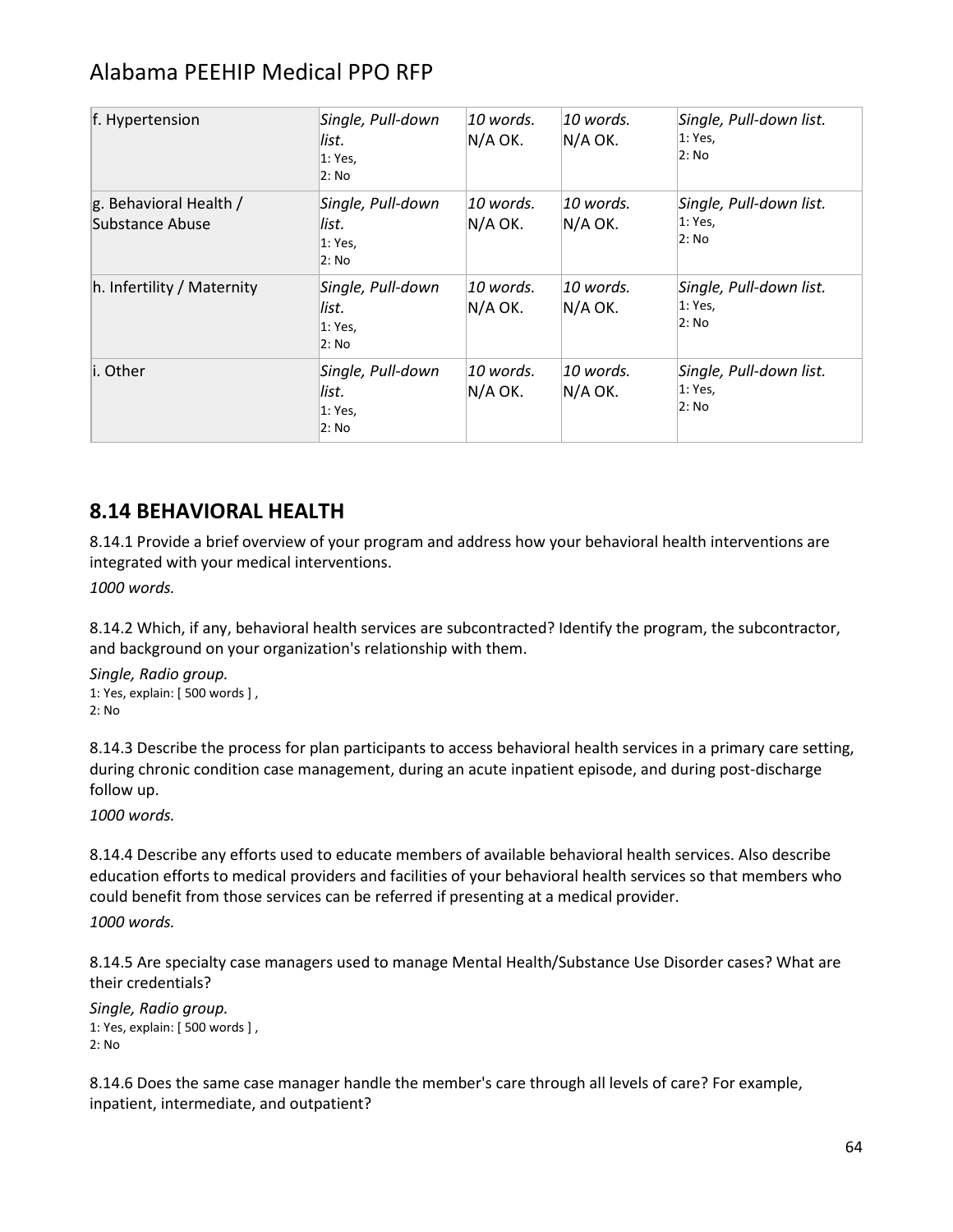*Single, Radio group.* 1: Yes, explain: [ 500 words ] ,  $2 \cdot$  No

8.14.7 How long is a patient monitored after discharge? *500 words.*

8.14.8 What guidelines do you use to ensure appropriateness of treatment (utilization and duration for relevant medications and services)?

*500 words.*

8.14.9 Do Mental Health, Substance Use Disorder case managers routinely co-manage cases with medical and/or disease management case managers?

*Single, Radio group.* 1: Yes, explain: [ 500 words ] , 2: No

8.14.10 Confirm you offer a comprehensive behavioral health network that includes a variation of providers such as Psychiatrists (MDs), Psychologists, Therapists, Counselors, Social Workers, DEA waiver providers, ABA Paraprofessionals, etc.

*Single, Pull-down list.* 1: Confirmed, please explain:, 2: Not confirmed

8.14.11 What percentage of your behavioral health providers are accepting new patients? *Percent.*

8.14.12 Do you have a clinically integrated delivery system that coordinates behavioral health services with medical services to improve the quality of care? Please describe.

*1000 words.*

8.14.13 Describe your (or your behavioral health subcontractor's) philosophy for best practice treatment for members with opioid addiction needing inpatient substance use services. *1000 words.*

8.14.14 Describe how the size and caliber of your network will effectively meet PEEHIP's behavioral health needs.

*1000 words.*

8.14.15 PEEHIP requests the bidders to suggest a Mental Health/Substance Use Disorder program that will be cost-neutral to PEEHIP and would utilize in-network providers. Please note that PEEHIP has opted out of the Mental Health Parity and Addiction Equity Act. (Please review the PEEHIP Summary of Benefits and Coverage - Appendix E in the Reference Documents section for current Mental Health/Substance Use Disorder coverage). *1000 words.*

8.14.16 Complete the following chart for mental health and substance use disorder providers. If services for a particular provider specialty are not provided, please indicate N/A: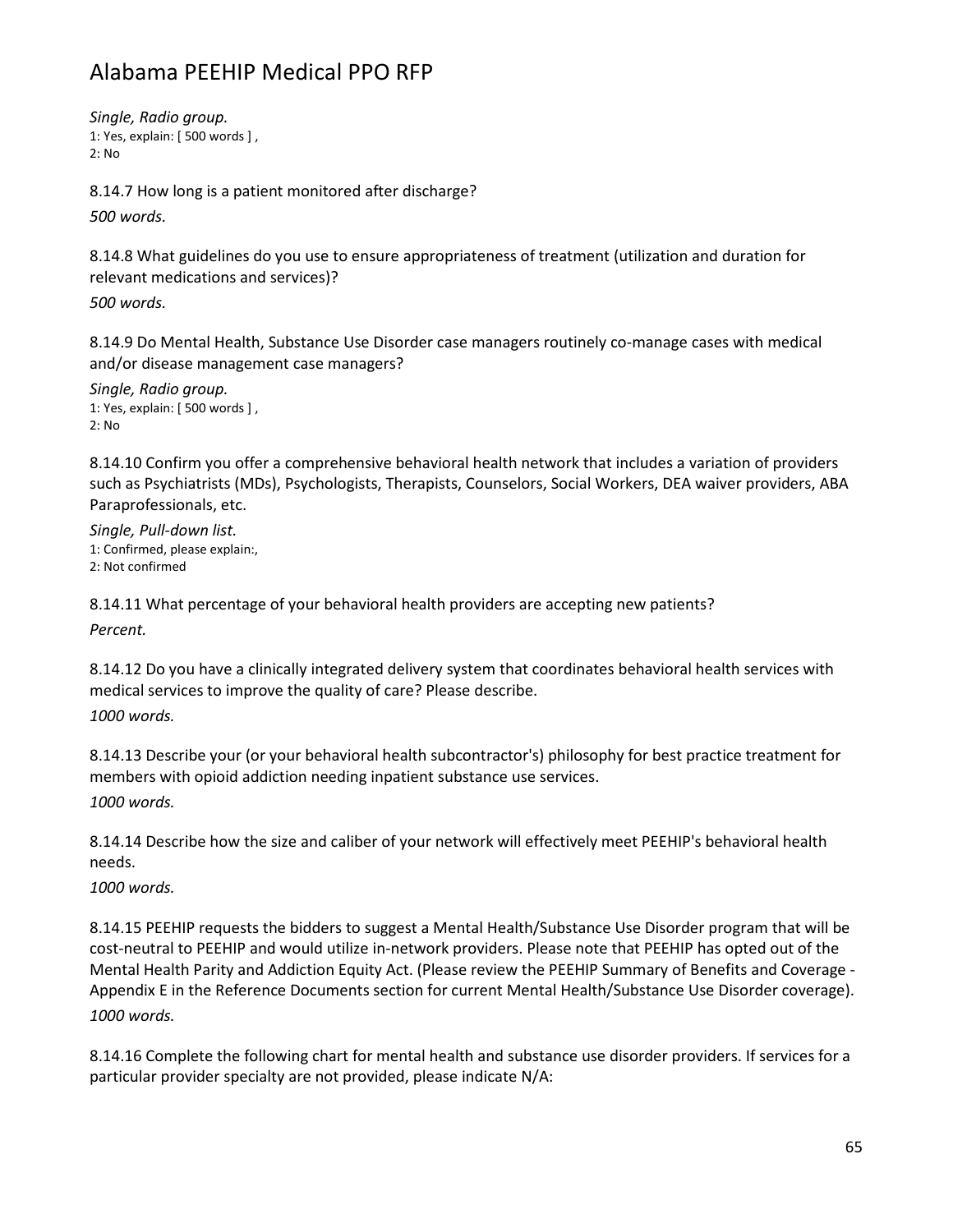| Provider Type                                      | Average Length<br>of Employment         | Number of<br>Fulltime<br><b>Employees</b> | Number of<br>Part-time<br><b>Employees</b> | Number of<br>Contract<br> Workers       | Total<br>Consults<br>provided in<br>2021 | Total<br>Consults<br>provided in<br>2020 |
|----------------------------------------------------|-----------------------------------------|-------------------------------------------|--------------------------------------------|-----------------------------------------|------------------------------------------|------------------------------------------|
| Psychiatrists, Board<br>Certified/Eligible         | 10 words.                               | Integer.                                  | Integer.                                   | Integer.                                | Integer.                                 | Integer.                                 |
| Doctoral-Level<br>Psychologists                    | 10 words.                               | Integer.                                  | Integer.                                   | Integer.                                | Integer.                                 | Integer.                                 |
| Licensed Clinical<br>Social Workers                | 10 words.                               | Integer.                                  | Integer.                                   | Integer.                                | Integer.                                 | Integer.                                 |
| <b>Other Masters</b><br><b>Prepared Clinicians</b> | 10 words.                               | Integer.                                  | Integer.                                   | Integer.                                | Integer.                                 | Integer.                                 |
| DEA Registered ("X"<br>waivered) Providers         | 10 words.                               | Integer.                                  | Integer.                                   | Integer.                                | Integer.                                 | Integer.                                 |
| Other                                              | 10 words.<br><b>Nothing</b><br>required | 10 words.<br>Nothing<br>required          | 10 words.<br><b>Nothing</b><br>required    | 10 words.<br><b>Nothing</b><br>required | 10 words.<br><b>Nothing</b><br>required  | 10 words.<br>Nothing<br>required         |

### **8.15 SPECIALIZED PROGRAMS AND NETWORKS**

8.15.1 Describe your approach to providing telemedicine services (e.g., immediate service, care coordination with PCP providers, etc.), and the advantages/disadvantages of this approach. *1000 words.*

8.15.2 List the conditions/illnesses you believe most appropriate to be treated by telemedicine. *1000 words.*

8.15.3 Describe any drill down reporting to evaluate the effectiveness of telemedicine (i.e., subsequent office visits with same presenting diagnosis).

*1000 words.*

8.15.4 What adjustments if any have you made to your telemedicine benefit since inception to make it more successful in truly redirecting utilization by treating members effectively and to their satisfaction? *1000 words.*

8.15.5 Describe how using telemedicine is consistent with and/or preferable to the current standard of care. *1000 words.*

8.15.6 Describe your arrangement with the medical professional(s) providing telemedicine services by specialty type (employees, ownership, contract workers, etc.) *1000 words.*

8.15.7 Complete the following chart for telemedicine providers. If services for a particular provider specialty are not provided, please indicate N/A: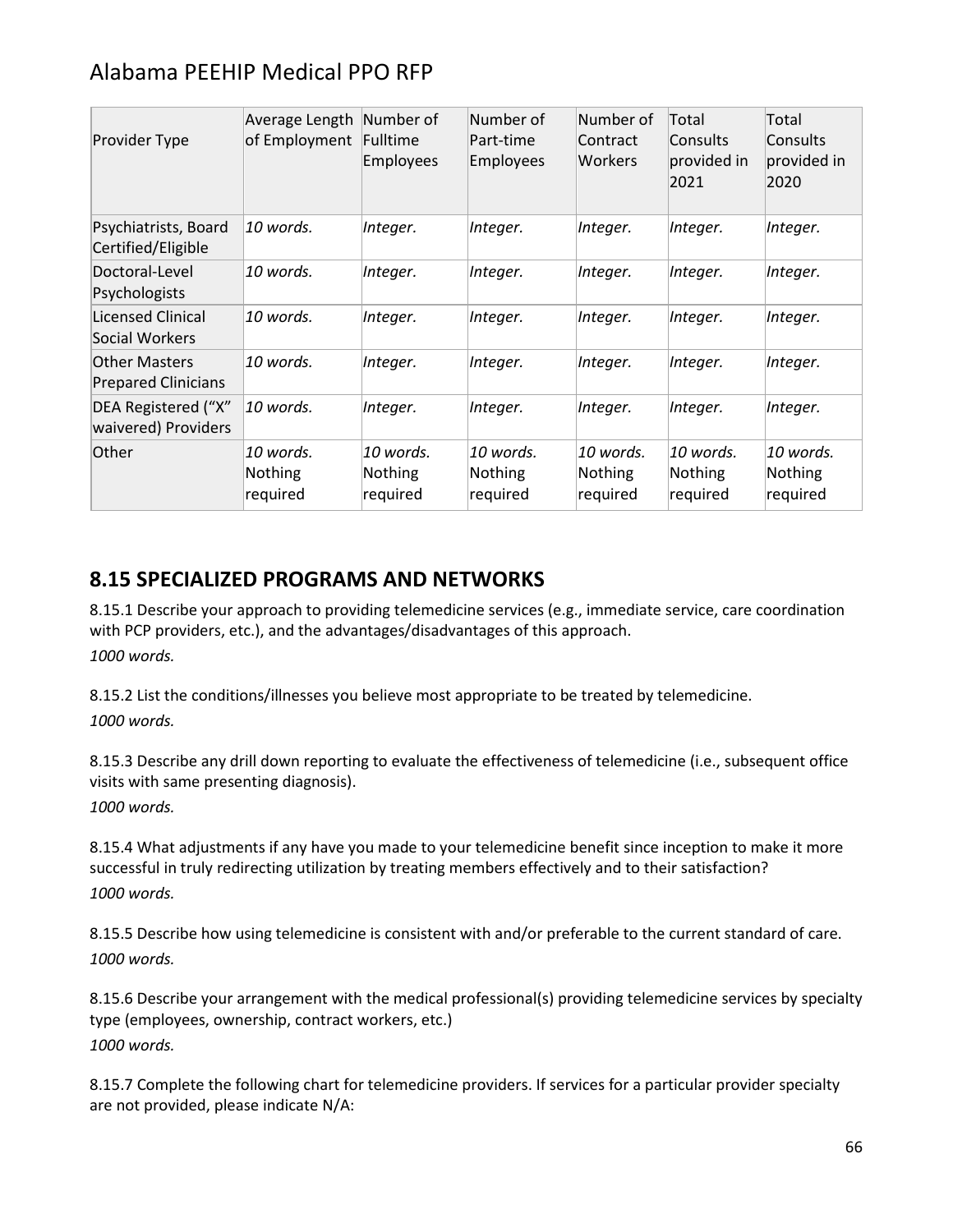| <b>Provider Type</b> | <b>Average Length</b><br>of Employment | Number of<br>Fulltime<br><b>Employees</b> | Number of<br><b>Part-time</b><br><b>Employees</b> | <b>Number of</b><br><b>Contract</b><br><b>Workers</b> | <b>Total</b><br><b>Consults</b><br>provided in<br>2020 | Total<br><b>Consults</b><br>provided in<br>2021 |
|----------------------|----------------------------------------|-------------------------------------------|---------------------------------------------------|-------------------------------------------------------|--------------------------------------------------------|-------------------------------------------------|
| Family/General       | Decimal.                               | Integer.                                  | Integer.                                          | Integer.                                              | Integer.                                               | Integer.                                        |
| Practice             | N/A OK.                                | N/A OK.                                   | N/A OK.                                           | N/A OK.                                               | N/A OK.                                                | N/A OK.                                         |
| Nurse                | Decimal.                               | Integer.                                  | Integer.                                          | Integer.                                              | Integer.                                               | Integer.                                        |
| Practitioners        | N/A OK.                                | N/A OK.                                   | N/A OK.                                           | N/A OK.                                               | N/A OK.                                                | N/A OK.                                         |
| Dermatology          | Decimal.                               | Integer.                                  | Integer.                                          | Integer.                                              | Integer.                                               | Integer.                                        |
|                      | N/A OK.                                | N/A OK.                                   | N/A OK.                                           | N/A OK.                                               | N/A OK.                                                | N/A OK.                                         |
| Mental Health        | Decimal.                               | Integer.                                  | Integer.                                          | Integer.                                              | Integer.                                               | Integer.                                        |
| Providers            | N/A OK.                                | N/A OK.                                   | N/A OK.                                           | N/A OK.                                               | N/A OK.                                                | N/A OK.                                         |
| Internal             | Decimal.                               | Integer.                                  | Integer.                                          | Integer.                                              | Integer.                                               | Integer.                                        |
| Medicine             | N/A OK.                                | N/A OK.                                   | N/A OK.                                           | N/A OK.                                               | N/A OK.                                                | N/A OK.                                         |
| Pediatrics           | Decimal.                               | Integer.                                  | Integer.                                          | Integer.                                              | Integer.                                               | Integer.                                        |
|                      | N/A OK.                                | N/A OK.                                   | N/A OK.                                           | $N/A$ OK.                                             | N/A OK.                                                | N/A OK.                                         |
| Registered           | Decimal.                               | Integer.                                  | Integer.                                          | Integer.                                              | Integer.                                               | Integer.                                        |
| Dietician            | N/A OK.                                | N/A OK.                                   | N/A OK.                                           | N/A OK.                                               | N/A OK.                                                | N/A OK.                                         |
| Other:               | 500 words.                             | 500 words.                                | 500 words.                                        | 500 words.                                            | 500 words.                                             | 500 words.                                      |

8.15.8 When a telemedicine provider determines a referral to a traditional brick and mortar practice is appropriate, confirm you will refer within PEEHIP's contracted provider network, if available.

*Single, Radio group.*

1: Confirmed, please explain: [ 500 words ] ,

2: Not confirmed

8.15.9 Describe what services are included in a typical telemedicine consultation fee.

*1000 words.*

8.15.10 Describe your maternity management program's services and offerings, including the credentials of the care team.

*1000 words.*

8.15.11 PEEHIP currently offers an incentive to encourage expectant mothers to enroll in and stay engaged in the program throughout the duration of pregnancy. Would you propose offering other or different incentives? *1000 words.*

8.15.12 Describe how you track program outcomes and measure success for maternity management. Please share your program's outcomes for 2020 and 2021, respectively. *1000 words.*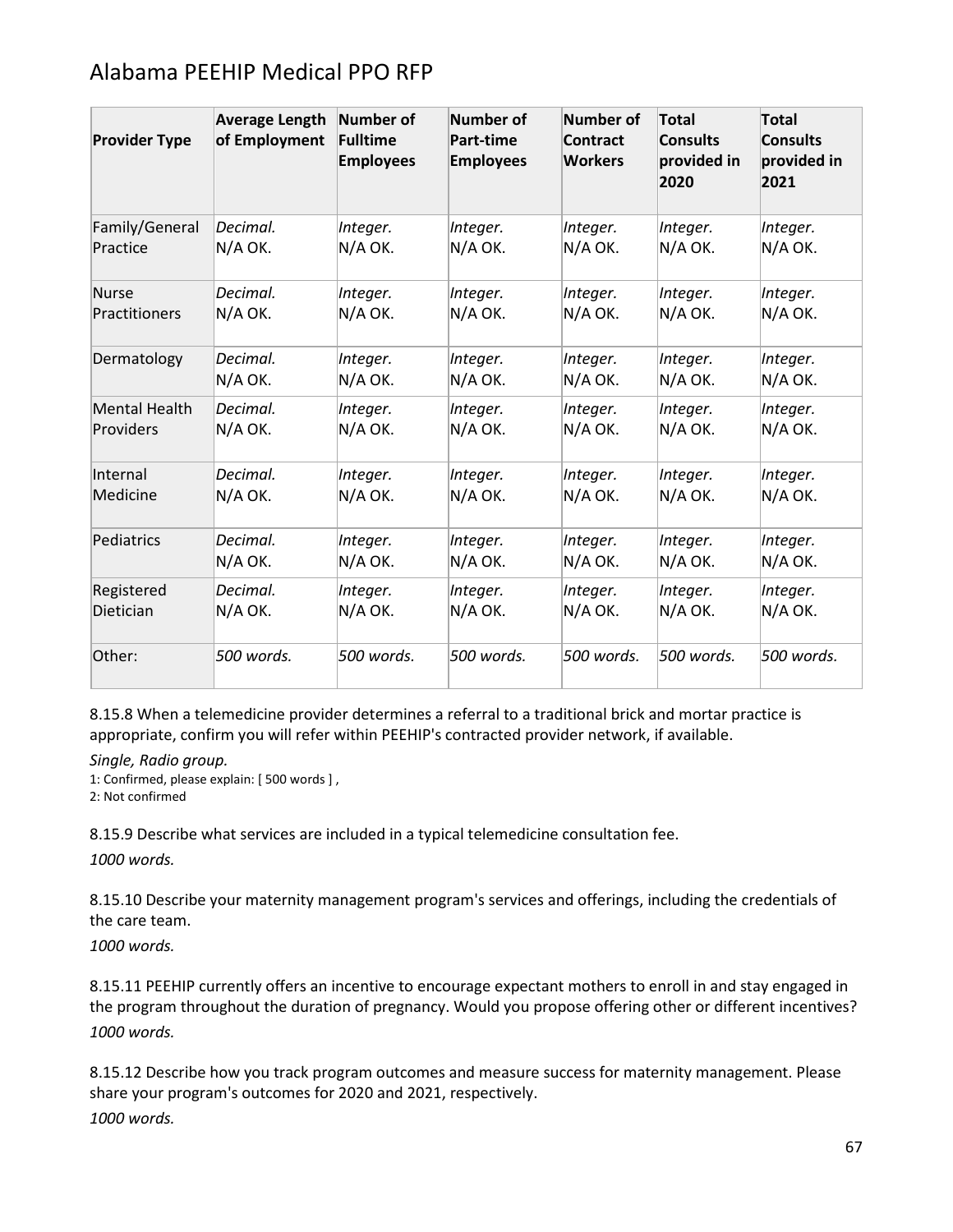8.15.13 How do you differentiate and support low-risk versus high-risk pregnancies?

*1000 words.*

8.15.14 Provide a copy of your current maternity care management reports.

*Single, Pull-down list.* 1: Attached, 2: Not attached, please explain: [500 words]

8.15.15 How many air ambulance transportations do you experience in a year (book of business)? *1000 words.*

8.15.16 How many air ambulance transportations (%) get denied (retroactively) each year? In case of denial, how do you administer those cases while holding the patient harmless?

*1000 words.*

8.15.17 How do you manage air ambulance transportation, so it is cost effective for PEEHIP in the event of an air ambulance claim?

*1000 words.*

8.15.18 Describe the process used to determine whether a patient will be transported via rotary air ambulance versus a fixed wing air ambulance?

*1000 words.*

8.15.19 Do you have a network for air ambulance providers? Please describe if the networks differ for the fixed wing and rotary air ambulances. If so, how many providers are in the network, and what requirements are in the hospital contracts for them to use in-network providers when transporting from hospital to hospital? *1000 words.*

8.15.20 For each of the specialty programs listed below, provide a brief description of:

- a. your program
- b. specialty networks/centers of excellence
- c. services
- d. coverage available throughout the State of Alabama
- e. number of providers in Alabama
- f. precertification requirements
- g. how members are directed
- h. how quality and cost efficiency are improved
- i. how outcomes are tracked and measured
- j. outcomes for 2020 and 2021

|                                           | Response    |
|-------------------------------------------|-------------|
| a. Opioid Management                      | 1000 words. |
| b. Dialysis Management and Clinic Support | 1000 words. |
| c. Oncology Management                    | 1000 words. |
| d. Joint and Hip Replacement Management   | 1000 words. |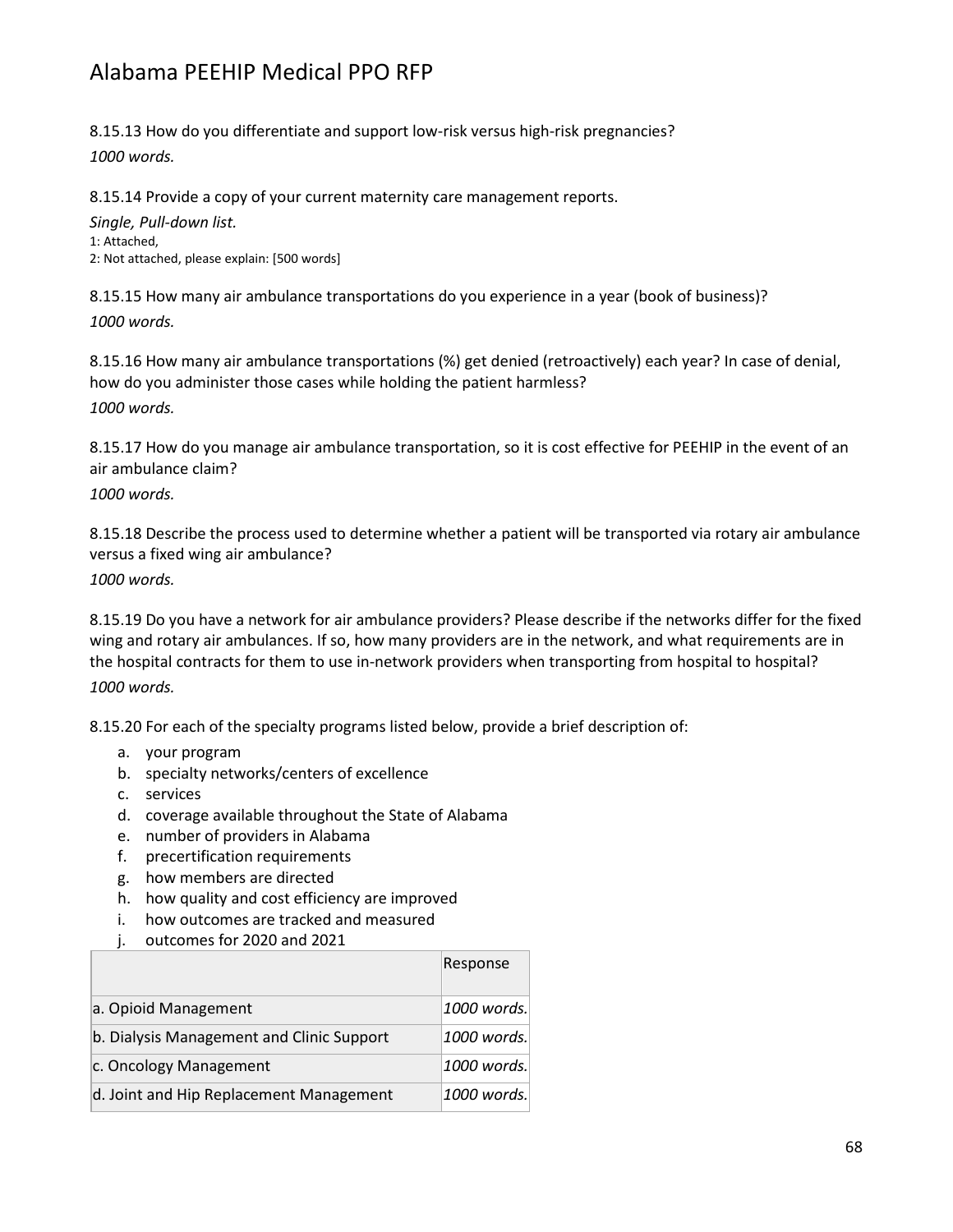| e. Applied Behavioral Analysis (ABA) Management 1000 words. |             |
|-------------------------------------------------------------|-------------|
| f. Sleep Studies, In Lab and Home Management                | 1000 words. |
| g. Genetic Testing and Utilization Management               | 1000 words. |
| h. Other                                                    | 1000 words. |

8.15.21 If you offer an Opioid Management Program, describe how you monitor physician's prescribing patterns and identify potential over prescribers? What is your process to educate, track and follow up with potential over prescribers?

*1000 words.*

8.15.22 If you offer Opioid Management, what reporting do you have in place to measure the overall effect for individual members affected by your utilization management? *500 words.*

#### **8.16 VENDOR INTERFACES**

The Bidder will be required to interface with the following organizations:

**PEEHIP** – Bidder will receive an initial full eligibility feed and daily eligibility updates. Bidder will provide routine reporting and systems access.

**PBM** – Bidder will receive access to pharmacy claims data.

**Medical Pharmacy Vendor** – Bidder will receive access to pharmacy claims data processed under the medical benefit.

**FSA** – Bidder will receive access to FSA data.

8.16.1 Discuss your experience in working collaboratively with your customers' other vendors, in particular your ability and experience in effectively sharing data and information with PBMs, Medical Pharmacy vendors and other vendors.

*1000 words.*

8.16.2 Confirm that you will work with PEEHIP's PBM vendor and Medical Pharmacy vendor to download prescription drug data into your system to enable the plan to have combined Medical and Rx reporting capabilities through you. If there is an additional cost for this service, please explain.

*Single, Radio group.*

1: Confirmed, with no additional cost,

2: Confirmed, with additional cost: [ 500 words ] ,

3: Not Confirmed

8.16.3 The term Medical-Drug is defined as a prescription medication that would typically be billed and administered under the medical benefit. PEEHIP will be contracting with a separate vendor to coordinate the dispensing, contracting, adjudication, and billing of these Medical-Drugs. The Medical-Drug vendor will be primary in managing the Medical-Drugs. Confirm that you will work with PEEHIP's Medical-Drug vendor to ensure there are no gaps in care and will bill and administer these drugs if requested by the Medical-Drug vendor.

*Single, Radio group.* 1: Confirmed, 2: Not Confirmed [ 500 words ]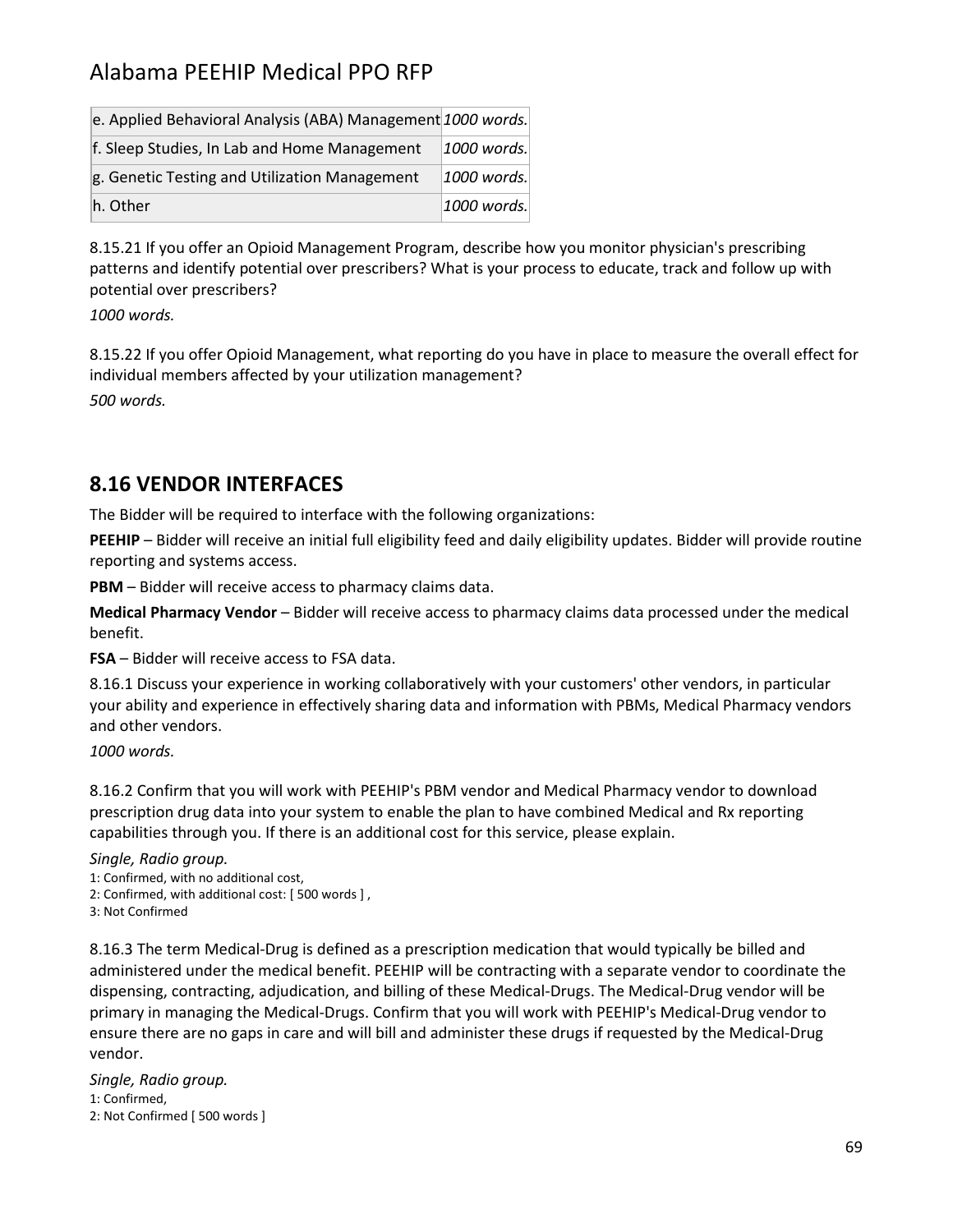8.16.4 Confirm you will share data and information with any PEEHIP third party vendor on a weekly basis at no additional charge.

*Single, Pull-down list.* 1: Confirmed, 2: Not Confirmed: [500 words]

8.16.5 Confirm that you will provide medical data to the FSA Administrator on a daily basis at no additional charge.

*Single, Pull-down list.* 1: Confirmed, 2: Not confirmed

8.16.6 Does your program/system have the capability to share applicable data with the following vendors or programs?

|                             | Response                                                                                                                  |
|-----------------------------|---------------------------------------------------------------------------------------------------------------------------|
| <b>Biometrics</b>           | Multi, Checkboxes.<br>1: Will submit to third party vendors/programs,<br>2: Will accept from third party vendors/programs |
| <b>Case Management</b>      | Multi, Checkboxes.<br>1: Will submit to third party vendors/programs,<br>2: Will accept from third party vendors/programs |
| <b>Demand Management</b>    | Multi, Checkboxes.<br>1: Will submit to third party vendors/programs,<br>2: Will accept from third party vendors/programs |
| Disability                  | Multi, Checkboxes.<br>1: Will submit to third party vendors/programs,<br>2: Will accept from third party vendors/programs |
| Disease Management          | Multi, Checkboxes.<br>1: Will submit to third party vendors/programs,<br>2: Will accept from third party vendors/programs |
| <b>Behavioral Health</b>    | Multi, Checkboxes.<br>1: Will submit to third party vendors/programs,<br>2: Will accept from third party vendors/programs |
| Eligibility                 | Multi, Checkboxes.<br>1: Will submit to third party vendors/programs,<br>2: Will accept from third party vendors/programs |
| <b>Maternity Management</b> | Multi, Checkboxes.<br>1: Will submit to third party vendors/programs,<br>2: Will accept from third party vendors/programs |
| PBM                         | Multi, Checkboxes.<br>1: Will submit to third party vendors/programs,<br>2: Will accept from third party vendors/programs |
| Providers                   | Multi, Checkboxes.<br>1: Will submit to third party vendors/programs,<br>2: Will accept from third party vendors/programs |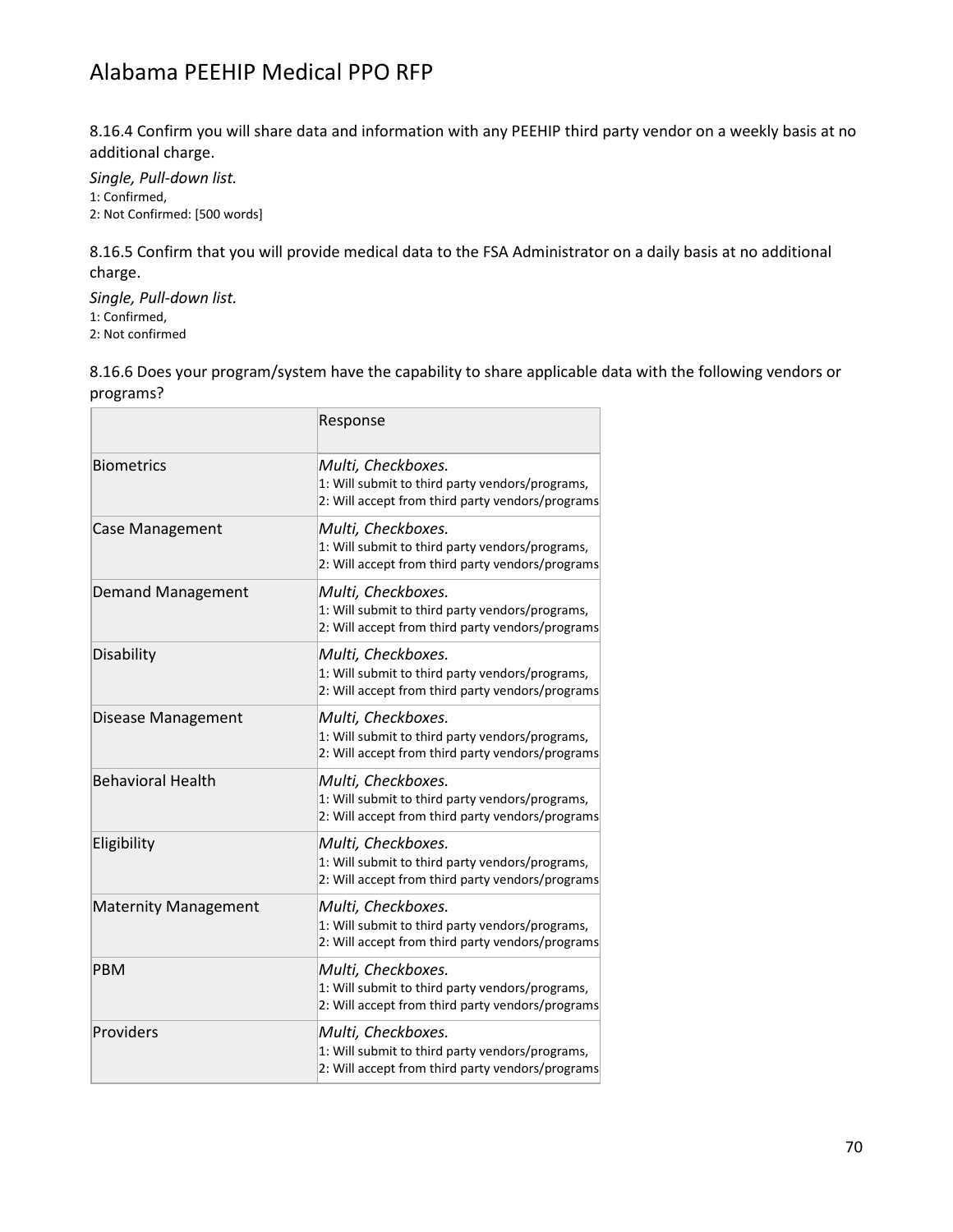| Wellness/Lifestyle Management Multi, Checkboxes. | 1: Will submit to third party vendors/programs,<br>2: Will accept from third party vendors/programs                       |
|--------------------------------------------------|---------------------------------------------------------------------------------------------------------------------------|
| Others, please specify:                          | Multi, Checkboxes.<br>1: Will submit to third party vendors/programs,<br>2: Will accept from third party vendors/programs |

8.16.7 How do you ensure that PEEHIP's information is treated distinct/separate from other customers' information? What protocols are in place within your company to ensure that only authorized individuals within your company can view and/or edit PEEHIP's information?

*1000 words.*

### **8.17 DATA AND REPORTING**

8.17.1 Describe capabilities are that are available to PEEHIP staff through your employer portal (i.e., view eligibility changes and validate eligibility data, view claims, pull standard reports, create customized ad hoc reports, etc.)?

*500 words.*

8.17.2 Does the online system allow PEEHIP to assign different levels of access, internally?

*Single, Pull-down list.* 1: Yes, 2: No

8.17.3 Confirm that your organization will provide to PEEHIP monthly claim data in a mutually agreed upon format by the 3rd working day of the month following the subject month.

*Single, Pull-down list.* 1: Confirmed, 2: Not Confirmed

8.17.4 Confirm the monthly claims data will include member level detail using SSNs, PEEHIP-assigned Individual PIDs, and PEEHIP-assigned Subscriber PIDs.

*Single, Radio group.* 1: Confirmed, 2: Not confirmed: [ 500 words ]

8.17.5 Indicate the reports you can provide on both a quarterly and an annual basis:

*Multi, Checkboxes.*

- 1: Financial Claim Update,
- 2: Utilization Review,
- 3: Network Utilization,
- 4: Clinical Review,
- 5: Preventive services,
- 6: Case Management,
- 7: Large Claimants,
- 8: Hospital Inpatient Review,
- 9: Maternity Program,
- 10: Other Programs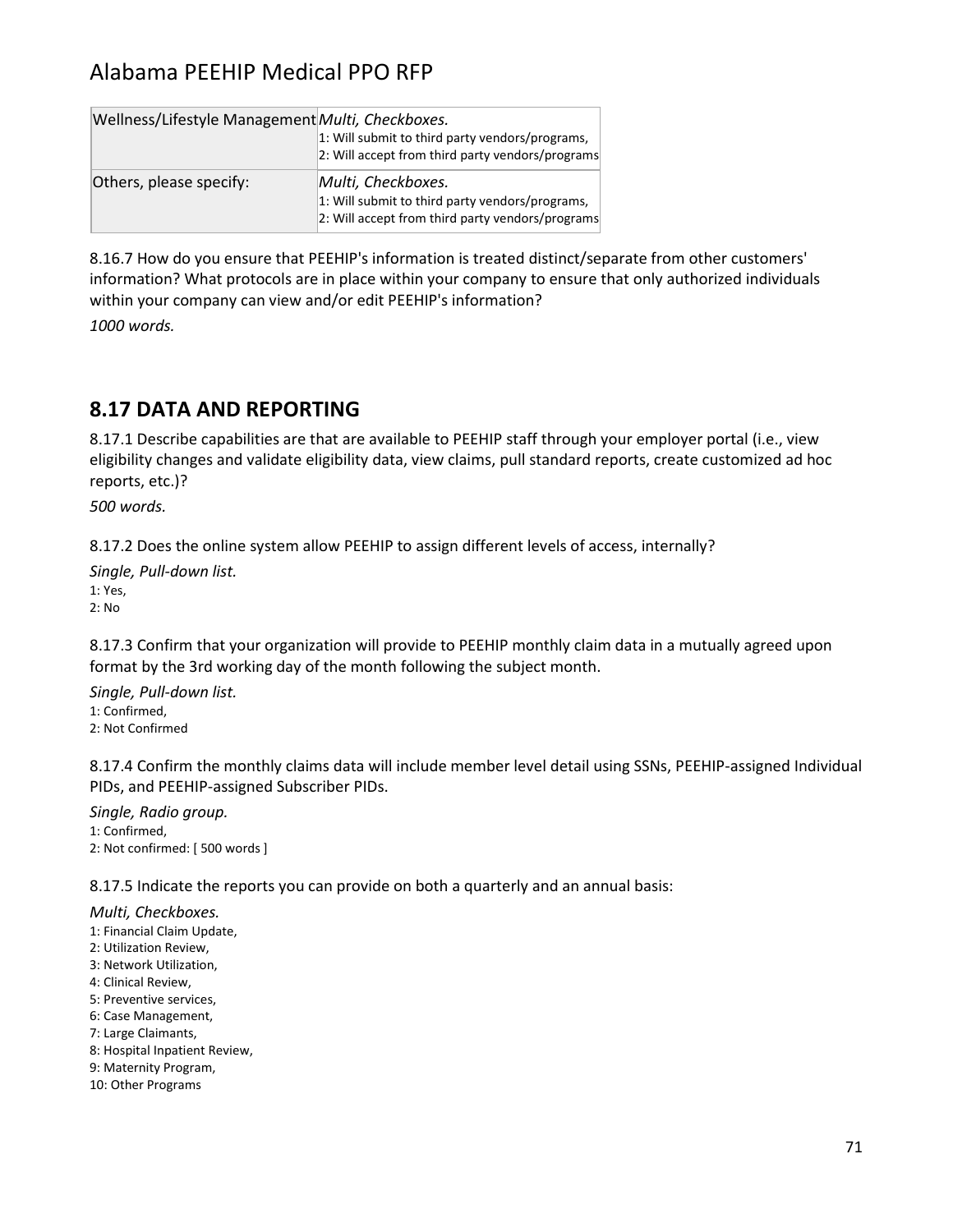8.17.6 Please attach sample quarterly and year-end financial and clinical management reporting packages (all files must be zipped under one file).

*Single, Radio group.* 1: Attached, 2: Not attached, explain: [ 500 words ]

8.17.7 What tools do you offer clients to spot and identify trends in claim information?

*500 words.*

8.17.8 Describe your ability to provide reporting for high cost claimants including each of the following performance indicators:

- 1. Distribution of cases within \$\$ ranges e.g. \$150-\$300k, \$300k-\$1M, and >\$1M. Should include Medical and Rx
- 2. % of high cost claimants actively engaged in clinical programs
- 3. % of high cost claimants who were also high cost previous year
- 4. How do the % of high cost claimants compare with BOB
- 5. All the Details of Top 10 high cost claimants diagnosis, what was done by CM, efforts by CM to reduce costs, etc.

*1000 words.*

8.17.9 Describe your standard web portal and Member Services utilization reports (i.e., number of hits and calls and the nature of the members' inquiries) and provide examples.

*500 words.*

8.17.10 Describe how your organization monitors and provides reporting on contractual Performance Guarantees. Provide a sample Performance Guarantee report.

*500 words.*

8.17.11 Complete the table below on your 2021 Medical PPO group book of business statistics on appeals and grievances.

|                                            | Response |
|--------------------------------------------|----------|
| <b>Total 2021 Member Medical Appeals</b>   |          |
| <b>Total Dismissed</b>                     | Integer. |
| <b>Total Overturned</b>                    | Integer. |
| <b>Total Upheld</b>                        | Integer. |
| <b>Total 2021 Provider Medical Appeals</b> |          |
| <b>Total Dismissed</b>                     | Integer. |
| <b>Total Overturned</b>                    | Integer. |
| <b>Total Upheld</b>                        | Integer. |
| <b>Total 2021 Member Grievances</b>        |          |

8.17.12 Confirm you will report quarterly on appeals and grievances in at least as much detail in the table above.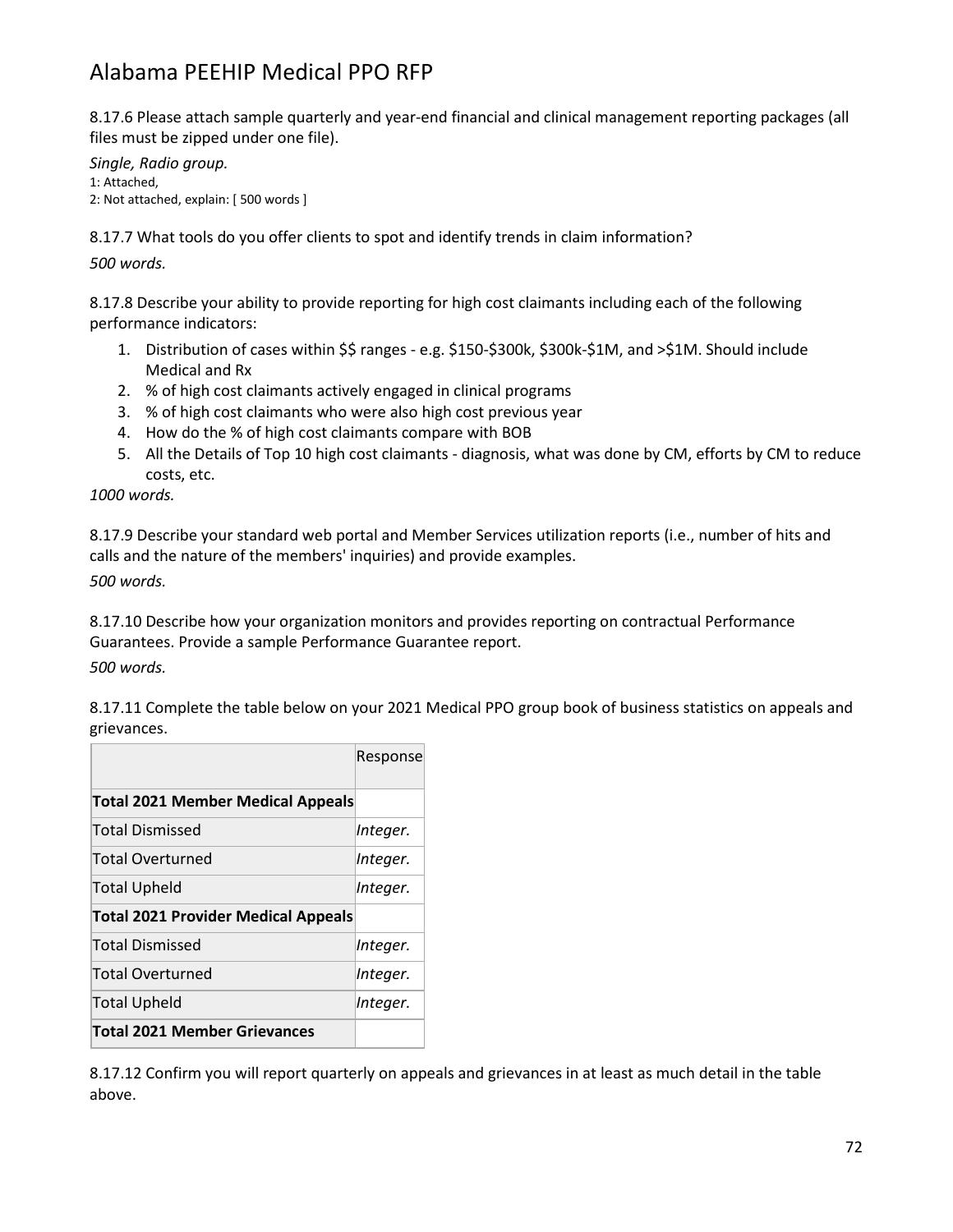*Single, Radio group.*

1: Confirmed, explain: [ 500 words ] ,

2: Not Confirmed

8.17.13 Are you able to accommodate requests for ad hoc or customized reporting (including utilization information)?

*Single, Radio group.* 1: Yes, 2: No, 3: Other, please specify: [ 500 words ]

8.17.14 Do you charge for ad hoc or customized reports? If so, please explain.

*Single, Radio group.* 1: Yes, 2: No, 3: Other, please specify: [ 500 words ]

8.17.15 How many reports or hours are included for ad hoc or customized reports at no additional charge? *500 words.*

8.17.16 Confirm that you will make available relevant and capable IT staffing to accommodate the reporting needs of PEEHIP in a timely manner.

*Single, Radio group.* 1: Yes, 2: No, 3: Other, please specify: [ 500 words ]

8.17.17 If you are able to accommodate ad hoc or customized reporting, what is the normal turnaround time to fulfill such requests?

*500 words.*

8.17.18 Reports must be stratified by Plan, if applicable, and sub-stratified by: Actives, Non-Medicare eligible Retirees and Non-Medicare eligible Dependents. Please confirm that you agree to this provision.

*Single, Pull-down list.* 1: Confirmed, 2: Not Confirmed

#### **8.18 AUDITS**

8.18.1 Indicate whether or not you agree with the following statements regarding audits.

| You will allow auditing of your operations as they relate to the administration and servicing Single, Radio |               |
|-------------------------------------------------------------------------------------------------------------|---------------|
| of this account.                                                                                            | group.        |
|                                                                                                             | $ 1:$ Agree,  |
|                                                                                                             | 2: Disagree   |
| Your organization will not charge for services rendered in conjunction with the audit.                      | Single, Radio |
|                                                                                                             | group.        |
|                                                                                                             | $ 1:$ Agree,  |
|                                                                                                             | 2: Disagree   |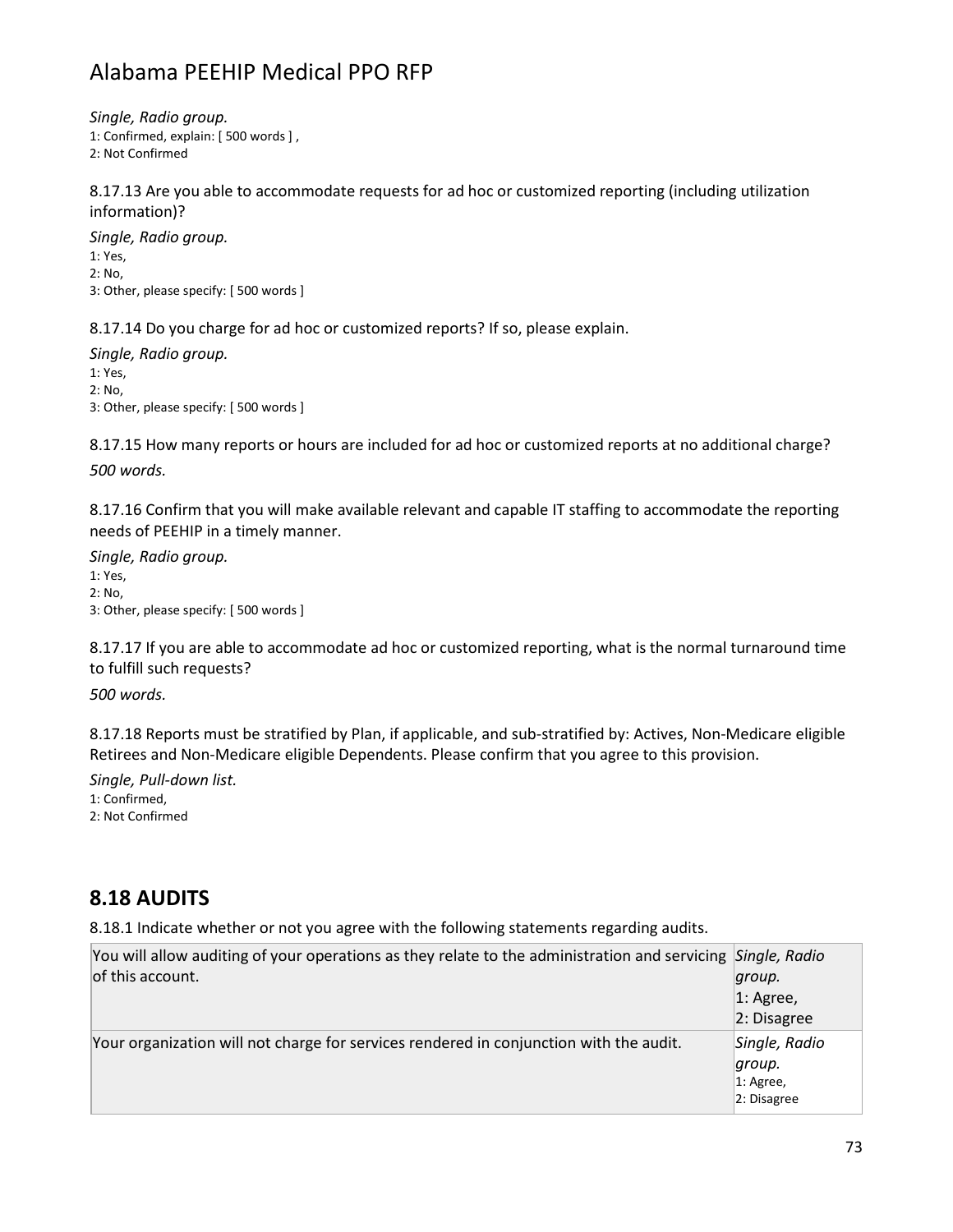| If problems are discovered, the cost of follow-up audits will be paid by your organization. | Single, Radio<br> group.<br>$ 1:$ Agree,<br>2: Disagree |
|---------------------------------------------------------------------------------------------|---------------------------------------------------------|
| Bidder agrees to fund up to \$40,000 for a pre-implementation audit.                        | Single, Radio<br>group.<br>$ 1:$ Agree,<br>2: Disagree  |
| Bidder agrees to fund up to \$60,000 for a mid-contract audit.                              | Single, Radio<br>∣qroup.<br>$ 1:$ Agree,<br>2: Disagree |

8.18.2 Confirm PEEHIP, via its auditor, has the right to perform audits with different scopes at different times during the contract year.

*Single, Radio group.* 1: Confirmed, 2: Not confirmed

8.18.3 Confirm PEEHIP, via its auditor, has the right to perform additional audits during the year of similar scope if performed as a follow-up to ensure significant/material errors found in a previous audit have been corrected and are not recurring or if additional information becomes available to warrant further investigation.

*Single, Radio group.* 1: Confirmed, 2: Not confirmed

8.18.4 Confirm PEEHIP, via its auditor, has the right to audit post termination of service contract.

*Single, Radio group.* 1: Confirmed, 2: Not confirmed

8.18.5 Confirm your organization will provide a response to all findings received within 30 days of audit, or at a later date if mutually determined to be more reasonable based on the number and type of findings.

*Single, Radio group.* 1: Confirmed, 2: Not confirmed

8.18.6 Confirm you will allow Segal, or any other party selected by PEEHIP, to audit all provisions governed by the contract.

*Single, Radio group.* 1: Confirmed, 2: Not confirmed

8.18.7 Confirm you agree not to charge PEEHIP for EOBs/claims issued as corrections due to audits.

*Single, Radio group.*

1: Confirmed,

2: Not confirmed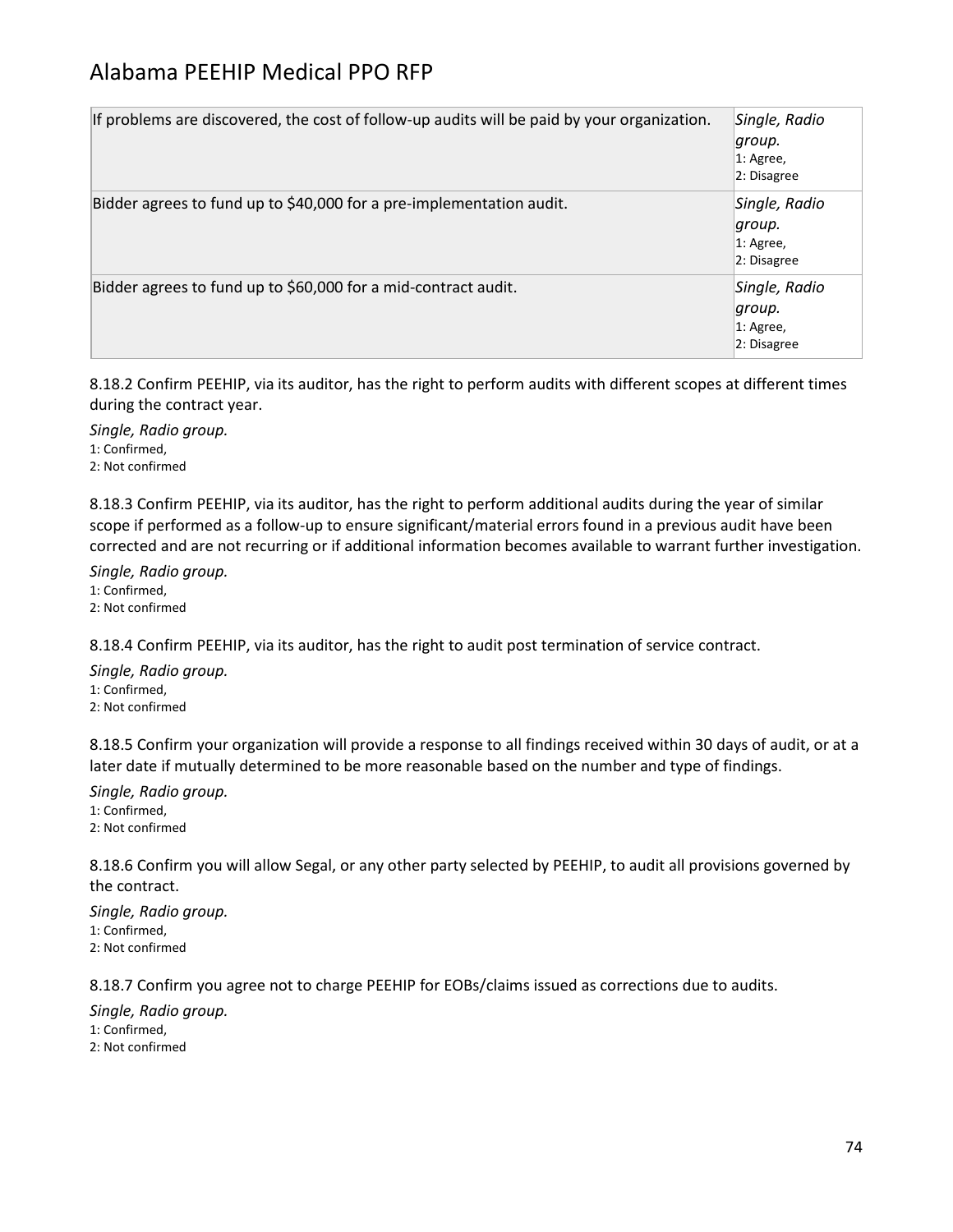### **8.19 FINANCE AND BANKING**

8.19.1 What data/electronic information is needed to coordinate billing between you and PEEHIP for services provided?

*500 words.*

8.19.2 When are administrative fees due?

*Single, Radio group.* 1: Prior to first of the month, 2: First of the month, 3: End of the month, 4: Other: [ 500 words ]

8.19.3 For administration only services, please explain the claims funding process.

*500 words.*

8.19.4 Are funds requested from PEEHIP when a check is issued or when it is cleared?

*Single, Radio group.* 1: Funds are requested when the check is issued, 2: Funds are requested when the check is cleared

8.19.5 Currently, PEEHIP can remit payment for an invoice via check or EFT only. Confirm that you are able to accept both of these payment formats.

*Single, Radio group.* 1: Confirmed, 2: Not Confirmed

#### 8.19.6 What is the frequency for claim funding?

*Single, Radio group.*

- 1: Once a day,
- 2: Once a week,
- 3: Every other week,
- 4: Every three days,
- 5: Once a month,
- 6: Other, please specify: [ 500 words ]

#### 8.19.7 Do you require an initial deposit and/or imprest amount?

*Single, Radio group.* 1: Initial deposit only, 2: Imprest amount only, 3: Both

8.19.8 Confirm you will not charge interest on negative cash flow for any delay of payment.

*Single, Pull-down list.* 1: Confirmed, 2: Not confirmed

8.19.9 How often are claims released for payment?

*Single, Radio group.* 1: Daily, 2: Weekly, 3: Bi-Weekly,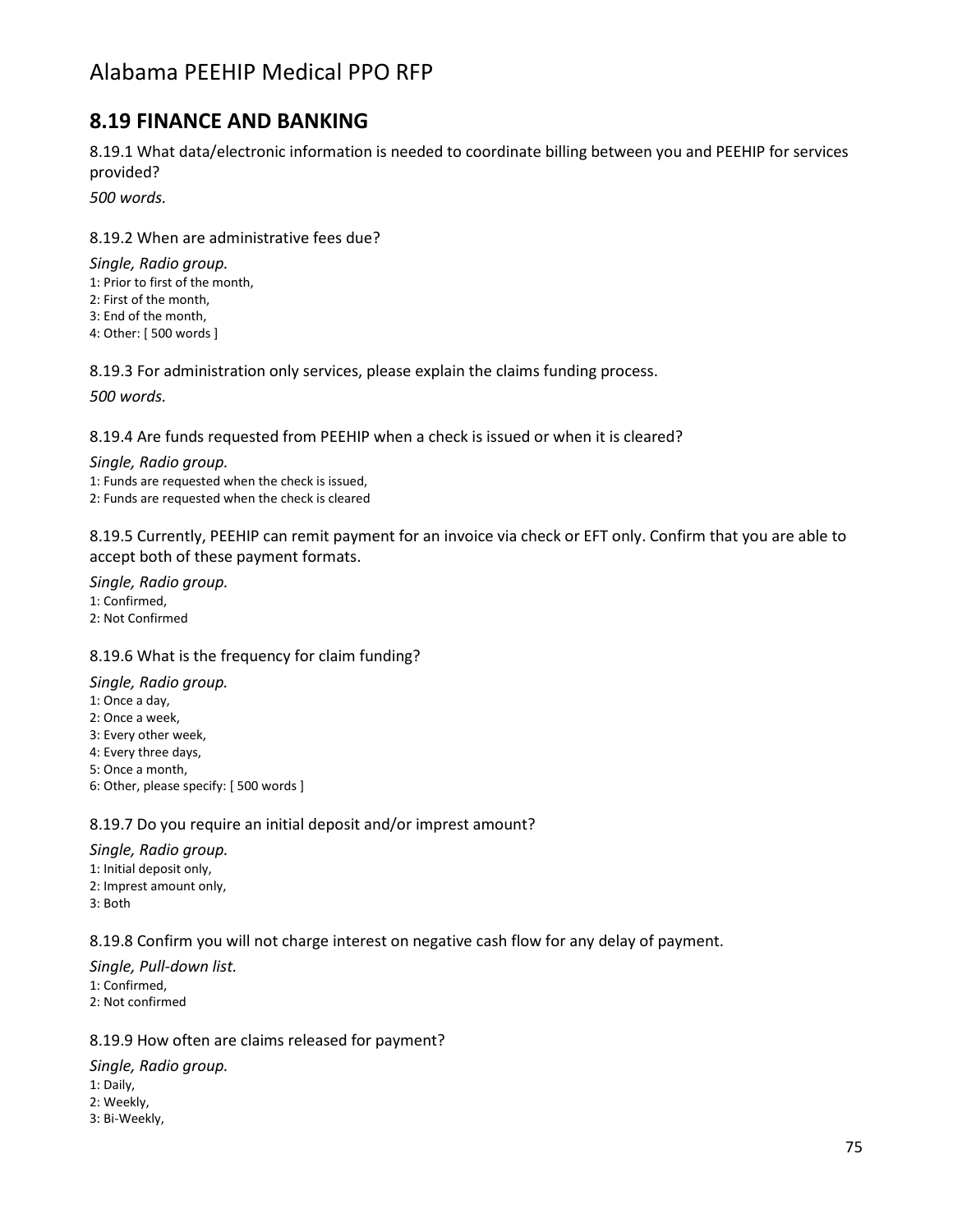4: Monthly, 5: Other, please specify: [ 500 words ]

8.19.10 Do the banking reports reflect issued or cleared checks?

*Single, Pull-down list.* 1: Issued, 2: Cleared

8.19.11 Confirm that PEEHIP will not be charged for reissued checks or drafts.

*Single, Pull-down list.* 1: Confirmed, 2: Not confirmed

8.19.12 Confirm that you will accept fiduciary responsibility for claims processing at no additional charge.

*Single, Radio group.* 1: Confirmed, 2: Not confirmed:

8.19.13 Do you require that self-funded plans use a specific bank for funding claims? If yes, indicate the name of the bank.

*Single, Radio group.* 1: Yes [ 500 words ] , 2: No

## **8.20 IMPLEMENTATION SUPPORT**

8.20.1 Provide a detailed timetable assuming a Notice of Contract Award of June 8, 2022 for an October 1, 2022 "go-live" date and an enrollment period of July 1 to September 10. The implementation plan should provide details on the key roles of each member of the implementation team. Your firm's implementation plan should assume that PEEHIP-specific communications to members and external stakeholders must be completed by June 9, 2022. At a minimum, the implementation plan must provide specific details on the following:

- 1. Identification and timing of significant responsibilities and tasks PEEHIP and Bidder
- 2. Names, titles, and implementation experience of key implementation staff and time dedicated to PEEHIP during implementation
- 3. Data Interfaces The Bidder will be required to transmit and receive data to and from PEEHIP and its vendors as determined necessary by PEEHIP.
- 4. Transition requirements with the incumbent vendor(s), including data needs and timing for transition of care (PA, current maternity cases, transplant patients, etc.)
- 5. Staff assigned to attend and present (if required) at open enrollment/educational sessions or other times as needed during the plan year
- 6. Member communication plan
- 7. Update PEEHIP's current SPD with redlines to be presented to PEEHIP for approval
- 8. Update PEEHIP's ID cards with redlines to be presented to PEEHIP for approval
- 9. Issuance of I.D. Cards

*Single, Radio group.*

1: Attached,

2: Not attached, explain: [ 500 words ]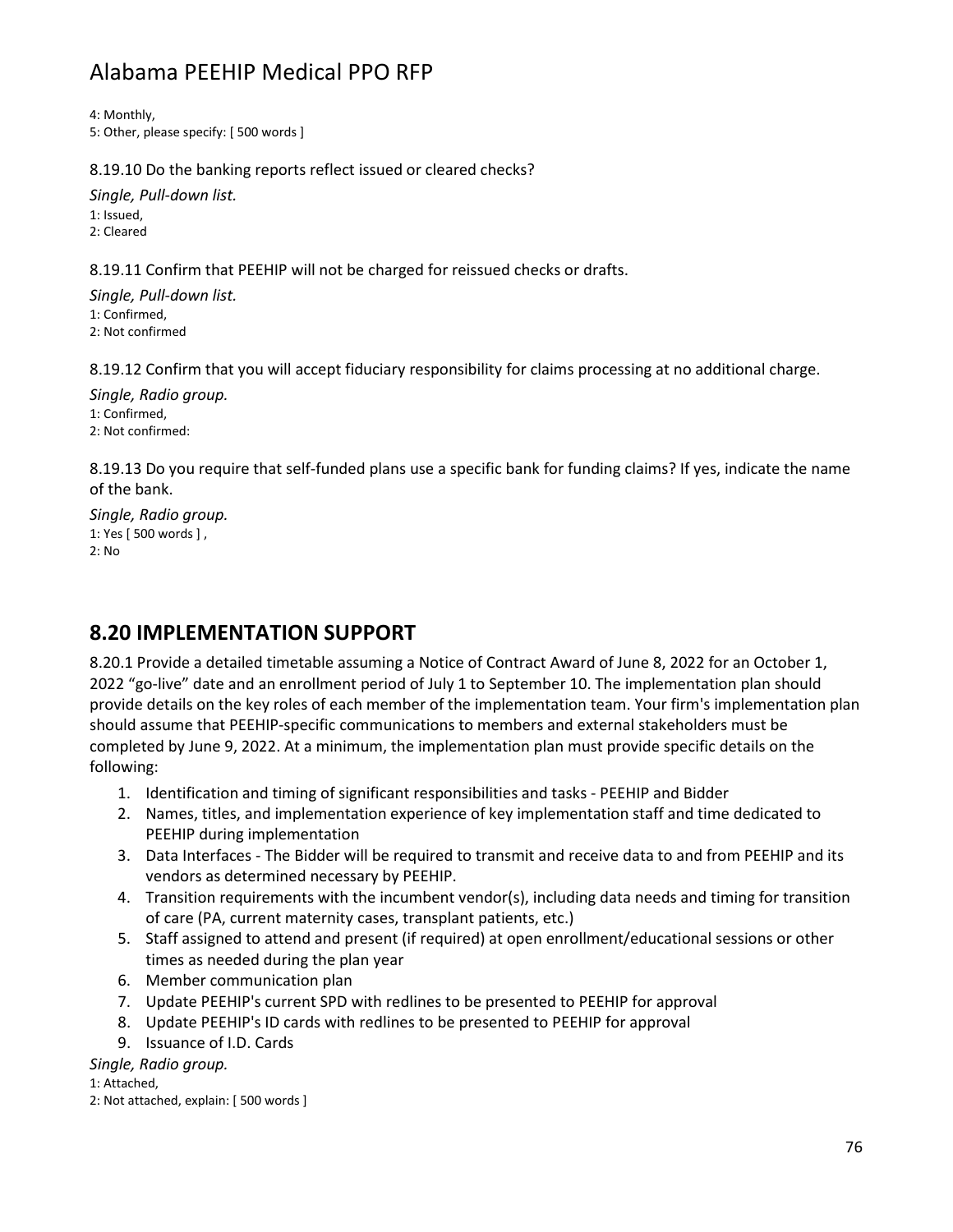8.20.2 Confirm any changes or additional detail to the Implementation Project Plan with timetable, will be submitted to PEEHIP within 5 business days of receiving Notice of Contract Award.

*Single, Pull-down list.* 1: Confirmed, 2: Not Confirmed

8.20.3 Confirm that, if awarded the business, you will be prepared to start implementation work as of the contract award date due to the lead time needed for open enrollment.

*Single, Radio group.* 1: Confirmed, 2: Not Confirmed

8.20.4 Confirm your organization will provide weekly updates and/or meetings Final Report detailing all implementation activities and status including a Final Report.

*Single, Pull-down list.* 1: Confirmed, 2: Not confirmed

8.20.5 Describe how your organization will test the program to ensure claims will process correctly on the Program 'go-live' date of October 1, 2022.

*500 words.*

8.20.6 Describe the process and timing if PEEHIP elects to perform a third party pre-implementation audit. Please include in your response the development of testing scenarios, the duration of the audit and any blackout audit dates, the format of the audit and whether there will be a "live" webinar where PEEHIP and third party auditor can see claims being adjudicated on your system).

*500 words.*

8.20.7 Describe whether your Implementation Team conducts post-implementation testing?

*Single, Radio group.* 1: Yes, 2: No, explain [ 500 words ]

8.20.8 Are you willing to provide a one-time implementation allowance to fund, as approved by PEEHIP, implementation support, pre-implementation audits, readiness assessments, communication plans, outside printing costs, etc., for the Medical Plans? If so, what dollar amount are you willing to provide?

*Single, Radio group.* 1: Confirmed, please specify amount: [ Dollars ] , 2: Not Confirmed

8.20.9 Identify the implementation team you propose to work on this account and provide an organization chart defining the implementation team roles. Include names and titles for the entire proposed implementation team including key positions and support staff.

*500 words.*

8.20.10 Provide resumes and experience and qualifications for each individual, listed in the organization chart and the percentage of time each team member will dedicate to this account. *500 words.*

8.20.11 Who has access to your common reference materials for plan design, account structure, rates, etc.?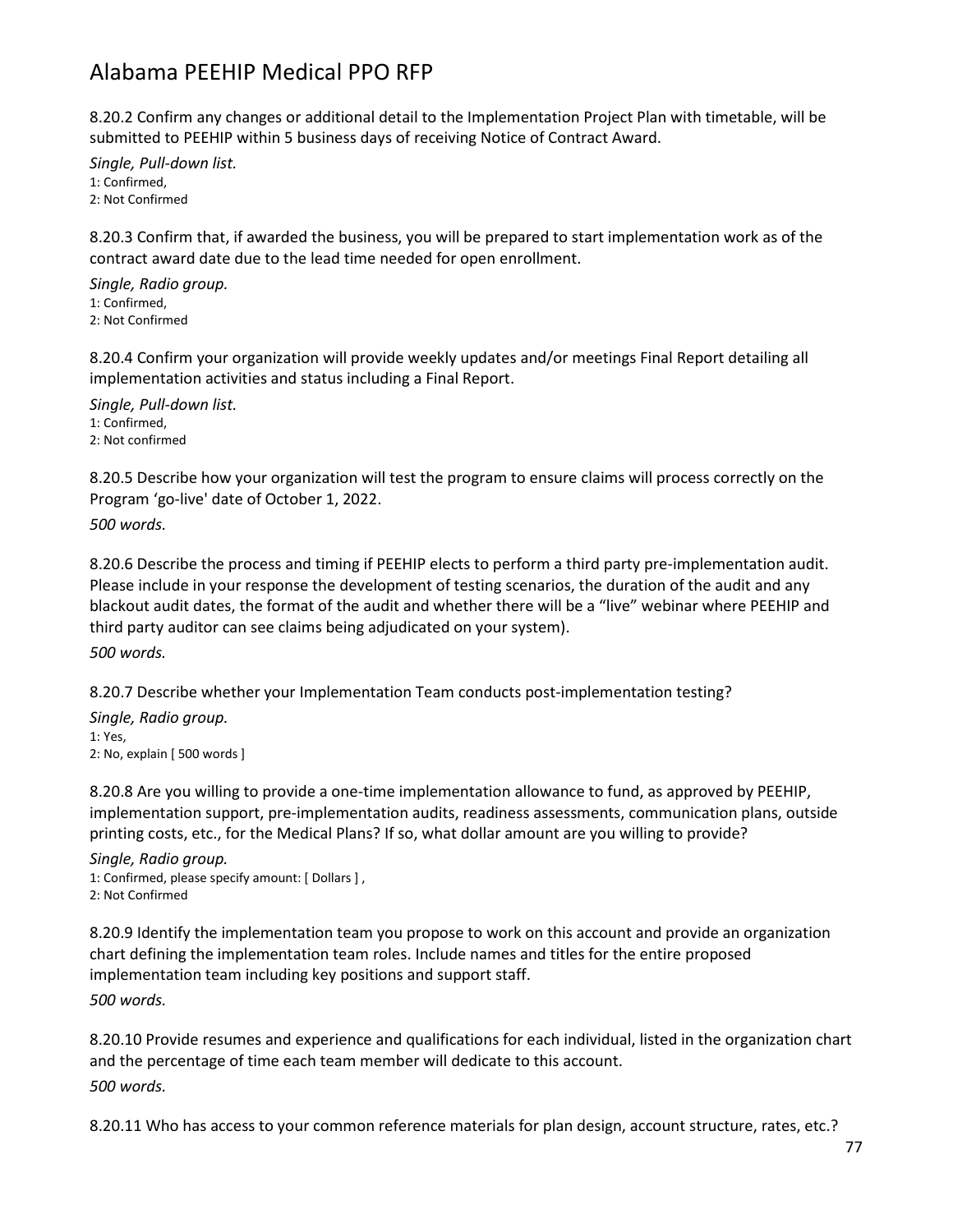*Multi, Checkboxes.*

- 1: Claims Office Staff,
- 2: Account Manager,
- 3: Customer Service Representatives,
- 4: Member Service Representatives,
- 5: Underwriting Staff,
- 6: Contract Department Staff, 7: Disease Management Program Staff,
- 8: Client,
- 9: Other, please specify: [ 500 words ]

8.20.12 What is your process or policy to confirm your internal reference source or sources are consistent with PEEHIP's (Employee Communication Materials, Open Enrollment Information, SPD and/or plan document)?

*500 words.*

8.20.13 Confirm you will provide a detailed eligibility and enrollment administration manual customized to PEEHIP's plan requirements at least 30 days prior to the effective date.

*Single, Radio group.* 1: Yes - at least 30 days before effective date, 2: Yes - less than 30 days before effective date,

3: No

8.20.14 During the 3rd calendar quarter of 2022, PEEHIP requires an initial readiness review, including an onsite review of the Bidder's facilities. Bidder shall participate in all readiness review activities conducted by PEEHIP staff or it's agent to ensure the Bidder's operational readiness. Readiness review will include verification (by PEEHIP or its agent) that the Bidder has the system infrastructure and human capital to support PEEHIP's account. PEEHIP will provide the Bidder with a summary of findings as well as areas requiring corrective action. Describe in detail how your organization will comply with this requirement. *500 words.*

8.20.15 At least thirty (30) days after the beginning of each subsequent plan year, the Bidder shall perform an ongoing readiness review, which will include verification that the PEEHIP's benefits have been correctly loaded and tested in your claims processing system. Upon completion of the readiness review, the Bidder shall provide confirmation to PEEHIP that all benefits have been accurately loaded and ready for processing of the claims. Describe in detail how your organization will comply with this requirement.

*500 words.*

## **8.21 TRANSPARENCY IN COVERAGE FINAL RULE AND NO SURPRISES ACT**

#### **8.21.1 General**

8.21.1.1 Describe how your company will assure that PEEHIP will be in compliance with federal law and regulations concerning the Transparency in Coverage final rule and the No Surprises Act with respect to the services provided by your company.

*500 words.*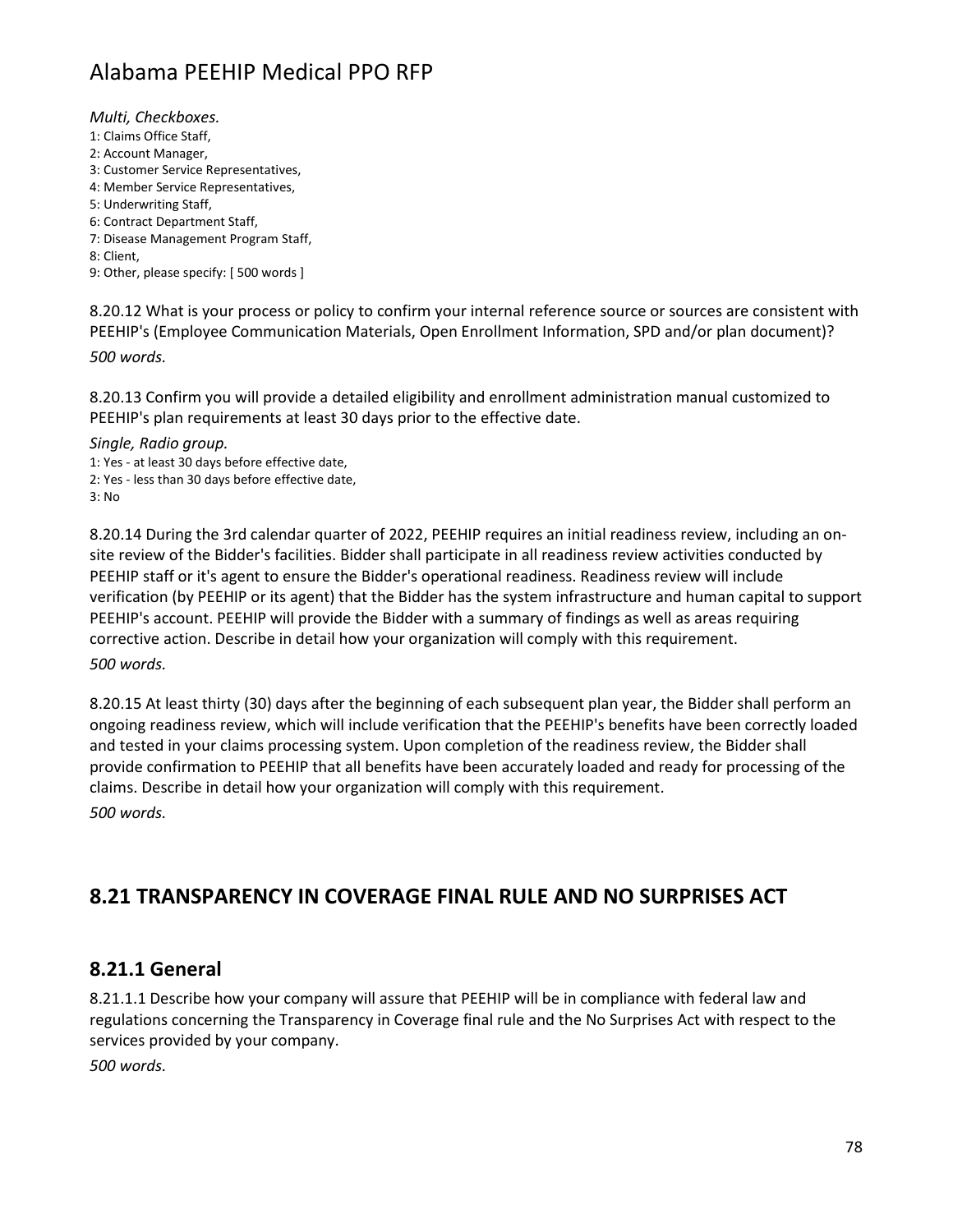8.21.1.2 List any subcontractors or third-parties who are providing assistance to you in complying with the law and regulations surrounding Transparency in Coverage, or who will be involved in work you may perform on behalf of PEEHIP.

*500 words.*

8.21.1.3 List any technical specifications that PEEHIP will need to meet in order to use any solution you intend to offer to comply with the Transparency in Coverage law and regulations, including software, hardware, or other information technology.

*500 words.*

8.21.1.4 Do you expect to be fully compliant with the Transparency in Coverage law and regulations and the No Surprises Act by the statutory and regulatory due dates? If not please explain. *500 words.*

8.21.1.5 Are the fees you propose inclusive of all services related to the law and regulations? If not, please explain what additional costs the Plan may incur.

*500 words.*

#### **8.21.2 Transparency Rules**

8.21.2.1 Describe your general process for complying with the Transparency in Coverage Final Rule. *1000 words.*

8.21.2.2 Will you prepare an internet-based self-service tool that makes available to plan participants real time cost-sharing information in accordance with the rule (effective January 1, 2023 for 500 services and January 1, 2024 for remaining services)?

a. Do you currently offer an internet-based self-service tool? If so, please describe how it differs from the regulations and how you will revise it.

b. How will you make the tool available to plan participants, through your website, by providing information to plans, or through another option?

c. Please provide screenshots of the web portal to be used for the participant cost-sharing disclosure.

d. How will the required participant notice of disclosure be provided?

e. How will you respond to individuals who request the information on paper instead of through the website? *1000 words.*

8.21.2.3 Will you provide a price comparison tool via internet websites and via telephone that allow a participant to compare the amount of cost sharing that they will be responsible for by participating provider and geographic region consistent with the No Surprises Act (requirement delayed pending further regulation)? *500 words.*

8.21.2.4 Will you provide the Plan with any of the three machine readable files on a monthly basis including innetwork rates, out-of-network allowed amounts, and prescription drug negotiated rates (effective July 1, 2022 for in-network and out-of-network; delayed until further regulations for prescription drug rates)? If so, describe which files will be provided.

a. Describe the information technology requirements necessary for transmitting files and/or posting them. b. If the Plan uses multiple service providers, will you provide assistance in consolidating the information into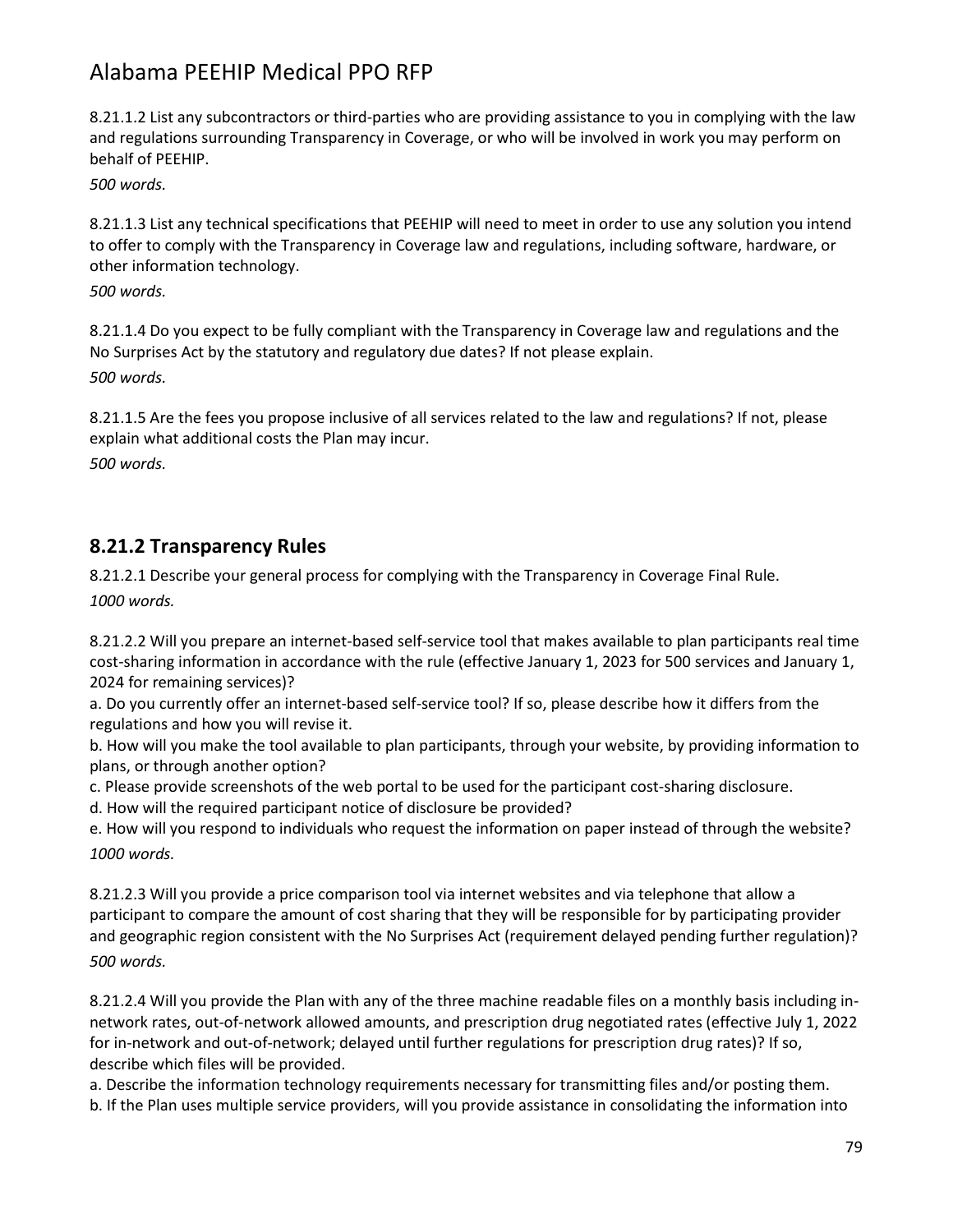one file?

c. Will you send files to the Plan or provide another service to the Plan that allows the Plan to link to your website or another website?

*500 words.*

#### **8.21.3 Gag Clause**

8.21.3.1 Do any contracts you are a party to contain a claim prohibiting disclosure of pricing terms ("gag clause") which will be prohibited under the No Surprises Act (effective December 27, 2020)? *500 words.*

8.21.3.2 If yes, please describe and state how you will assure they are removed. Indicate your timeline for removing gag clauses from contracts.

*500 words.*

### **8.21.4 No Surprises Act (effective January 1, 2022)**

8.21.4.1 Describe your process for paying for Emergency Services, Non-Emergency Services provided at an In-Network Facility, and Air Ambulance Services ("Covered Services") under the No Surprises Act. a. Are there any subcontractors used in determining the amount to pay for Covered Services? If so, please name them and describe the services being provided.

b. Will you establish the Qualifying Payment Amount, Recognized Amount, and Out-of-Network Rates for the Covered Services? Please describe your process for setting these rates and assuring participant cost-sharing is based on them.

*500 words.*

8.21.4.2 Have you assured that the Plan will pay for emergency services without prior authorization, without additional administrative requirements for nonparticipating providers and facilities, and without being solely based on diagnostic codes?

*500 words.*

8.21.4.3 If you are providing any preferred Network providers, describe how PPO contracts will be revised and what communications you will make to those providers concerning the Act.

a. Describe any provider or facility billing processes and how they will be affected by the No Surprises Act. *500 words.*

8.21.4.4 Are there any State laws that affect your determination of the Recognized Amount for this Plan? If so please describe.

*500 words.*

8.21.4.5 Is there an All-Payer Model Agreement that affects your determination of the Recognized Amount for this Plan? If so please describe.

*500 words.*

8.21.4.6 Are there any areas in which you do not have sufficient information to calculate the contracted rate?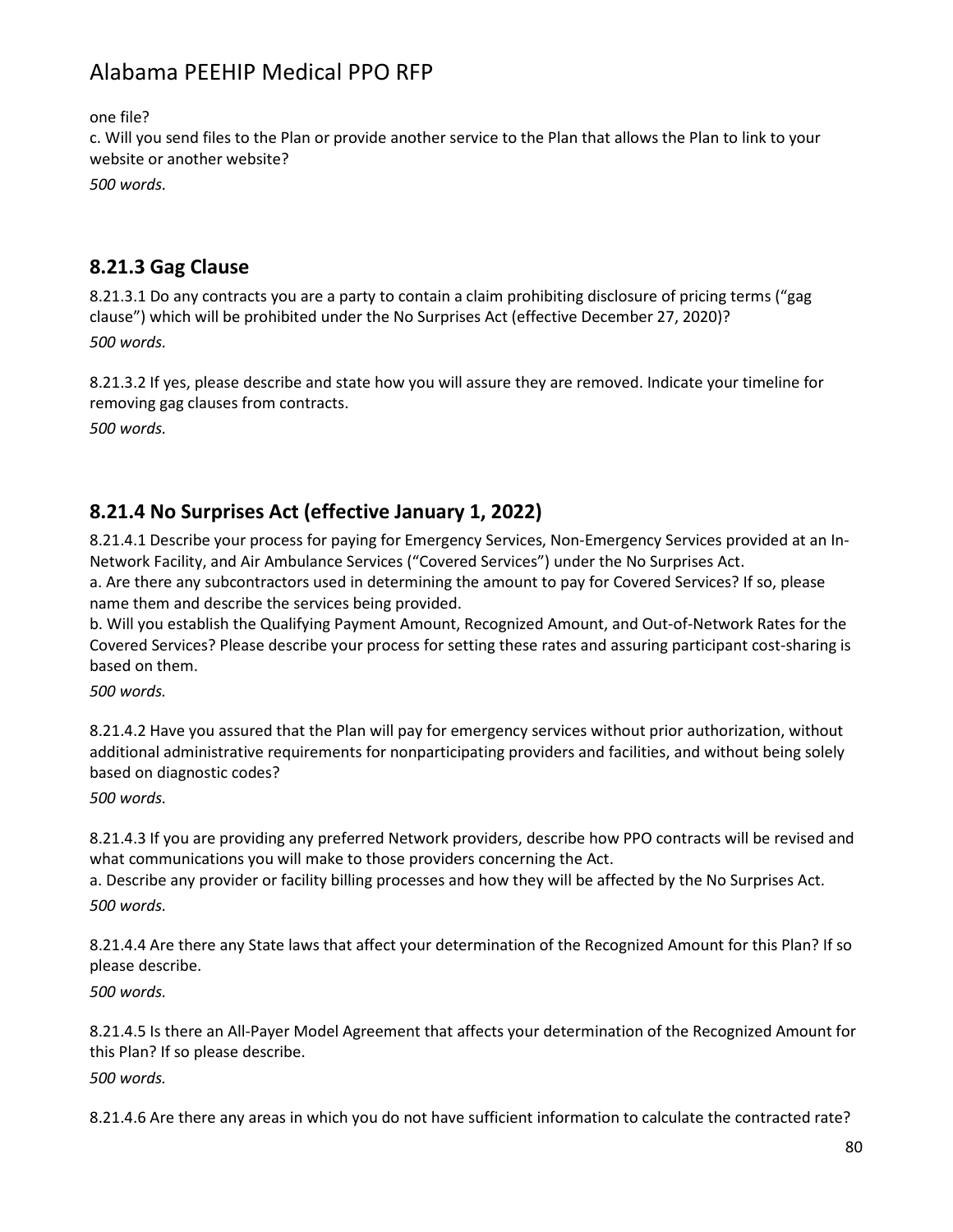*500 words.*

8.21.4.7 Plan sponsors may choose whether to use the contracted rate for their plans or all self-insured plans administered by the same entity. Please describe whether there is any financial difference between these two choices with respect to your provider contracts, and describe any recommendations with respect to this decision.

*500 words.*

8.21.4.8 Providers and facilities are required to provide patients with Notice and Obtain consent under certain circumstances involving:

a. A nonparticipating provider or emergency facility when furnishing certain post-stabilization services, or b. A nonparticipating provider or facility when furnishing non-emergency services (other than ancillary services) at certain participating health care facilities.

*500 words.*

8.21.4.9 How will you determine whether the patient consented to services from an out-of-network provider at an In-Network facility, and is therefore not reimbursed under the No Surprises Act? *500 words.*

8.21.4.10 What support will you provide to the Plan if a health care provider or facility elects to negotiate an out-of-network payment amount or elects to conduct Independent Dispute Resolution (IDR)?

a. Will you prepare the IDR submission on behalf of the Plan at no additional cost?

b. Will you pay IDR fees on behalf of the Plan, including general assessments and fees if the Plan is unsuccessful?

c. Will the IDR submission be approved by the Plan or will the process be delegated to your company? *500 words.*

8.21.4.11 How will you assist the Plan to pay for IDR, including the general assessment and specific charges for individual IDRs?

*500 words.*

8.21.4.12 Describe how the No Surprises Act will affect payment of Air Ambulance services under the Plan, and whether you will propose plan changes to this benefit? *500 words.*

8.21.4.13 The Act requires ID cards to contain information about deductibles and out-of-pocket maximums. Describe what changes are needed to ID cards and how and when you will provide the new cards. *500 words.*

8.21.4.14 If you provide a preferred provider network, describe how you will implement the required to allow continuation of care for individuals when their health care provider is terminated from the Network, pursuant to PHSA Section 2799A-3.

a. Describe how patients will be protected from being billed at an out-of-network rate and how the patient will be provided with notice under the law.

*500 words.*

8.21.4.15 Describe your process for addressing participant or provider complaints that may be made against the plan under the Act.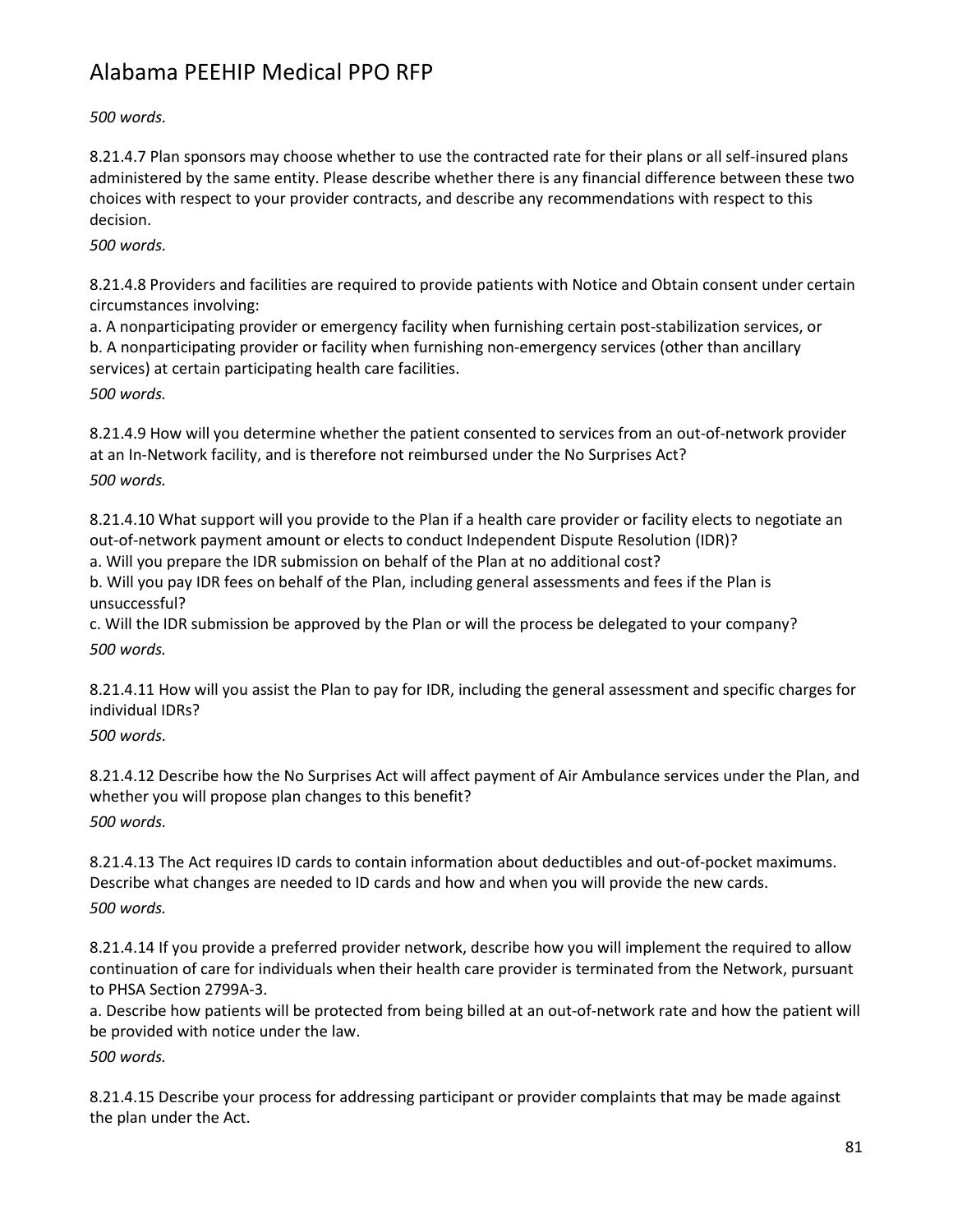*500 words.*

8.21.4.16 Do you provide the plan's external review services? If so, how will you incorporate emergency services and air ambulance services into the external review process? *Unlimited.*

8.21.4.17 Describe how you will support the additional External Appeals requirements for Covered Services? Do you provide a contract with an Independent Review Organization for external review? *500 words.*

# **9 NETWORK ACCESS, PRICE PROPOSAL AND DATA SUBMISSION REQUIREMENTS**

This section contains a number of worksheets and data files required to be submitted by the Bidder. Bidders shall submit network access and pricing in the format described below for the PPO network proposed, based on the terms and conditions set forth in this RFP. Attach additional pages if necessary or if the format specified requires additional pages. Bidder's price offer shall serve as the basis for compensation terms of the resulting contract. Failure to submit pricing as provided in this section may render Bidder's entire offer non-responsive and ineligible for award.

### **9.1 DATA FOR NETWORK ACCESS AND PRICING PROPOSAL**

9.1.1 Bidders will be provided the following data for development of Network Access and the Price Proposal:

- 1. Census as of February 2022
- 2. PEEHIP's medical data at the claims line detail, excluding drugs administered and paid within medical coverage, with layout and control totals. This will be data incurred 12/1/2020 - 11/30/2021 and paid through 02/28/22.PEEHIP's enrollment file, 12/1/2020 - 11/30/2021 - Note: Bidder will be able to link the enrollment file to the medical data file.

## **9.2 NETWORK ACCESS**

9.2.1 The Bidder is required to submit an accessibility report (Optum ™, GeoAccess®, GeoNetworks or comparable software) for the provider network being proposed. **The report must be submitted by county**. Note that failure to include all participants in the analysis will require that your organization re-produce the reports.

The Bidder will be required to provide a summary of participants with and without access to network providers/facilities within the established mileage parameters for driving distance, listed below:

| <b>Provider Type</b>                          | Urban             | Non-Urban         |
|-----------------------------------------------|-------------------|-------------------|
| <b>Facilities</b>                             |                   |                   |
| Hospitals                                     | 1 within 20-miles | 1 within 35-miles |
| <b>Ambulatory Surgical Center</b>             | 1 within 20-miles | 1 within 35-miles |
| <b>Urgent Care facilities</b>                 | 1 within 20-miles | 1 within 35-miles |
| <b>Imaging Centers</b>                        | 1 within 20-miles | 1 within 35-miles |
| <b>Inpatient Behavioral Health Facilities</b> | 1 within 20-miles | 1 within 35-miles |
| <b>Primary Care</b>                           |                   |                   |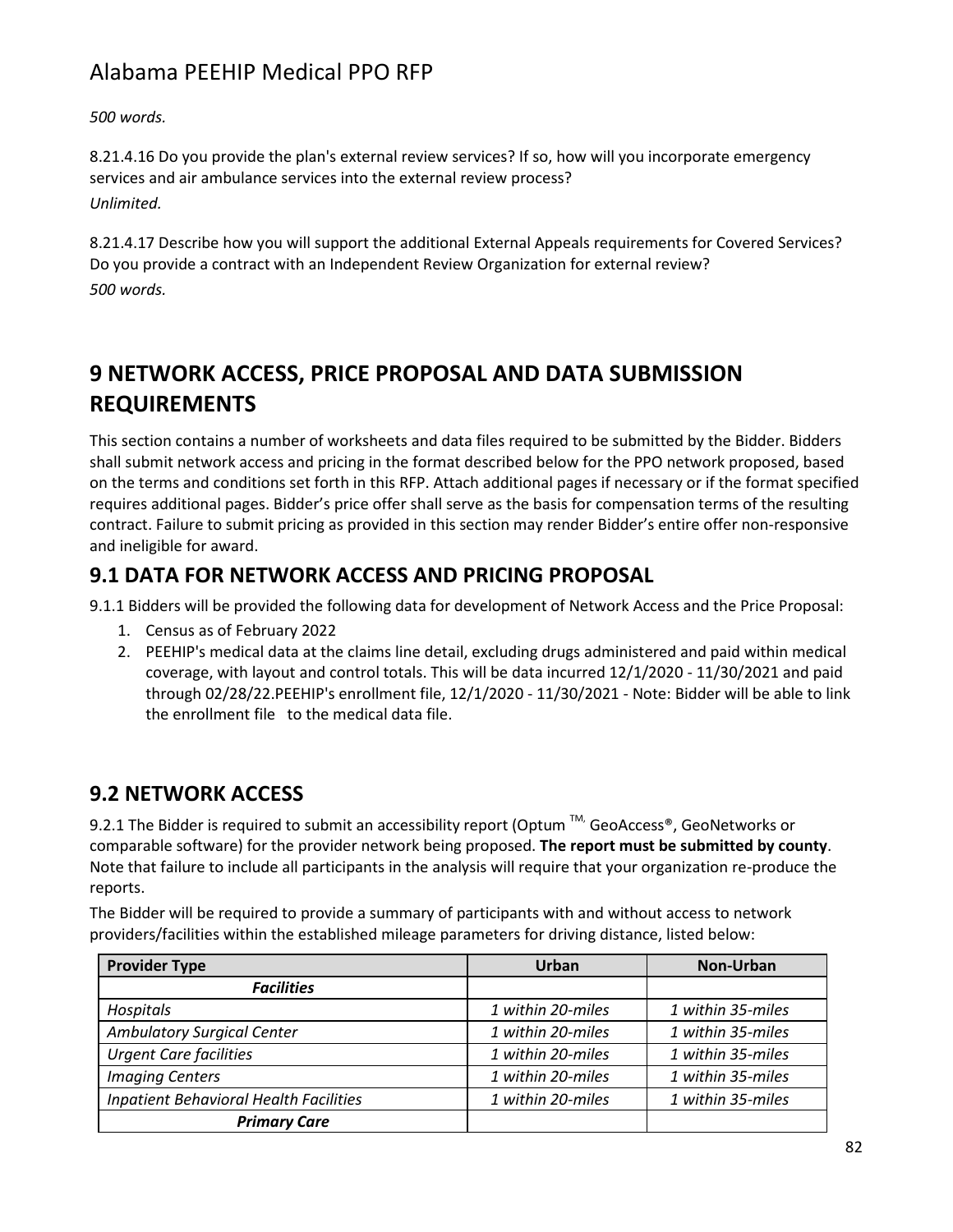| General/Family Practitioner (includes Internal<br>Medicine, Family Medicine, and General Medicine) | 2 within 10-miles | 2 within 20-miles |
|----------------------------------------------------------------------------------------------------|-------------------|-------------------|
| OB/GYN (female members, age 12 and older)                                                          | 2 within 10-miles | 2 within 20-miles |
| Pediatrician (birth through age 18)                                                                | 2 within 10-miles | 2 within 20-miles |
| <b>Specialists</b>                                                                                 |                   |                   |
| Endocrinologist                                                                                    | 2 within 20-miles | 2 within 35-miles |
| Urologist                                                                                          | 2 within 20-miles | 2 within 35-miles |
| Cardiologist                                                                                       | 2 within 20-miles | 2 within 35-miles |
| Dermatologist                                                                                      | 2 within 20-miles | 2 within 35-miles |
| Allergist                                                                                          | 2 within 20-miles | 2 within 35-miles |
| Psychologist/Psychiatrist                                                                          | 2 within 20-miles | 2 within 35-miles |
| General Surgeon                                                                                    | 2 within 20-miles | 2 within 35-miles |
| Hematologist/Oncologist                                                                            | 2 within 20-miles | 2 within 35-miles |
| Chiropractor                                                                                       | 2 within 20-miles | 2 within 35-miles |

The definition of whether a county is urban or non-urban is included in the Network Access file - Attachment A. The submitted access report (mapping and accessibility analysis) must demonstrate provider availability for EACH provider type listed above in the provider network access standard table. In the production of the reports, please note the following:

- The Bidder must utilize Optum TM, GeoAccess®, GeoNetworks or comparable software.
- The access report must indicate those participants with access and those without access according to provider network access standards above, by county.
- Access must be based on driving distance from the center of the participants' home zip codes.
- The access reports should include providers under contract as of April 1,2022, and may also include providers that have entered a legally binding letter of intent or letter of agreement with the Bidder.

9.2.2 The Bidder must complete and submit the Network Access file - Attachment A, for the provider network being proposed. This file requires the number of members meeting access criteria, separately for urban and non-urban counties, number of providers by county, and a provider listing. Data should include providers under contract as of April 1, 2022, and may also include providers that have entered a legally binding letter of intent or letter of agreement with the Bidder.

*Single, Pull-down list.* 1: Confirmed, 2: Not Confirmed

#### **9.3 PRICE PROPOSAL**

9.3.1 PEEHIP is looking to contract with an organization(s) that has proven success in managing provider costs and reducing utilization and can submit data timely in the required formats. The RFP submission was designed with knowledge of the capabilities of the market, and it is expected that each Bidder will comply with these requirements. If any issues or complications are expected, Bidders should submit questions. Price Proposal documents have been included with this RFP.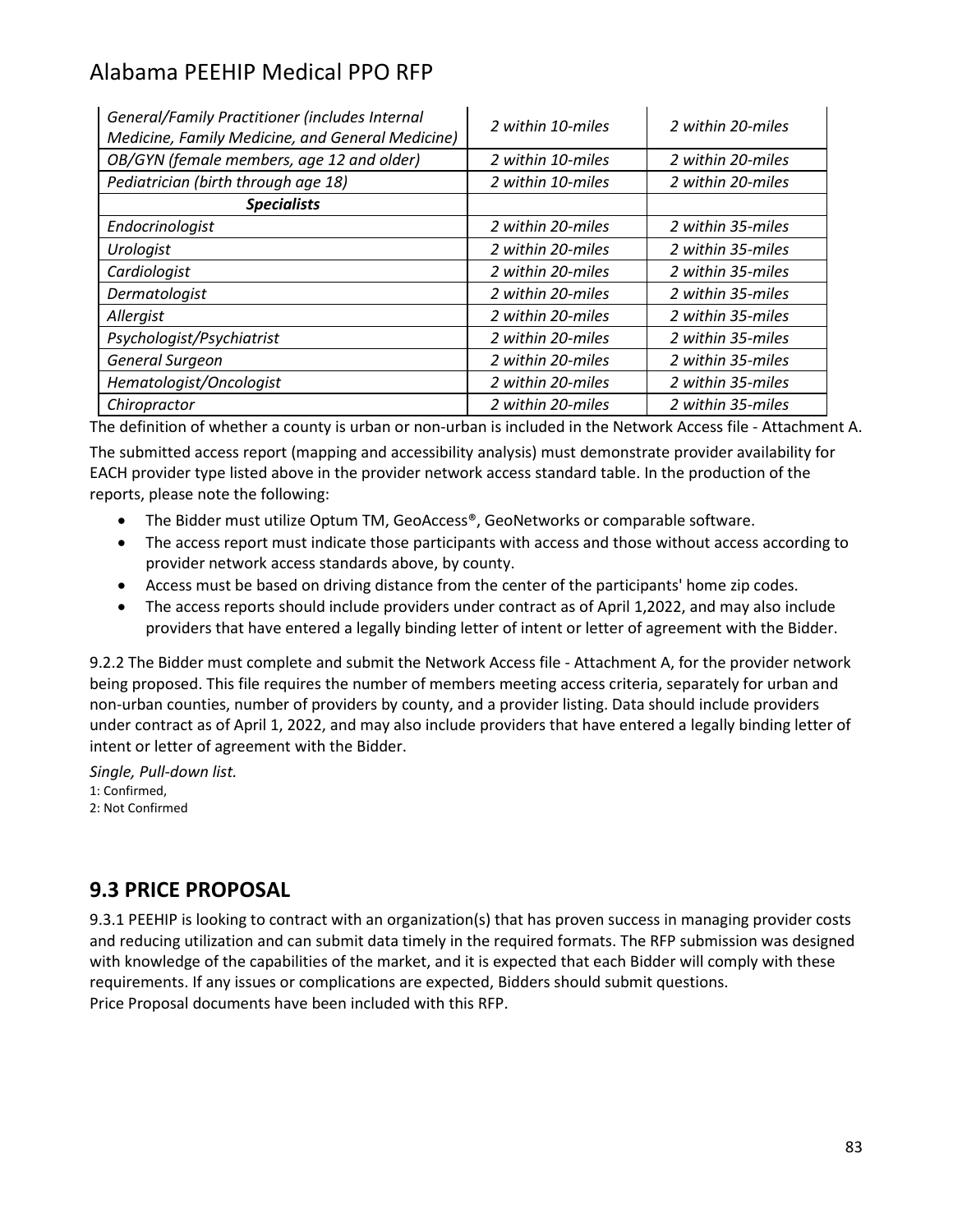### **9.4 REPRICING FILE**

9.4.1 Once the Bidder's Intent to Bid Form and Non-Disclosure Agreement Form are signed and secured, a repricing file will be made available through a secure file transfer protocol. No data will be made available prior to these forms being signed and submitted, and no modifications will be accepted.

The layout of the fields that will be included in the repricing file are detailed in Attachment B. This attachment also contains supporting descriptions of the Service Category Codes contained in the file that will be used for a required Self-Insured Projection detailed in Attachment E.

Using the repricing file above, Bidders are to provide the network status, contracted allowed amount and type of contract for each service in the file. Bidders are expected to reprice these files to most accurately represent the contractual arrangement in place. The file contains three fields to populate:

- Network Status Y/N/L
	- o Y Currently under contract
	- o L Letter of intent
	- o N Not under contract or Out-Of-Network provider
- Contract Amount
- Type of Contract (DRG, APC, F, D, B, O)
	- o DRG
	- o APC
	- o F Fee schedule
	- o D Discount off submitted charges
	- o B Bundled payment
	- $\circ$  O Other contract arrangement

Bidders are required to complete and submit the repricing file in the exact formats requested.

#### **9.5 CONTRACT IMPROVEMENTS**

9.5.1 A worksheet, Attachment C, is available for Bidders to provide any known contract improvements above and beyond those detailed in Section 9.4.

### **9.6 ADMINISTRATIVE FEES**

9.6.1 For the current contracts of approximately 96,000 (230,000 total participants), provide the monthly administrative fee per employee per month (PEPM), for all services included in this RFP in Attachment D. Fees will be broken out as Basic Services and Additional Member Services. Additional Member Services include services described in Section 8.12 and may or may not be accepted as a service by PEEHIP. Basic Services include all other administrative services described in this RFP. The totals in both sections should include all costs except actual claim payments to covered participants. Bidders are required to provide an administrative fee for each of the years in the 3-year contract period. Detailed instructions are included in Attachment D. If there are additional fees to be charged based on per service costs, list them under other costs and provide an explanation. This would include items that are not predictable and may be variable.

The last required component of this attachment includes questions allowing the Bidder to provide provider fee guarantees. This worksheet should be completed and should provide details on recommended levels and amount of fees at risk.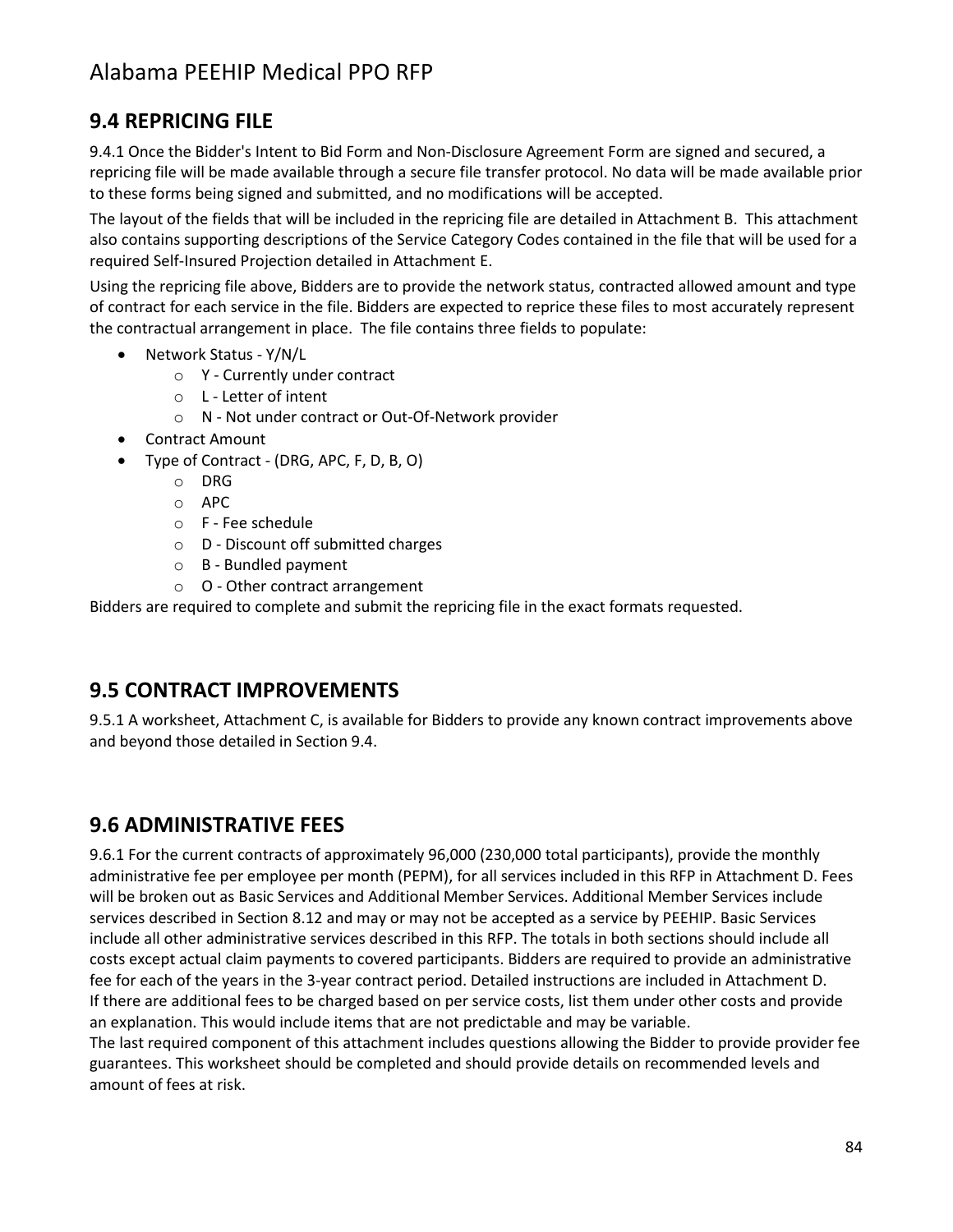## **9.7 SELF INSURED PROJECTION**

9.7.1 This section allows the Bidder to estimate the expected cost with their proposed provider network. Based on the specific claims experience provided in the repricing file, the Bidders are asked to estimate the expected costs under their medical management and pricing arrangements with providers in Attachment E. This is to be the Bidder's best estimate and should be performed as accurately as possible, in good faith.

The summary projection requires thoughtful inputs at a very high level, recognizing that a detailed projection would be performed differently for each Bidder. There are two main inputs required of the Bidders:

- **Utilization Adjustment:** if the Bidder feels that their medical management will alter the current utilization, an input is allowed to show their expectation. Explanation of anticipated changes are required.
- **Allowed Adjustment:** the submitted charge per service is included in the summary and it is required of the Bidder to provide an adjustment to get to their allowable charge per service. It is understood that this is not based on discounts alone and will represent movement between provider charges. The goal is to get to what the Bidder believes to be their per service cost.

This section provides an opportunity for the Bidder to demonstrate the strengths of their network and services.

It is imperative the Bidders return data in the exact formats prescribed. Failure to do so may cause the bid to be rejected.

Bidders are required to complete and submit the summary results of the repricing file in the exact formats and service categories included in the Self-Insured Projection - Attachment E. The worksheet has been prepopulated with the repricing data provided based on the Service Category Codes contained in the repricing file. Bidders are required to supplement the fields identified.

If Bidders are selected as finalists, a validation process of the submitted summary data will be initiated if necessary. At that time, the Bidder may be required to submit any requested supporting documentation.

## **10 PERFORMANCE GUARANTEES**

10.1 The Bidder must agree to operational Performance Guarantees. Bidder's failure to meet the performance guarantee(s) would result in financial penalties. Bidder is expected to place at least 25% of total annual administration fees at risk. Please review and complete Attachment F - Performance Guarantees. Higher assessments than required are encouraged.

*Single, Radio group.* 1: Attached, 2: Not provided

10.2 Confirm your agreement with the proposed service level targets, measurement methodology, and reporting and penalty assessment schedule.

*Single, Radio group.* 1: Confirmed, 2: Not confirmed

10.3 Indicate the maximum percentage of administration fees you will place at risk, to guarantee excellent service to PEEHIP.

*Percent.*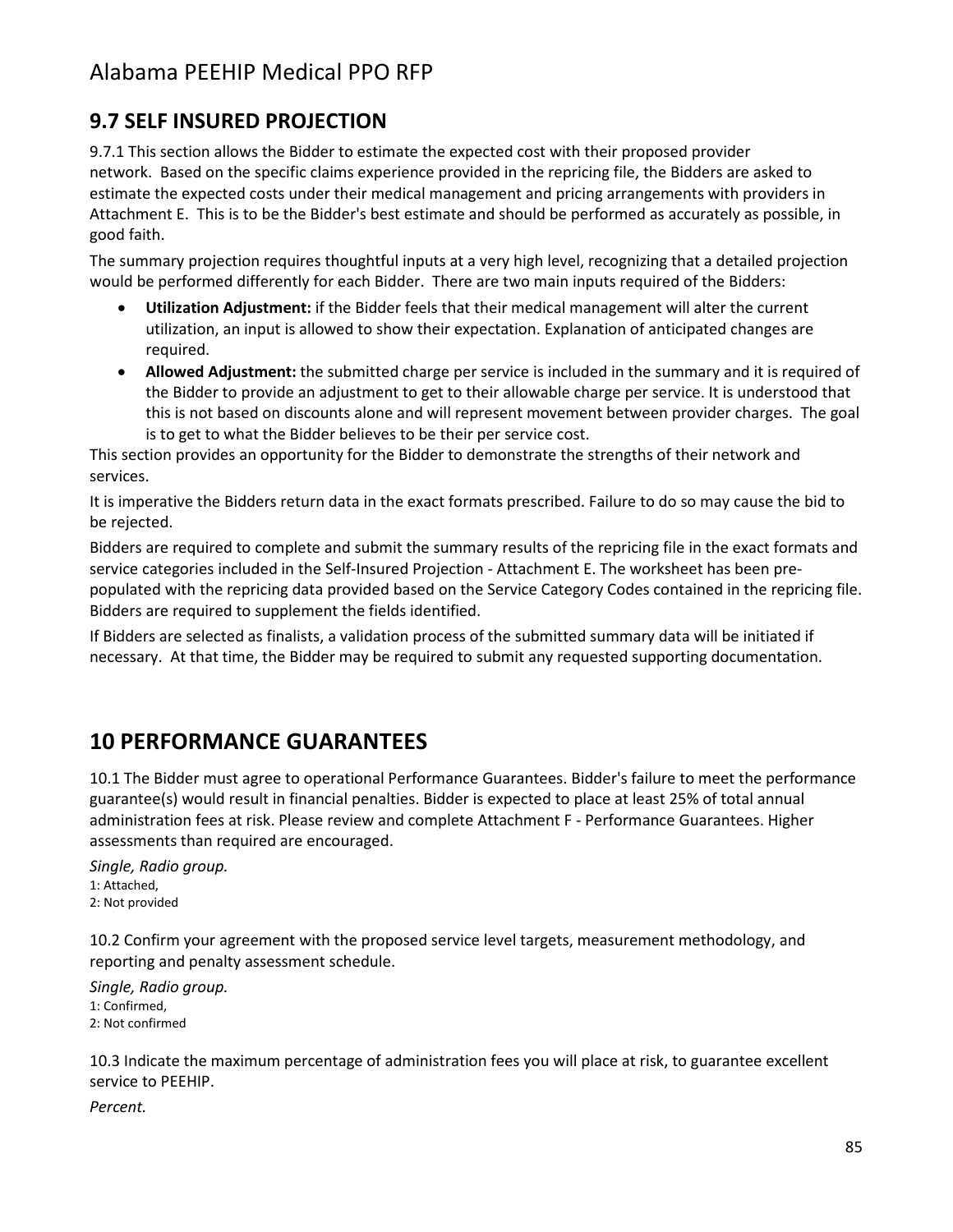#### **11 RESPONSE DOCUMENTS**

11.1 Please complete the PEEHIP Network Access File - Attachment A

*Single, Radio group.* 1: Attached, 2: Not provided

11.2 Please complete the Repricing Layout - Attachment B

*Single, Radio group.* 1: Attached, 2: Not provided

11.3 Please complete the Contract Improvements file - Attachment C

*Single, Radio group.* 1: Attached, 2: Not provided

11.4 Please complete the ASO Fees and Discount Guarantees file - Attachment D

*Single, Radio group.* 1: Attached, 2: Not provided

11.5 Please complete the Self Insured Projection - Attachment E

*Single, Radio group.* 1: Attached, 2: Not provided

11.6 Please complete the Performance Guarantees file - Attachment F

*Single, Radio group.* 1: Attached, 2: Not provided

## **12 REFERENCE DOCUMENTS**

12.1 The following reference documents will be released with the RFP:

- PEEHIP 834 Reporting Mapping- Appendix A
- PEEHIP Member Handbook Appendix B
- Benefit Matrix Appendix C
- Supplemental Plan Matrix Appendix D
- BCBS PPO Summary of Benefits and Coverage Appendix E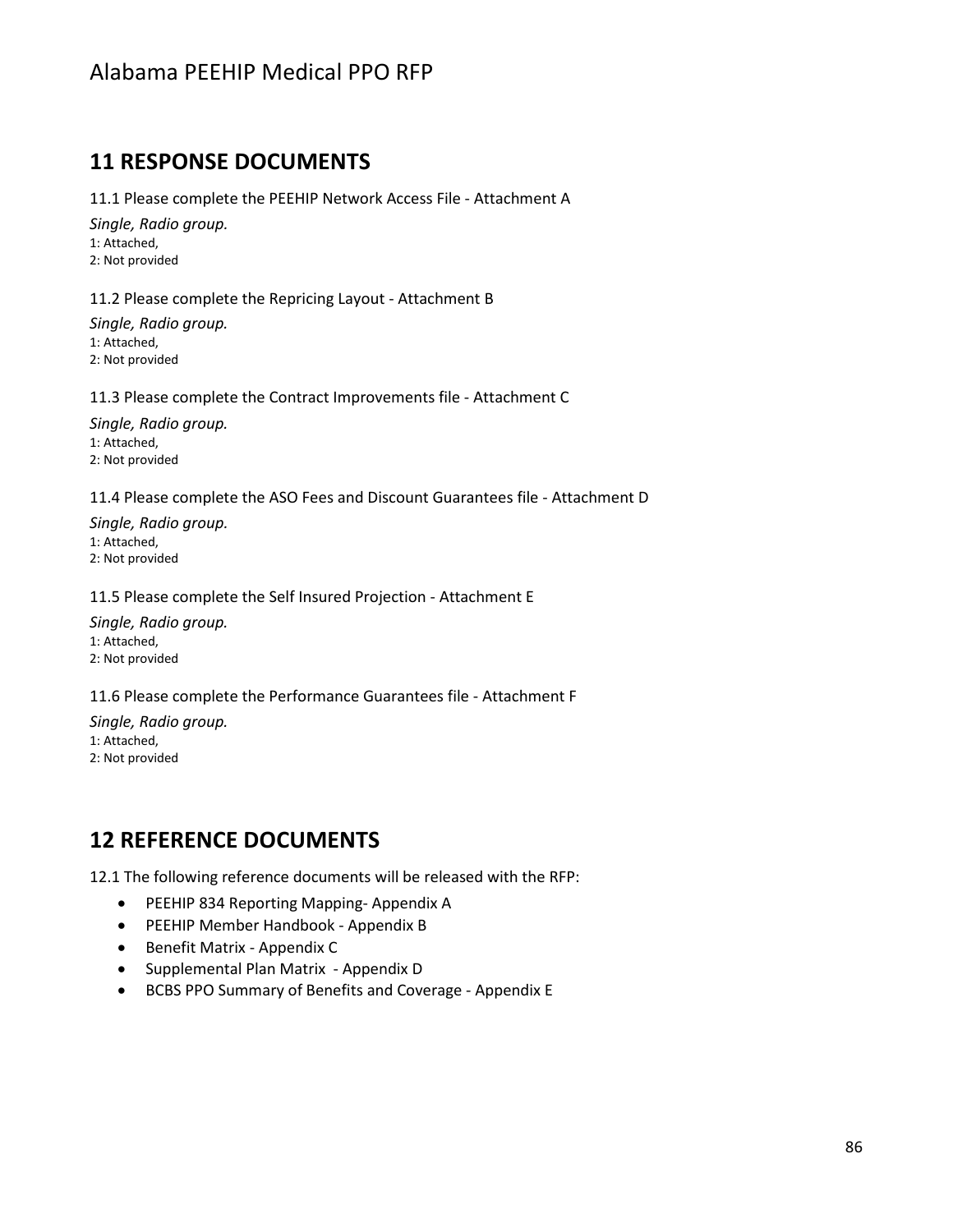## **13 BID EXCEPTIONS AND DEVIATIONS**

13.1 If your bid does not fully comply with the specifications in this Request for Proposal (RFP), please complete and upload the Bid Exceptions and Deviations Document.

*Single, Radio group.* 1: Bid does not fully comply - Document Attached,

2: Bid does fully comply - Document Not Attached

## **14 REQUIRED DOCUMENTS**

14.1 Sample Administrative Services Agreement.

*Single, Radio group.* 1: Attached, 2: Not provided

14.2 Copy of your most recently completed HIPAA Assessment.

*Single, Radio group.* 1: Attached, 2: Not provided

14.3 Copy of your Information Security Policy and Procedures. Note: These policies must apply to the systems, processes and personnel directly related to the work included in this contract and not for other subcontractor's or lines of business.

*Single, Radio group.* 1: Attached, 2: Not provided

14.4 Proof of Errors and Omissions (E&O) Insurance.

*Single, Radio group.* 1: Attached, 2: Not provided

14.5 Your organization's last audited financial statement and the most recent unaudited financial statement if the most recent audited financial statement is older than 12 months as well as the latest SSAE 18 report.

*Single, Radio group.* 1: Attached, 2: Not provided

14.6 Operational and System Redundancy Procedures. Note: These policies must apply to the systems, processes and personnel directly related to the work included in this contract and not for other subcontractor's or lines of business.

*Single, Radio group.* 1: Attached, 2: Not provided

14.7 Disaster Recovery Procedures. Note: These policies must apply to the systems, processes and personnel directly related to the work included in this contract and not for other subcontractor's or lines of business.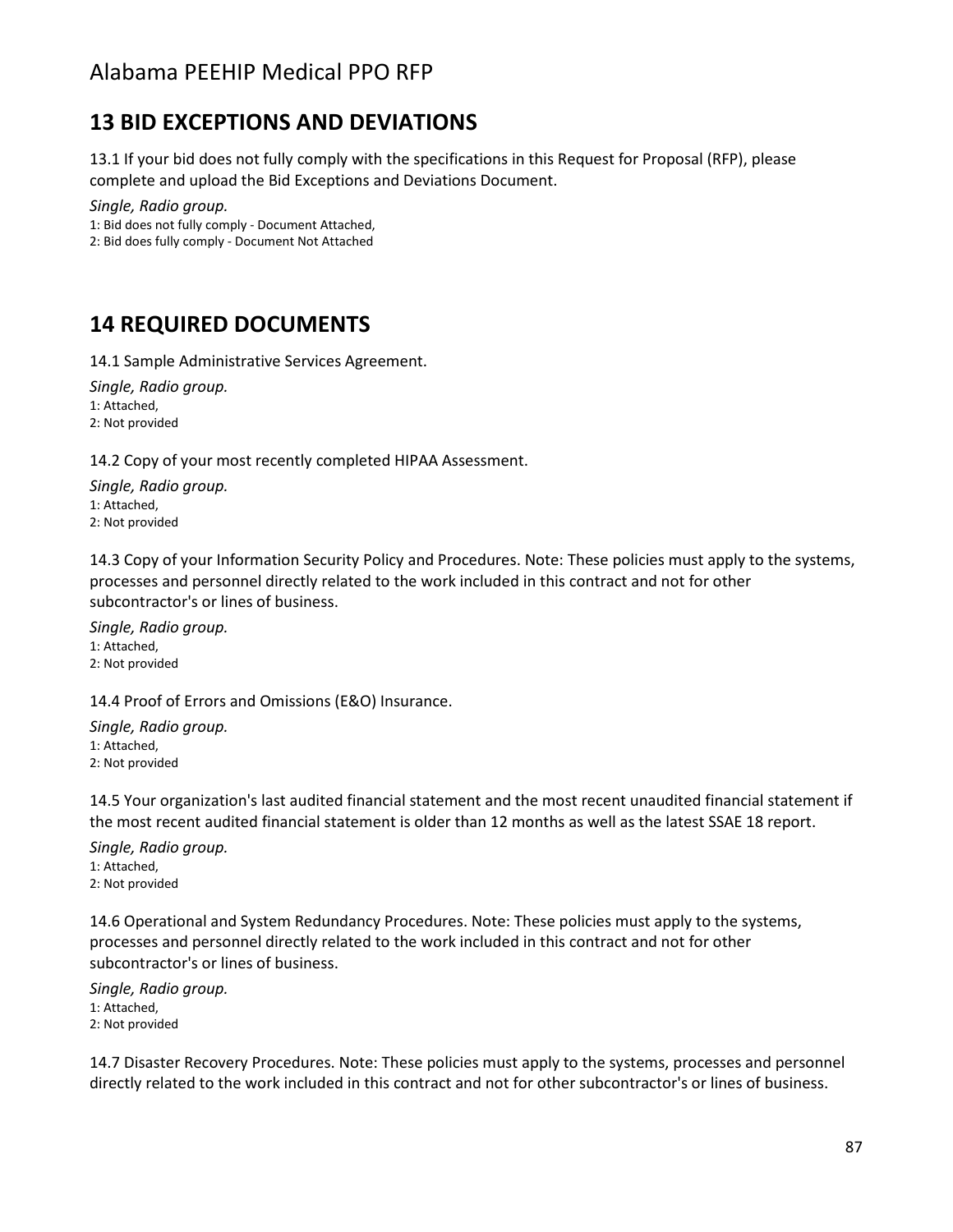*Single, Radio group.* 1: Attached, 2: Not provided

#### 14.8 Account Team Organization Chart.

*Single, Radio group.* 1: Attached, 2: Not provided

14.9 Account team resumes.

*Single, Radio group.* 1: Attached, 2: Not provided

#### 14.10 Annual Score Card/Account Management Satisfaction sample.

*Single, Radio group.* 1: Attached, 2: Not provided

14.11 Flow-chart and timetable for adjudication of in network medical claims.

*Single, Radio group.* 1: Attached, 2: Not provided

#### 14.12 Flow-chart and timetable for adjudication of out-of- network medical claims.

*Single, Radio group.* 1: Attached, 2: Not provided

#### 14.13 Monthly subrogation report.

*Single, Radio group.* 1: Attached, 2: Not provided

14.14 Sample claim forms.

*Single, Radio group.* 1: Attached, 2: Not provided

14.15 Sample quarterly and year-end financial and clinical management reporting packages (all files must be zipped under one file).

*Single, Radio group.* 1: Attached, 2: Not provided

14.16 Sample error reports (related to eligibility files).

*Single, Radio group.*

1: Attached,

2: Not provided

14.17 Current maternity care management reports.